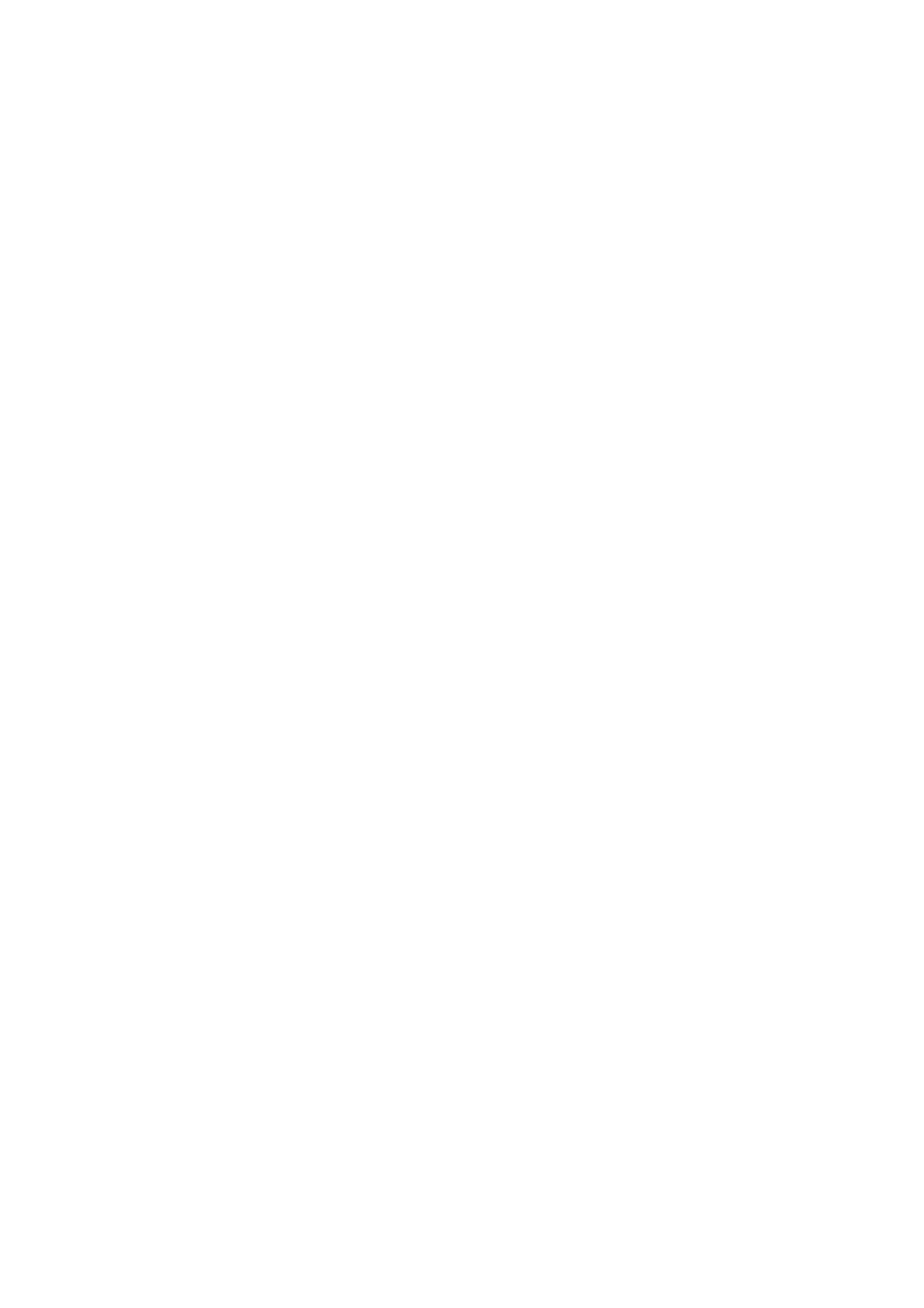Western Australia

# **Acts Amendment and Repeal (Competition Policy) Act 2003**

## **CONTENTS**

| Part 1 — Preliminary                                                                                    |                                   |
|---------------------------------------------------------------------------------------------------------|-----------------------------------|
| Short title<br>Commencement                                                                             | 2<br>$\overline{2}$               |
| Part 2 — Repeal of Legal<br><i>Practitioners Act 1893</i> and<br>transitional and savings<br>provisions |                                   |
| Division 1 — Preliminary                                                                                |                                   |
| Interpretation                                                                                          | 3                                 |
|                                                                                                         |                                   |
| Legal Practitioners Act 1893 repealed                                                                   | 3                                 |
| Division 3 — Transitional and savings                                                                   |                                   |
| Application of <i>Interpretation Act 1984</i>                                                           | 3                                 |
| Legal Practice Board: transitional and savings<br>provisions                                            | 3                                 |
| Articled clerks: savings provision                                                                      | 5                                 |
| Managing clerks: savings provision                                                                      | 6                                 |
| Review of legal costs determination                                                                     | 6                                 |
| Powers in relation to transitional provisions                                                           | 7                                 |
|                                                                                                         | Division 2 — Repeal<br>provisions |

As at 04 Dec 2003 No. 65 of 2003 page i Extract from www.slp.wa.gov.au, see that website for further information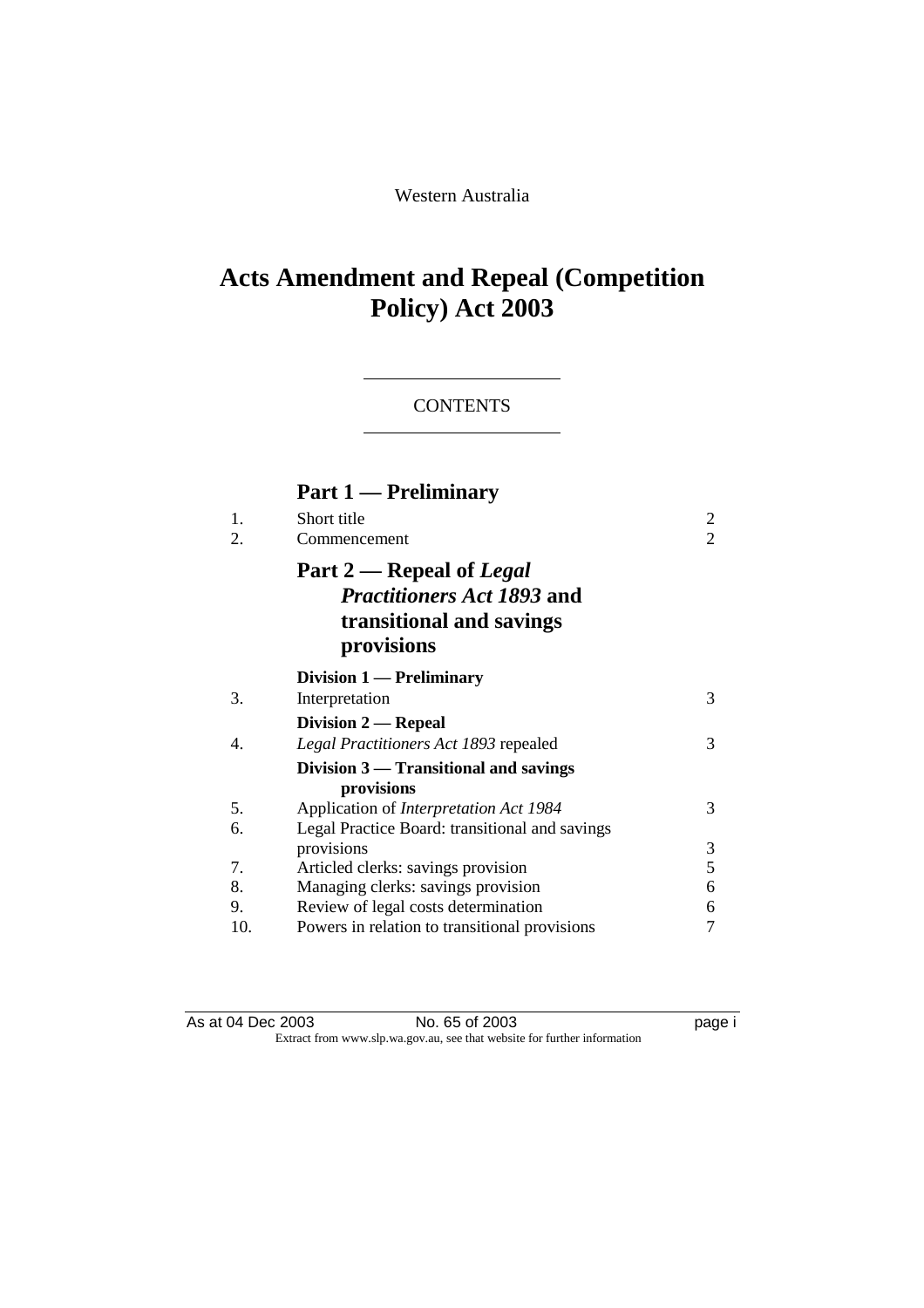|     | Part 3 – Amendments to other Acts                 |    |
|-----|---------------------------------------------------|----|
|     | consequential on enactment of                     |    |
|     | <b>Legal Practice Act 2003</b>                    |    |
| 11. | Power to amend regulations                        | 8  |
| 12. | Adoption Act 1994 amended                         | 8  |
| 13. | <b>Agricultural Practices (Disputes) Act 1995</b> |    |
|     | amended                                           | 8  |
| 14. | Biological Control Act 1986 amended               | 9  |
| 15. | Builders' Registration Act 1939 amended           | 9  |
| 16. | Censorship Act 1996 amended                       | 11 |
| 17. | Children's Court of Western Australia Act 1988    |    |
|     | amended                                           | 11 |
| 18. | Chiropractors Act 1964 amended                    | 12 |
| 19. | Civil Liability Act 2002 amended                  | 12 |
| 20. | Coal Industry Tribunal of Western Australia       |    |
|     | Act 1992 amended                                  | 13 |
| 21. | Commercial Arbitration Act 1985 amended           | 13 |
| 22. | Commercial Tribunal Act 1984 amended              | 14 |
| 23. | Companies (Co-operative) Act 1943 amended         | 15 |
| 24. | Consumer Affairs Act 1971 amended                 | 15 |
| 25. | Coroners Act 1996 amended                         | 15 |
| 26. | The Criminal Code amended                         | 16 |
| 27. | Criminal Investigation (Exceptional Powers) and   |    |
|     | Fortification Removal Act 2002 amended            | 16 |
| 28. | Debt Collectors Licensing Act 1964 amended        | 17 |
| 29. | Declarations and Attestations Act 1913 amended    | 17 |
| 30. | Dental Act 1939 amended                           | 17 |
| 31. | Director of Public Prosecutions Act 1991 amended  | 18 |
| 32. | District Court of Western Australia Act 1969      |    |
|     | amended                                           | 18 |
| 33. | Equal Opportunity Act 1984 amended                | 20 |
| 34. | Evidence Act 1906 amended                         | 20 |
| 35. | Finance Brokers Control Act 1975 amended          | 20 |
| 36. | Fish Resources Management Act 1994 amended        | 21 |
| 37. | Fisheries Adjustment Schemes Act 1987 amended     | 22 |
| 38. | Gas Pipelines Access (Western Australia) Act 1998 |    |
|     | amended                                           | 22 |
| 39. | Gender Reassignment Act 2000 amended              | 22 |

No. 65 of 2003 As at 04 Dec 2003 Extract from www.slp.wa.gov.au, see that website for further information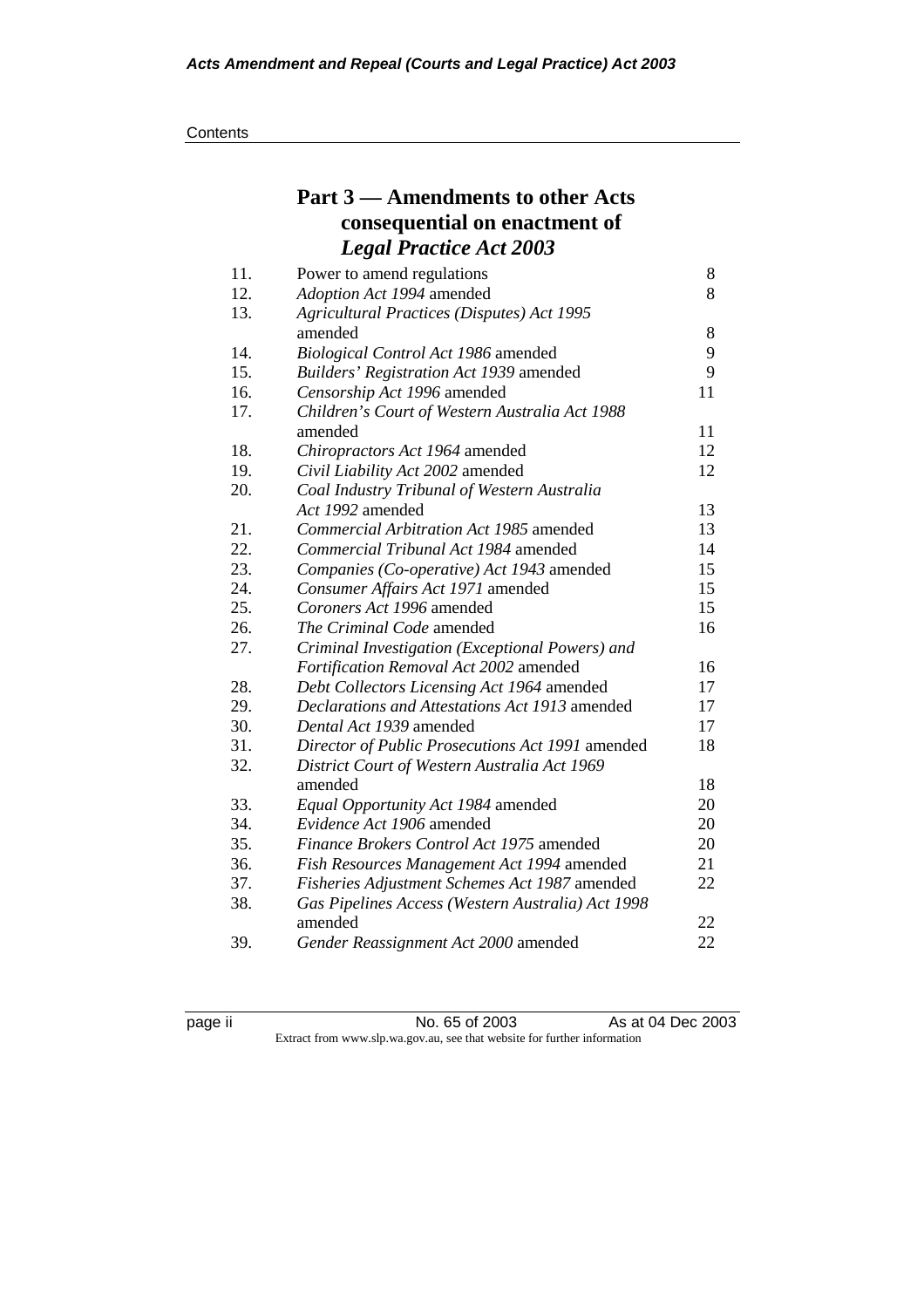#### **Contents**

| 40. | Guardianship and Administration Act 1990                      |    |
|-----|---------------------------------------------------------------|----|
|     | amended                                                       | 23 |
| 41. | <b>Industrial Relations Act 1979 amended</b>                  | 23 |
| 42. | Juries Act 1957 amended                                       | 24 |
| 43. | Justices Act 1902 amended                                     | 24 |
| 44. | Land Valuers Licensing Act 1978 amended                       | 25 |
| 45. | Law Reform Commission Act 1972 amended                        | 25 |
| 46. | Law Society Public Purposes Trust Act 1985                    |    |
|     | amended                                                       | 26 |
| 47. | Legal Aid Commission Act 1976 amended                         | 27 |
| 48. | Legal Practitioners Act Amendment Act 1976                    |    |
|     | amended                                                       | 30 |
| 49. | Local Courts Act 1904 amended                                 | 30 |
| 50. | Long Service Leave Act 1958 amended                           | 31 |
| 51. | Mental Health Act 1996 amended                                | 31 |
| 52. | Mining Act 1978 amended                                       | 32 |
| 53. | Motor Vehicle (Third Party Insurance) Act 1943                |    |
|     | amended                                                       | 32 |
| 54. | <b>Official Prosecutions (Defendants' Costs) Act 1973</b>     |    |
|     | amended                                                       | 32 |
| 55. | Osteopaths Act 1997 amended                                   | 33 |
| 56. | Psychologists Registration Act 1976 amended                   | 33 |
| 57. | Public Notaries Act 1979 amended                              | 34 |
| 58. | Racing Penalties (Appeals) Act 1990 amended                   | 34 |
| 59. | Real Estate and Business Agents Act 1978                      |    |
|     | amended                                                       | 35 |
| 60. | Registration of Deeds Act 1856 amended                        | 36 |
| 61. | Residential Tenancies Act 1987 amended                        | 36 |
| 62. | Retirement Villages Act 1992 amended                          | 37 |
| 63. | Royal Commission (Police) Act 2002 amended                    | 37 |
| 64. | Sale of Land Act 1970 amended                                 | 38 |
| 65. | Security and Related Activities (Control) Act 1996<br>amended | 38 |
| 66. | Settlement Agents Act 1981 amended                            | 39 |
| 67. | Strata Titles Act 1985 amended                                | 39 |
| 68. | Suitors' Fund Act 1964 amended                                | 40 |
| 69. | Supreme Court Act 1935 amended                                | 40 |
| 70. | Town Planning and Development Act 1928                        |    |
|     | amended                                                       | 41 |
| 71. | Women's Legal Status Act 1923 amended                         | 42 |
|     |                                                               |    |

As at 04 Dec 2003 No. 65 of 2003 page iii Extract from www.slp.wa.gov.au, see that website for further information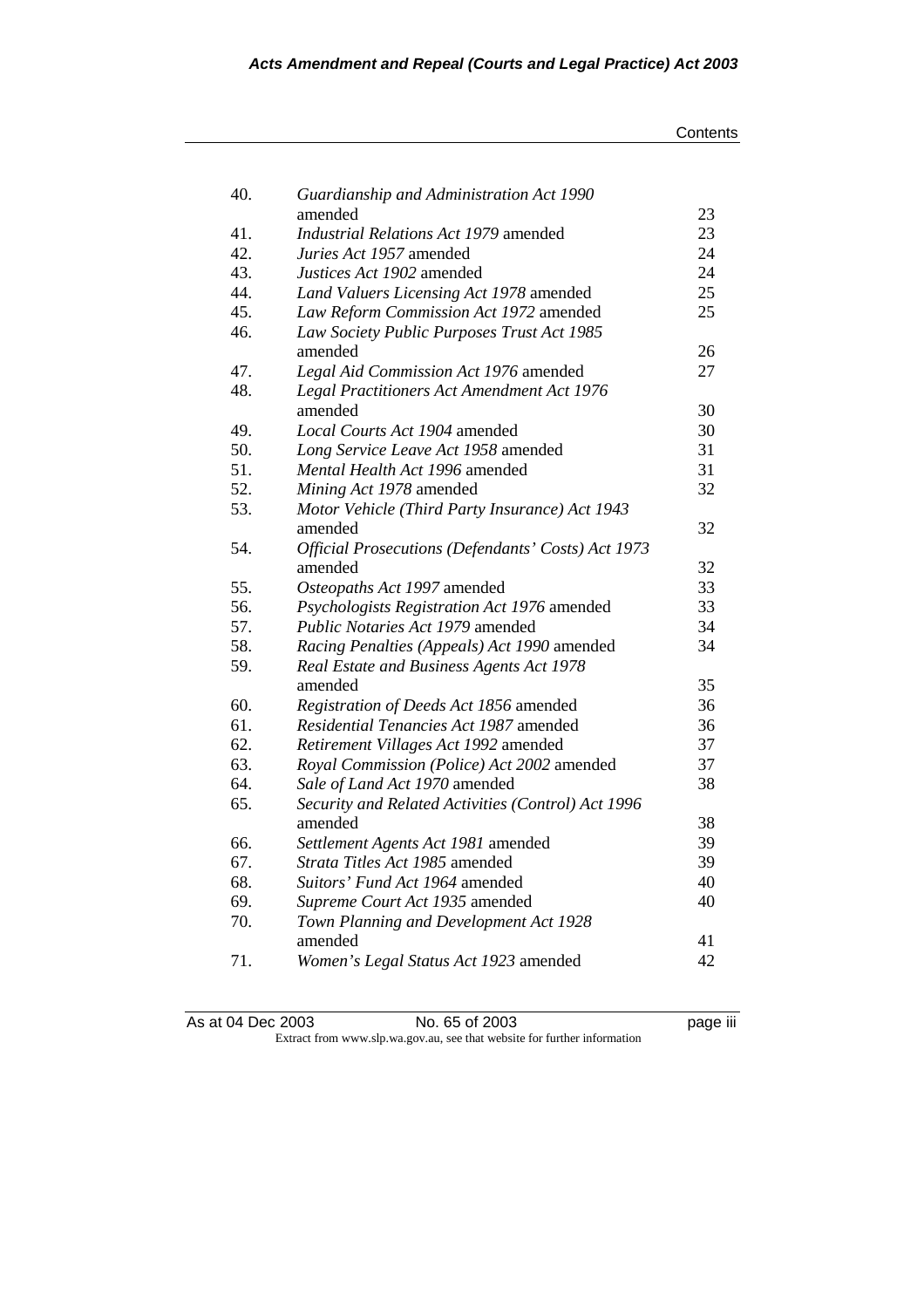| Contents |
|----------|
|----------|

| 72. | Workers' Compensation and Rehabilitation                                                   |    |    |
|-----|--------------------------------------------------------------------------------------------|----|----|
|     | Act 1981 amended                                                                           |    | 42 |
| 73. | Young Offenders Act 1994 amended                                                           |    | 43 |
|     | <b>Part 4</b> — Legal Contribution Trust                                                   |    |    |
|     | Act 1967 amended and                                                                       |    |    |
|     | transitional provisions                                                                    |    |    |
| 74. | The Act amended                                                                            |    | 44 |
| 75. | Section 4 amended                                                                          |    | 44 |
| 76. | Sections 4A and 4B inserted                                                                |    | 45 |
|     | 4A.<br>Application of Act to multi-disciplinary<br>partnerships and incorporated legal     |    |    |
|     | practices                                                                                  | 45 |    |
|     | 4B.<br>Application of this Act to interstate<br>practitioners and practitioners who engage |    |    |
|     | in legal practice outside the State                                                        | 47 |    |
| 77. | Heading to Part III replaced                                                               |    | 48 |
|     | Part III - Interest on trust accounts paid to Fund                                         |    |    |
| 78. | Sections 10, 11 and 12 repealed and transitional                                           |    |    |
|     | provision                                                                                  |    | 48 |
| 79. | Section 13 replaced                                                                        |    | 49 |
|     | 13.<br>Bank to pay interest on trust accounts to                                           |    |    |
|     | <b>Trust</b>                                                                               | 49 |    |
| 80. | Section 14 amended                                                                         |    | 50 |
| 81. | Section 16 amended                                                                         |    | 50 |
| 82. | Section 17 replaced                                                                        |    | 50 |
|     | Investment of Guarantee Fund<br>17 <sub>1</sub>                                            | 50 |    |
| 83. | Section 18 amended                                                                         |    | 51 |
| 84. | Section 28 amended                                                                         |    | 51 |
| 85. | Section 51 amended                                                                         |    | 51 |
| 86. | Section 56 amended                                                                         |    | 52 |
| 87. | <b>Transitional provisions</b>                                                             |    | 52 |
|     | Part 5 — Amendments relating to                                                            |    |    |
|     | <b>State Solicitor and savings</b>                                                         |    |    |
|     | provision                                                                                  |    |    |
| 88. | Bail Act 1982 amended                                                                      |    | 54 |
| 89. | The Criminal Code amended                                                                  |    | 54 |
| 90. | <i>Crown Suits Act 1947</i> amended                                                        |    | 55 |
| 91. |                                                                                            |    | 55 |
|     | Escheat (Procedure) Act 1940 amended                                                       |    |    |

page iv **No. 65 of 2003** As at 04 Dec 2003 Extract from www.slp.wa.gov.au, see that website for further information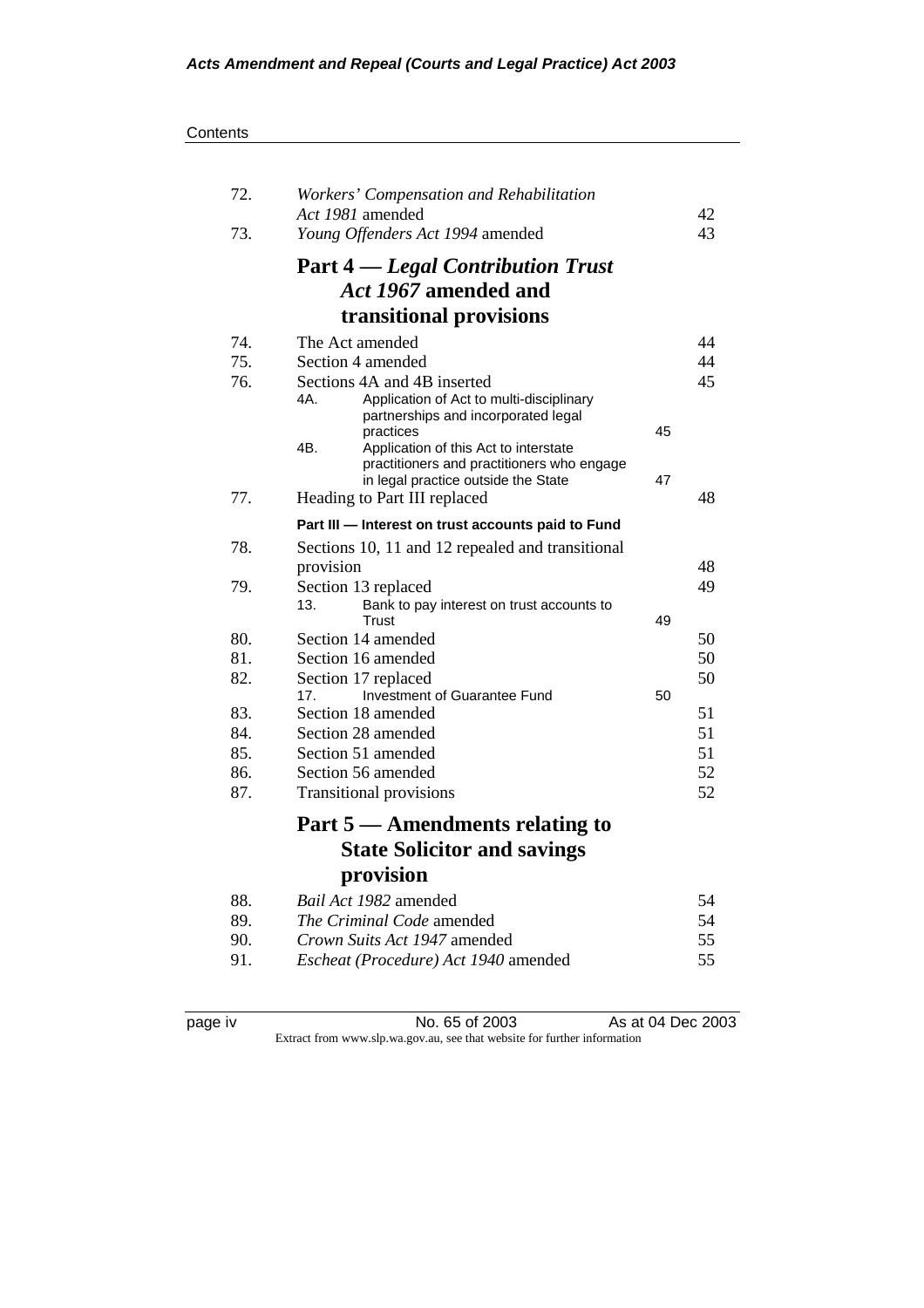|              |                                                                                                |          | Contents |
|--------------|------------------------------------------------------------------------------------------------|----------|----------|
|              |                                                                                                |          |          |
| 92.          | <b>Financial Administration and Audit Act 1985</b><br>amended                                  |          | 55       |
| 93.          | The Grand Jury Abolition Act Amendment                                                         |          |          |
|              | Act 1883 amended                                                                               |          | 56       |
| 94.          | Law Reform Commission Act 1972 amended                                                         |          | 56       |
| 95.          | <i>Public Trustee Act 1941</i> amended                                                         |          | 56       |
| 96.          | Workers' Compensation and Rehabilitation                                                       |          |          |
|              | Act 1981 amended                                                                               |          | 57       |
| 97.          | References to Crown Solicitor                                                                  |          | 57       |
|              | Part 6 — Amendments to the Judges'                                                             |          |          |
|              | <b>Salaries and Pensions Act 1950</b>                                                          |          |          |
| 98.          | The Act amended                                                                                |          | 58       |
| 99.          | Section 2 amended                                                                              |          | 58       |
| 100.         | Section 6 amended                                                                              |          | 58       |
| 101.         | Section 8B amended                                                                             |          | 59       |
| 102.         | Section 11 amended                                                                             |          | 59       |
| 103.         | Section 14 repealed                                                                            |          | 59       |
| 104.         | Sections 16 to 19 inserted                                                                     |          | 59       |
|              | 16.<br>Commutation of pension to meet                                                          |          |          |
|              | surcharge debt<br>17.<br>Benefit if no pension payable                                         | 59<br>61 |          |
|              | 18.<br>Conversion of lump sum to meet                                                          |          |          |
|              | surcharge debt                                                                                 | 63       |          |
|              | 19.<br>Administration costs                                                                    | 63       |          |
| 105.<br>106. | Second Schedule amended                                                                        |          | 64       |
|              | <b>State Superannuation (Transitional and</b>                                                  |          | 64       |
|              | Consequential Provisions) Act 2000 amended<br>8A.<br>Reduction of spouse or de facto partner's |          |          |
|              | pension                                                                                        | 64       |          |
|              | <b>Part 7 — Amendments about</b>                                                               |          |          |
|              | qualifications for appointment                                                                 |          |          |
| 107.         | Children's Court of Western Australia Act 1988                                                 |          |          |
|              | amended                                                                                        |          | 65       |
| 108.         | Commercial Tribunal Act 1984 amended                                                           |          | 66       |
| 109.         | Criminal Injuries Compensation Act 1985                                                        |          |          |
|              | amended                                                                                        |          | 66       |
| 110.         | Director of Public Prosecutions Act 1991 amended                                               |          | 67       |
| 111.         | District Court of Western Australia Act 1969                                                   |          |          |
|              | amended                                                                                        |          | 67       |
|              |                                                                                                |          |          |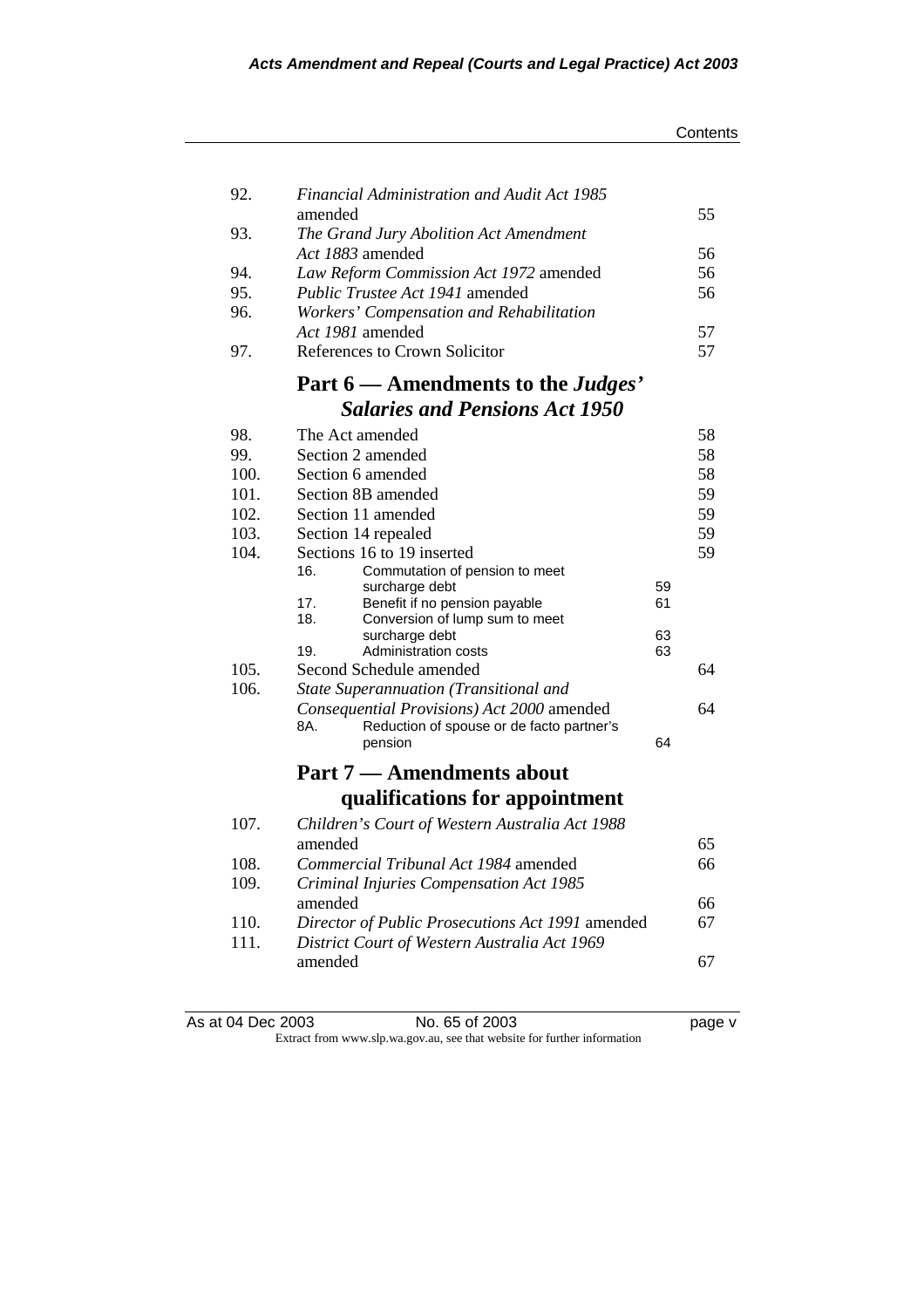## **Contents**

| 112. | Equal Opportunity Act 1984 amended               |    | 68 |
|------|--------------------------------------------------|----|----|
| 113. | Fisheries Adjustment Schemes Act 1987 amended    |    | 69 |
| 114. | Land Valuation Tribunals Act 1978 amended        |    | 69 |
| 115. | Land Valuers Licensing Act 1978 amended          |    | 70 |
| 116. | Racing Penalties (Appeals) Act 1990 amended      |    | 70 |
| 117. | <i>Small Claims Tribunals Act 1974</i> amended   |    | 71 |
|      | Eligibility to hold office as a referee<br>7.    | 71 |    |
| 118. | Solicitor-General Act 1969 amended               |    | 71 |
| 119. | Supreme Court Act 1935 amended                   |    | 72 |
| 120. | Transfer of Land Act 1893 amended                |    | 73 |
|      | Part 8 — Amendments about the                    |    |    |
|      | Crown                                            |    |    |
| 121. | <i>Bail Act 1982</i> amended                     |    | 74 |
| 122. | Children's Court of Western Australia Act 1988   |    |    |
|      | amended                                          |    | 75 |
| 123. | The Criminal Code amended                        |    | 75 |
| 124. | Director of Public Prosecutions Act 1991 amended |    | 77 |
| 125. | District Court of Western Australia Act 1969     |    |    |
|      | amended                                          |    | 78 |
| 126. | Family Court Act 1997 amended                    |    | 79 |
| 127. | <i>Juries Act 1957</i> amended                   |    | 79 |
| 128. | <i>Justices Act 1902</i> amended                 |    | 80 |
| 129. | Local Courts Act 1904 amended                    |    | 80 |
| 130. | Supreme Court Act 1935 amended                   |    | 80 |
|      |                                                  |    |    |

page vi **No. 65 of 2003** As at 04 Dec 2003 Extract from www.slp.wa.gov.au, see that website for further information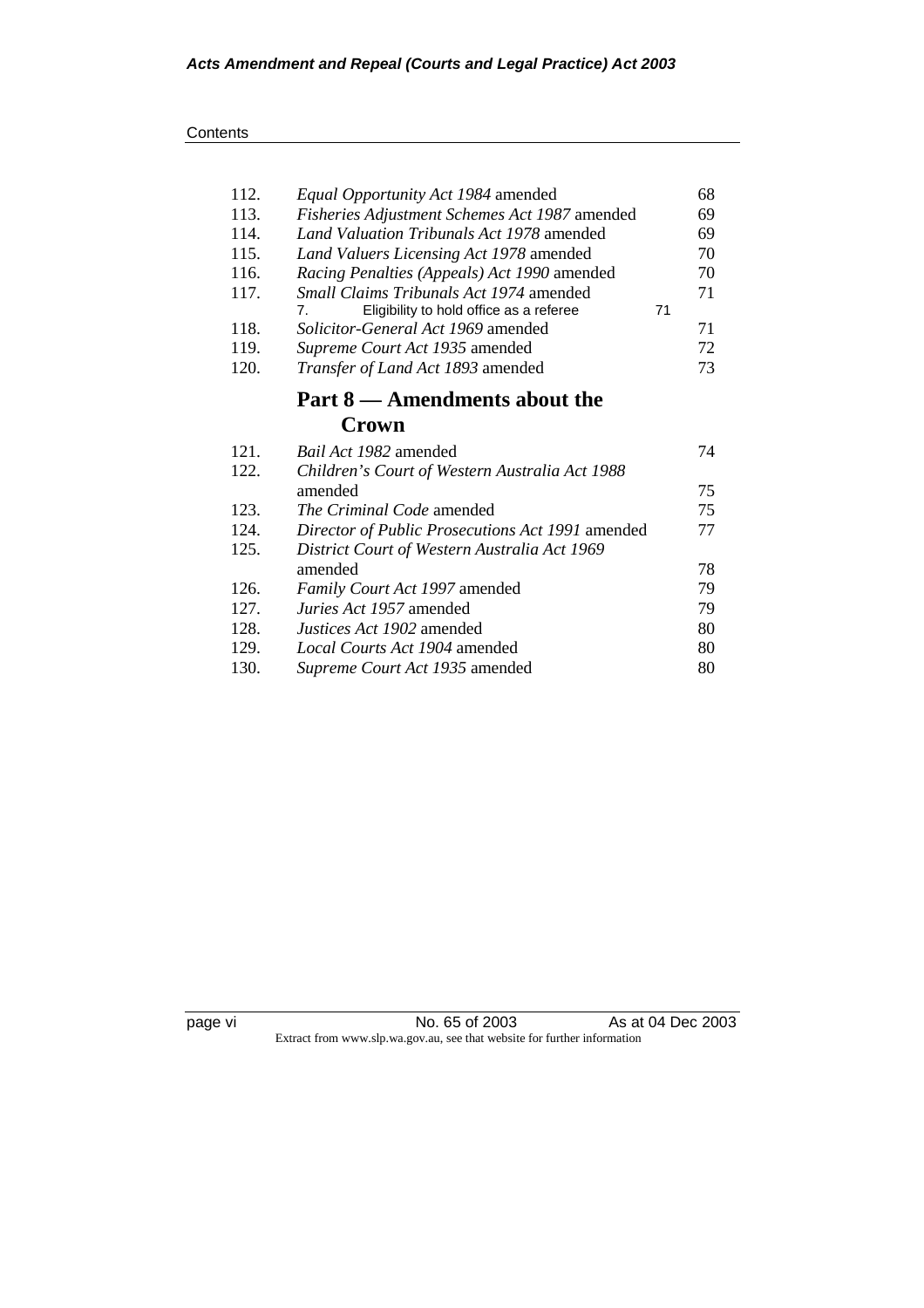Western Australia

# **Acts Amendment and Repeal (Courts and Legal Practice) Act 2003**

**No. 65 of 2003** 

**An Act —** 

- **to repeal the** *Legal Practitioners Act 1893***;**
- **to make amendments as a consequence of that repeal and the enactment of the** *Legal Practice Act 2003***;**
- **for purposes related to that repeal and those amendments; and**
- **to make other amendments relating to courts and legal practice.**

[*Assented to 4 December 2003*]

The Parliament of Western Australia enacts as follows:

As at 04 Dec 2003 No. 65 of 2003 hold and the page 1 Extract from www.slp.wa.gov.au, see that website for further information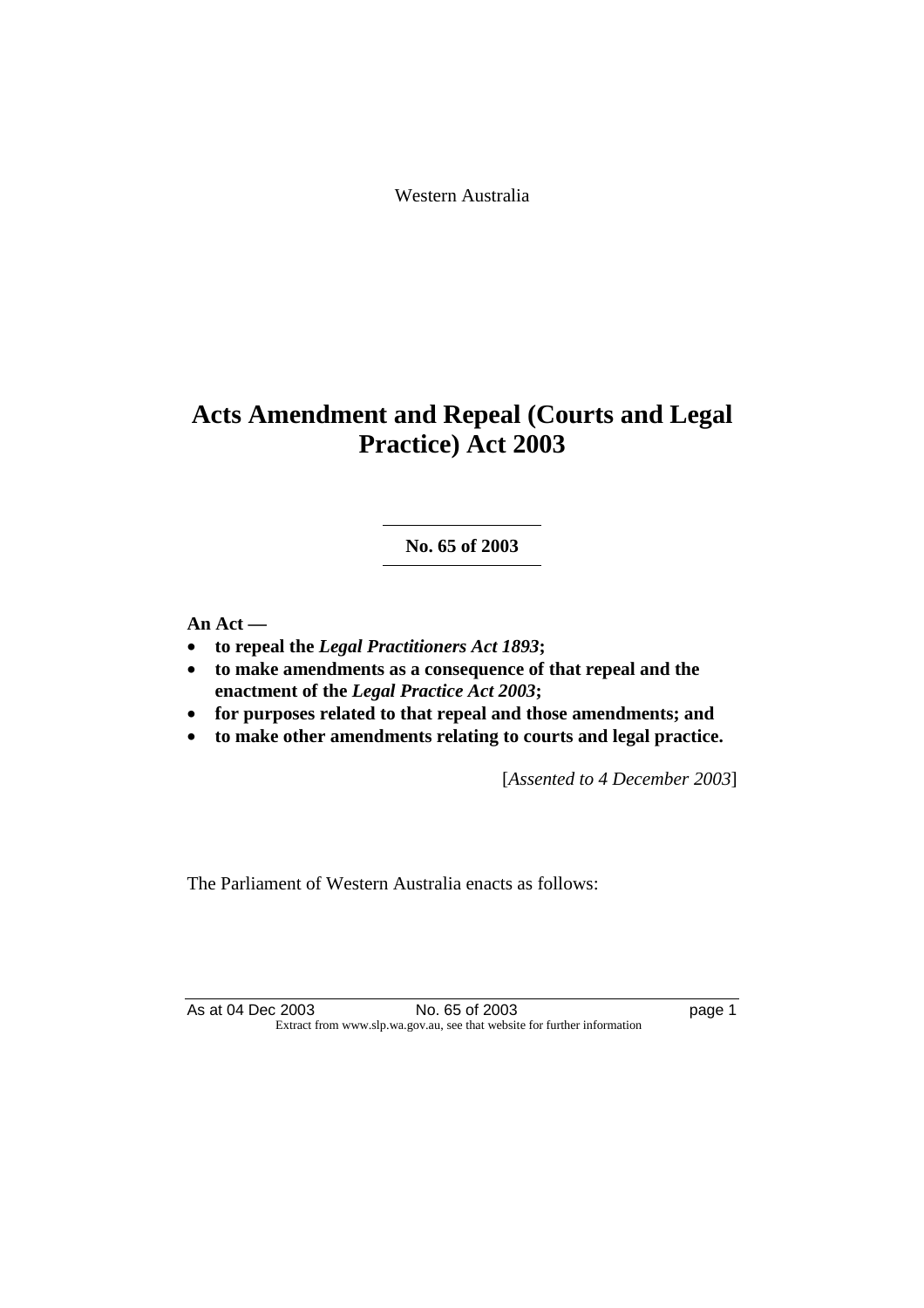## **Part 1 — Preliminary**

## **1. Short title**

 This Act may be cited as the *Acts Amendment and Repeal (Courts and Legal Practice) Act 2003*.

## **2. Commencement**

- (1) This Act comes into operation on a day fixed by proclamation.
- (2) Different days may be fixed under subsection (1) for different provisions.

page 2 **No. 65 of 2003** As at 04 Dec 2003 Extract from www.slp.wa.gov.au, see that website for further information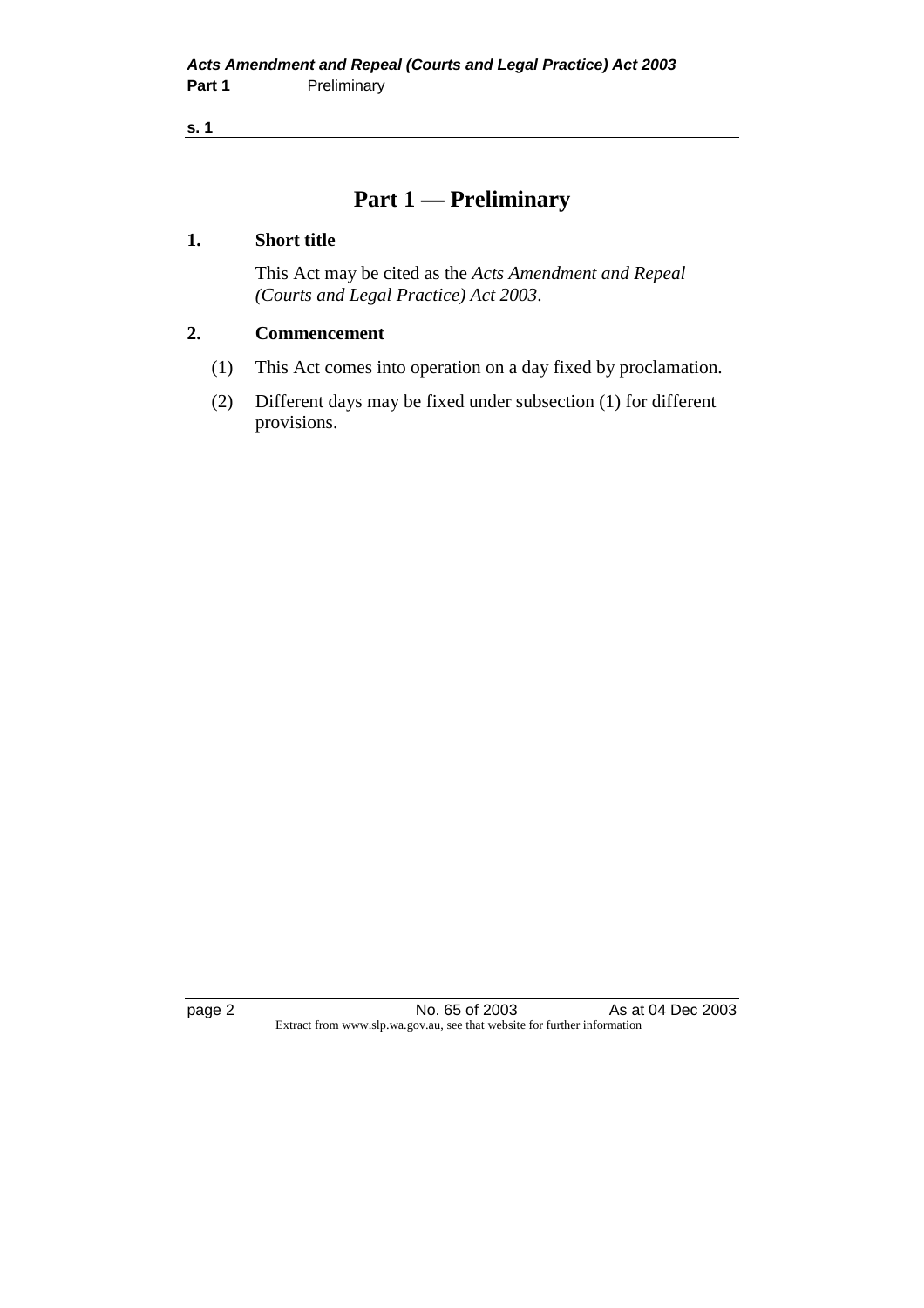# **Part 2 — Repeal of** *Legal Practitioners Act 1893* **and transitional and savings provisions**

## **Division 1 — Preliminary**

## **3. Interpretation**

In this Part —

**"commencement day"** means the day on which Part 1 of the *Legal Practice Act 2003* comes into operation;

 **"1893 Act"** means the *Legal Practitioners Act 1893*;

 **"2003 Act"** means the *Legal Practice Act 2003*.

## **Division 2 — Repeal**

## **4.** *Legal Practitioners Act 1893* **repealed**

The *Legal Practitioners Act 1893* is repealed.

## **Division 3 — Transitional and savings provisions**

## **5. Application of** *Interpretation Act 1984*

- (1) The provisions of the *Interpretation Act 1984* about the repeal of written laws and the substitution of other written laws for those so repealed (for example, sections 16(1), 36 and 38) apply to the repeal of the 1893 Act as if the 2003 Act repealed that Act.
- (2) The other provisions of this Part are additional to the provisions applied by subsection (1).

## **6. Legal Practice Board: transitional and savings provisions**

 $(1)$  In this section —

**<sup>&</sup>quot;former Board"** means The Legal Practice Board established under the 1893 Act;

As at 04 Dec 2003 No. 65 of 2003 Page 3 Extract from www.slp.wa.gov.au, see that website for further information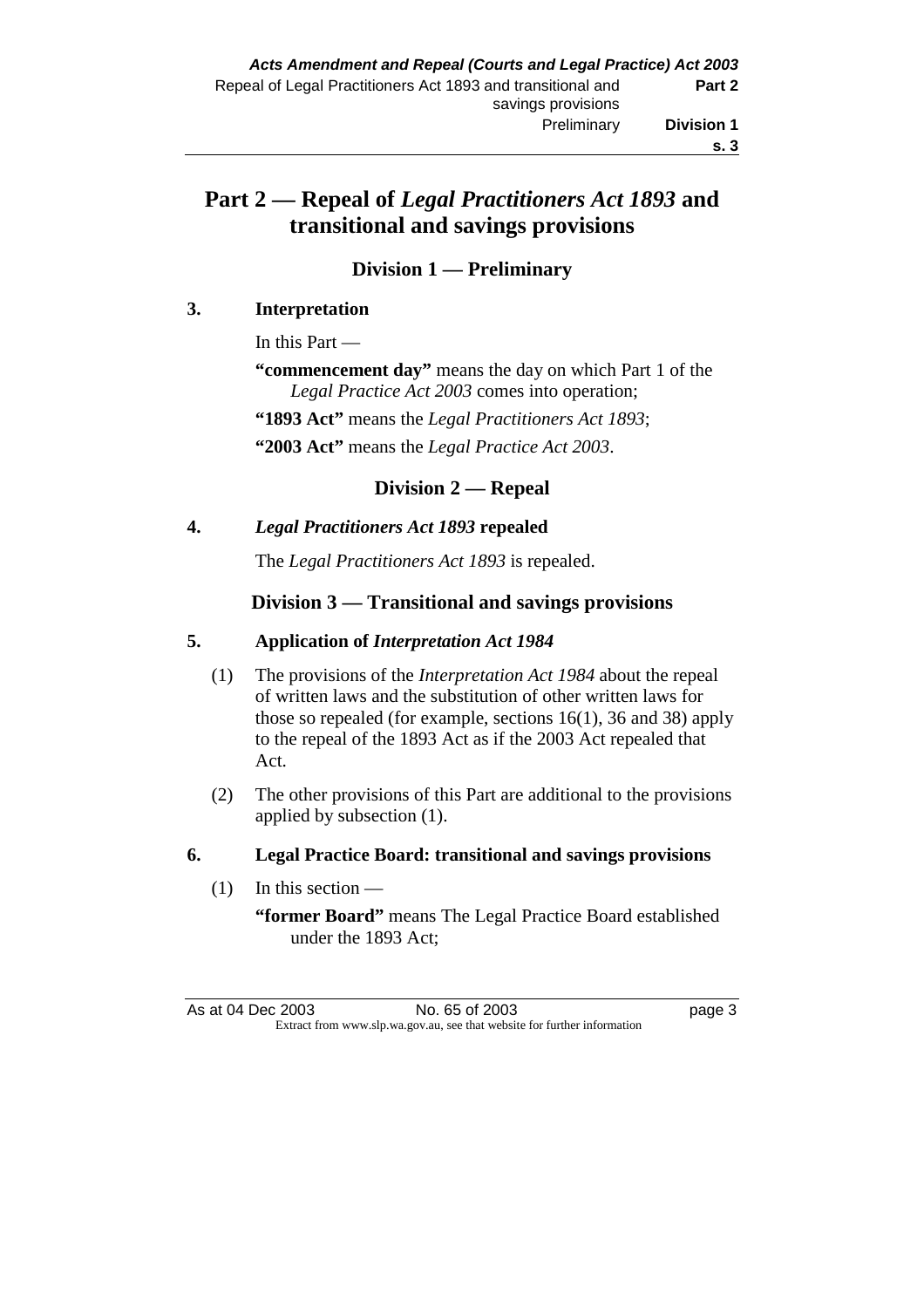|                           | Acts Amendment and Repeal (Courts and Legal Practice) Act 2003                    |
|---------------------------|-----------------------------------------------------------------------------------|
| Part 2                    | Repeal of Legal Practitioners Act 1893 and transitional and<br>savings provisions |
| <b>Division 3</b><br>s. 6 | Transitional and savings provisions                                               |

 **"new Board"** means the Legal Practice Board established under the 2003 Act.

- (2) The new Board is the same entity as, and a continuation of, the former Board, and the rights and liabilities of or in relation to the former Board continue as rights and liabilities of or in relation to the new Board.
- (3) Despite the repeal of the 1893 Act and the enactment of the 2003 Act —
	- (a) section  $4(1)(d)$  of the 1893 Act continues to apply to the terms of office being served immediately before the commencement day by members of the former Board elected under that provision; and
	- (b) the new Board is to continue to be constituted in accordance with section  $4(1)(d)$  of the 1893 Act, and the quorum is to continue to be determined in accordance with section 4(2a) of the 1893 Act,

 until the next election of Board members after the commencement day is held and the members so elected come into office.

- (4) Despite section 7(2) of the 2003 Act, in the case of the 12 members of the new Board first elected after the coming into operation of this section —
	- (a) the 6 members first elected are to hold office for a term of 2 years from the date of becoming a member; and
	- (b) the 6 members next elected are to hold office for a term of one year from the date of becoming a member.
- (5) If any 2 or more of the elected members receive the same number of votes, and the order of election of those members is relevant for the purposes of subsection (4), the members are to determine by lot which of them are appointed for 2 years.
- (6) The member of the former Board holding office as chairman of the former Board immediately before the commencement day is

page 4 **No. 65 of 2003** As at 04 Dec 2003 Extract from www.slp.wa.gov.au, see that website for further information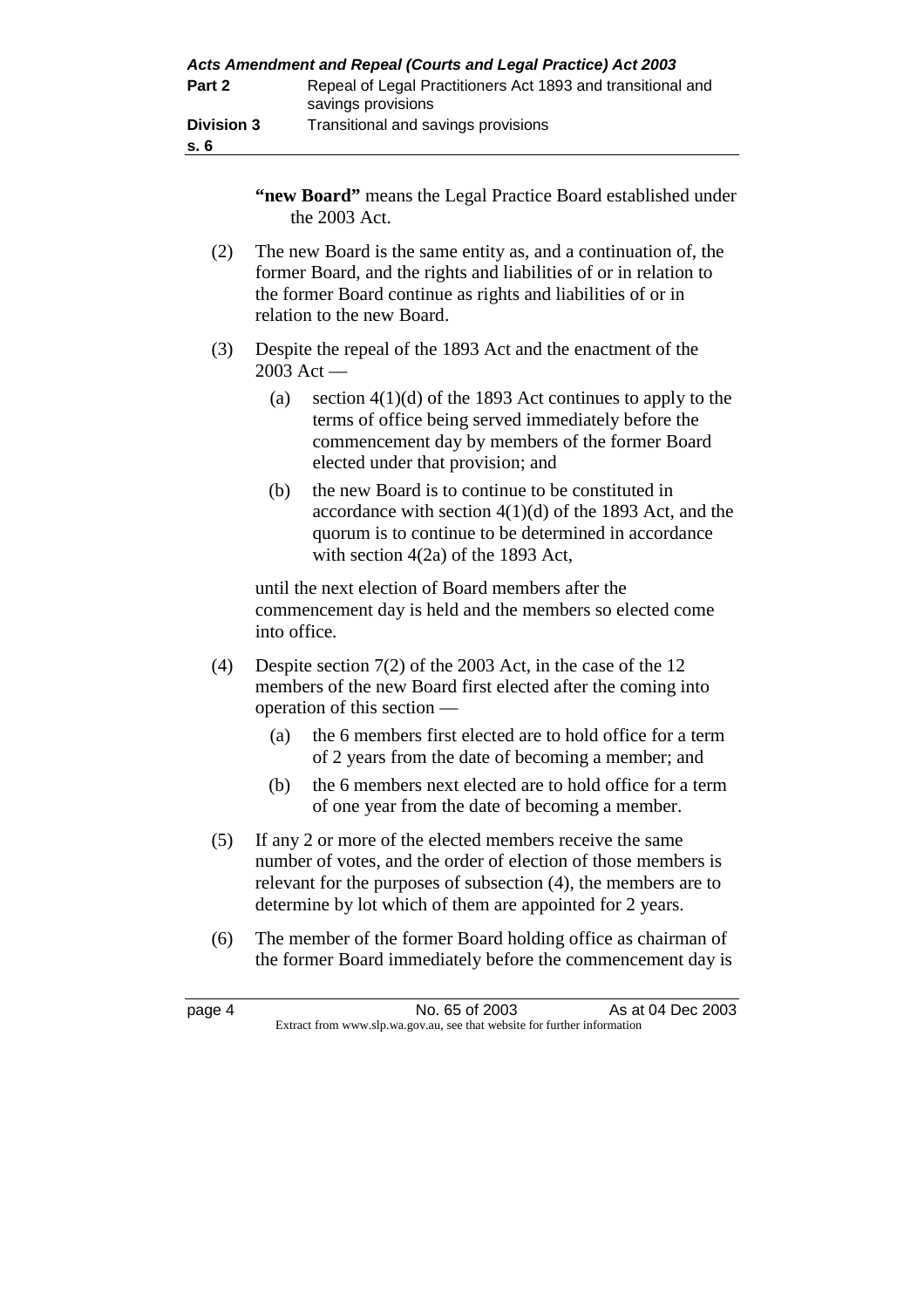to hold office as chairperson of the new Board until a chairperson is elected under the 2003 Act.

- (7) The member of the former Board holding office as deputy chairman of the former Board immediately before the commencement day is to hold office as deputy chairperson of the new Board until a deputy chairperson is elected under the 2003 Act.
- (8) An election for chairperson and deputy chairperson of the new Board must be held within 6 months of the commencement day.

## **7. Articled clerks: savings provision**

- (1) Any legal practitioner who on the commencement day has an articled clerk within the meaning of the 2003 Act is taken to have been approved under section 20 of the 2003 Act to take, have and retain that articled clerk.
- (2) Despite the repeal of section 15(2)(b) of the 1893 Act, any person who —
	- (a) before the coming into operation of this section has commenced serving for a term of 5 years under articles of clerkship to a practitioner; and
	- (b) serves for a term of 5 years under those articles and during that term —
		- (i) passes the examinations (if any) prescribed for the purposes of section  $15(2)(b)$  of the 1893 Act or by the rules under the 2003 Act for the purposes of this section; and
		- (ii) satisfies the requirements for practical legal training prescribed by the rules under the 2003 Act for the purposes of this section,

 is taken to be qualified to be admitted under section 27 of the 2003 Act.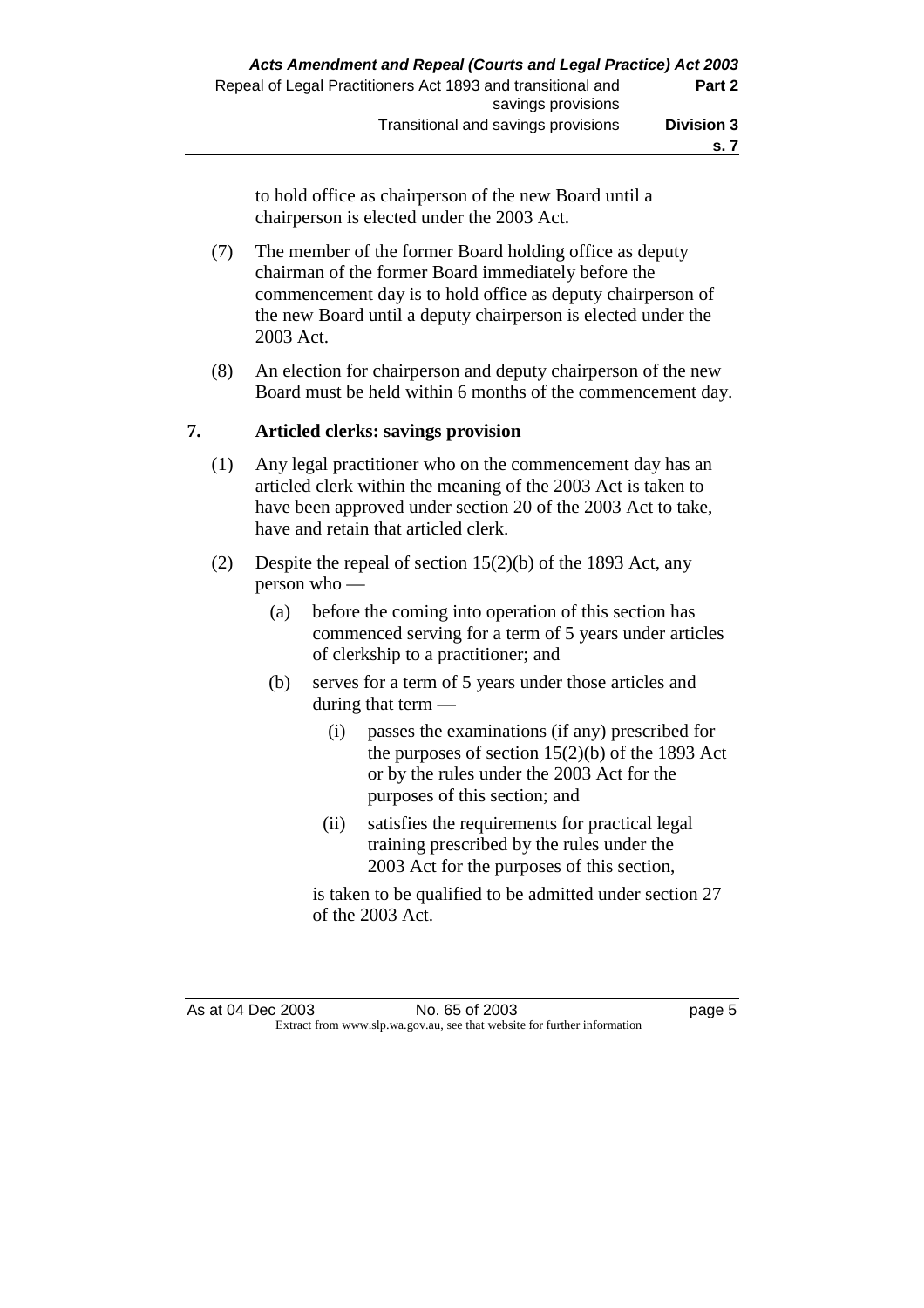|                           | Acts Amendment and Repeal (Courts and Legal Practice) Act 2003                    |
|---------------------------|-----------------------------------------------------------------------------------|
| Part 2                    | Repeal of Legal Practitioners Act 1893 and transitional and<br>savings provisions |
| <b>Division 3</b><br>s. 8 | Transitional and savings provisions                                               |

- (3) Part 3 of the 2003 Act applies to a person referred to in subsection (2) and to the articles served by that person.
- (4) Despite the repeal of section 15(2)(b) of the 1893 Act, any person who, before the coming into operation of this section, has served for a term of 5 years under articles of clerkship to a practitioner as required by the 1893 Act and at any time during that term has passed the examinations prescribed for the purposes of section 15(2)(b) of the 1893 Act is taken to be qualified to be admitted under section 27 of the 2003 Act.
- (5) A person referred to in subsection (2) or (4) is, after being admitted, subject to the same restrictions under section 33 of the 2003 Act as a person qualified to be admitted under section  $27(2)(a)$  of that Act.

## **8. Managing clerks: savings provision**

- (1) Despite the repeal of sections 16, 17 and 19 of the 1893 Act, those sections, and rules made under section 17 of that Act, continue to apply in respect of a person who is a managing clerk immediately before the commencement day as if the sections had not been repealed.
- (2) An appeal that has been commenced under section 83 of the 1893 Act in respect of a refusal to grant a certificate under section 16 of that Act may be continued and dealt with as if those sections were still in operation.

## **9. Review of legal costs determination**

 Any legal costs determination made and in force under the 1893 Act immediately before the commencement day is to be reviewed under section 211 of the 2003 Act in the period of 2 years after it was made or last reviewed under the 1893 Act, as the case requires.

page 6 No. 65 of 2003 As at 04 Dec 2003 Extract from www.slp.wa.gov.au, see that website for further information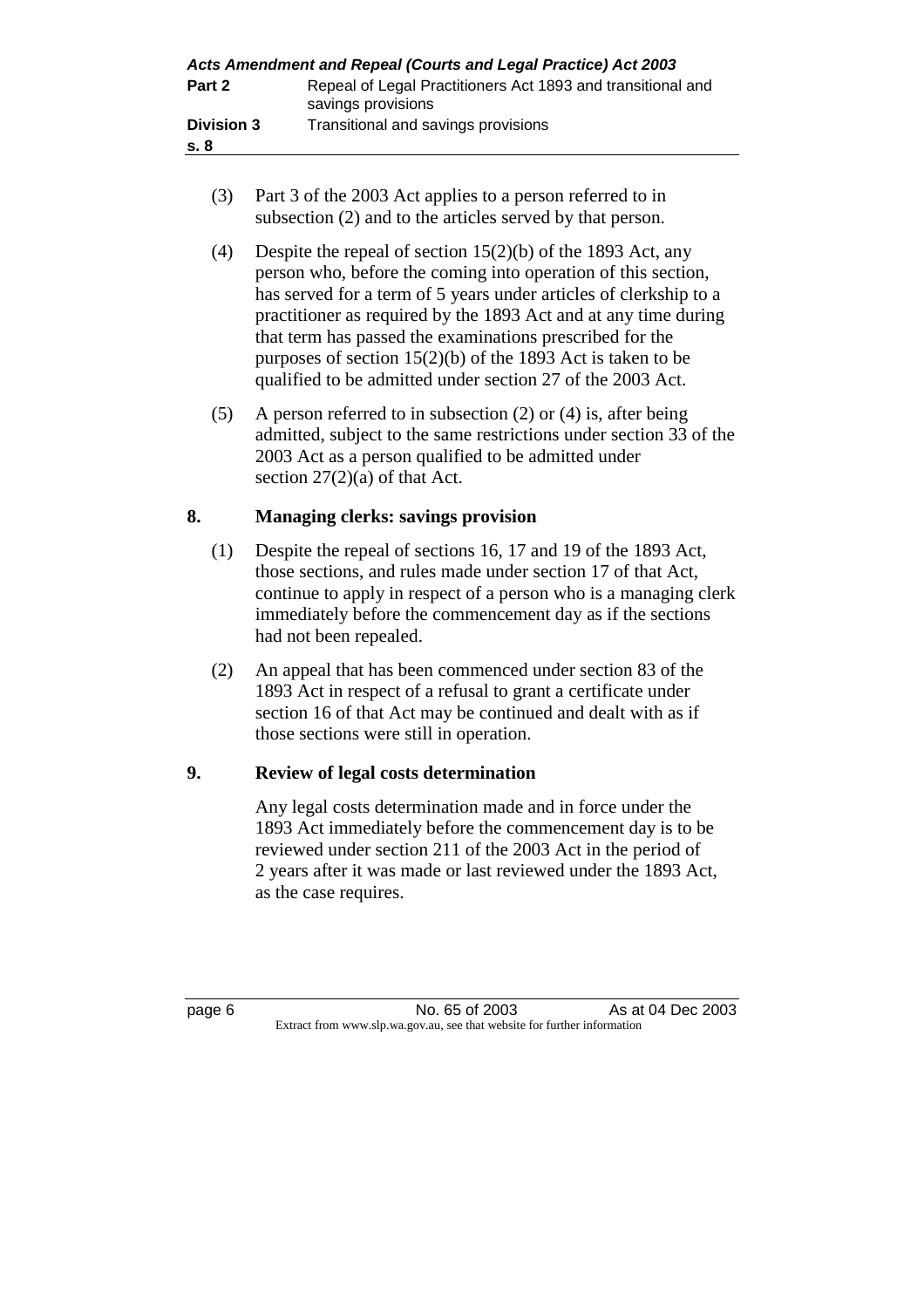## **10. Powers in relation to transitional provisions**

- (1) If there is no sufficient provision in this Part for dealing with a transitional matter the Governor may make regulations prescribing all matters that are required, necessary or convenient to be prescribed in relation to that matter.
- (2) Regulations made under subsection (1) may provide that specific provisions of the 2003 Act —
	- (a) do not apply; or
	- (b) apply with specific modifications,

to or in relation to any matter.

- (3) Regulations made under subsection (1) must be made within 12 months after the commencement day.
- (4) If regulations made under subsection (1) provide that a specified state of affairs is to be taken to have existed, or not to have existed, on and from a day that is earlier than the day on which the regulations are published in the *Gazette* but not earlier than the commencement day, the regulations have effect according to their terms.
- (5) In subsection  $(4)$  —

 **"specified"** means specified or described in the regulations.

- (6) If regulations contain a provision referred to in subsection (4), the provision does not operate so as —
	- (a) to affect in a manner prejudicial to any person (other than the State), the rights of that person existing before the day of publication of those regulations; or
	- (b) to impose liabilities on any person (other than the State or an authority of the State) in respect of anything done or omitted to be done before the day of publication of those regulations.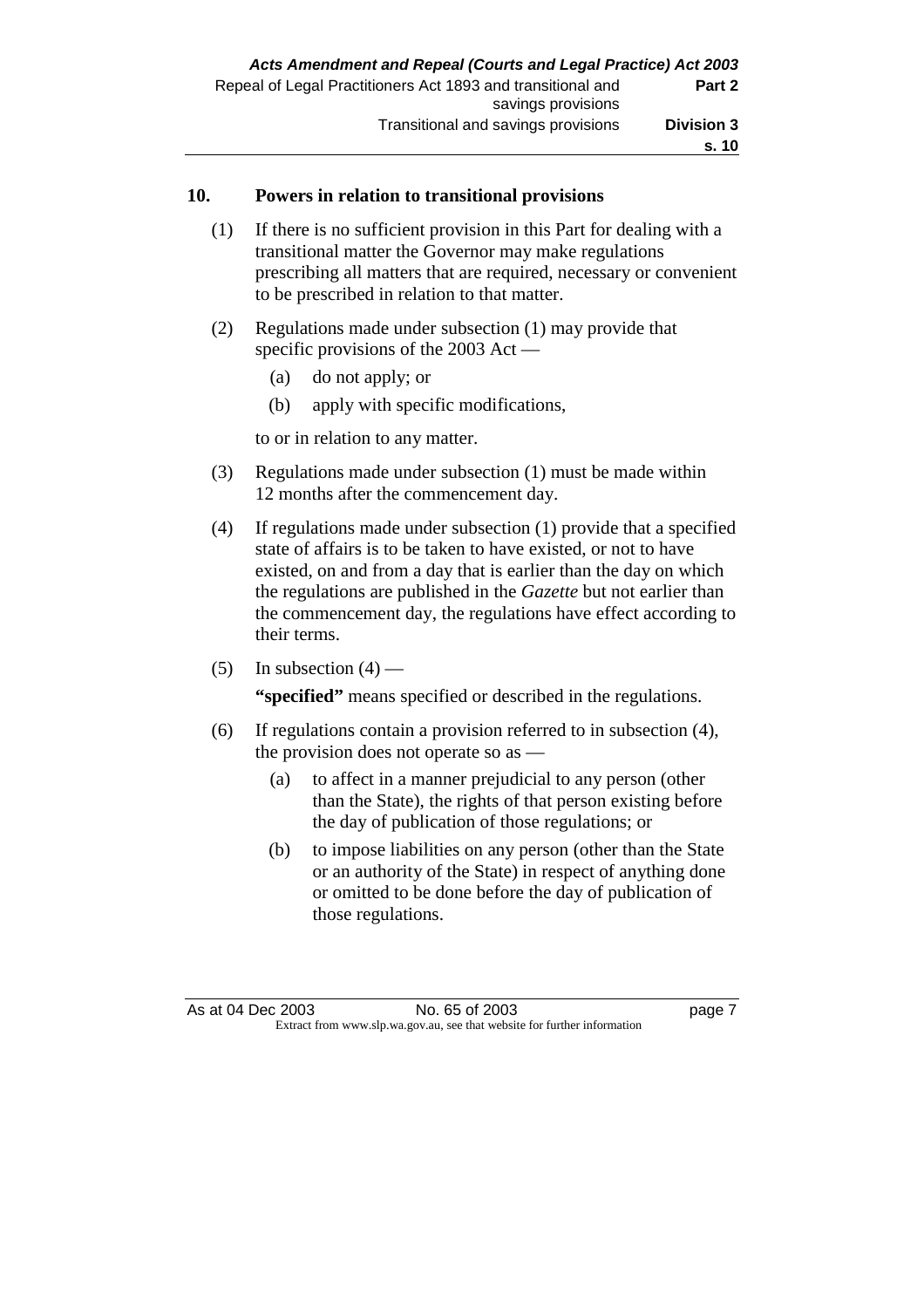# **Part 3 — Amendments to other Acts consequential on enactment of** *Legal Practice Act 2003*

## **11. Power to amend regulations**

- (1) The Governor, on the recommendation of the Attorney General, may make regulations amending subsidiary legislation made under any Act.
- (2) The Attorney General may make a recommendation under subsection (1) only if the Attorney General considers that each amendment proposed to be made by the regulations is necessary or desirable as a consequence of the enactment of the *Legal Practice Act 2003* or this Act.
- (3) Nothing in this section prevents subsidiary legislation from being amended in accordance with the Act under which it was made.

## **12.** *Adoption Act 1994* **amended**

(1) The amendments in this section are to the *Adoption Act 1994*\*.

 [\* *Reprinted as at 2 January 2001. For subsequent amendments see Act No. 3 of 2002.*]

 (2) Section 4(1) is amended by deleting the definition of "lawyer" and inserting the following definition instead —

> **"lawyer"** means a certificated practitioner within the meaning of the *Legal Practice Act 2003*;

".

## **13.** *Agricultural Practices (Disputes) Act 1995* **amended**

 (1) The amendments in this section are to the *Agricultural Practices (Disputes) Act 1995*\*.

[\* *Act No. 26 of 1995.*]

"

page 8 No. 65 of 2003 As at 04 Dec 2003 Extract from www.slp.wa.gov.au, see that website for further information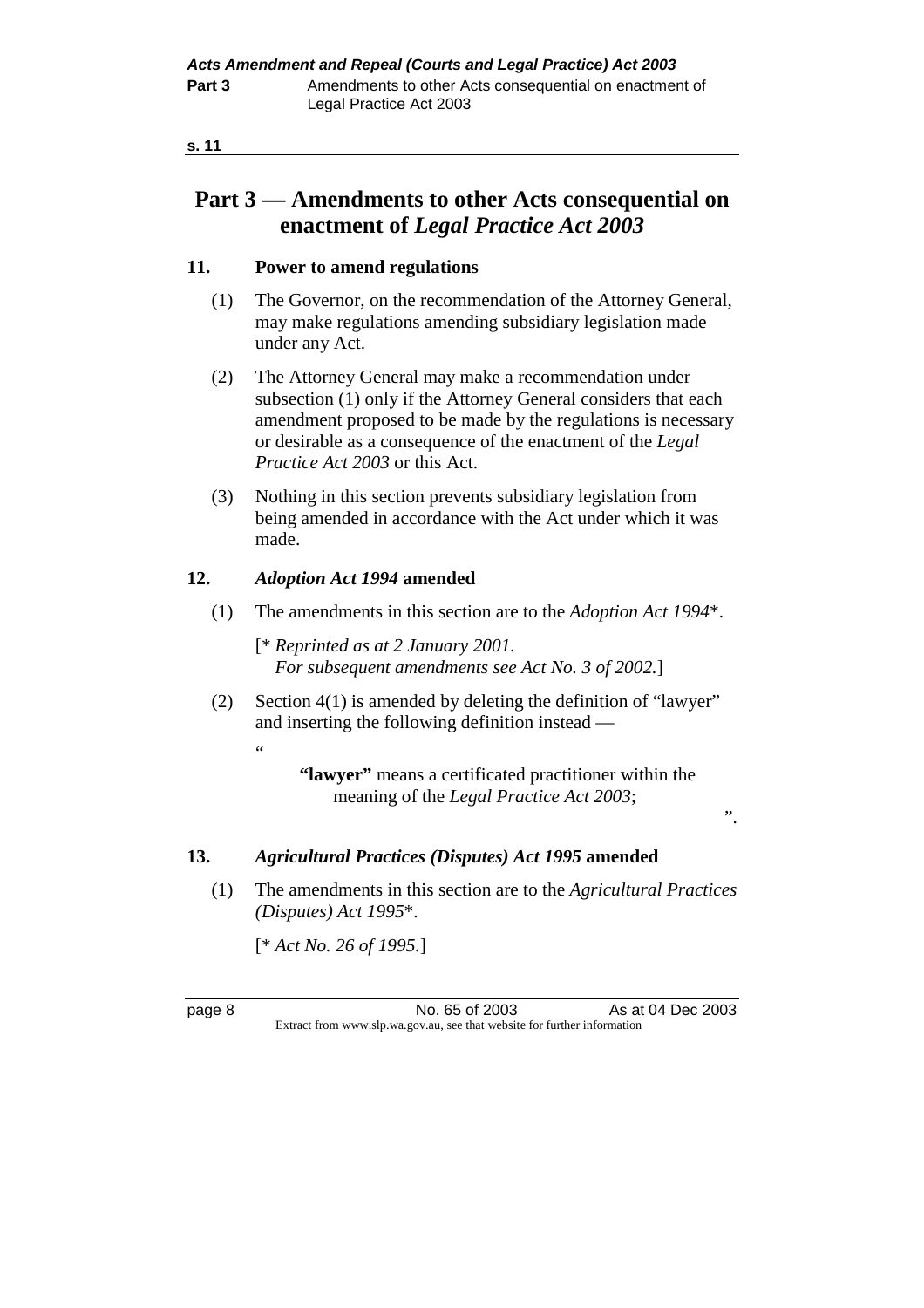".

".

 (2) Section 25(2)(e) is amended by deleting "order made under section 58W of the *Legal Practitioners Act 1893*" and inserting instead —

> legal costs determination (as defined in the *Legal Practice Act 2003*)

- (3) Schedule 1 clause 8(2) is amended by deleting "certificated legal practitioner within the meaning of the *Legal Practitioners Act 1893*" and inserting instead —
	- "

.<br>"

 $\alpha$ 

 certificated practitioner (within the meaning of the *Legal Practice Act 2003*)

## **14.** *Biological Control Act 1986* **amended**

- (1) The amendments in this section are to the *Biological Control Act 1986*\*.
	- [\* *Act No. 106 of 1986. For subsequent amendments see 2001 Index to Legislation of Western Australia, Table 1, p. 33*.]
- (2) Section 58(3) is amended by deleting "certificated legal practitioner within the meaning of the *Legal Practitioners Act 1893*" and inserting instead —

 certificated practitioner (within the meaning of the *Legal Practice Act 2003*)

".

## **15.** *Builders' Registration Act 1939* **amended**

 (1) The amendments in this section are to the *Builders' Registration Act 1939*\*.

As at 04 Dec 2003 No. 65 of 2003 Page 9 Extract from www.slp.wa.gov.au, see that website for further information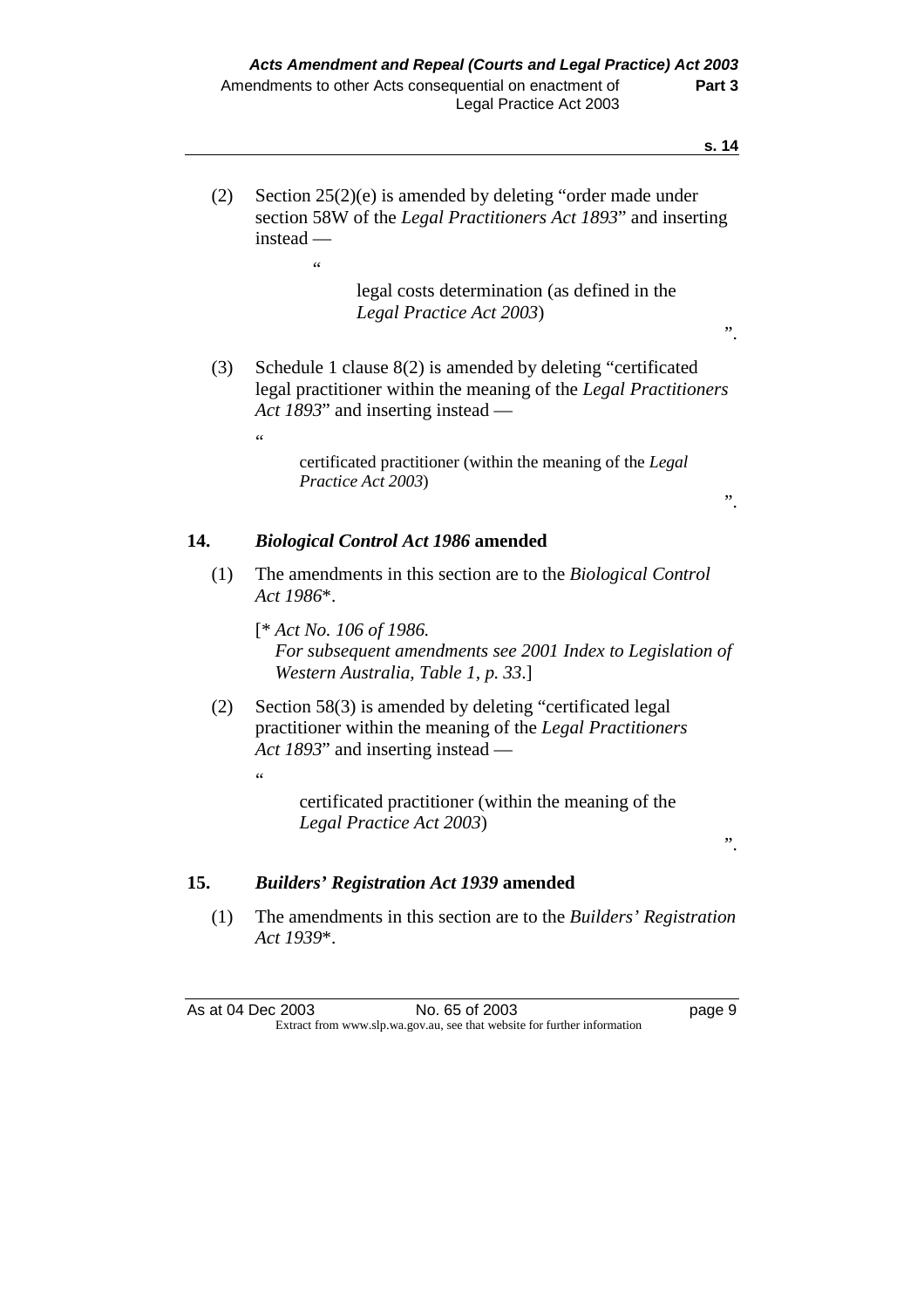|     | [* Reprinted as at 11 January 2002.]                                                                                                                            |
|-----|-----------------------------------------------------------------------------------------------------------------------------------------------------------------|
| (2) | Section 2 is amended by deleting the definition of "Legal"<br>practitioner" and inserting the following definition instead —                                    |
|     | $\epsilon$                                                                                                                                                      |
|     | "legal practitioner" means a legal practitioner as<br>defined in the Legal Practice Act 2003;                                                                   |
|     | ,,                                                                                                                                                              |
| (3) | Section $5A(2)$ is amended by deleting "person who is a<br>practitioner as defined by the Legal Practitioners Act 1893 and<br>who is" and inserting instead $-$ |
|     | $\zeta$ $\zeta$<br>legal practitioner                                                                                                                           |
| (4) | Section $5B(3)$ is amended by deleting "he is a practitioner as<br>defined by the Legal Practitioners Act 1893" and inserting<br>instead —                      |
|     | $\epsilon$<br>he or she is a legal practitioner<br>".                                                                                                           |
| (5) | Sections $5C(1a)(a)$ and $27(2)$ are amended by deleting<br>"practitioner as defined by the Legal Practitioners Act 1893"<br>and inserting instead -            |
|     | $\epsilon$<br>legal practitioner<br>$\cdot$                                                                                                                     |
| (6) | Section 45A(4)(a) is amended by deleting "legal practitioner"<br>and inserting instead —                                                                        |
|     | $\leq$                                                                                                                                                          |
|     | certificated practitioner (within the meaning of the<br>Legal Practice Act 2003)                                                                                |

- (7) Section 45A(5) is amended in the definition of "legally qualified person" by deleting "articled law clerk" and inserting instead —
	- " articled clerk (as defined in the *Legal Practice Act 2003*) ".

".

page 10 **No. 65 of 2003** As at 04 Dec 2003 Extract from www.slp.wa.gov.au, see that website for further information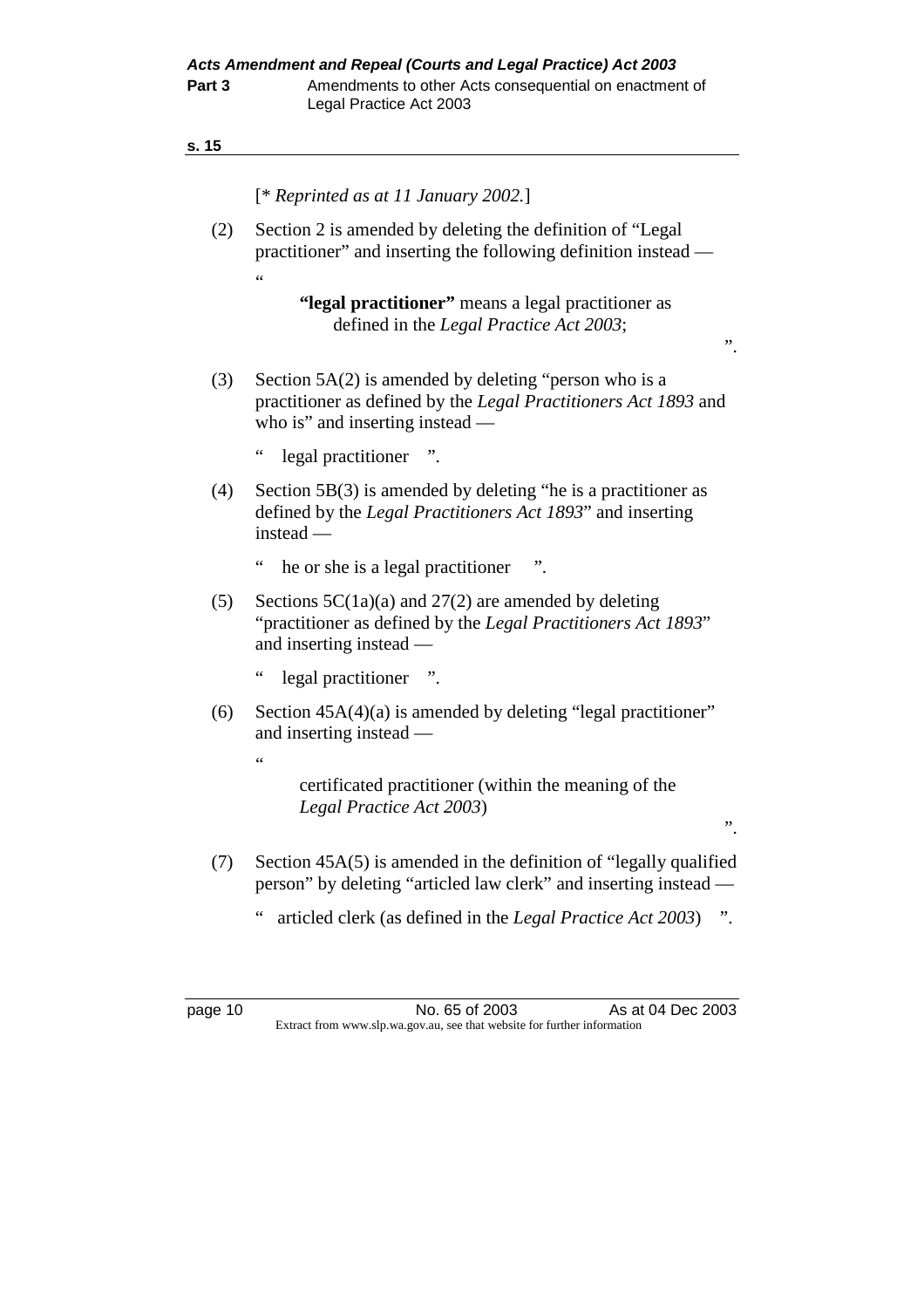#### **16.** *Censorship Act 1996* **amended**

 (1) The amendments in this section are to the *Censorship Act 1996*\*.

[\* *Act No. 40 of 1996.*]

- (2) Section 119(2)(c) is amended by deleting "as defined in section 3 of the *Legal Practitioners Act 1893*" and inserting instead —
	- (within the meaning of the *Legal Practice Act 2003*) ".

## **17.** *Children's Court of Western Australia Act 1988* **amended**

- (1) The amendments in this section are to the *Children's Court of Western Australia Act 1988*\*.
	- [\* *Reprinted as at 25 August 2000. For subsequent amendments see 2001 Index to Legislation of Western Australia, Table 1, p. 51 and Act No. 27 of 2002*.]
- (2) Section 32(2) is amended by deleting "*Legal Practitioners Act 1893*" and inserting instead —
	- " *Legal Practice Act 2003* ".
- (3) Section 32(4) is amended by deleting the definition of "certificated practitioner" and inserting the following definition instead —

.<br>"

 **"certificated practitioner"** means a certificated practitioner within the meaning of the *Legal Practice Act 2003*;

As at 04 Dec 2003 No. 65 of 2003 hold and the page 11 Extract from www.slp.wa.gov.au, see that website for further information

".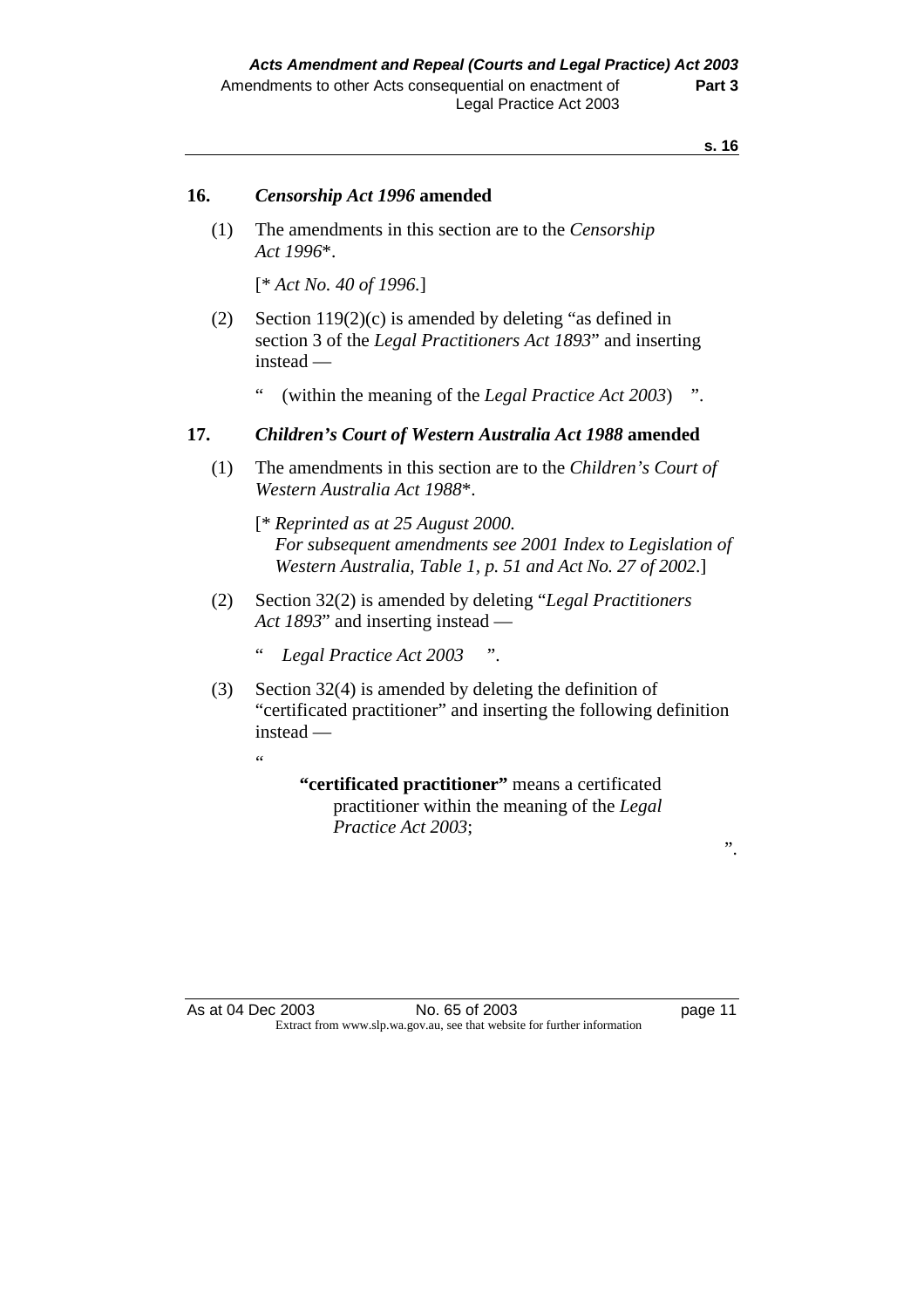#### **18.** *Chiropractors Act 1964* **amended**

 (1) The amendments in this section are to the *Chiropractors Act 1964*\*.

[\* *Reprinted as at 7 December 2001.*]

 (2) Section 7(2)(a) is amended by deleting "person who is a practitioner within the meaning of the *Legal Practitioners Act 1893*," and inserting instead —

> legal practitioner (as defined in the *Legal Practice Act 2003*)

## **19.** *Civil Liability Act 2002* **amended**

 $\epsilon$ 

 (1) The amendments in this section are to the *Civil Liability Act 2002*.

[\* *Act No. 35 of 2002*.]

 $\epsilon$ 

 (2) Section 16 is amended by deleting the definition of "legal practitioner" and inserting the following definition instead — "

> **"legal practitioner"** means a legal practitioner as defined in the *Legal Practice Act 2003*.

 (3) Section 17(2)(a)(i) is amended by deleting "an agreement under the *Legal Practitioners Act 1893* section 59" and inserting instead —

> a costs agreement within the meaning of the *Legal Practice Act 2003*

".

".

".

page 12 No. 65 of 2003 As at 04 Dec 2003 Extract from www.slp.wa.gov.au, see that website for further information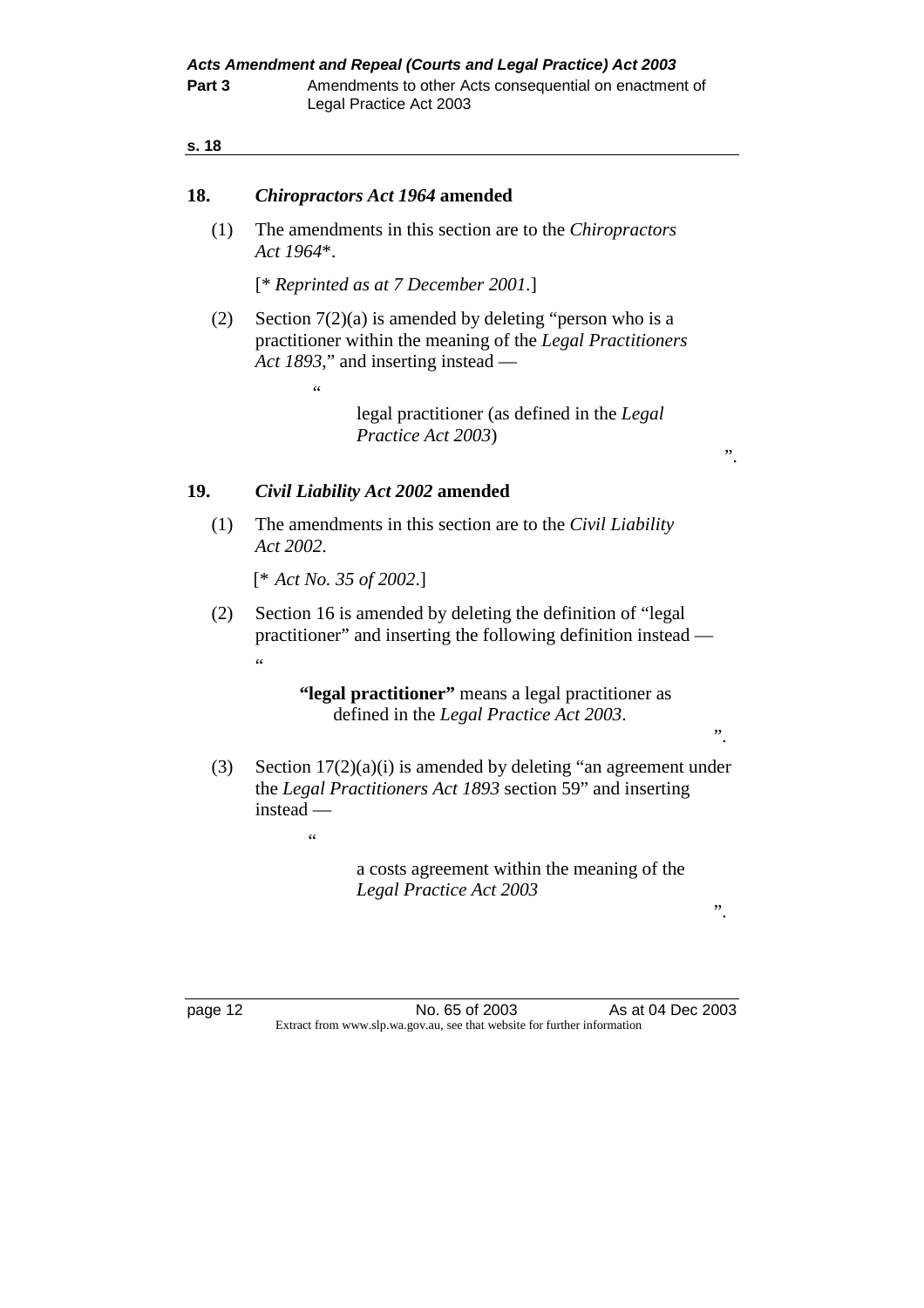## **20.** *Coal Industry Tribunal of Western Australia Act 1992*  **amended**

 (1) The amendments in this section are to the *Coal Industry Tribunal of Western Australia Act 1992*\*.

 [\* *Act No. 37 of 1992. For subsequent amendments see 2001 Index to Legislation of Western Australia, Table 1, p. 54 and Act No. 20 of 2002*.]

- (2) Section 14(6) is amended by deleting "within the meaning of the *Legal Practitioners Act 1893*" and inserting instead —
	- (as defined in the *Legal Practice Act 2003*) ".

#### **21.** *Commercial Arbitration Act 1985* **amended**

- (1) The amendments in this section are to the *Commercial Arbitration Act 1985*\*.
	- [\* *Act No. 109 of 1985. For subsequent amendments see 2001 Index to Legislation of Western Australia, Table 1, p. 56*.]
- (2) Sections 20(5) and (6) are repealed and the following subsections are inserted instead —
	- "
- (5) A person who is not a legal practitioner does not breach the *Legal Practice Act 2003* or any other Act merely by representing a party in arbitration proceedings under this Act.
- $(6)$  In this section
	- **"legal practitioner"** means a legal practitioner as defined in the *Legal Practice Act 2003* or a person entitled to practise as a legal practitioner in any other place;

## **"legally qualified person"** means —

(a) a legal practitioner; or

As at 04 Dec 2003 No. 65 of 2003 had been appeared to the page 13 Extract from www.slp.wa.gov.au, see that website for further information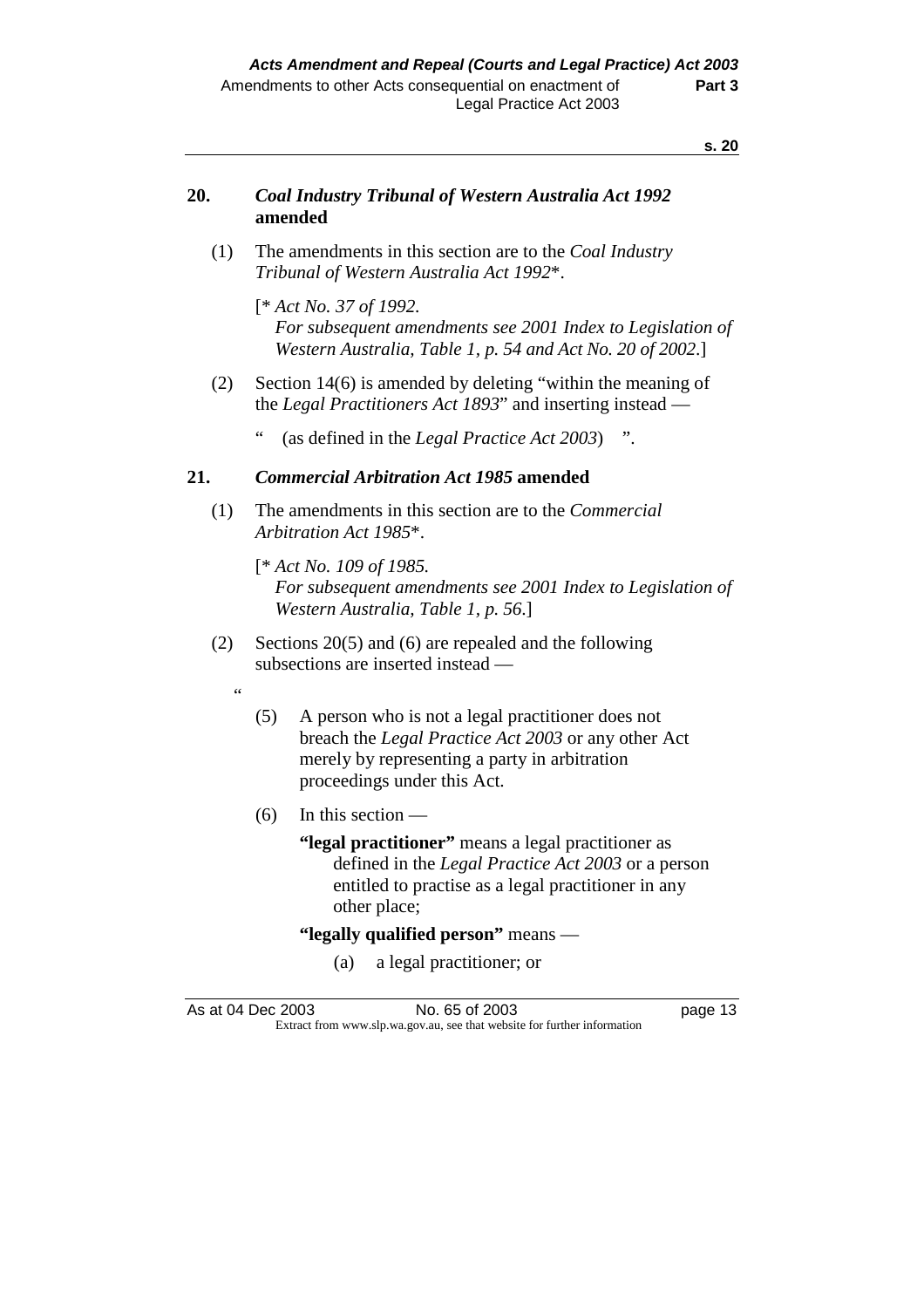| ٧ |
|---|
|---|

|     | (b)<br>any other person who, in the opinion of the<br>arbitrator or umpire, has such qualifications<br>or experience in law (whether acquired in<br>Western Australia or in any other place in or<br>outside Australia) as would be likely to<br>afford an advantage in the proceedings.<br>,, |  |
|-----|------------------------------------------------------------------------------------------------------------------------------------------------------------------------------------------------------------------------------------------------------------------------------------------------|--|
| (3) | Section $61(1)(a)$ is amended by deleting "determination under<br>section 58W of the <i>Legal Practitioners Act 1893</i> " and inserting<br>instead $-$<br>66                                                                                                                                  |  |
|     | legal costs determination (as defined in the<br>Legal Practice Act 2003)<br>"                                                                                                                                                                                                                  |  |
| 22. | <b>Commercial Tribunal Act 1984 amended</b>                                                                                                                                                                                                                                                    |  |
| (1) | The amendments in this section are to the <i>Commercial Tribunal</i><br>Act 1984*.                                                                                                                                                                                                             |  |
|     | [* Reprinted as at 10 May 2002.]                                                                                                                                                                                                                                                               |  |
| (2) | Section $11(2)$ is amended by deleting "practitioner as defined by<br>the Legal Practitioners Act 1893" and inserting instead —<br>66                                                                                                                                                          |  |
|     | legal practitioner (as defined in the Legal Practice<br>Act 2003)<br>,,                                                                                                                                                                                                                        |  |
| (3) | Section 15(3) is amended by deleting "certificated legal<br>practitioner within the meaning of the Legal Practitioners<br>Act 1893" and inserting instead —<br>$\zeta$ $\zeta$                                                                                                                 |  |
|     | certificated practitioner (within the meaning of the<br>Legal Practice Act 2003)                                                                                                                                                                                                               |  |

page 14 **No. 65 of 2003** As at 04 Dec 2003 Extract from www.slp.wa.gov.au, see that website for further information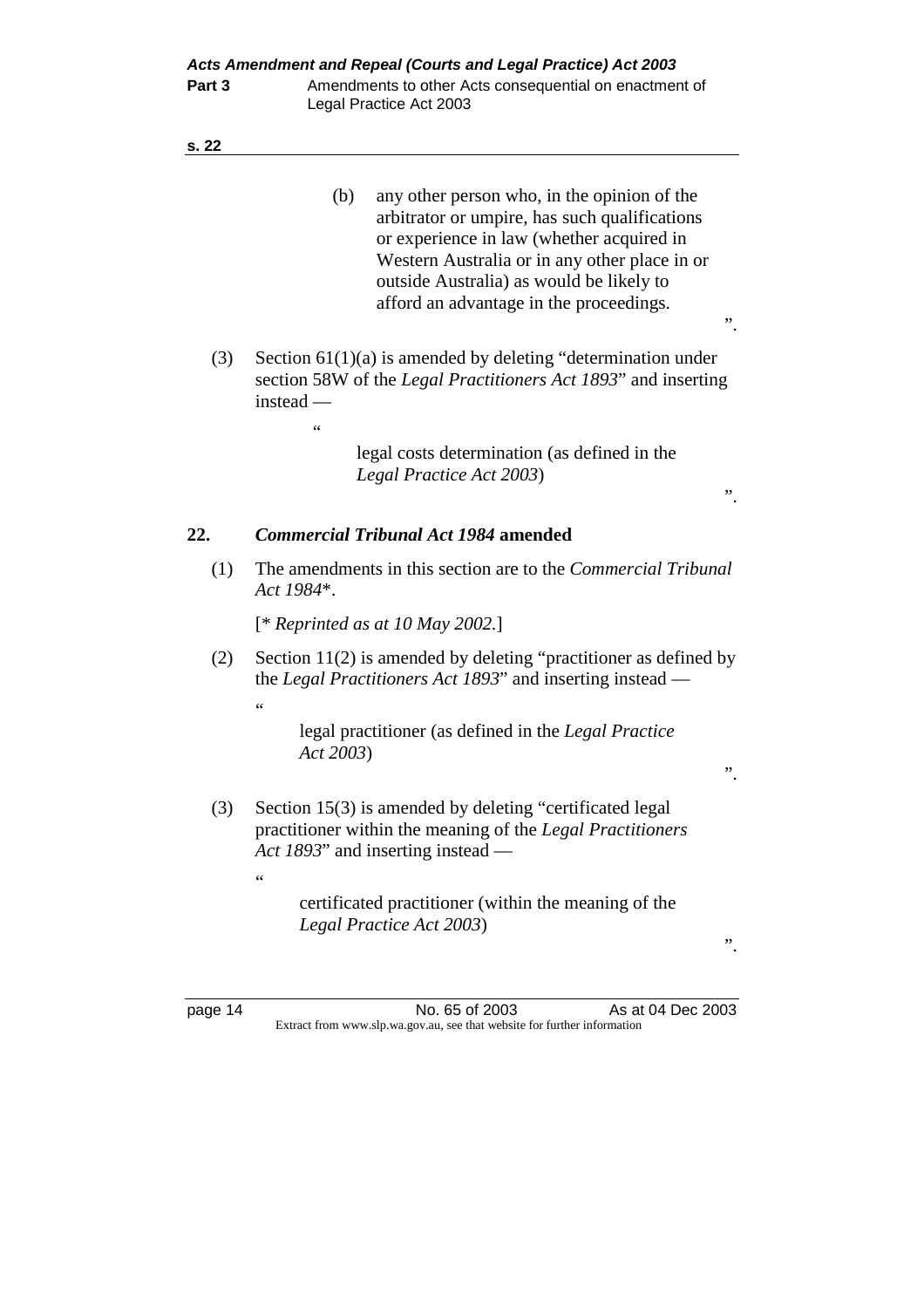#### **23.** *Companies (Co-operative) Act 1943* **amended**

- (1) The amendments in this section are to the *Companies (Co-operative) Act 1943*\*.
	- [\* *Reprinted as at 14 January 2000. For subsequent amendments see 2001 Index to Legislation of Western Australia, Table 1, p. 60 and Gazette 28 June 2002 p. 3052-4.*]
- (2) Section 397(3) is amended by deleting "of the Supreme Court of Western Australia, as defined by the *Legal Practitioners' Act 1893*" and inserting instead —
	- " (within the meaning of the *Legal Practice Act 2003*) ".

#### **24.** *Consumer Affairs Act 1971* **amended**

- (1) The amendments in this section are to the *Consumer Affairs Act 1971*\*.
	- [\* *Reprinted as at 25 March 1999. For subsequent amendments see 2001 Index to Legislation of Western Australia, Table 1, p. 74*.]
- (2) Section 4(2b) is amended by deleting "Part IV of the *Legal Practitioners Act 1893*" and inserting instead —
	- " Part 12 of the *Legal Practice Act 2003* ".

#### **25.** *Coroners Act 1996* **amended**

- (1) The amendments in this section are to the *Coroners Act 1996*\*.
	- [\* *Reprinted as at 3 August 2001. For subsequent amendments see 2001 Index to Legislation of Western Australia, Table 1, p. 77*.]
- (2) Sections 6(6) and 7(4) are amended by deleting "practitioner as defined by the *Legal Practitioners Act 1893*" and inserting instead —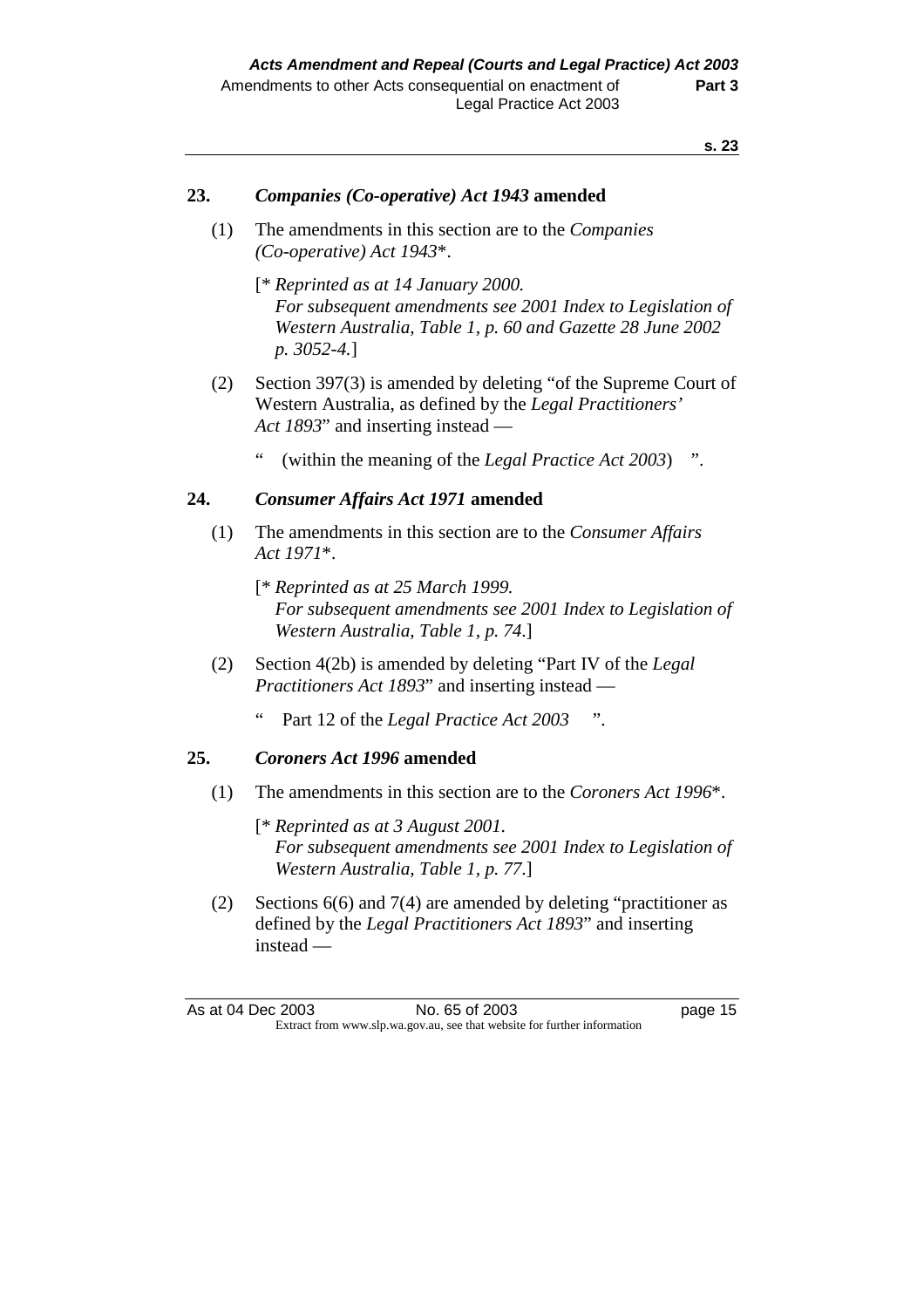**Part 3** Amendments to other Acts consequential on enactment of Legal Practice Act 2003

| ×<br>$-$<br>$-$ |
|-----------------|
|-----------------|

.<br>.

"

## legal practitioner (as defined in the *Legal Practice Act 2003*)

## **26.** *The Criminal Code* **amended**

- (1) The amendments in this section are to *The Criminal Code*\*.
	- [\* *Reprinted as at 9 February 2001 as the Schedule to the Criminal Code appearing as Appendix B to the Criminal Code Compilation Act 1913. For subsequent amendments see 2001 Index to Legislation of Western Australia, Table 1, p. 89 and Acts Nos. 3, 6, 8 and 27 of 2002.*]
- (2) Section 570(1) is amended by deleting the definition of "lawyer" and inserting the following definition instead —

## **"lawyer"** means a certificated practitioner within the meaning of the *Legal Practice Act 2003*;

".

".

 (3) Section 570H(2)(b) is amended by deleting "practitioner (as defined in the *Legal Practitioners Act 1893*)" and inserting instead —

> legal practitioner (as defined in the *Legal Practice Act 2003*)

".

## **27.** *Criminal Investigation (Exceptional Powers) and Fortification Removal Act 2002* **amended**

 (1) The amendments in this section are to the *Criminal Investigation (Exceptional Powers) and Fortification Removal Act 2002*\*.

[\* *Act No. 21 of 2002.*]

 $\epsilon$ 

page 16 No. 65 of 2003 As at 04 Dec 2003 Extract from www.slp.wa.gov.au, see that website for further information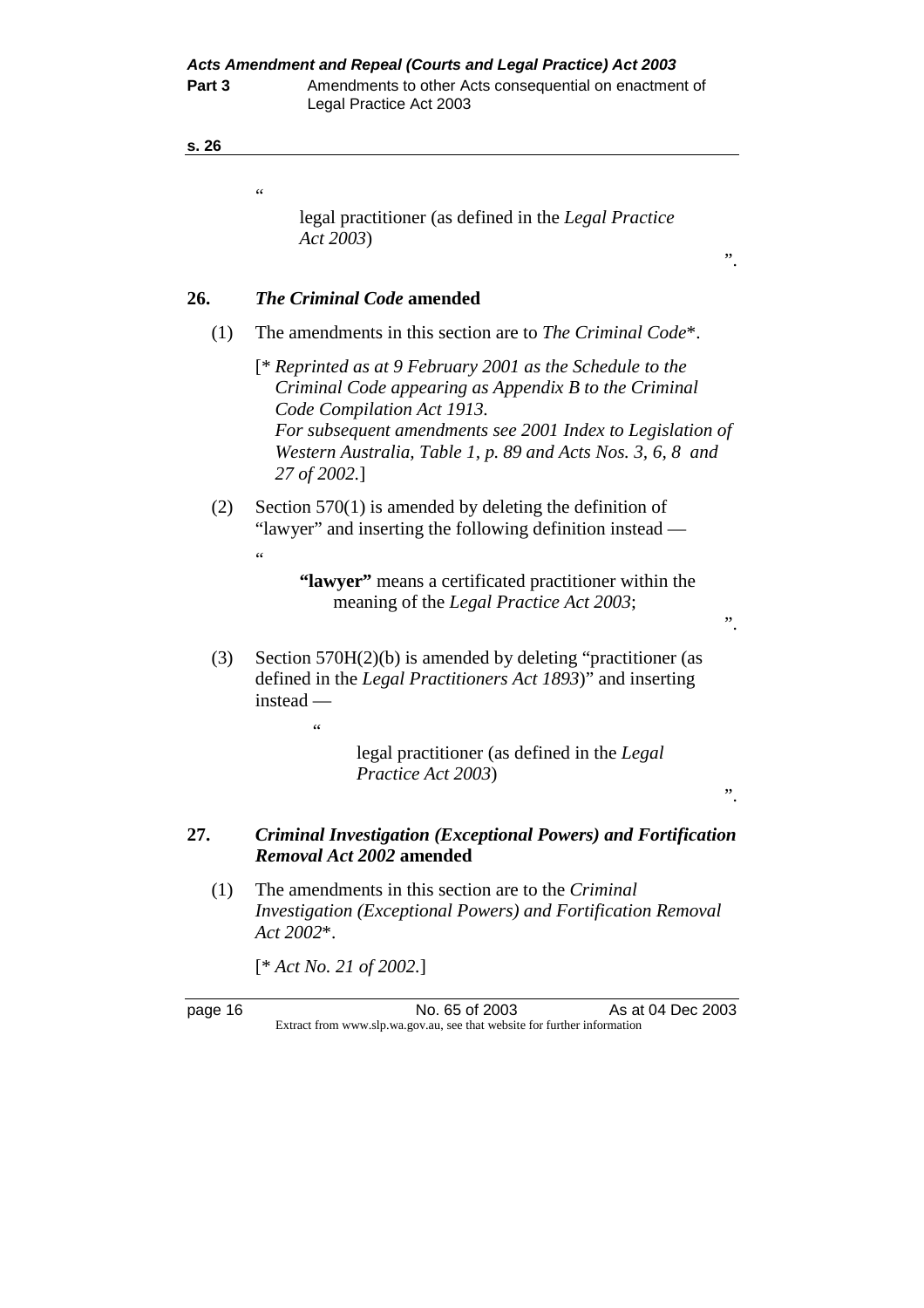- (2) Section 19(1) is amended by deleting "within the meaning of the *Legal Practitioners Act 1893*" and inserting instead —
	- " (as defined in the *Legal Practice Act 2003*) ".

## **28.** *Debt Collectors Licensing Act 1964* **amended**

- (1) The amendments in this section are to the *Debt Collectors Licensing Act 1964*\*.
	- [\* *Reprinted as approved 2 February 1972. For subsequent amendments see 2001 Index to Legislation of Western Australia, Table 1, p. 96*.]
- (2) Section 4(a) is deleted and the following paragraph is inserted instead —
	- (a) a certificated practitioner (within the meaning of the *Legal Practice Act 2003*)

## ".

".

#### **29.** *Declarations and Attestations Act 1913* **amended**

 (1) The amendments in this section are to the *Declarations and Attestations Act 1913*\*.

[\* *Reprinted as at 24 May 2002.*]

- (2) The Schedule item 11 is deleted and the following item is inserted instead —
	- $\overline{a}$
- 11. A legal practitioner (as defined in the *Legal Practice Act 2003*).

#### **30.** *Dental Act 1939* **amended**

 $\epsilon$ 

(1) The amendment in this section is to the *Dental Act 1939*\*.

[\* *Reprinted as at 25 June 1999.*]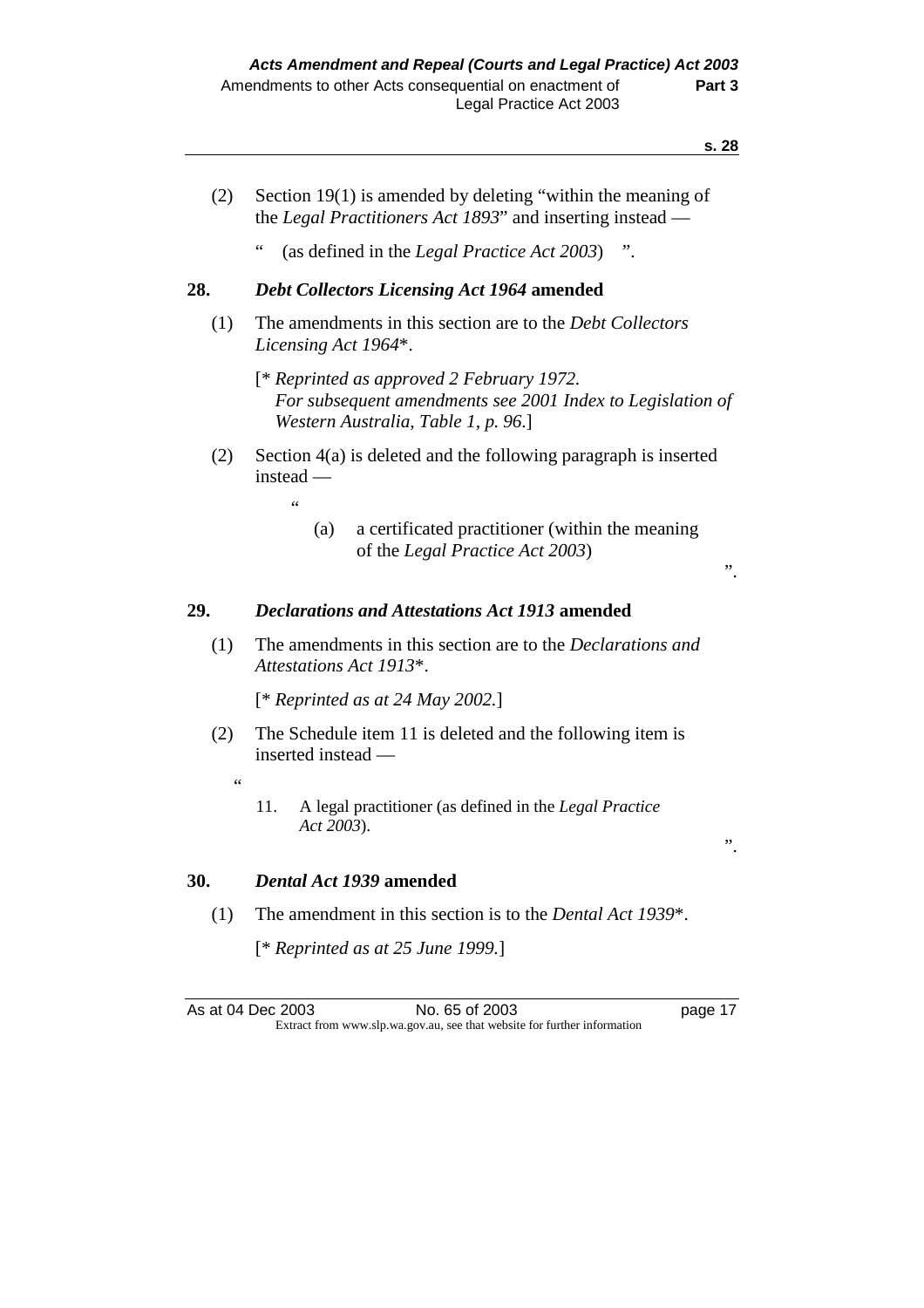| s. 31 |  |  |  |
|-------|--|--|--|
|       |  |  |  |
|       |  |  |  |

| Section 4 is amended by deleting the definition of "legal" |
|------------------------------------------------------------|
| practitioner".                                             |

## **31.** *Director of Public Prosecutions Act 1991* **amended**

- (1) The amendments in this section are to the *Director of Public Prosecutions Act 1991*\*.
	- [\* *Reprinted as at 1 June 2001. For subsequent amendments see 2001 Index to Legislation of Western Australia, Table 1, p. 100 and Act No. 27 of 2002.*]
- (2) Section 3 is amended by deleting the definition of "legal practitioner" and inserting the following definition instead — .<br>"

".

".

## **32.** *District Court of Western Australia Act 1969* **amended**

- (1) The amendments in this section are to the *District Court of Western Australia Act 1969*\*.
	- [\* *Reprinted as at 19 January 2001. For subsequent amendments see 2001 Index to Legislation of Western Australia, Table 1, p. 103 and Act No. 23 of 2002.*]
- (2) Section 6 is amended by inserting the following definition in the appropriate alphabetical position —

- (3) Section 17(1) is amended by deleting "practitioner as defined by the *Legal Practitioners Act 1893*" and inserting instead —
	- " legal practitioner ".

"

page 18 No. 65 of 2003 As at 04 Dec 2003 Extract from www.slp.wa.gov.au, see that website for further information

 **<sup>&</sup>quot;legal practitioner"** means a legal practitioner as defined in the *Legal Practice Act 2003*;

 **<sup>&</sup>quot;legal practitioner"** means a legal practitioner as defined in the *Legal Practice Act 2003*;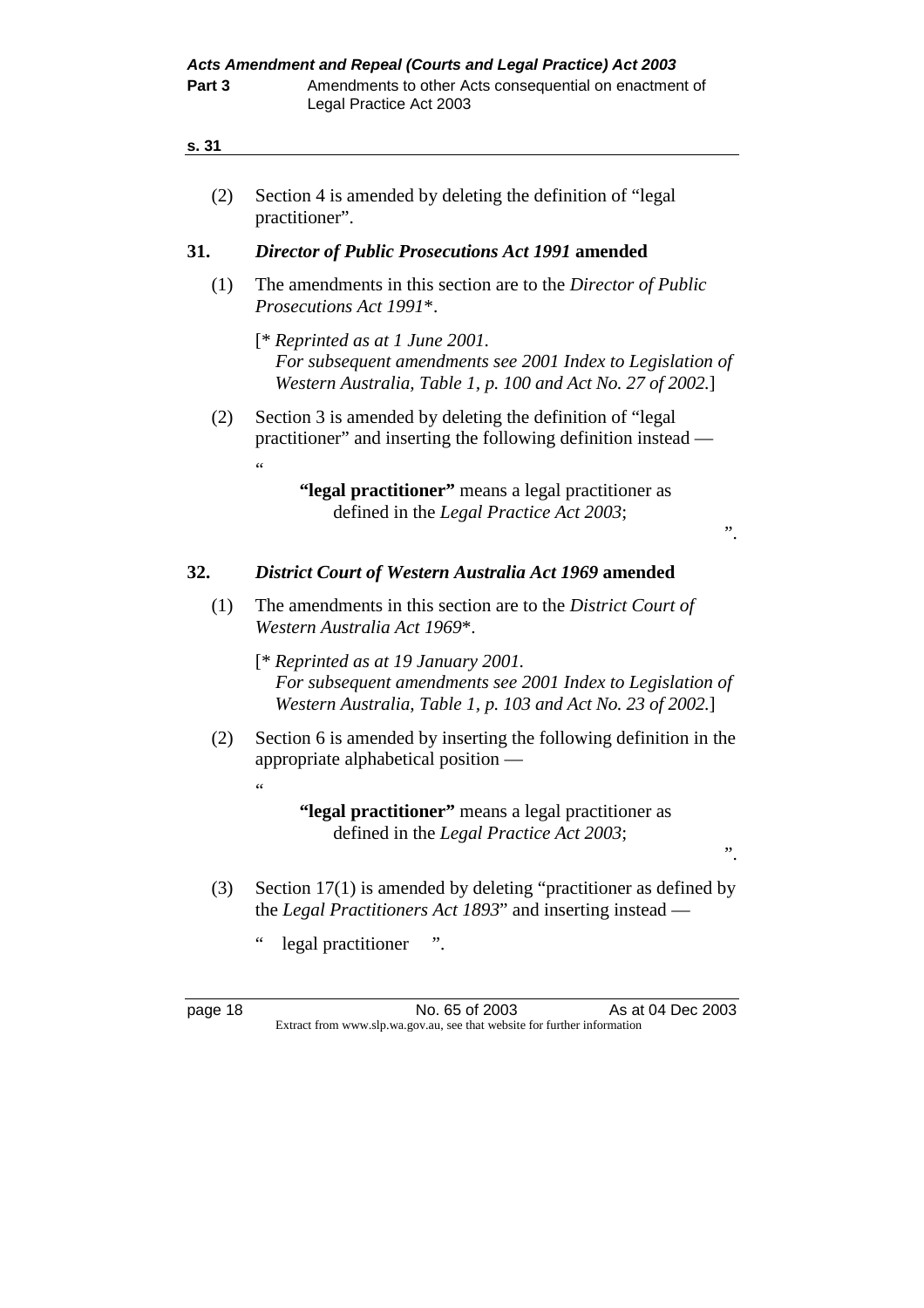- (4) Section 39(1) is amended by deleting ", as defined by the *Legal Practitioners Act 1893*," and inserting instead —
	- (within the meaning of the *Legal Practice Act 2003*) ".
- (5) Section 40 is amended by deleting "as defined in the *Legal Practitioners Act 1893*,".
- (6) Section 53(1) is amended by deleting "practitioner as defined in the *Legal Practitioners Act 1893*" and inserting instead
	- legal practitioner ".
- (7) Section 64(1) is amended by deleting "a determination in force under section 58W of the *Legal Practitioners Act 1893*" and inserting instead —

 any legal costs determination (as defined in the *Legal Practice Act 2003*)

".

".

- (8) Section 66 is amended as follows:
	- (a) by deleting "as defined in the *Legal Practitioners Act 1893*,";
	- (b) by deleting "according to a determination in force under section 58W of the *Legal Practitioners Act 1893*" and inserting instead —
	- $\epsilon$

 $\epsilon$ 

"

 in accordance with any legal costs determination (as defined in the *Legal Practice Act 2003*)

 (9) Section 88(2)(b) is amended by deleting "determinations under section 58W of the *Legal Practitioners Act 1893*" and inserting instead —

> legal costs determination (as defined in the *Legal Practice Act 2003*)

As at 04 Dec 2003 No. 65 of 2003 has at 04 Dec 2003 Extract from www.slp.wa.gov.au, see that website for further information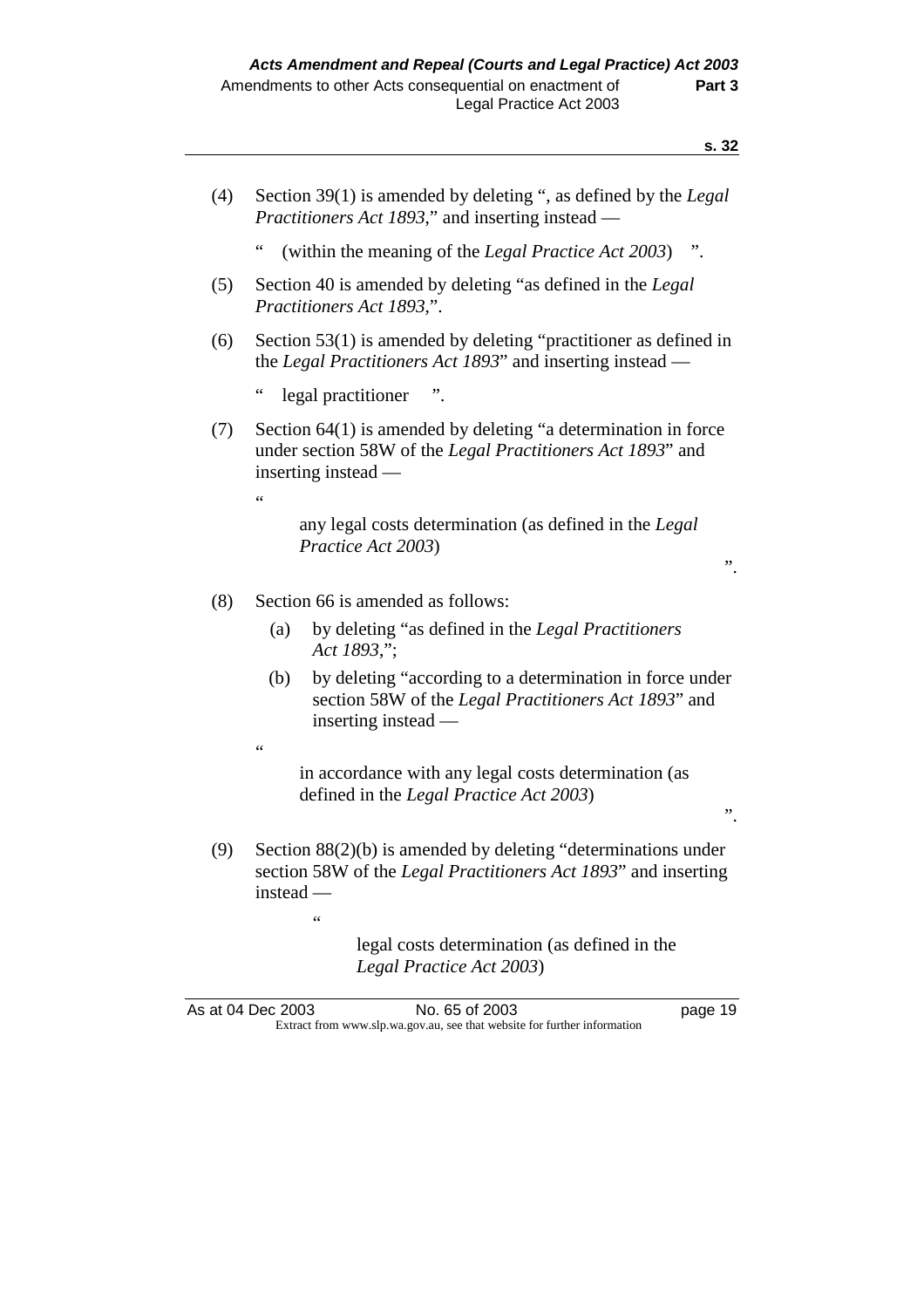## **33.** *Equal Opportunity Act 1984* **amended**

- (1) The amendments in this section are to the *Equal Opportunity Act 1984*\*.
	- [\* *Reprinted as at 21 July 2000. For subsequent amendments see 2001 Index to Legislation of Western Australia, Table 1, p. 118 and Acts Nos. 3 and 20 of 2002.*]
- (2) Section 4(1) is amended by deleting the definition of "legal practitioner" and inserting the following definition instead — "

 **"legal practitioner"** means a legal practitioner as defined in the *Legal Practice Act 2003*;

".

".

## **34.** *Evidence Act 1906* **amended**

(1) The amendments in this section are to the *Evidence Act 1906*\*.

 [\* *Reprinted as at 4 January 2001. For subsequent amendments see 2001 Index to Legislation of Western Australia, Table 1, p. 121 and Acts Nos. 3 and 27 of 2002.*]

- (2) Section 122 is amended by deleting "section 76(1) of the *Legal Practitioner's Act 1893*," and inserting instead
	- section 123 of the *Legal Practice Act 2003* ".

#### **35.** *Finance Brokers Control Act 1975* **amended**

 (1) The amendments in this section are to the *Finance Brokers Control Act 1975*\*.

[\* *Reprinted as at 3 March 2000.* 

page 20 No. 65 of 2003 As at 04 Dec 2003 Extract from www.slp.wa.gov.au, see that website for further information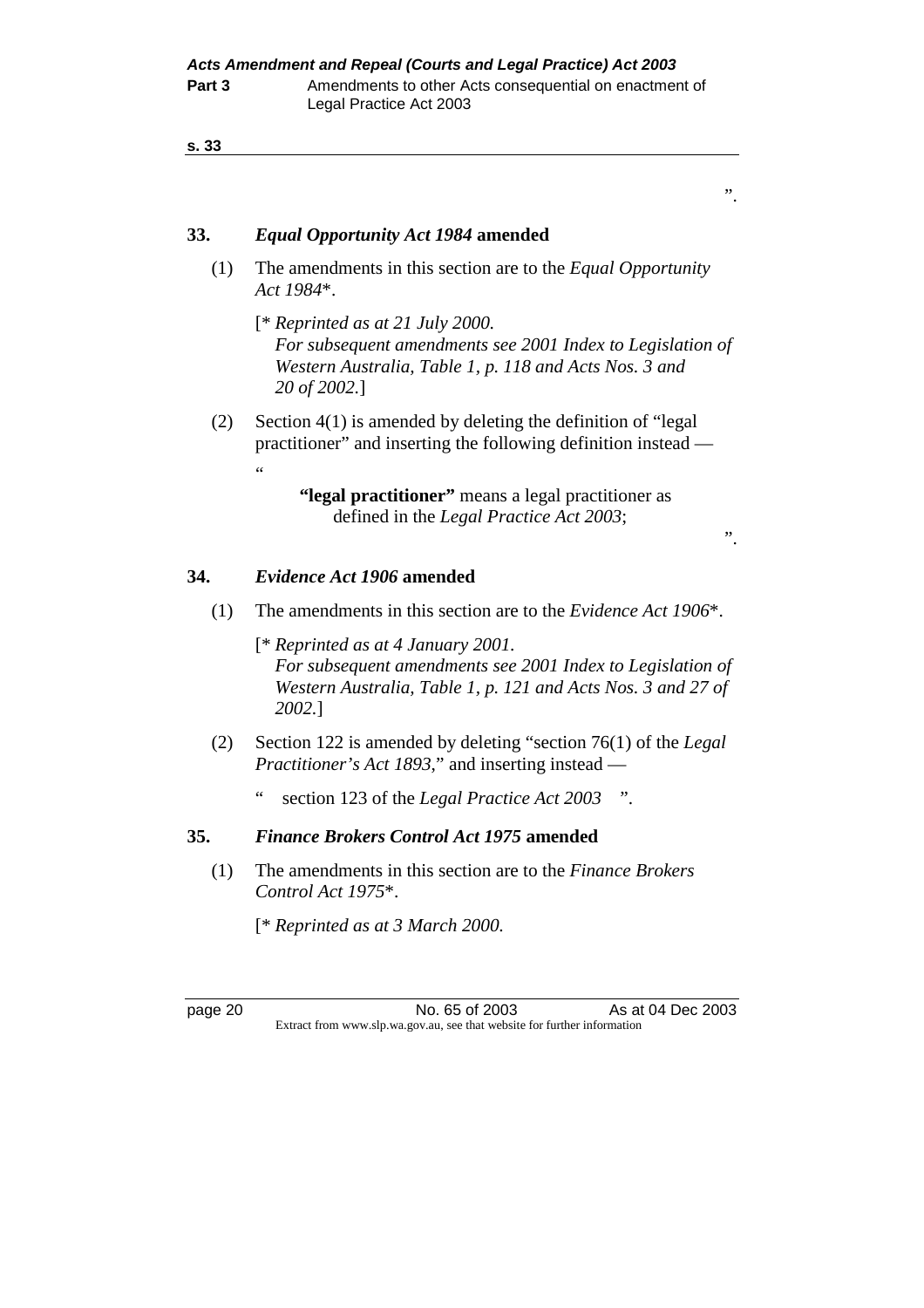*For subsequent amendments see 2001 Index to Legislation of Western Australia, Table 1, p. 126*.] (2) Section 5(1)(f) is amended by deleting "certificated legal practitioners, within the meaning of the *Legal Practitioners Act 1893*," and inserting instead —  $\epsilon$  certificated practitioners (within the meaning of the *Legal Practice Act 2003*) ". (3) Section  $7(1)(c)$  and the "and" following is deleted and the following paragraph is inserted instead — " (c) one shall be a legal practitioner (as defined in the *Legal Practice Act 2003*); and ". (4) Section 19(6) is amended by deleting "certificated legal practitioner within the meaning of the *Legal Practitioners Act 1893*" and inserting instead — " certificated practitioner (within the meaning of the *Legal Practice Act 2003*) ". (5) Section 19(7) is amended by deleting "legal practitioner" and inserting instead certificated practitioner ". **36.** *Fish Resources Management Act 1994* **amended**  (1) The amendments in this section are to the *Fish Resources Management Act 1994*\*. [\* *Reprinted as at 28 April 2000.* 

As at 04 Dec 2003 No. 65 of 2003 page 21 Extract from www.slp.wa.gov.au, see that website for further information

**s. 36**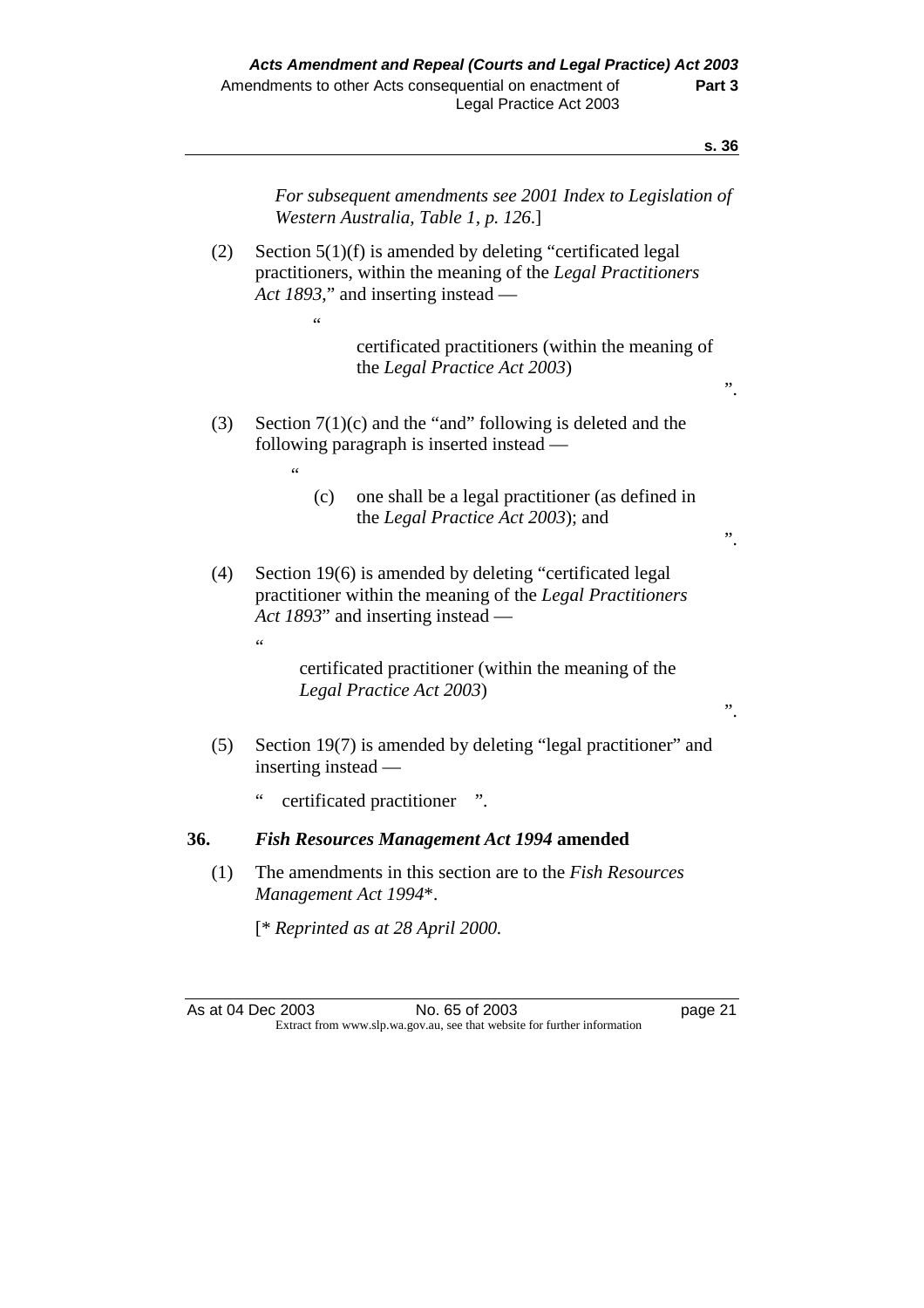*For subsequent amendments see 2001 Index to Legislation of Western Australia, Table 1, p. 141 and Act No. 2 of 2002.*]

- (2) Section 153(5) is amended by deleting "within the meaning of the *Legal Practitioners Act 1893*" and inserting instead —
	- " (within the meaning of the *Legal Practice Act 2003*) ".

#### **37.** *Fisheries Adjustment Schemes Act 1987* **amended**

 (1) The amendments in this section are to the *Fisheries Adjustment Schemes Act 1987*\*.

[\* *Reprinted as at 3 May 2002.*]

- (2) Section 14U(5) is amended by deleting "within the meaning of the *Legal Practitioners Act 1893*" and inserting instead —
	- " (within the meaning of the *Legal Practice Act 2003*) ".

#### **38.** *Gas Pipelines Access (Western Australia) Act 1998* **amended**

- (1) The amendments in this section are to the *Gas Pipelines Access (Western Australia) Act 1998*\*.
	- [\* *Reprinted as at 11 August 2000. For subsequent amendments see 2001 Index to Legislation of Western Australia, Table 1, p. 148*.]
- (2) Section 49 is amended by deleting the definition of "legal practitioner" and inserting the following definition instead —

## **"legal practitioner"** means a certificated practitioner within the meaning of the *Legal Practice Act 2003*.

".

#### **39.** *Gender Reassignment Act 2000* **amended**

 (1) The amendments in this section are to the *Gender Reassignment Act 2000*\*.

.<br>..

page 22 No. 65 of 2003 As at 04 Dec 2003 Extract from www.slp.wa.gov.au, see that website for further information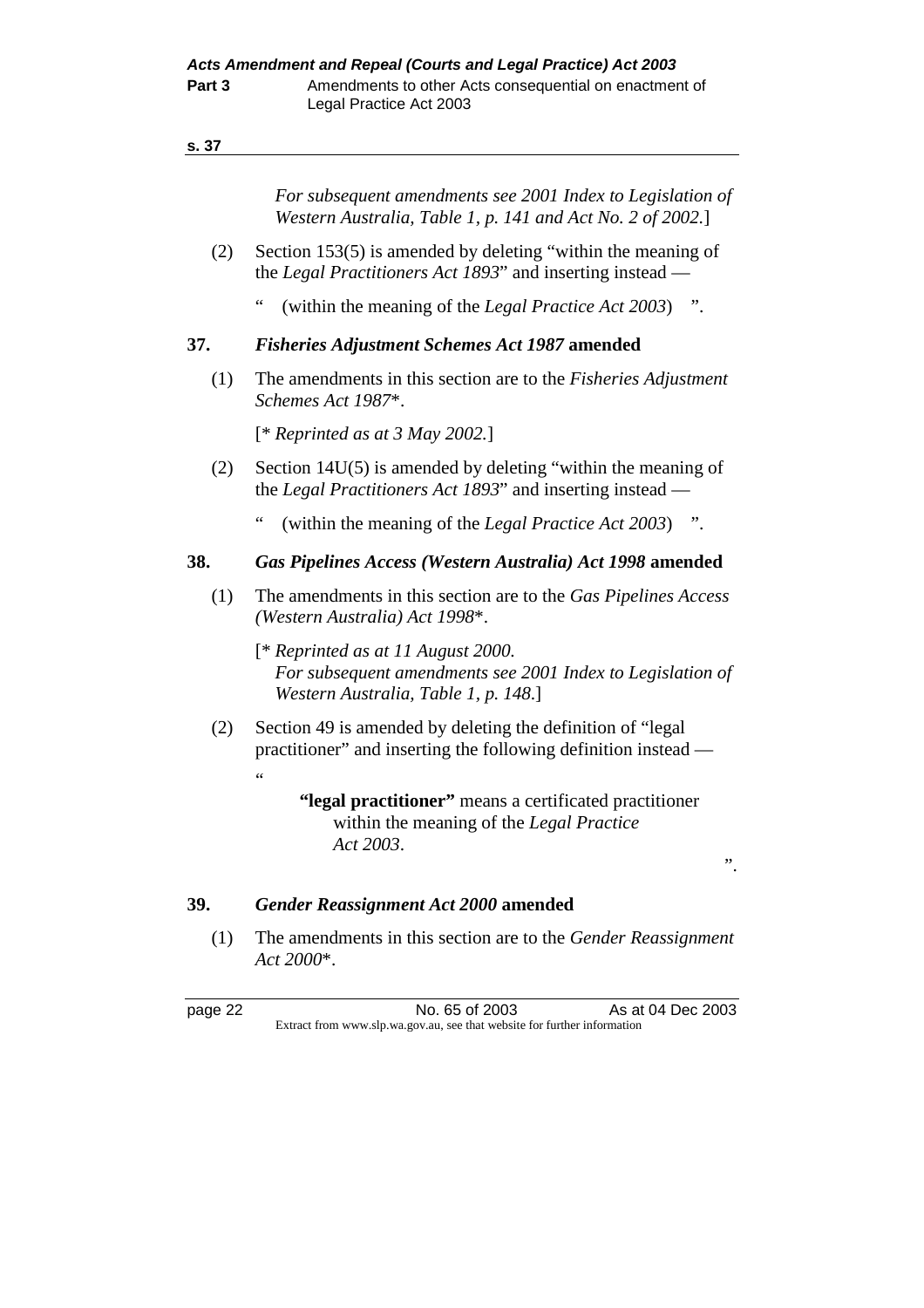".

[\* *Act No. 2 of 2000.*]

- (2) Section 6(2)(a) is amended by deleting "as defined in the *Legal Practitioners Act 1893*" and inserting instead —
	- " (as defined in the *Legal Practice Act 2003*) ".

#### **40.** *Guardianship and Administration Act 1990* **amended**

- (1) The amendments in this section are to the *Guardianship and Administration Act 1990*\*.
	- [\* *Reprinted as at 21 April 1997. For subsequent amendments see 2001 Index to Legislation of Western Australia, Table 1, p. 156-7 and Act No. 3 of 2002.*]
- (2) Section 3(1) is amended by deleting the definition of "legal practitioner" and inserting the following definition instead — "

- (3) Section 6(3)(a) is amended by deleting "practitioner as defined in the *Legal Practitioners Act 1893*" and inserting instead
	- legal practitioner ".
- (4) Sections 51(3) and 70(3) are amended by deleting "*Legal Practitioners Act 1893*" and inserting instead —
	- " *Legal Practice Act 2003* ".

#### **41.** *Industrial Relations Act 1979* **amended**

- (1) The amendments in this section are to the *Industrial Relations Act 1979*\*.
	- [\* *Reprinted as at 4 February 2000. For subsequent amendments see 2001 Index to Legislation of Western Australia, Table 1, p. 177 and Act No. 20 of 2002.*]

 **<sup>&</sup>quot;legal practitioner"** means a legal practitioner as defined in the *Legal Practice Act 2003*;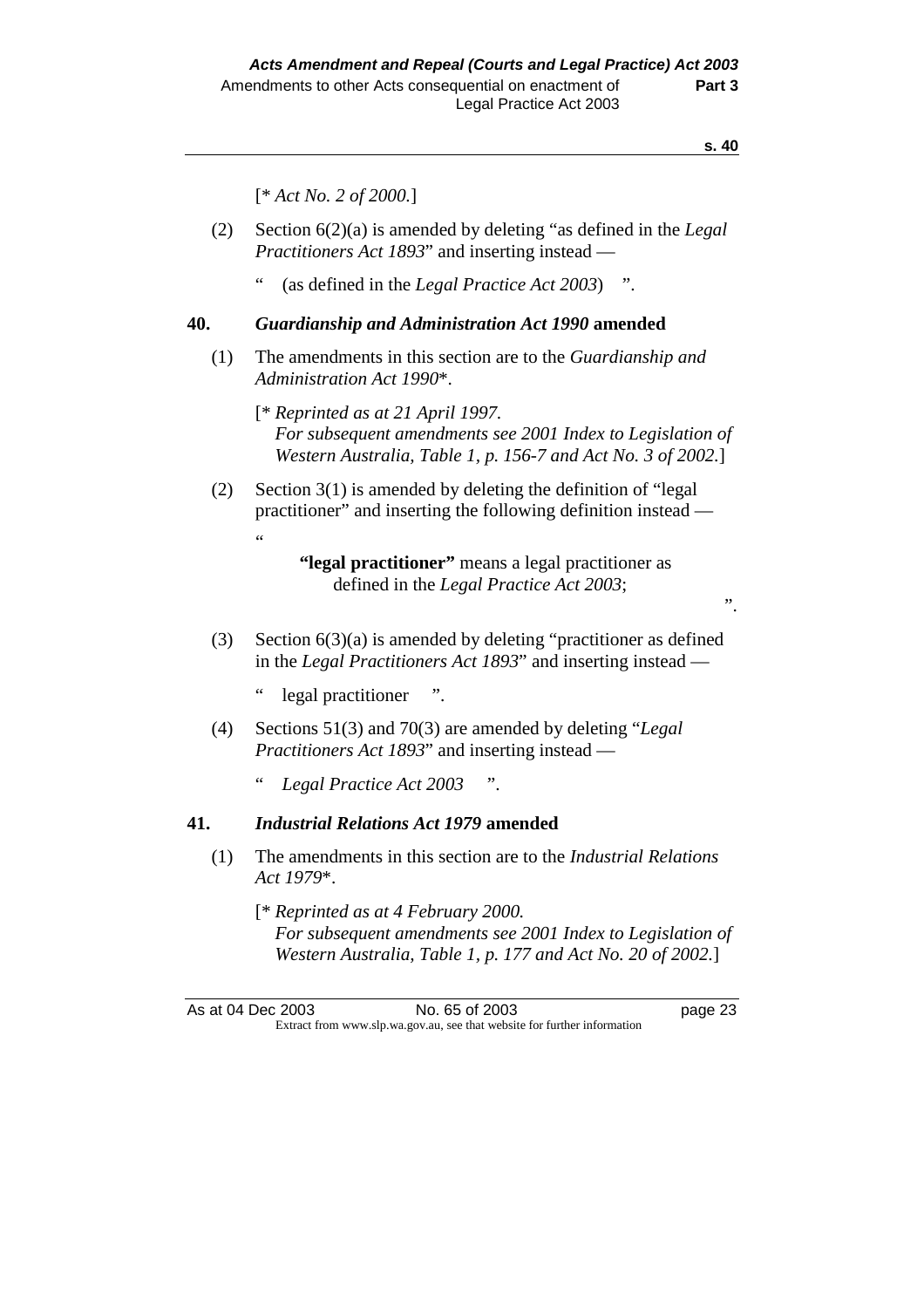| (2)     | Section $7(1)$ is amended by deleting the definition of "legal"<br>practitioner" and inserting the following definition instead —                                                                                                   |  |  |  |  |
|---------|-------------------------------------------------------------------------------------------------------------------------------------------------------------------------------------------------------------------------------------|--|--|--|--|
|         | 66<br>"legal practitioner" means a certificated practitioner<br>within the meaning of the Legal Practice<br>Act 2003;                                                                                                               |  |  |  |  |
|         | "                                                                                                                                                                                                                                   |  |  |  |  |
| (3)     | Sections $42B(7)$ , $97UJ(5)$ and $112A(3)$ are amended by deleting<br>"section 77A of the Legal Practitioners Act 1893" and inserting<br>instead —                                                                                 |  |  |  |  |
|         | $\zeta$ $\zeta$<br>section $123(3)(c)$ of the <i>Legal Practice Act</i> 2003                                                                                                                                                        |  |  |  |  |
| 42.     | Juries Act 1957 amended                                                                                                                                                                                                             |  |  |  |  |
| (1)     | The amendments in this section are to the <i>Juries Act 1957<sup>*</sup></i> .                                                                                                                                                      |  |  |  |  |
|         | [* Reprinted as at 3 July 2000.]                                                                                                                                                                                                    |  |  |  |  |
| (2)     | Sections $56A(1)$ , in paragraph (b) of the definition of<br>"prosecuting officer", $56B(2)(h)$ and $56C(2)(g)$ are amended by<br>deleting "practitioner as defined by the Legal Practitioners<br>Act 1893" and inserting instead — |  |  |  |  |
|         | $\leq$                                                                                                                                                                                                                              |  |  |  |  |
|         | legal practitioner (as defined in the Legal<br>Practice Act 2003)<br>,,                                                                                                                                                             |  |  |  |  |
| (3)     | The Second Schedule Part I item 1(f) is deleted and the<br>following paragraph is inserted instead —                                                                                                                                |  |  |  |  |
|         | 66<br>Legal practitioner (as defined in the Legal Practice<br>(f)<br>Act 2003).<br>,,                                                                                                                                               |  |  |  |  |
|         |                                                                                                                                                                                                                                     |  |  |  |  |
| 43.     | Justices Act 1902 amended                                                                                                                                                                                                           |  |  |  |  |
| (1)     | The amendments in this section are to the <i>Justices Act 1902<sup>*</sup></i> .                                                                                                                                                    |  |  |  |  |
| page 24 | No. 65 of 2003<br>As at 04 Dec 2003<br>Extract from www.slp.wa.gov.au, see that website for further information                                                                                                                     |  |  |  |  |
|         |                                                                                                                                                                                                                                     |  |  |  |  |
|         |                                                                                                                                                                                                                                     |  |  |  |  |
|         |                                                                                                                                                                                                                                     |  |  |  |  |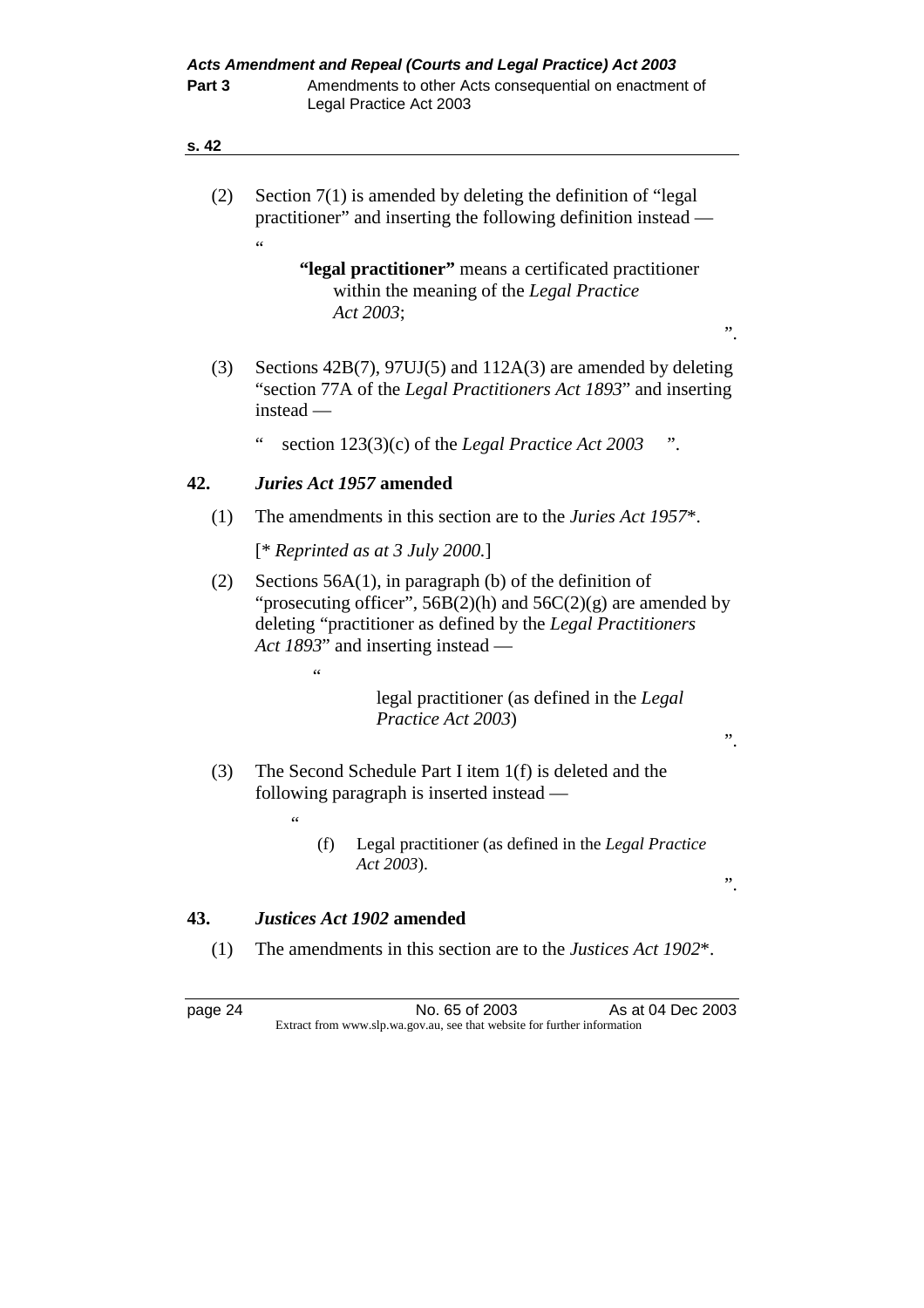- [\* *Reprinted as at 8 October 2001. For subsequent amendments see 2001 Index to Legislation of Western Australia, Table 1, p. 193 and Act No. 27 of 2002.*]
- (2) Section 183 is amended by deleting the definition of "legal practitioner" and inserting the following definition instead — .<br>..

".

".

## **44.** *Land Valuers Licensing Act 1978* **amended**

 (1) The amendments in this section are to the *Land Valuers Licensing Act 1978*\*.

[\* *Reprinted as at 3 May 2002.*]

 (2) Section 4 is amended by deleting the definition of "legal practitioner" and inserting the following definition instead — "

> **"legal practitioner"** means a certificated practitioner within the meaning of the *Legal Practice Act 2003*;

#### **45.** *Law Reform Commission Act 1972* **amended**

 (1) The amendments in this section are to the *Law Reform Commission Act 1972*\*.

[\* *Reprinted as at 26 October 2001.*]

(2) Section 6(1) is amended as follows:

"

 (a) in paragraph (a) by deleting "within the meaning of section 3 of the *Legal Practitioners Act 1893*," and inserting instead —

(within the meaning of the *Legal Practice Act 2003*)

As at 04 Dec 2003 No. 65 of 2003 page 25 Extract from www.slp.wa.gov.au, see that website for further information

 **<sup>&</sup>quot;legal practitioner"** means a legal practitioner as defined in the *Legal Practice Act 2003*;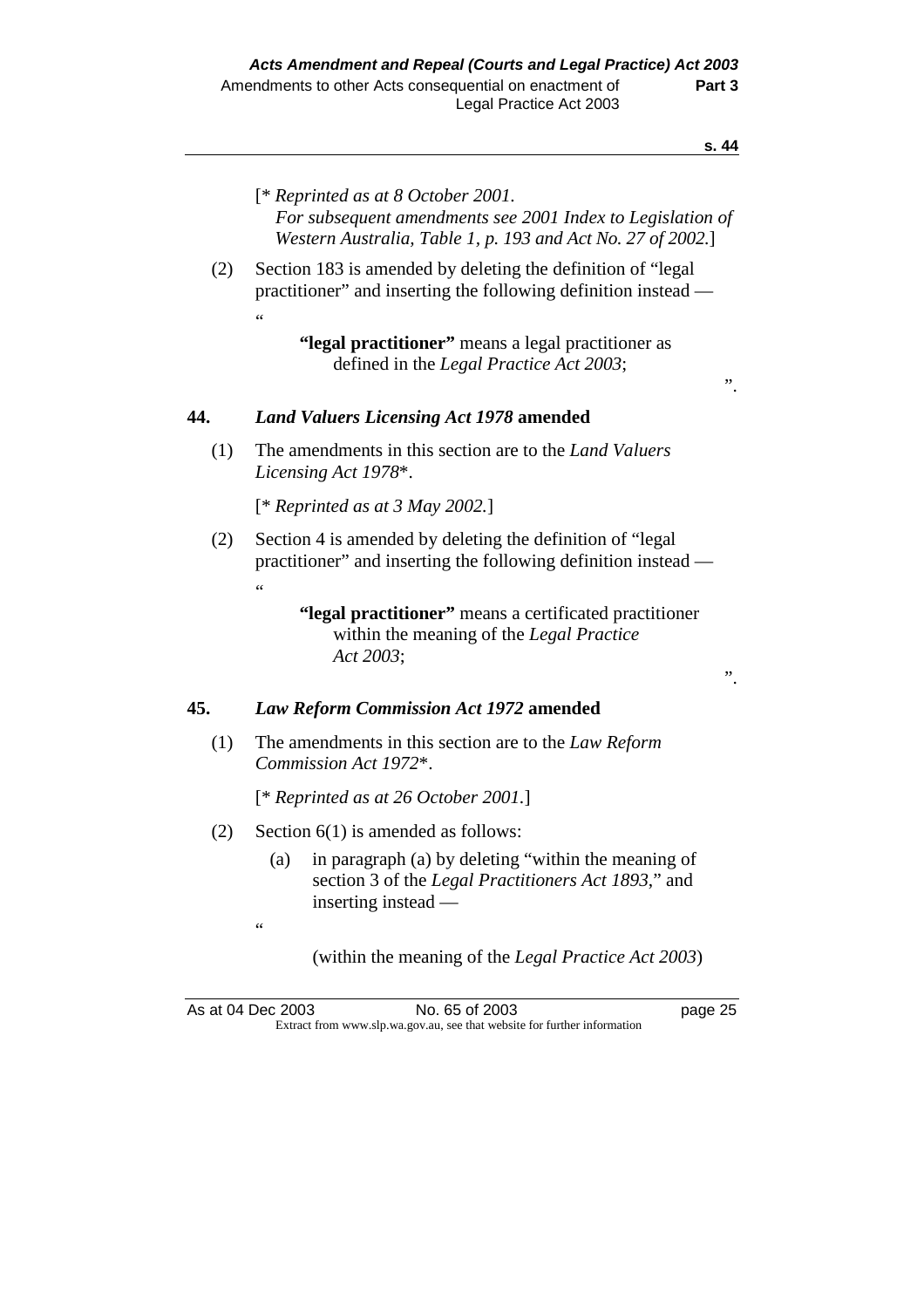- (b) in paragraph (c) by deleting "practitioner within the meaning of section 3 of the *Legal Practitioners Act 1893*," and inserting instead
	- legal practitioner (as defined in the *Legal Practice Act 2003*)

## **46.** *Law Society Public Purposes Trust Act 1985* **amended**

 (1) The amendments in this section are to the *Law Society Public Purposes Trust Act 1985*\*.

 [\* *Act No. 60 of 1985. For subsequent amendments see 2001 Index to Legislation of Western Australia, Table 1, p. 202*.]

(2) Section 2 is amended as follows:

 $\epsilon$ 

- (a) by inserting before "In this Act" the subsection designation "(1)";
- (b) by deleting the definitions of "trust account" and "trust moneys";
- (c) in the definition of "Trust Deed" by deleting the semi-colon and inserting a full stop instead;
- (d) by adding the following subsection —
- "
- (2) A word or expression used in this Act has the same meaning as it has in the *Legal Practice Act 2003* unless —
	- (a) this Act gives it another meaning; or
	- (b) the contrary intention appears in some other way.

".

";

".

page 26 **No. 65 of 2003** As at 04 Dec 2003 Extract from www.slp.wa.gov.au, see that website for further information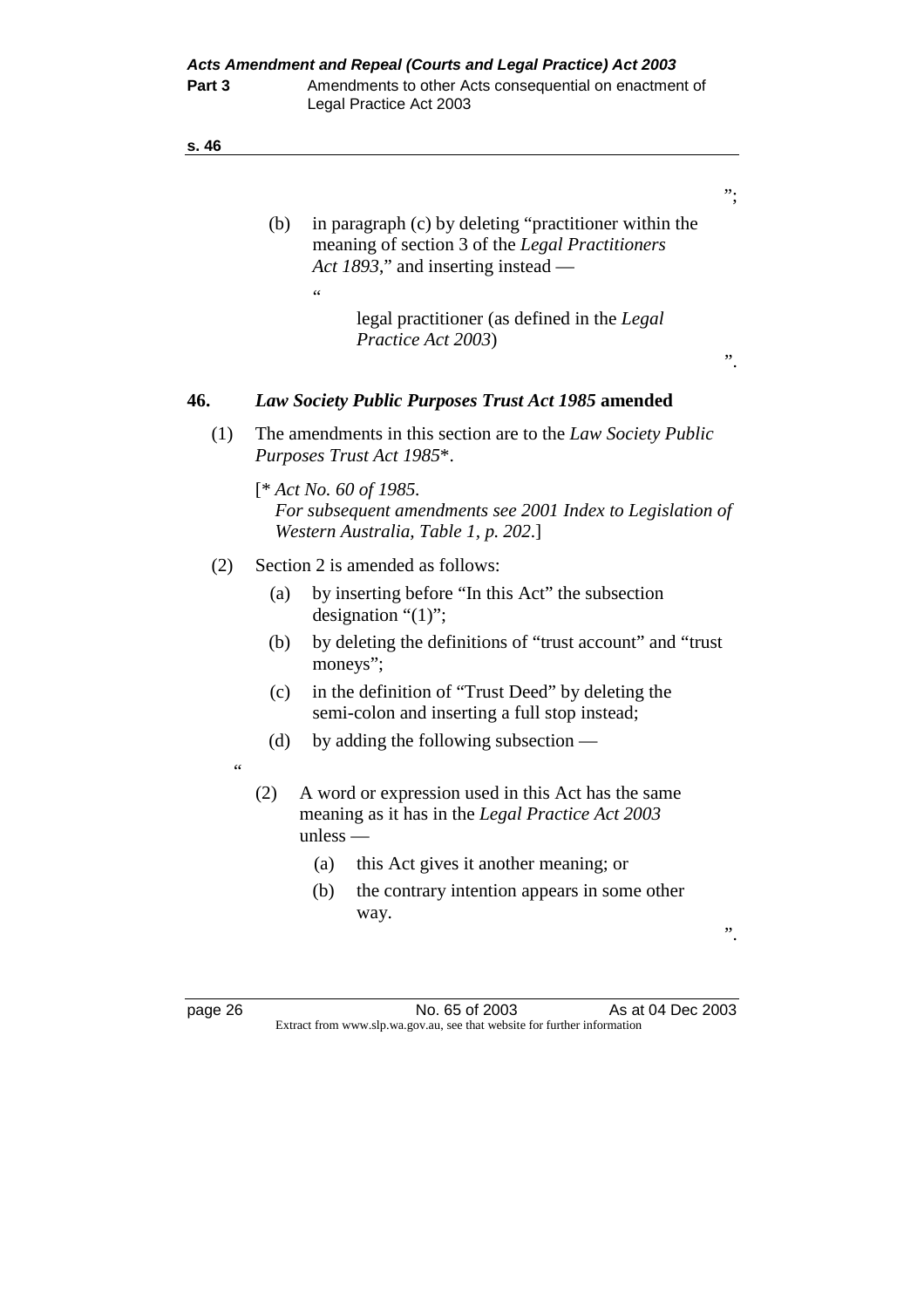- (3) Section 3(1) is amended by deleting "by legal practitioners, or firms of legal practitioners" and inserting instead —
	- " under the *Legal Practice Act 2003* ".

## **47.** *Legal Aid Commission Act 1976* **amended**

- (1) The amendments in this section are to the *Legal Aid Commission Act 1976\**.
	- [\* *Reprinted as at 5 March 1999. For subsequent amendments see 2001 Index to Legislation of Western Australia, Table 1, p. 203*.]
- (2) Section 4(1) is amended as follows:

"

"

- (a) by deleting the definitions of "Barristers' Board" and "practitioner";
- (b) by inserting the following definitions in the appropriate alphabetical positions —
	- **"certificated practitioner"** has the same meaning as in the *Legal Practice Act 2003*;
	- **"Legal Practice Board"** means the Board established by section 6 of the *Legal Practice Act 2003*;
	- **"practitioner"** means a legal practitioner as defined in the *Legal Practice Act 2003*;
- (c) by deleting the definition of "private practitioner" and inserting instead —

 **"private practitioner"** means a certificated practitioner who is —

- (a) practising on his or her own account whether alone or in partnership;
- (b) an employee of a certificated practitioner who is so practising; or

";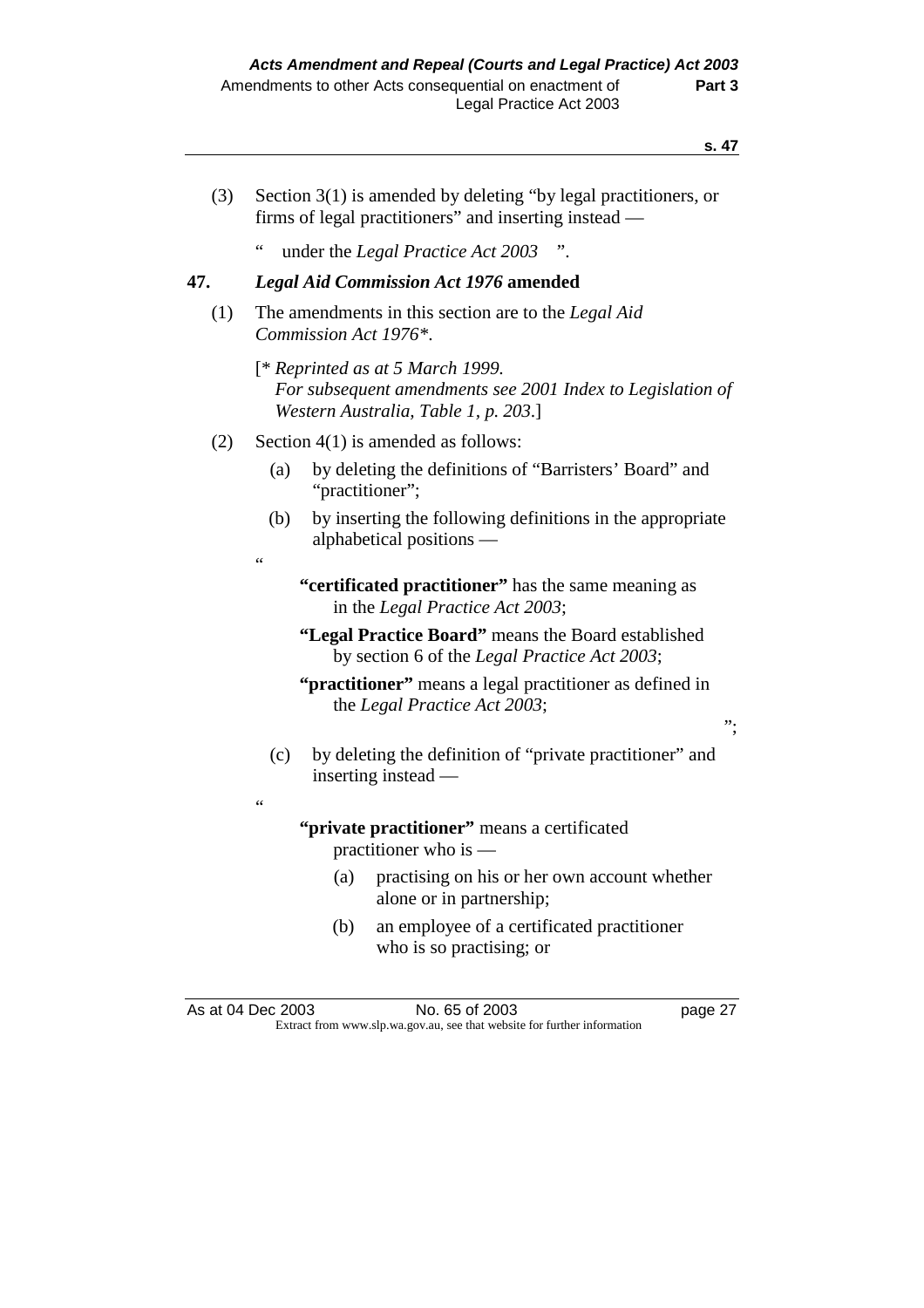|         |                 | (c)             | an employee or officer of an incorporated<br>legal practice (as defined in the Legal<br>Practice Act 2003);                 | ,,                |
|---------|-----------------|-----------------|-----------------------------------------------------------------------------------------------------------------------------|-------------------|
| (3)     |                 |                 | Section 14(1) is amended by deleting "Division 4 of Part VI of<br>the Legal Practitioners Act 1893" and inserting instead — |                   |
|         | $\zeta$ $\zeta$ |                 | Part 13 Division 3 of the Legal Practice Act 2003                                                                           |                   |
| (4)     |                 |                 | Section 19(3) is amended by deleting "Legal Practitioners"<br>Act 1893" and inserting instead —                             |                   |
|         | $\zeta$ $\zeta$ |                 | Legal Practice Act 2003                                                                                                     |                   |
| (5)     |                 |                 | Section 39(1a) is amended by deleting "section $63(1)$ of the<br>Legal Practitioners Act 1893" and inserting instead -      |                   |
|         | $\zeta$ $\zeta$ |                 | section $227(1)$ of the <i>Legal Practice Act</i> 2003                                                                      |                   |
| (6)     |                 |                 | Section $40(4)$ is amended as follows:                                                                                      |                   |
|         | (a)             |                 | in paragraph $(b)$ —                                                                                                        |                   |
|         |                 | (i)             | by inserting after "member of a firm" the<br>following $-$                                                                  |                   |
|         |                 | $\zeta$ $\zeta$ | or director of an incorporated legal practice                                                                               | ".                |
|         |                 | (ii)            | by inserting after "the firm" the following —                                                                               |                   |
|         |                 |                 | or incorporated legal practice                                                                                              |                   |
|         | (b)             |                 | in paragraph $(c)$ —                                                                                                        |                   |
|         |                 | (i)             | by inserting after "firm of private practitioners"<br>the following                                                         |                   |
|         |                 | $\zeta$ $\zeta$ | or an officer or employee of an incorporated<br>legal practice                                                              | ".                |
| nage 28 |                 |                 | No. 65 of 2003                                                                                                              | As at 04 Dec 2003 |

page 28 **No. 65 of 2003** As at 04 Dec 2003 Extract from www.slp.wa.gov.au, see that website for further information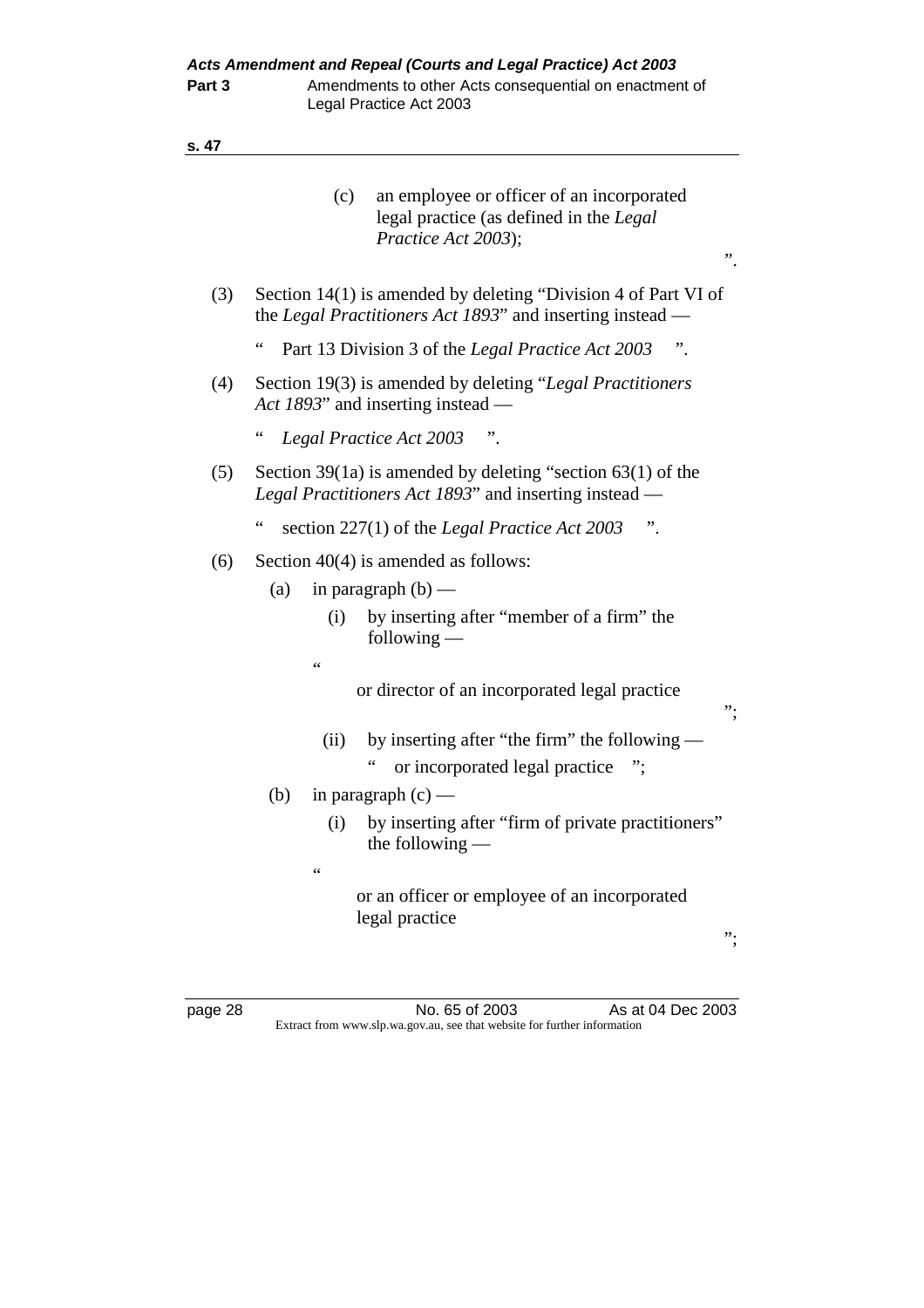|      | by deleting in the second place it occurs "or<br>(ii)<br>firm" and inserting instead —<br>$\zeta$ $\zeta$                                                               |    |
|------|-------------------------------------------------------------------------------------------------------------------------------------------------------------------------|----|
|      | , firm or incorporated legal practice                                                                                                                                   | ,, |
| (7)  | Section 40(6a) is amended by deleting "Part IV of the Legal"<br><i>Practitioners Act 1893</i> by the Barristers' Board" and inserting<br>$instead -$<br>$\zeta$ $\zeta$ |    |
|      | Part 12 of the <i>Legal Practice Act 2003</i> by the Legal<br><b>Practice Board</b>                                                                                     | ,, |
| (8)  | Section $56(2)(f)$ is deleted and the following paragraph is<br>inserted instead -<br>66                                                                                |    |
|      | the Legal Practice Board,<br>(f)                                                                                                                                        | ,, |
| (9)  | Section 61(1) is amended by deleting "Legal Practitioners"<br>Act 1893" and inserting instead —                                                                         |    |
|      | $\epsilon$<br>Legal Practice Act 2003                                                                                                                                   |    |
| (10) | Section 61(4) is amended by deleting "Part V of the Legal"<br><i>Practitioners Act 1893</i> " and inserting instead —                                                   |    |
|      | $\zeta$ $\zeta$<br>Part 10 of the Legal Practice Act 2003<br>$\ddot{\phantom{a}}$ .                                                                                     |    |
| (11) | Section 64(2c) is amended by deleting "Barristers' Board for the<br>purposes of the <i>Legal Practitioners Act 1893</i> " and inserting<br>$instead -$                  |    |
|      | $\zeta$ $\zeta$<br>Legal Practice Board for the purposes of the Legal                                                                                                   |    |
|      | Practice Act 2003                                                                                                                                                       | ,, |
|      |                                                                                                                                                                         |    |

As at 04 Dec 2003 No. 65 of 2003 page 29 Extract from www.slp.wa.gov.au, see that website for further information

**s. 47**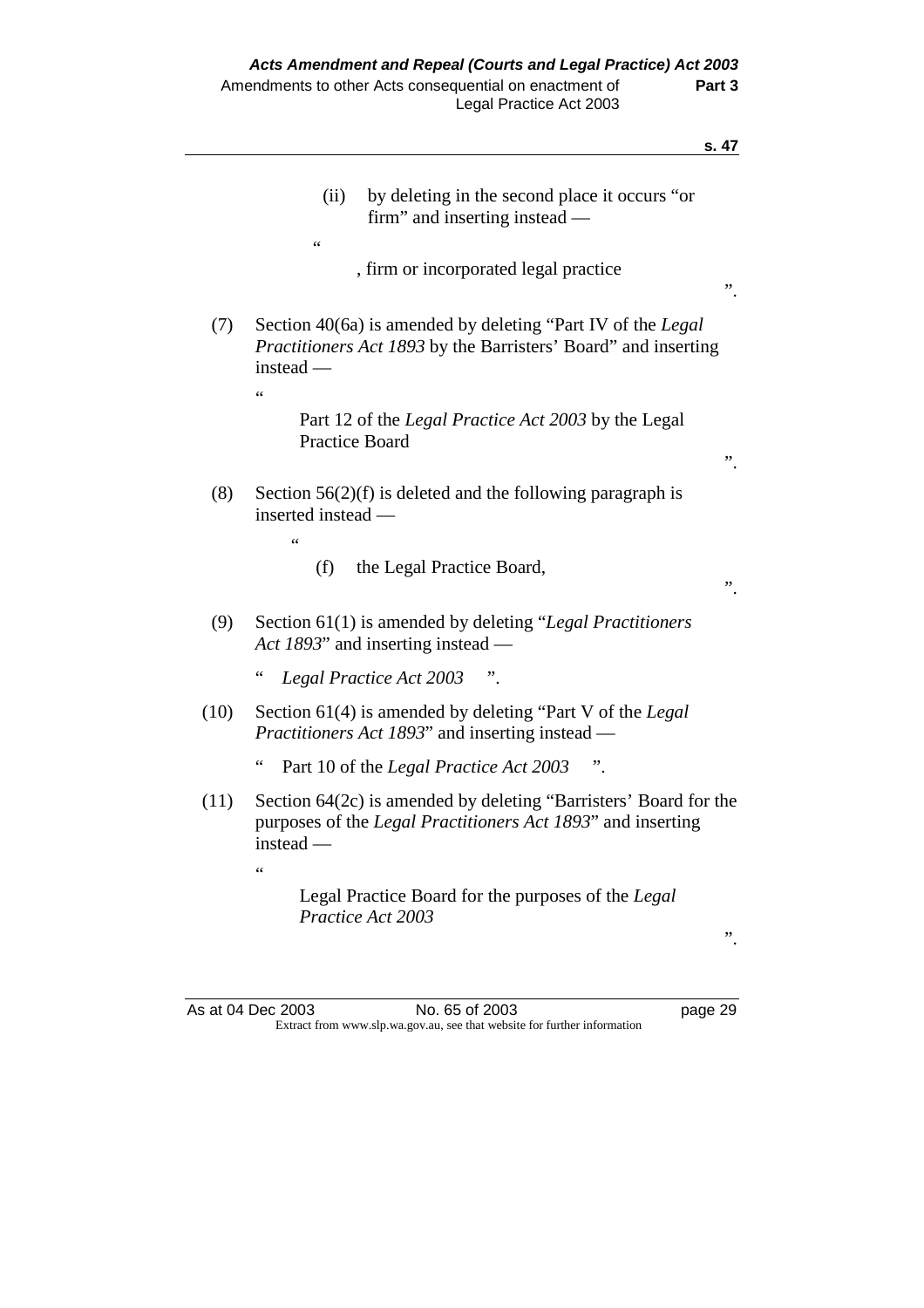| s. 48 |                                                                                                                                                                        |  |  |  |  |
|-------|------------------------------------------------------------------------------------------------------------------------------------------------------------------------|--|--|--|--|
| (12)  | Section $64(4)(c)$ is deleted and the following paragraph is<br>inserted instead -                                                                                     |  |  |  |  |
|       | $\epsilon$<br>in an inquiry by the Legal Practice Board, or in<br>(c)<br>proceedings before the Supreme Court, under<br>the Legal Practice Act 2003.<br>,,             |  |  |  |  |
| 48.   | <b>Legal Practitioners Act Amendment Act 1976 amended</b>                                                                                                              |  |  |  |  |
|       | Section 5 of the Legal Practitioners Act Amendment Act 1976*<br>is repealed.                                                                                           |  |  |  |  |
|       | $[*Act No. 113 of 1976.]$                                                                                                                                              |  |  |  |  |
| 49.   | <b>Local Courts Act 1904 amended</b>                                                                                                                                   |  |  |  |  |
| (1)   | The amendments in this section are to the <i>Local Courts</i><br>Act 1904*.                                                                                            |  |  |  |  |
|       | $[$ * Reprinted as at 12 January 2001.]                                                                                                                                |  |  |  |  |
| (2)   | Section 83 is amended by deleting "determinations under<br>section 58W of the <i>Legal Practitioners Act 1893</i> " and inserting<br>$instead -$                       |  |  |  |  |
|       | $\epsilon$                                                                                                                                                             |  |  |  |  |
|       | legal costs determination (as defined in the Legal<br>Practice Act 2003<br>,,                                                                                          |  |  |  |  |
| (3)   | Section 87 is amended by deleting "according to the costs fixed<br>by determinations under section 58W of the Legal Practitioners<br>Act 1893" and inserting instead — |  |  |  |  |
|       | 66                                                                                                                                                                     |  |  |  |  |
|       | in accordance with any legal costs determination (as                                                                                                                   |  |  |  |  |

".

page 30 **No. 65 of 2003** As at 04 Dec 2003 Extract from www.slp.wa.gov.au, see that website for further information

defined in the *Legal Practice Act 2003*)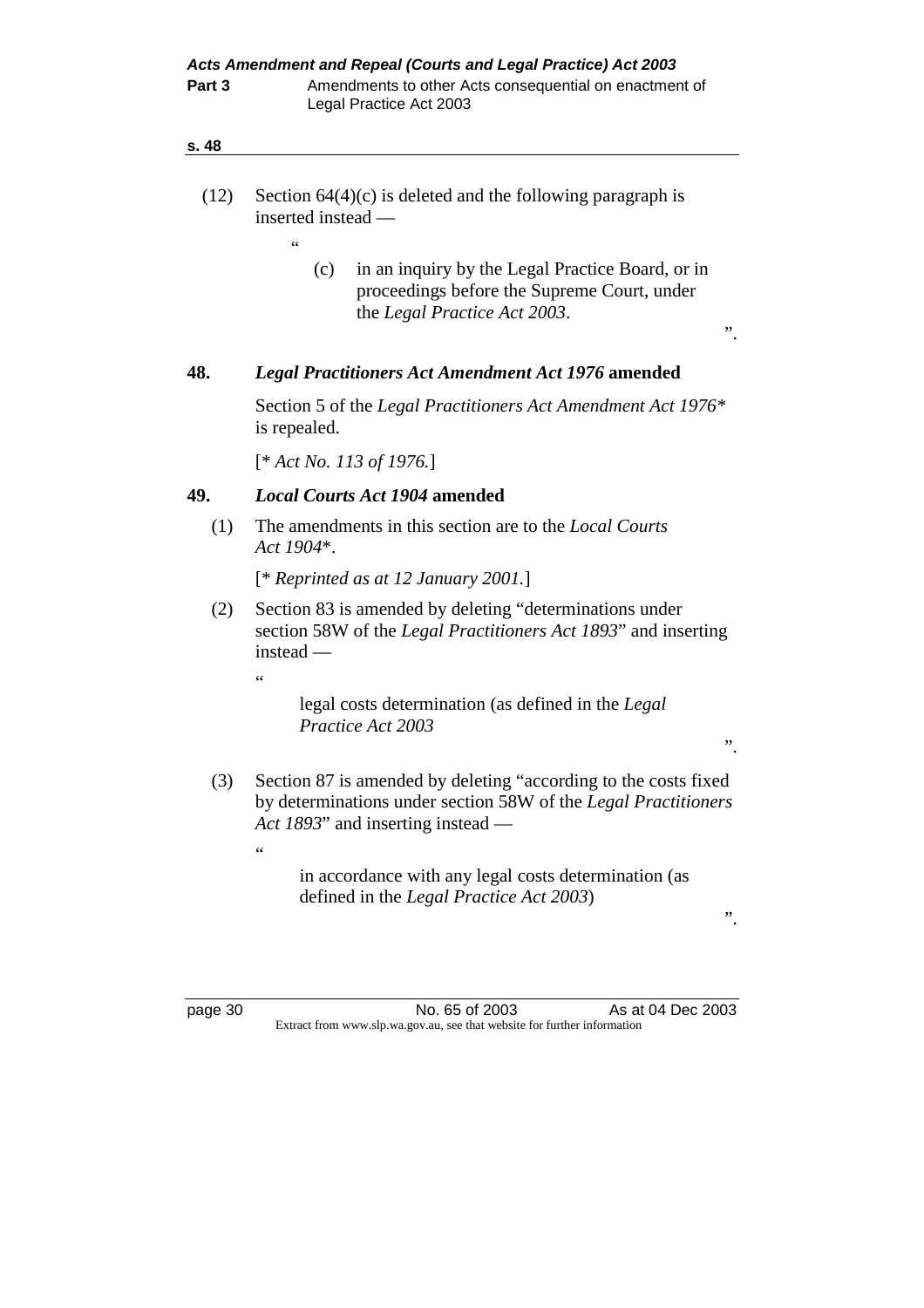".

".

#### **50.** *Long Service Leave Act 1958* **amended**

- (1) The amendments in this section are to the *Long Service Leave Act 1958*\*.
	- [\* *Reprinted as approved 11 July 1974. For subsequent amendments see 2001 Index to Legislation of Western Australia, Table 1, p. 222 and Act No. 20 of 2002.*]
- (2) Section 37 is amended by deleting "legal practitioner who is a certificated practitioner under and for the purposes of the *Legal Practitioners Act 1893*" and inserting instead
	- certificated practitioner (within the meaning of the *Legal Practice Act 2003*)

## **51.** *Mental Health Act 1996* **amended**

.<br>44

- (1) The amendments in this section are to the *Mental Health Act 1996*\*.
	- [\* *Act No. 68 of 1996. For subsequent amendments see 2001 Index to Legislation of Western Australia, Table 1, p. 231*.]
- (2) Section 3 is amended by deleting the definition of "legal practitioner" and inserting the following definition instead — "

## **"legal practitioner"** means a legal practitioner as defined in the *Legal Practice Act 2003*;

- (3) Schedule 2 clause 3(3) is amended by deleting ", within the meaning of the *Legal Practitioners Act 1893*," and inserting instead —
	- " (within the meaning of the *Legal Practice Act 2003*) ".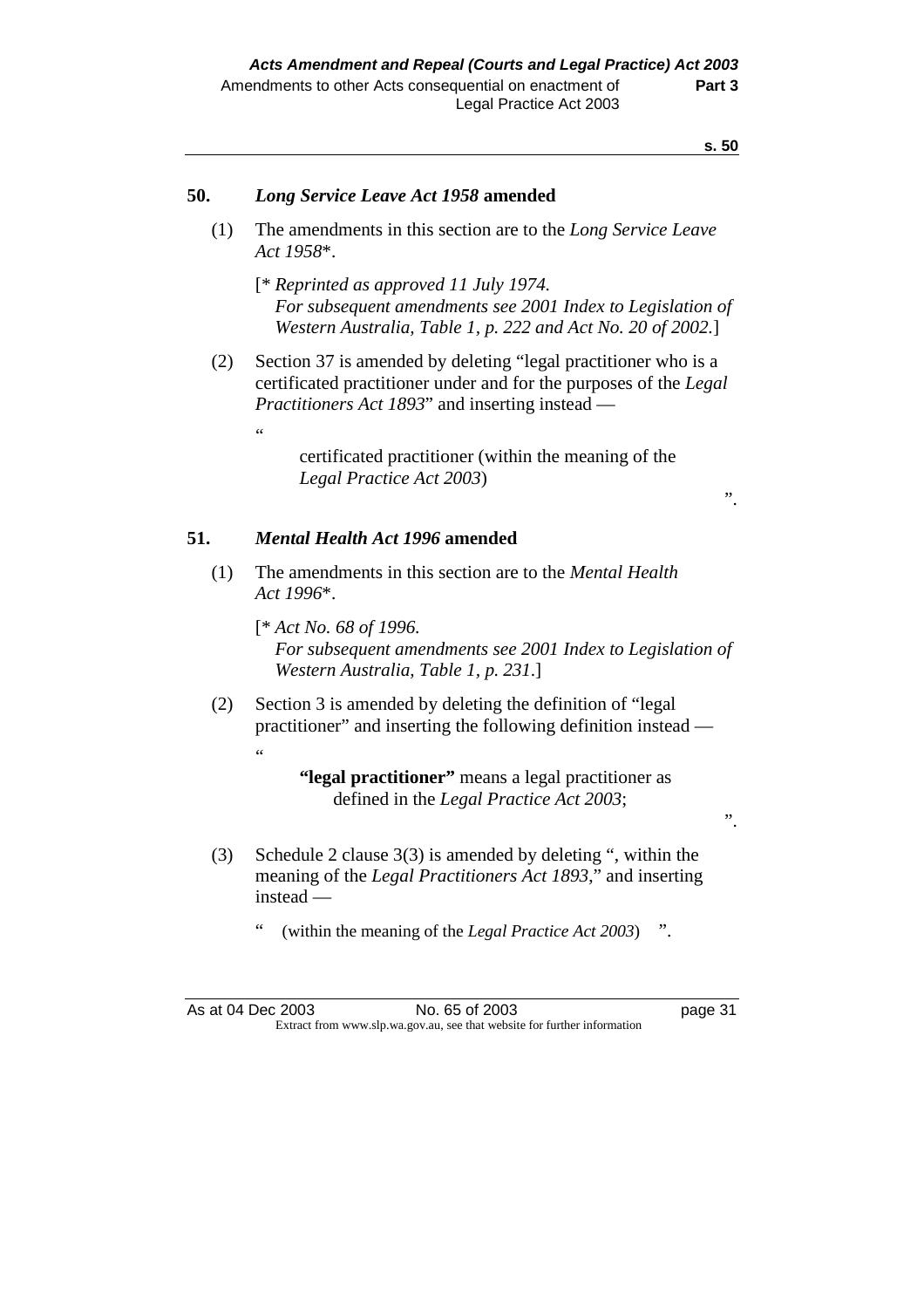## **52.** *Mining Act 1978* **amended**

 $\epsilon$ 

(1) The amendments in this section are to the *Mining Act 1978*\*.

 [\* *Reprinted as at 7 September 2001. For subsequent amendments see 2001 Index to Legislation of Western Australia, Table 1, p. 246 and Act No. 15 of 2002.*]

 (2) Section 162(2)(r) is amended by deleting "determinations under section 58W of the *Legal Practitioners Act 1893*" and inserting instead —

> legal costs determination (as defined in the *Legal Practice Act 2003*)

".

## **53.** *Motor Vehicle (Third Party Insurance) Act 1943* **amended**

- (1) The amendments in this section are to the *Motor Vehicle (Third Party Insurance) Act 1943*\*.
	- [\* *Reprinted as at 20 November 1998. For subsequent amendments see 2001 Index to Legislation of Western Australia, Table 1, p. 252 and Act No. 7 of 2002.*]
- (2) Section 27A(2) is amended by deleting "a determination in force under section 58W of the *Legal Practitioners Act 1893*" and inserting instead —

 any legal costs determination (as defined in the *Legal Practice Act 2003*) that is in force

".

## **54.** *Official Prosecutions (Defendants' Costs) Act 1973* **amended**

 (1) The amendments in this section are to the *Official Prosecutions (Defendants' Costs) Act 1973*\*.

[\* *Reprinted as at 19 February 1999.*]

"

page 32 No. 65 of 2003 As at 04 Dec 2003 Extract from www.slp.wa.gov.au, see that website for further information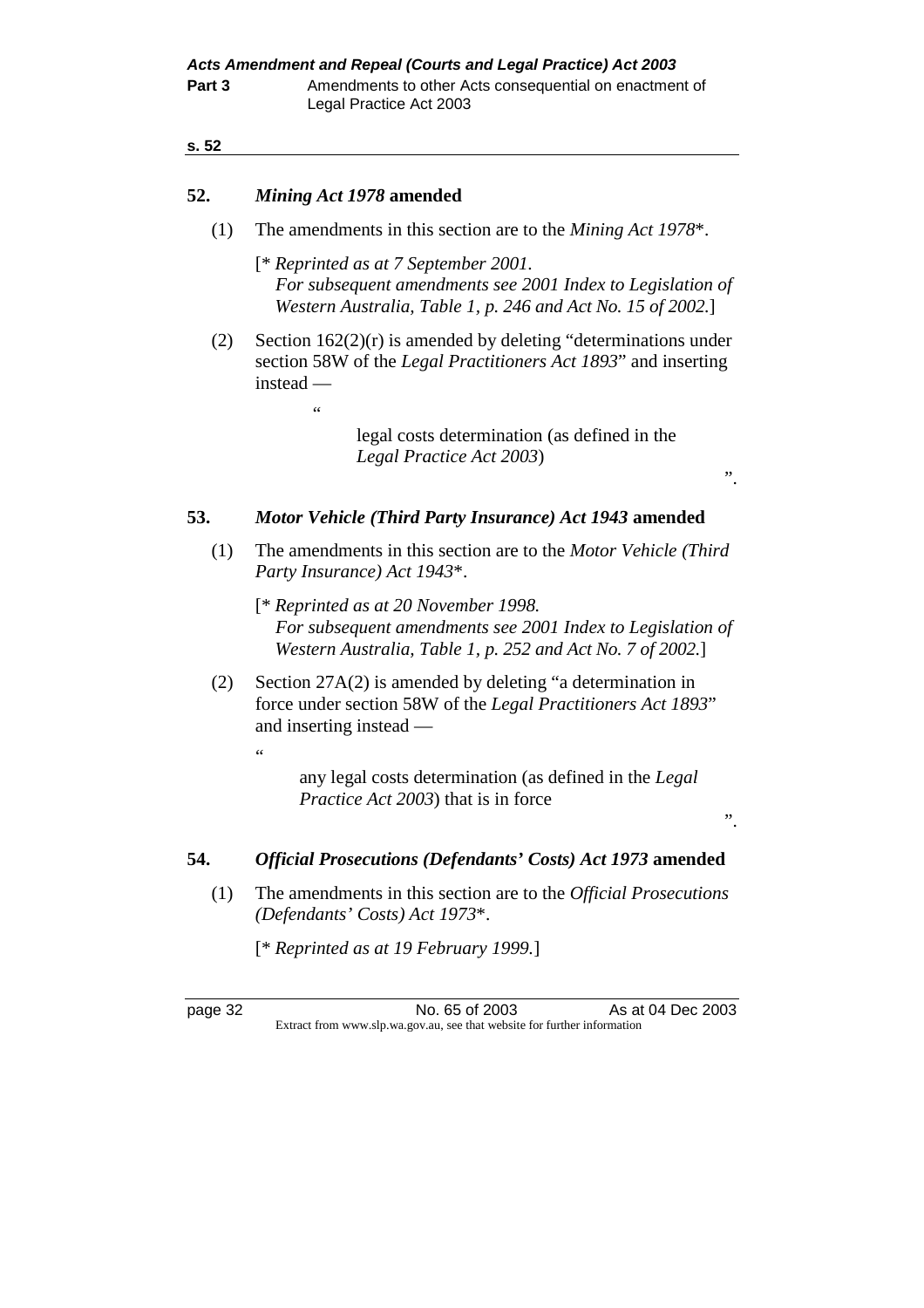- (2) Section 5(5) is repealed and the following is inserted instead "
	- (5) The amount of costs ordered, other than Court fees, shall be in accordance with the scale fixed from time to time by a legal costs determination (as defined in the *Legal Practice Act 2003*).

".

".

## **55.** *Osteopaths Act 1997* **amended**

- (1) The amendments in this section are to the *Osteopaths Act 1997*\*.
	- [\* *Act No. 58 of 1997. For subsequent amendments see 2001 Index to Legislation of Western Australia, Table 1, p. 263*.]
- (2) Section 3 is amended by deleting the definition of "legal practitioner" and inserting the following definition instead — "

 **"legal practitioner"** means a legal practitioner as defined in the *Legal Practice Act 2003*;

## **56.** *Psychologists Registration Act 1976* **amended**

 $\overline{a}$ 

- (1) The amendments in this section are to the *Psychologists Registration Act 1976*\*.
	- [\* *Act No. 141 of 1976. For subsequent amendments see 2001 Index to Legislation of Western Australia, Table 1, p. 301*.]
- (2) Section  $9(1)(d)$  is amended by deleting "practitioners within the meaning of the *Legal Practitioners Act, 1893*" and inserting instead —

 legal practitioners (as defined in the *Legal Practice Act 2003*)

As at 04 Dec 2003 No. 65 of 2003 page 33 Extract from www.slp.wa.gov.au, see that website for further information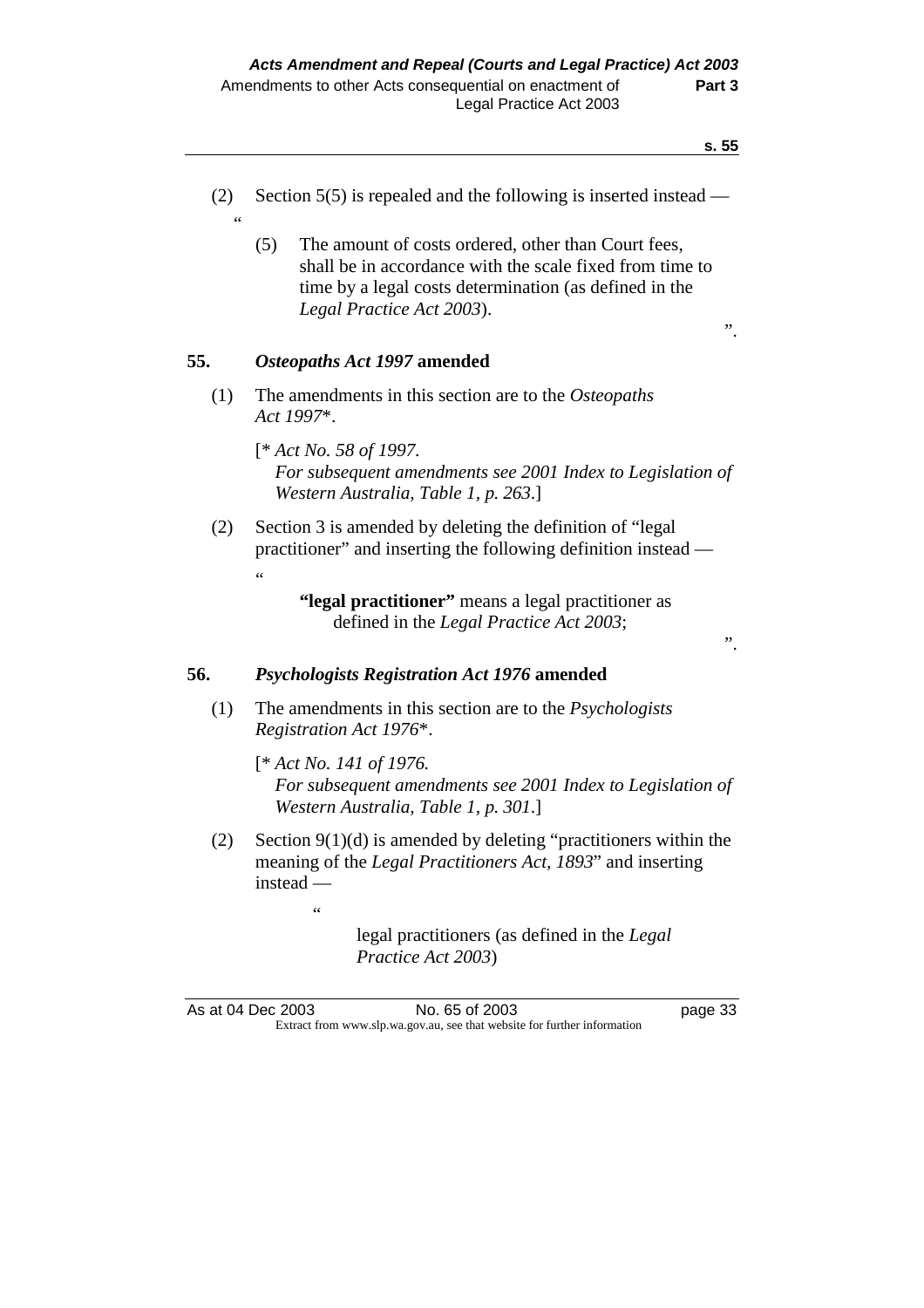## **57.** *Public Notaries Act 1979* **amended**

- (1) The amendments in this section are to the *Public Notaries Act 1979*\*.
	- [\* *Act No. 70 of 1979. For subsequent amendments see 2001 Index to Legislation of Western Australia, Table 1, p. 303*.]
- (2) Section 7(2)(a) is amended by deleting "*Legal Practitioners Act, 1893*" and inserting instead —
	- " *Legal Practice Act 2003* ".
- (3) Section 15A is amended by deleting "by a determination under section 58W of the *Legal Practitioners Act 1893*" and inserting instead —
	- "

 by legal costs determination (as defined in the *Legal Practice Act 2003*)

- (4) Section 16(2) is amended by deleting "*Legal Practitioners Act, 1893*" and inserting instead —
	- " *Legal Practice Act 2003* ".

## **58.** *Racing Penalties (Appeals) Act 1990* **amended**

 (1) The amendments in this section are to the *Racing Penalties (Appeals) Act 1990*\*.

[\* *Reprinted as at 19 October 2001.*]

 (2) Section 16(7) is amended by deleting "certificated legal practitioner within the meaning of the *Legal Practitioners Act 1893*" and inserting instead —

page 34 No. 65 of 2003 As at 04 Dec 2003 Extract from www.slp.wa.gov.au, see that website for further information

".

".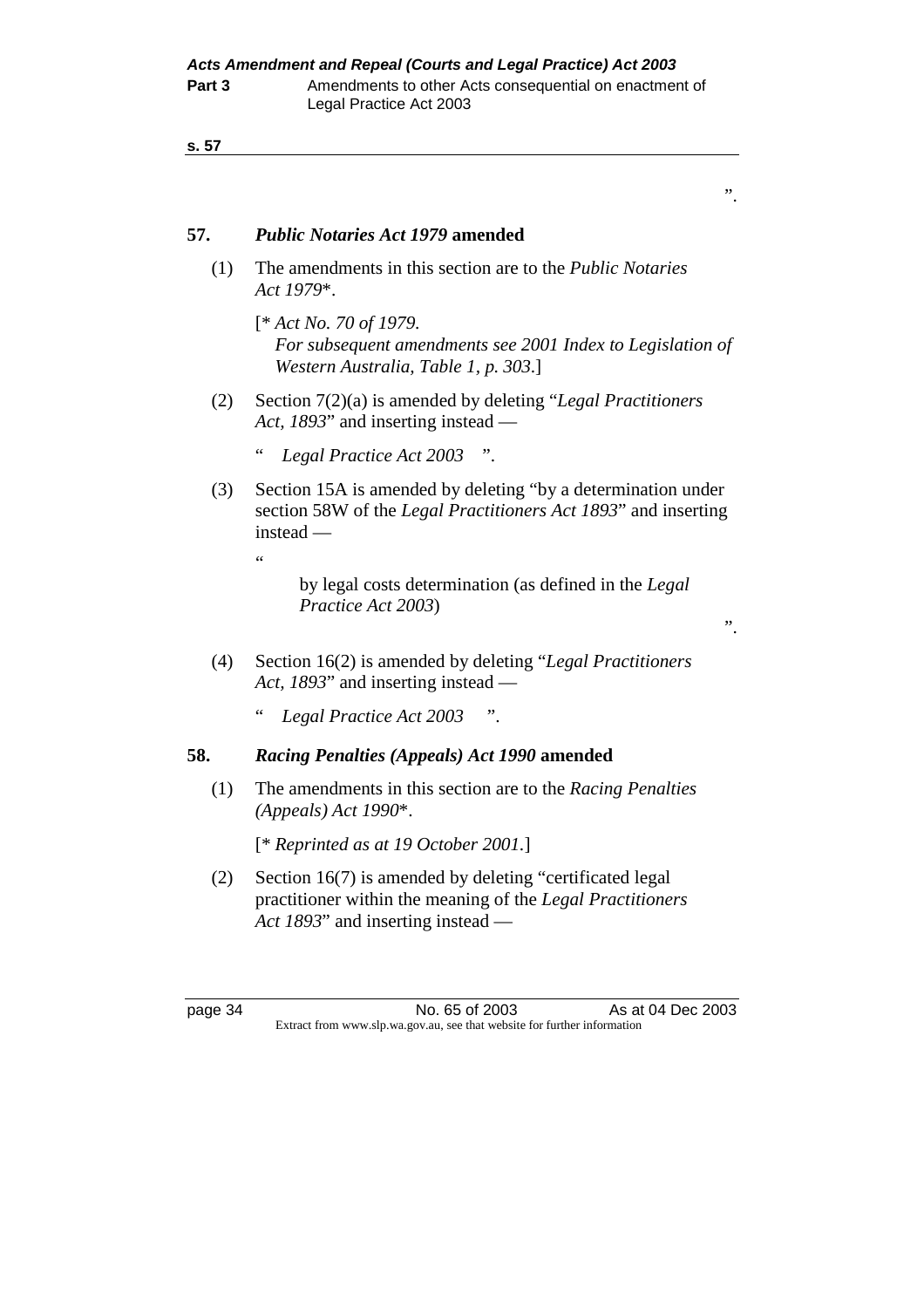|     | S. 59                                                                                                                                                              |
|-----|--------------------------------------------------------------------------------------------------------------------------------------------------------------------|
|     | $\epsilon$<br>certificated practitioner (within the meaning of the<br>Legal Practice Act 2003)                                                                     |
| (3) | $\ddot{\phantom{0}}$<br>Section $25(2)(g)$ is amended by deleting "order made under<br>section 58W of the Legal Practitioners Act 1893" and inserting<br>instead - |
|     | $\zeta$ $\zeta$<br>legal costs determination (as defined in the<br>Legal Practice Act 2003)<br>,,                                                                  |
| 59. | <b>Real Estate and Business Agents Act 1978 amended</b>                                                                                                            |
| (1) | The amendments in this section are to the Real Estate and<br>Business Agents Act 1978*.                                                                            |
|     | [* Reprinted as at 9 March 2001.<br>For subsequent amendments see 2001 Index to Legislation of<br>Western Australia, Table 1, p. 317.]                             |
| (2) | Section $4(1)$ is amended by deleting the definition of "legal"<br>practitioner" and inserting the following definition instead -                                  |
|     | $\epsilon$<br>"legal practitioner" means a certificated practitioner<br>within the meaning of the Legal Practice<br>Act 2003;<br>,,                                |
| (3) | Section 131A is amended in the definition of "incidental"<br>expenses" by deleting paragraph (d) and inserting the following<br>paragraph instead -                |
|     | 66<br>(d)<br>the costs of a legal practitioner;<br>,,                                                                                                              |

As at 04 Dec 2003 No. 65 of 2003 page 35 Extract from www.slp.wa.gov.au, see that website for further information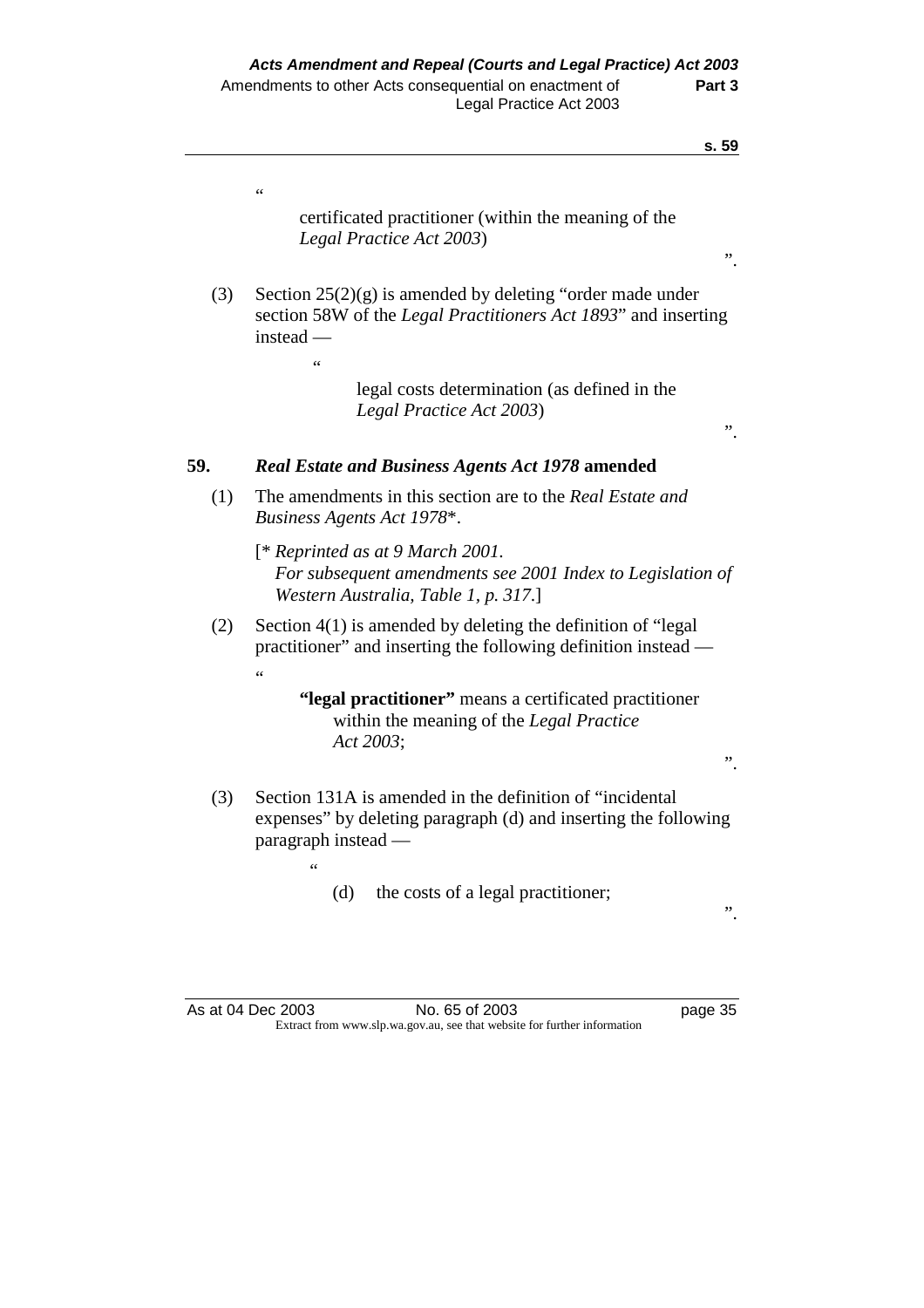## **60.** *Registration of Deeds Act 1856* **amended**

 (1) The amendments in this section are to the *Registration of Deeds Act 1856*\*.

[\* *Reprinted as approved 16 March 1976.*]

 (2) Section 6 is amended by deleting "practitioner within the meaning of the *Legal Practitioners Act, 1893*," and inserting instead —

"

 $\epsilon$ 

 $\epsilon$ 

 legal practitioner (as defined in the *Legal Practice Act 2003*)

#### **61.** *Residential Tenancies Act 1987* **amended**

- (1) The amendments in this section are to the *Residential Tenancies Act 1987*\*.
	- [\* *Reprinted as at 22 January 1999. For subsequent amendments see 2001 Index to Legislation of Western Australia, Table 1, p. 321*.]
- (2) Section 22(6) is amended as follows:
	- (a) by deleting the definition of "legal practitioner" and inserting the following definition instead —
		- **"legal practitioner"** means a legal practitioner as defined in the *Legal Practice Act 2003*;
	- (b) in the definition of "legally qualified person" by deleting "articled law clerk" and inserting instead —

 articled clerk (as defined in the *Legal Practice Act 2003*)

".

 $\cdot$ ";

".

page 36 No. 65 of 2003 As at 04 Dec 2003 Extract from www.slp.wa.gov.au, see that website for further information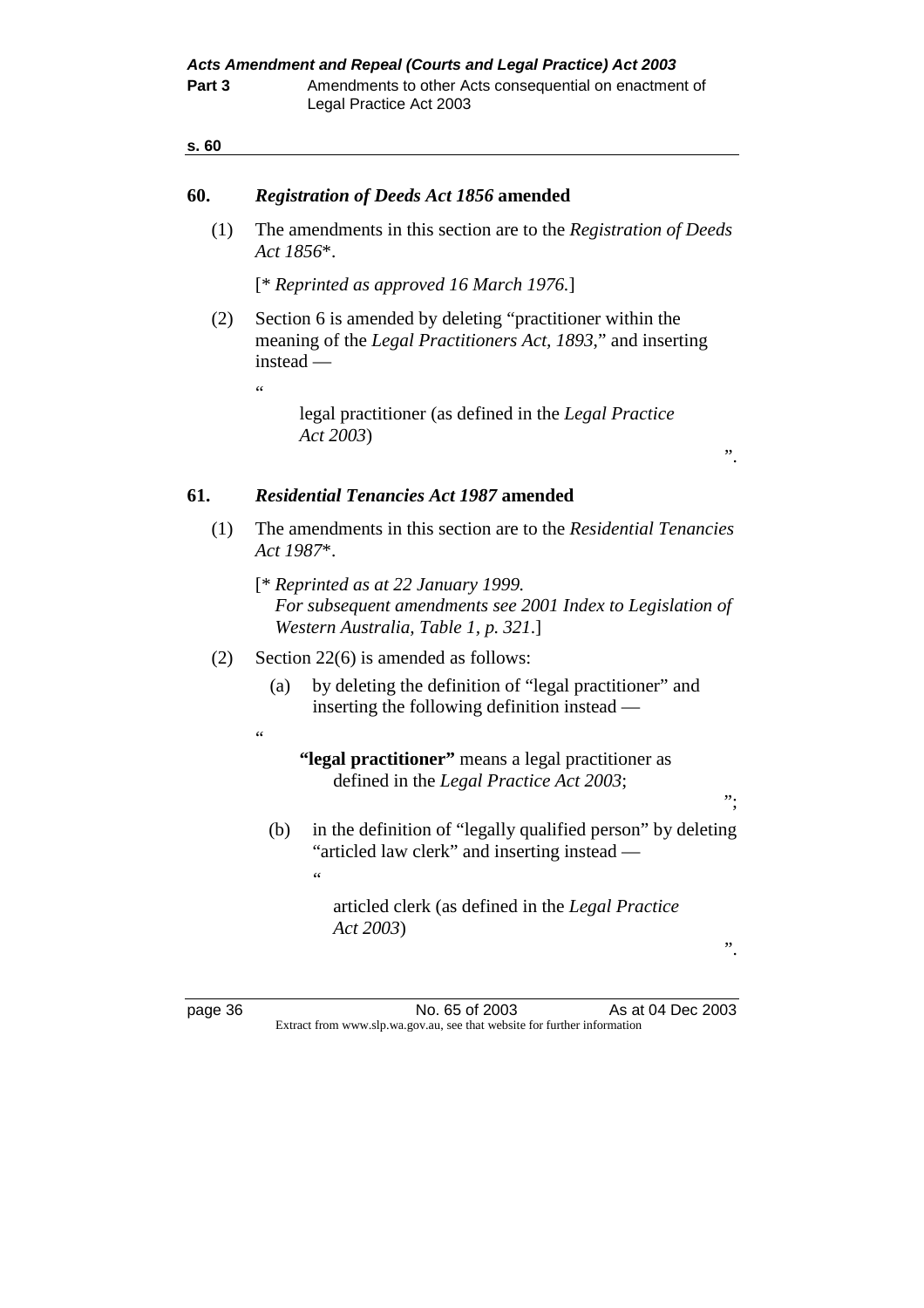| 62. | <b>Retirement Villages Act 1992 amended</b>                                                                                                             |  |  |  |
|-----|---------------------------------------------------------------------------------------------------------------------------------------------------------|--|--|--|
| (1) | The amendments in this section are to the <i>Retirement Villages</i><br>Act 1992*.                                                                      |  |  |  |
|     | $[$ * Reprinted as at 22 January 1999.<br>For subsequent amendments see 2001 Index to Legislation of<br>Western Australia, Table 1, p. 323.]            |  |  |  |
| (2) | Section 24 is amended by deleting "practitioner within the<br>meaning of the term in the Legal Practitioners Act 1893" and<br>inserting instead —<br>66 |  |  |  |
|     | legal practitioner (as defined in the Legal Practice<br>Act 2003)<br>"                                                                                  |  |  |  |
| (3) | Section $47(8)$ is amended as follows:                                                                                                                  |  |  |  |
|     | by deleting the definition of "legal practitioner" and<br>(a)<br>inserting the following definition instead —<br>66                                     |  |  |  |
|     | "legal practitioner" means a legal practitioner as<br>defined in the <i>Legal Practice Act 2003</i> ;<br>".                                             |  |  |  |
|     | in the definition of "legally qualified person" by deleting<br>(b)<br>"articled law clerk" and inserting instead —<br>$\leq$                            |  |  |  |
|     | articled clerk (as defined in the Legal Practice<br>Act 2003)                                                                                           |  |  |  |

## ".

## **63.** *Royal Commission (Police) Act 2002* **amended**

 (1) The amendments in this section are to the *Royal Commission (Police) Act 2002*\*.

[\* *Act No. 10 of 2002.*]

**s. 62**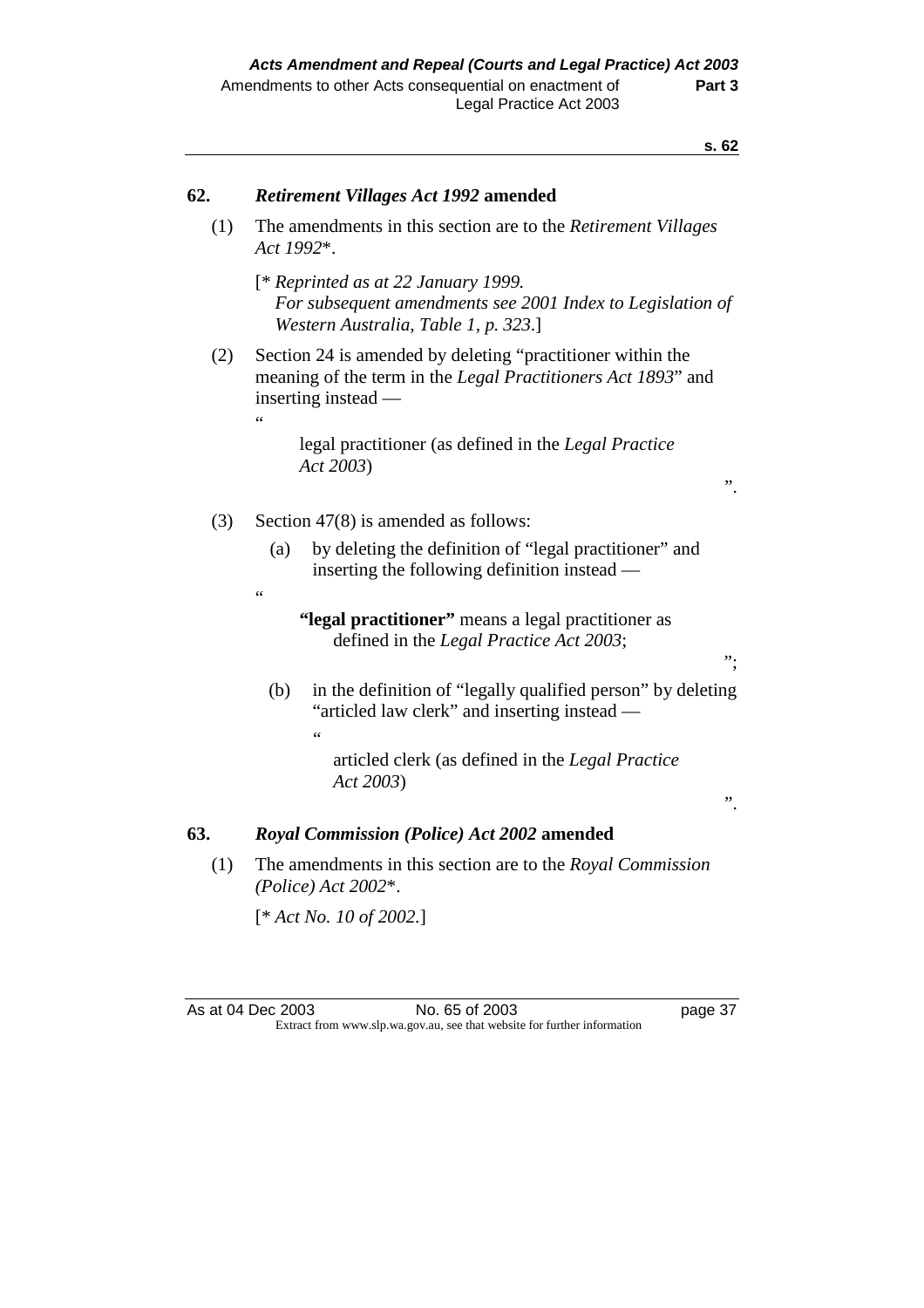| s. 64 |                                                                                                                                                                                                                                                                          |
|-------|--------------------------------------------------------------------------------------------------------------------------------------------------------------------------------------------------------------------------------------------------------------------------|
| (2)   | Section $3(1)$ is amended by deleting the definition of "legal"<br>practitioner" and inserting the following definition instead -<br>$\epsilon$<br>"legal practitioner" means a legal practitioner as<br>defined in the Legal Practice Act 2003;<br>$\ddot{\phantom{0}}$ |
| 64.   | Sale of Land Act 1970 amended                                                                                                                                                                                                                                            |
| (1)   | The amendments in this section are to the Sale of Land<br>Act 1970*.                                                                                                                                                                                                     |
|       | [* Reprinted as at 25 January 2002.]                                                                                                                                                                                                                                     |
| (2)   | Section $14(2)(b)(ii)$ is amended by deleting ", as defined in<br>section 3 of the <i>Legal Practitioners Act 1893</i> ," and inserting<br>instead —                                                                                                                     |
|       | 66<br>(within the meaning of the <i>Legal Practice Act 2003</i> )                                                                                                                                                                                                        |
| 65.   | <b>Security and Related Activities (Control) Act 1996 amended</b>                                                                                                                                                                                                        |
| (1)   | The amendments in this section are to the Security and Related<br>Activities (Control) Act 1996*.                                                                                                                                                                        |
|       | $[*Act No. 27 of 1996.]$<br>For subsequent amendments see 2001 Index to Legislation of<br>Western Australia, Table 1, p. 338.]                                                                                                                                           |
| (2)   | Section $28(2)(a)$ is amended by deleting "practitioner holding a<br>current practice certificate under the Legal Practitioners<br>Act 1893," and inserting instead —                                                                                                    |
|       | $\epsilon$                                                                                                                                                                                                                                                               |
|       | certificated practitioner (within the meaning of<br>the Legal Practice Act 2003)                                                                                                                                                                                         |

".

page 38 **No. 65 of 2003** As at 04 Dec 2003 Extract from www.slp.wa.gov.au, see that website for further information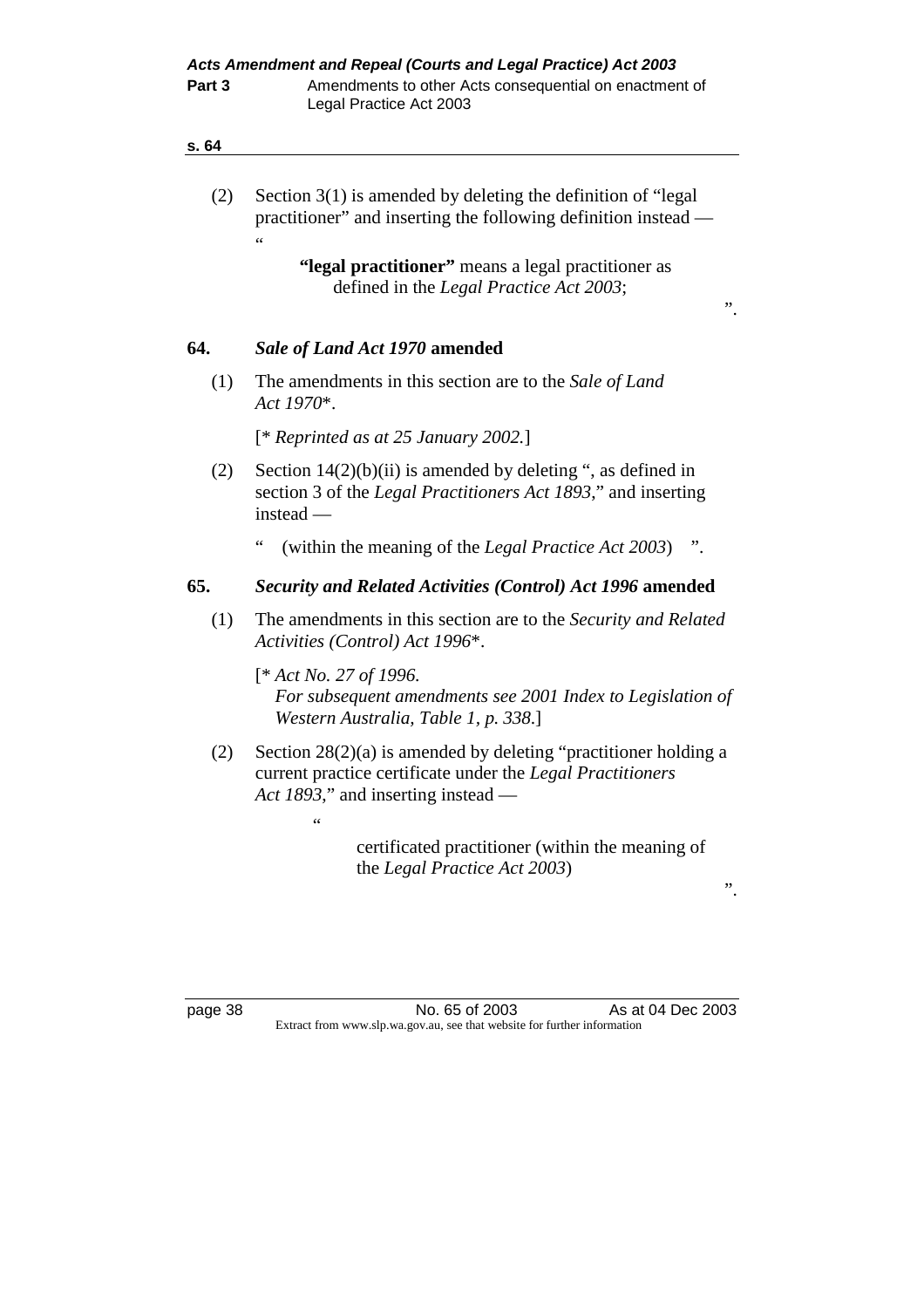| 66. | Settlement Agents Act 1981 amended                                                                                                                           |  |  |  |  |  |
|-----|--------------------------------------------------------------------------------------------------------------------------------------------------------------|--|--|--|--|--|
| (1) | The amendments in this section are to the Settlement Agents<br>Act 1981*.                                                                                    |  |  |  |  |  |
|     | [* Reprinted as at 3 November 2000.<br>For subsequent amendments see 2001 Index to Legislation of<br>Western Australia, Table 1, p. 341.]                    |  |  |  |  |  |
| (2) | Section $3(1)$ is amended by deleting the definition of "legal"<br>practitioner" and inserting the following definition instead —<br>$\epsilon$              |  |  |  |  |  |
|     | "legal practitioner" means a certificated practitioner<br>within the meaning of the Legal Practice<br>Act 2003;<br>, ,                                       |  |  |  |  |  |
| (3) | Section 46(5) is amended by deleting "provisions of the Legal<br><i>Practitioners Act 1893</i> " and inserting instead —                                     |  |  |  |  |  |
|     | 66<br>Legal Practice Act 2003, ".                                                                                                                            |  |  |  |  |  |
| 67. | <b>Strata Titles Act 1985 amended</b>                                                                                                                        |  |  |  |  |  |
| (1) | The amendments in this section are to the Strata Titles<br>Act 1985*.                                                                                        |  |  |  |  |  |
|     | [* Reprinted as at 1 July 1999.<br>For subsequent amendments see 2001 Index to Legislation of<br>Western Australia, Table 1, p. 363 and Act No. 24 of 2002.] |  |  |  |  |  |
| (2) | Section 72 is amended by deleting "practitioner within the<br>meaning of the term in the <i>Legal Practitioners Act 1893</i> " and<br>inserting instead —    |  |  |  |  |  |
|     | 66<br>legal practitioner (as defined in the Legal Practice<br>Act 2003)<br>,,                                                                                |  |  |  |  |  |
|     |                                                                                                                                                              |  |  |  |  |  |
|     | As at 04 Dec 2003<br>No. 65 of 2003<br>page 39<br>Extract from www.slp.wa.gov.au, see that website for further information                                   |  |  |  |  |  |
|     |                                                                                                                                                              |  |  |  |  |  |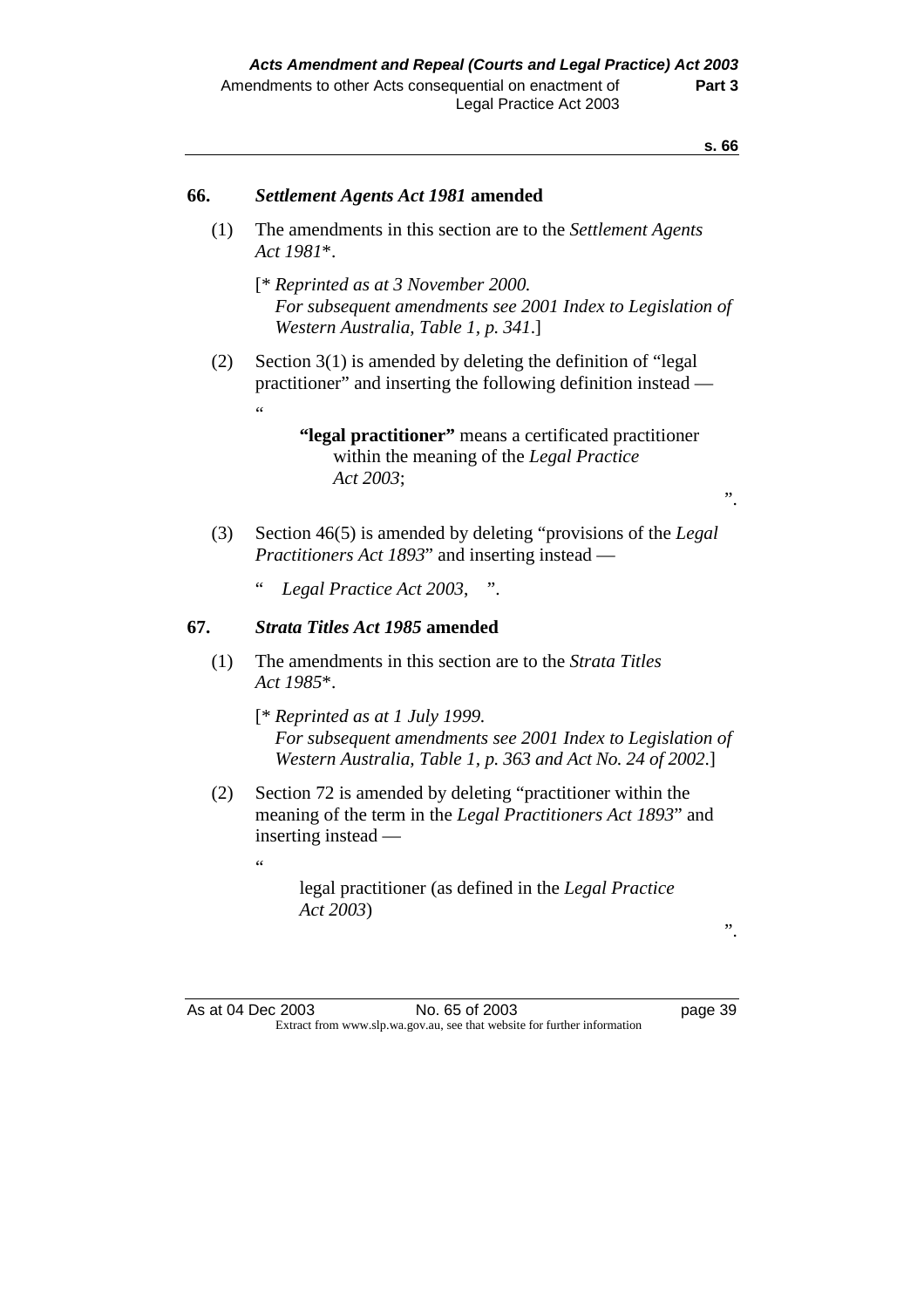#### **68.** *Suitors' Fund Act 1964* **amended**

 (1) The amendments in this section are to the *Suitors' Fund Act 1964*\*.

[\* *Reprinted as at 29 October 1999.*]

 (2) Section 8(2)(c) is amended by deleting "Barristers' Board constituted under the *Legal Practitioners Act 1893*" and inserting instead —

> Legal Practice Board established by the *Legal Practice Act 2003*

".

".

## **69.** *Supreme Court Act 1935* **amended**

.<br>..

"

- (1) The amendments in this section are to the *Supreme Court Act 1935*\*.
	- [\* *Reprinted as at 9 February 2001. For subsequent amendments see 2001 Index to Legislation of Western Australia, Table 1, p. 370 and Act No. 23 of 2002.*]
- (2) Section 4 is amended by inserting the following definition in the appropriate alphabetical position —
	- **"legal practitioner"** means a legal practitioner as defined in the *Legal Practice Act 2003*;
- (3) Section  $11A(2)(a)$  is amended by deleting "practitioner as defined in the *Legal Practitioners Act 1893*" and inserting instead —
	- " legal practitioner ".
- (4) Section 11A(2)(b) is amended by deleting "person who has been admitted as a practitioner under the *Legal Practitioners Act 1893*" and inserting instead —

page 40 **No. 65 of 2003** As at 04 Dec 2003 Extract from www.slp.wa.gov.au, see that website for further information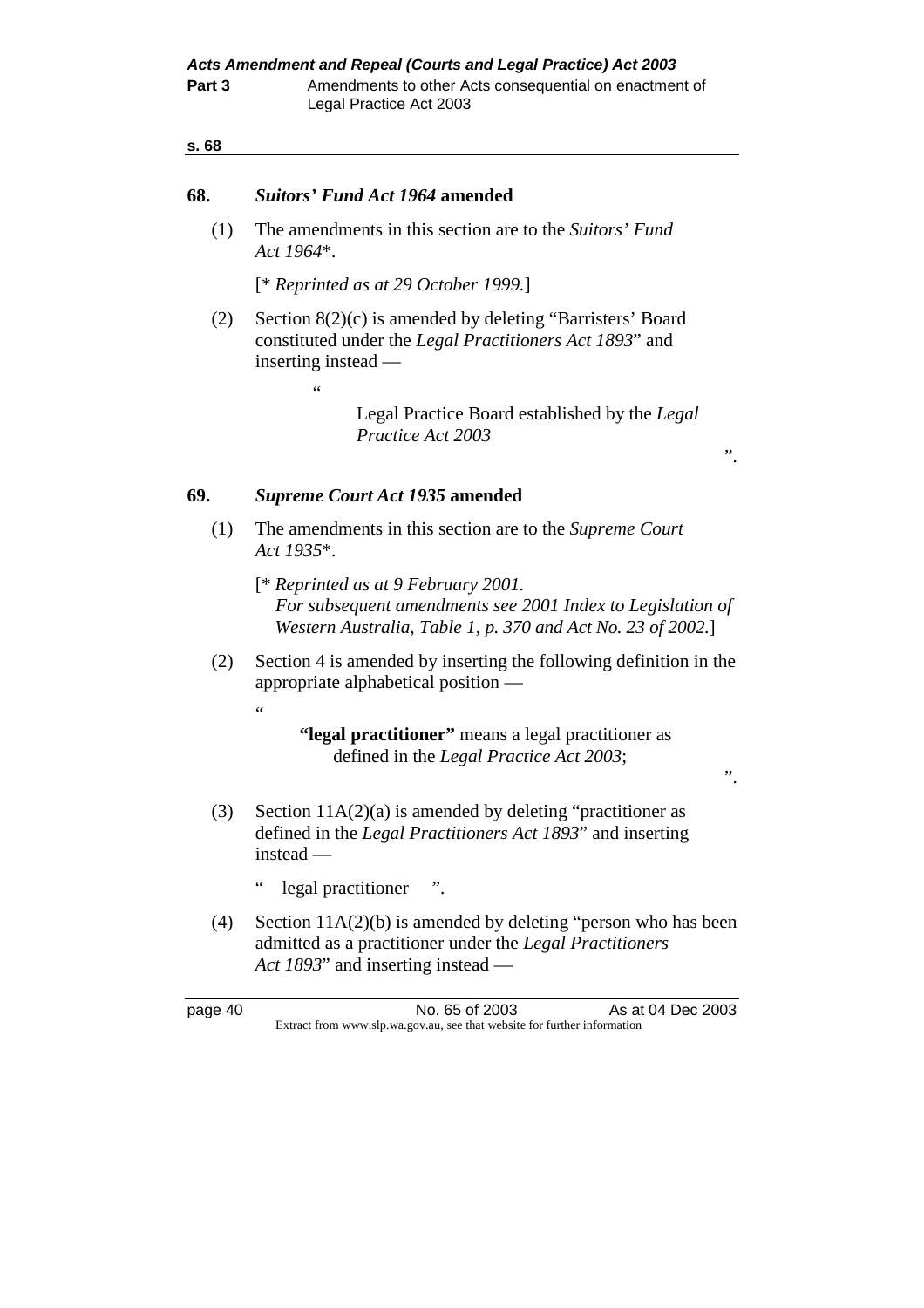|     | $\zeta$ $\zeta$                                                                                                                                                         |
|-----|-------------------------------------------------------------------------------------------------------------------------------------------------------------------------|
|     | legal practitioner ".                                                                                                                                                   |
| (5) | Section $11A(2a)(a)$ is amended by deleting "practitioner as<br>defined in the Legal Practitioners Act 1893" and inserting<br>$instead -$                               |
|     | $\zeta$ $\zeta$<br>legal practitioner ".                                                                                                                                |
| (6) | Section 49(1) is amended by deleting "practitioner of the<br>Supreme Court" and inserting instead —                                                                     |
|     | $\epsilon$<br>legal practitioner<br>$\ddot{\phantom{1}}$                                                                                                                |
| (7) | Section 154(1) is amended by deleting "practitioner as defined<br>by the Legal Practitioners Act 1893" and inserting instead —                                          |
|     | $\epsilon$<br>legal practitioner<br>$\ddot{\phantom{a}}$ .                                                                                                              |
| (8) | Section $167(1)$ is amended as follows:                                                                                                                                 |
|     | in paragraph (d) by deleting "determinations under<br>(a)<br>section 58W of the Legal Practitioners Act 1893" and<br>inserting instead -                                |
|     | $\epsilon$<br>legal costs determination (as defined in the<br>Legal Practice Act 2003)<br>".                                                                            |
|     | in paragraph (da) by deleting "the subject of a<br>(b)<br>determination under section 58W of the Legal<br>Practitioners Act 1893" and inserting instead —<br>$\epsilon$ |
|     | fixed by legal costs determination (as defined in<br>the Legal Practice Act 2003)<br>,,                                                                                 |
| 70. | Town Planning and Development Act 1928 amended                                                                                                                          |
| (1) | The amendments in this section are to the Town Planning and<br>Development Act 1928*.                                                                                   |

As at 04 Dec 2003 No. 65 of 2003 Page 41 Extract from www.slp.wa.gov.au, see that website for further information

".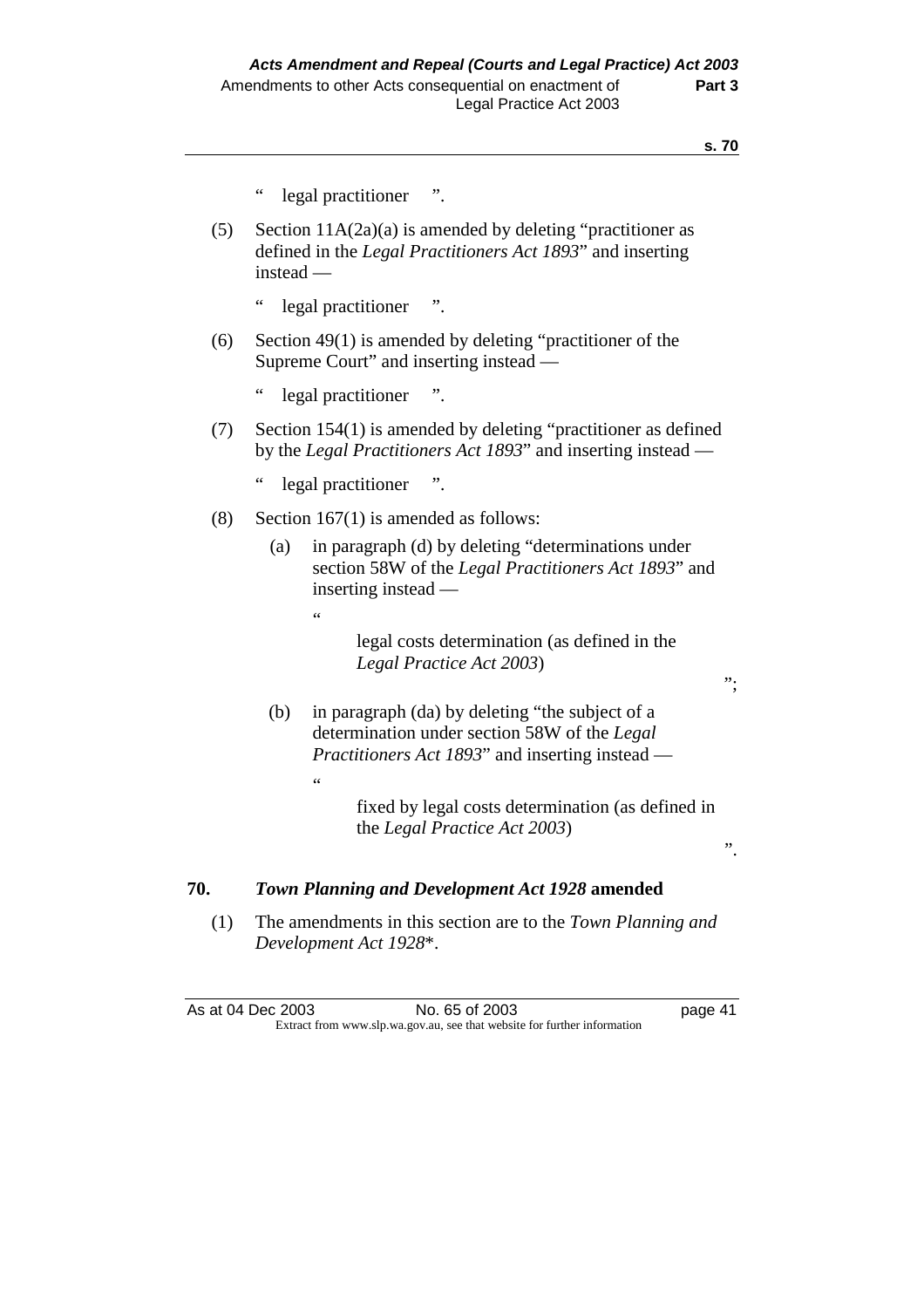- [\* *Reprinted as at 3 November 2000. For subsequent amendments see 2001 Index to Legislation of Western Australia, Table 1, p. 382 and Acts Nos. 25 of 2001 and 24 of 2002*.]
- (2) Section 42(2)(a) is amended by deleting "practitioner as defined by the *Legal Practitioners Act 1893*" and inserting instead —

 legal practitioner (as defined in the *Legal Practice Act 2003*)

".

".

#### **71.** *Women's Legal Status Act 1923* **amended**

 (1) The amendments in this section are to the *Women's Legal Status Act 1923\**.

[\* *Act No. 56 of 1923.*]

"

 (2) Section 2 is amended by deleting "practitioner within the meaning of that term in the *Legal Practitioners Act 1893*" and inserting instead —

.<br>"

 legal practitioner (as defined in the *Legal Practice Act 2003*)

## **72.** *Workers' Compensation and Rehabilitation Act 1981* **amended**

 (1) The amendments in this section are to the *Workers' Compensation and Rehabilitation Act 1981*\*.

[\* *Reprinted as at 14 September 2001.*]

page 42 No. 65 of 2003 As at 04 Dec 2003 Extract from www.slp.wa.gov.au, see that website for further information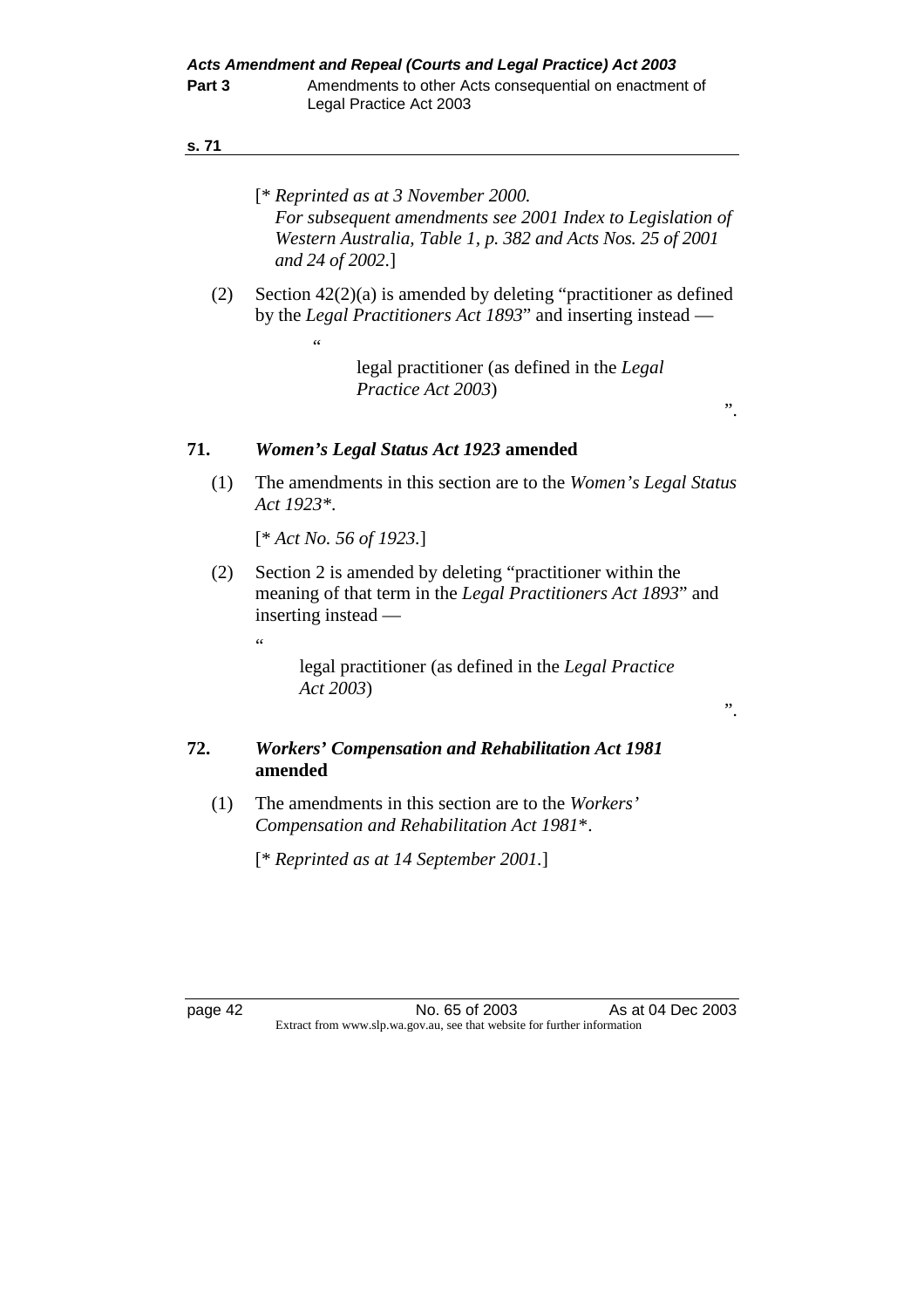(2) Sections  $84X(2)(a)$ ,  $84ZL(2)(a)$ ,  $84ZQ(1)(a)$  and  $87(2)$  are amended by deleting "a determination in force under section 58W of the *Legal Practitioners Act 1893*" and inserting instead —

> any legal costs determination (as defined in the *Legal Practice Act 2003*)

#### ".

".

## **73.** *Young Offenders Act 1994* **amended**

 $\alpha$ 

 $\epsilon$ 

 (1) The amendments in this section are to the *Young Offenders Act 1994*\*.

 [\* *Reprinted as at 8 December 2000. For subsequent amendments see 2001 Index to Legislation of Western Australia, Table 1, p. 423*.]

 (2) Section 152(5)(b) is amended by deleting "practitioner as defined in the *Legal Practitioners Act 1893*" and inserting instead —

> legal practitioner (as defined in the *Legal Practice Act 2003*)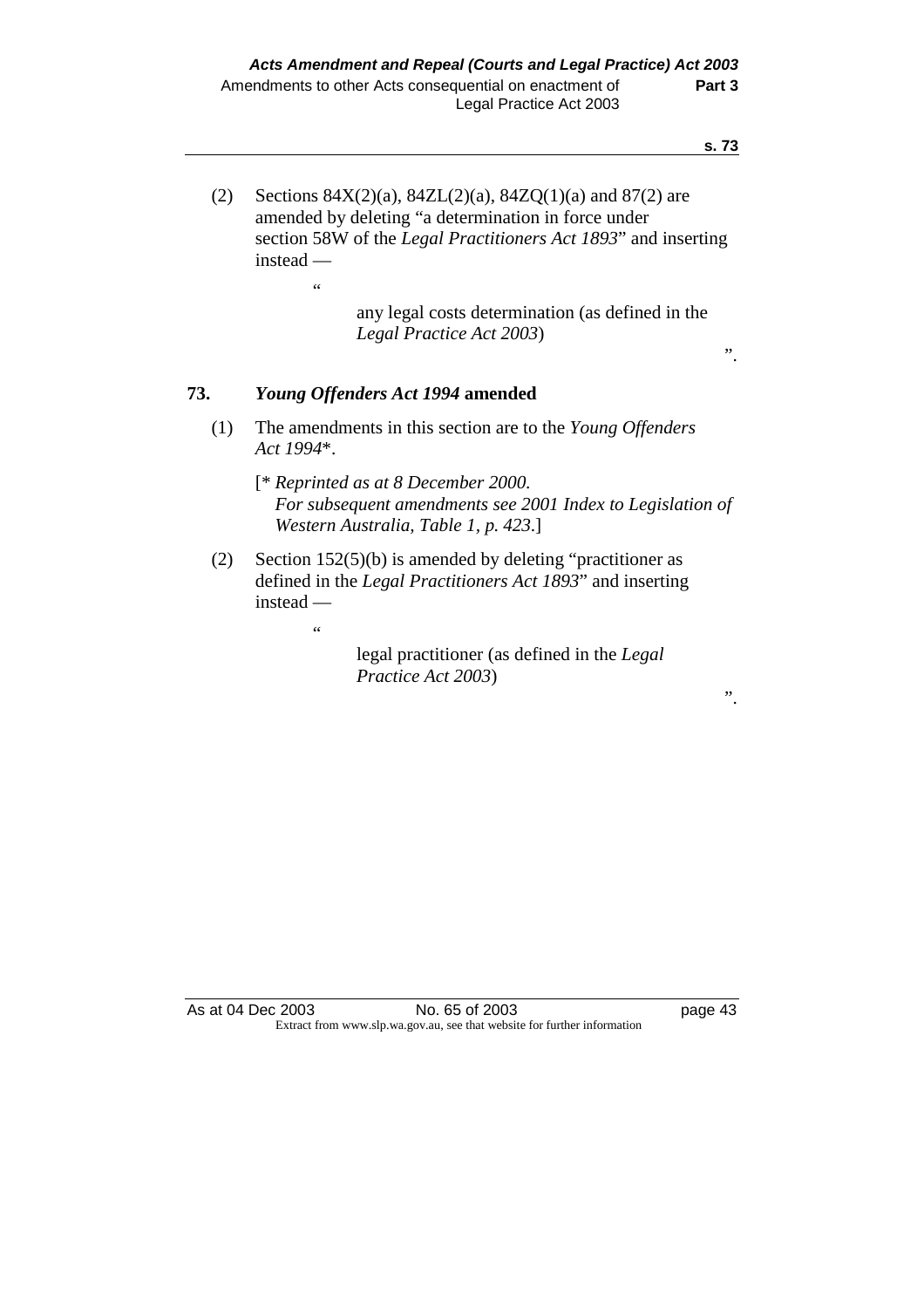# **Part 4 —** *Legal Contribution Trust Act 1967* **amended and transitional provisions**

## **74. The Act amended**

 The amendments in this Part are to the *Legal Contribution Trust Act 1967*\*.

 [\* *Reprinted as at 5 February 1999. For subsequent amendments see 2001 Index to Legislation of Western Australia, Table 1, p. 204*.]

## **75. Section 4 amended**

.<br>44

<u>،</u>

Section 4 is amended as follows:

- (a) by inserting before "In this Act" the subsection designation "(1)";
- (b) by deleting the definition of "Board";
- (c) by inserting in the appropriate alphabetical positions the following definitions —

 **"bank"** means —

- (a) an ADI (authorised deposit-taking institution) as defined in section 5 of the *Banking Act 1959* of the Commonwealth; or
- (b) a bank constituted by a law of a State or the Commonwealth;

";

**"prescribed"** means prescribed by the regulations;

 (d) by deleting the definition of "practitioner" and inserting instead —

**"practitioner"** has the same meaning as "legal practitioner" in the *Legal Practice Act 2003* and, for the purposes of Parts III and IV, where a

page 44 **No. 65 of 2003** As at 04 Dec 2003 Extract from www.slp.wa.gov.au, see that website for further information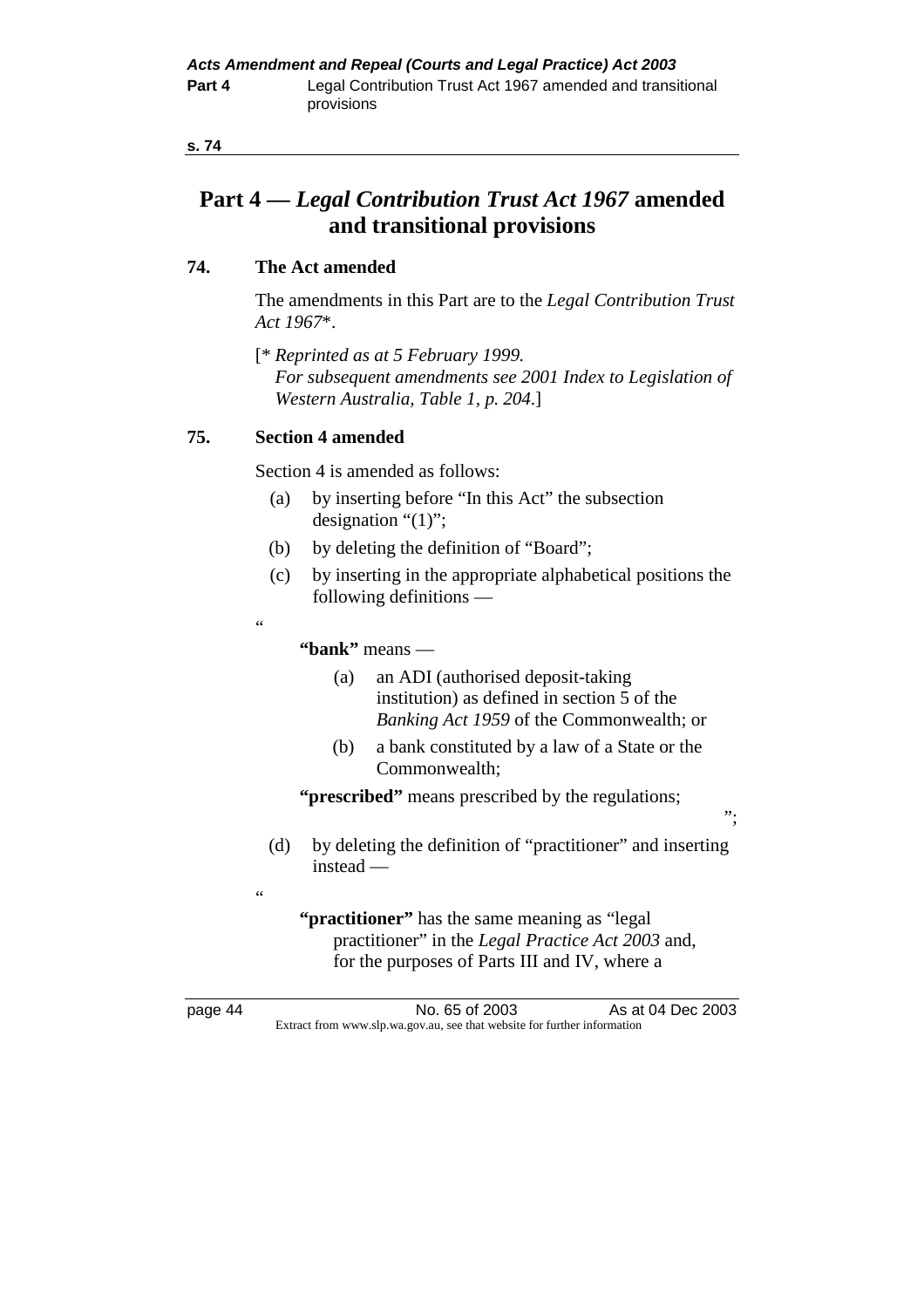$\overline{a}$ 

|           |     |                                                                                                                                     | S. 70 |
|-----------|-----|-------------------------------------------------------------------------------------------------------------------------------------|-------|
|           |     | practitioner practises in partnership with other<br>practitioners, and no other person, the expression<br>includes the partnership; | ".    |
|           | (e) | in the definition of "professional defalcation" by<br>deleting "clerks or servants" and inserting instead —<br>66<br>employees ";   |       |
|           | (f) | in the definition of "trust account" by deleting "Legal"<br>Practitioners Act 1893" and inserting instead —                         |       |
|           |     | $\epsilon$<br>Legal Practice Act 2003 ".                                                                                            |       |
| (2)<br>66 |     | At the end of section 4 the following subsection is inserted —                                                                      |       |
|           | (2) | A word or expression used in this Act has the same<br>meaning as it has in the Legal Practice Act 2003<br>$unless -$                |       |
|           |     | this Act gives it another meaning; or<br>(a)                                                                                        |       |
|           |     | (b)<br>the contrary intention appears.                                                                                              | ,,    |
| 76.       |     | <b>Sections 4A and 4B inserted</b>                                                                                                  |       |
| $\leq$    |     | After section 4 the following sections are inserted in Part $I$ —                                                                   |       |
| 4A.       |     | <b>Application of Act to multi-disciplinary</b><br>partnerships and incorporated legal practices                                    |       |
|           |     |                                                                                                                                     |       |

 (1) Subject to subsections (2) and (3) and any regulations that provide otherwise, this Act applies to incorporated legal practices and multi-disciplinary partnerships in the same way as it applies to practitioners, as if a reference in this Act to "practitioner" included a reference to "incorporated legal practice" and "multi-disciplinary partnership".

As at 04 Dec 2003 No. 65 of 2003 page 45 Extract from www.slp.wa.gov.au, see that website for further information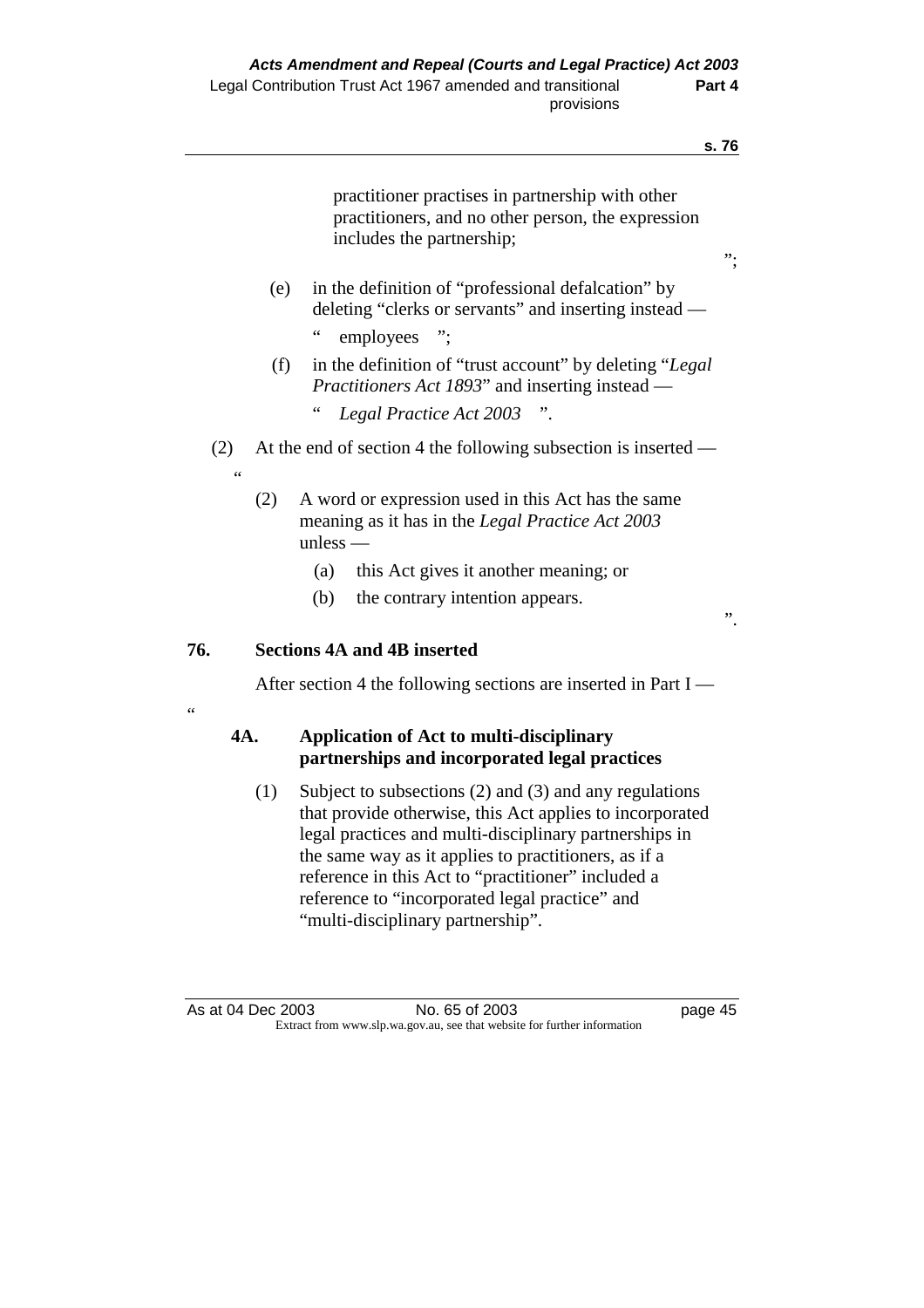|--|

| (2) | For the purposes of the application of this Act to<br>incorporated legal practices, unless the regulations<br>provide otherwise, a reference in this Act to<br>"professional defalcation" is taken to include the<br>stealing or fraudulent conversion, by $-$    |  |  |  |  |
|-----|-------------------------------------------------------------------------------------------------------------------------------------------------------------------------------------------------------------------------------------------------------------------|--|--|--|--|
|     | an incorporated legal practice;<br>(a)                                                                                                                                                                                                                            |  |  |  |  |
|     | (b)<br>any one or more of the officers or employees of<br>the incorporated legal practice; or                                                                                                                                                                     |  |  |  |  |
|     | a person with whom the incorporated legal<br>(c)<br>practice shares receipts (other than as principal<br>and agent),                                                                                                                                              |  |  |  |  |
|     | of money or other property at any time entrusted to the<br>incorporated legal practice, a person referred to in<br>paragraph (b) or (c), or any of them, but only if the<br>defalcation occurs in the course of the provision of<br>legal services.               |  |  |  |  |
| (3) | For the purposes of the application of this Act to<br>multi-disciplinary partnerships, unless the regulations<br>provide otherwise, a reference in this Act to<br>"professional defalcation" is taken to include the<br>stealing or fraudulent conversion, by $-$ |  |  |  |  |
|     | (a)<br>a multi-disciplinary partnership;                                                                                                                                                                                                                          |  |  |  |  |
|     | (b)<br>any one or more of the partners or employees of<br>the multi-disciplinary partnership; or                                                                                                                                                                  |  |  |  |  |
|     | (c)<br>a person with whom the multi-disciplinary<br>partnership shares receipts (other than as<br>principal and agent),                                                                                                                                           |  |  |  |  |
|     | of money or other property at any time entrusted to the<br>multi-disciplinary partnership, a person referred to in<br>paragraph (b) or (c), or any of them, but only if the<br>defalcation occurs in the course of the provision of<br>legal services.            |  |  |  |  |

page 46 **No. 65 of 2003** As at 04 Dec 2003 Extract from www.slp.wa.gov.au, see that website for further information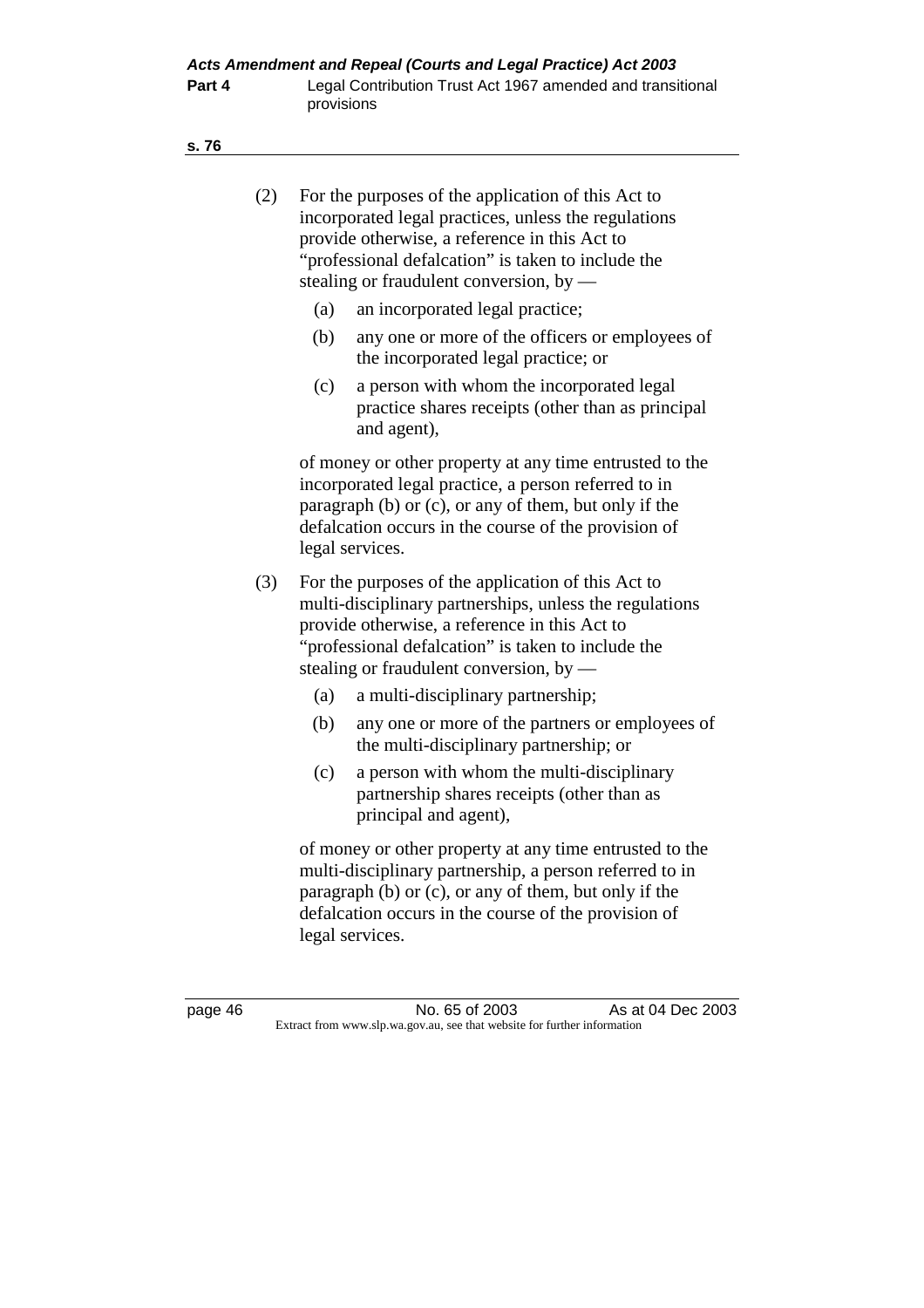(4) Nothing in this section limits the application of this Act to a person who is a practitioner.

## **4B. Application of this Act to interstate practitioners and practitioners who engage in legal practice outside the State**

- $(1)$  In this section
	- **"contributing interstate practitioner"** means an interstate practitioner within the meaning of the *Legal Practice Act 2003* who —
		- (i) has complied with sections 91 and 93 of that Act; and
		- (ii) maintains a trust account in this State.
- (2) Subject to subsection (3) and any regulations that provide otherwise, this Act applies to contributing interstate practitioners in the same way as it applies to practitioners, as if a reference in this Act to "practitioner" included a reference to "contributing interstate practitioner".
- (3) Subject to this Act and any regulations that provide otherwise, a claim lies against the Guarantee Fund —
	- (a) in relation to a pecuniary loss occurring wholly in this State from a professional defalcation by a local practitioner (whether or not in the course of engaging in legal practice in this State):
	- (b) in relation to a pecuniary loss occurring wholly in this State from a professional defalcation by a contributing interstate practitioner (whether or not in the course of engaging in legal practice in this State);
	- (c) in relation to a pecuniary loss from a professional defalcation by a local practitioner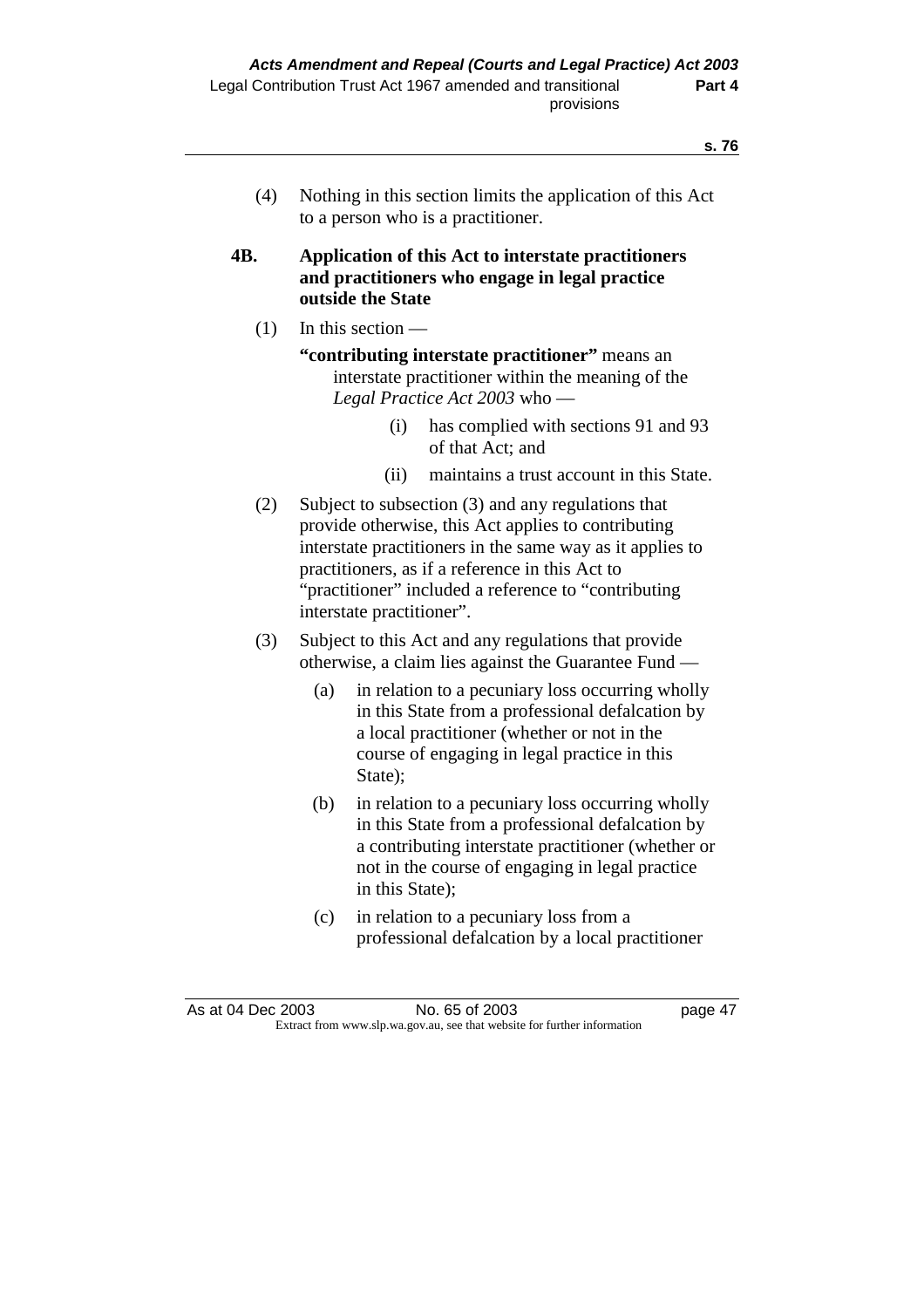|                 | (whether or not in the course of engaging in<br>legal practice in this State), if —   |                                                                                                                                                                                                                                                                                                                                           |           |                                                                                                                                   |    |  |
|-----------------|---------------------------------------------------------------------------------------|-------------------------------------------------------------------------------------------------------------------------------------------------------------------------------------------------------------------------------------------------------------------------------------------------------------------------------------------|-----------|-----------------------------------------------------------------------------------------------------------------------------------|----|--|
|                 |                                                                                       |                                                                                                                                                                                                                                                                                                                                           | (i)       | the loss occurred both in this State and<br>in another State; or                                                                  |    |  |
|                 |                                                                                       |                                                                                                                                                                                                                                                                                                                                           | (ii)      | the loss occurred in this State or another<br>State or both, but it cannot be<br>determined precisely where the loss<br>occurred; |    |  |
|                 |                                                                                       |                                                                                                                                                                                                                                                                                                                                           | <b>or</b> |                                                                                                                                   |    |  |
|                 |                                                                                       | (d)                                                                                                                                                                                                                                                                                                                                       |           | in the circumstances where an agreement or<br>arrangement under subsection (4) provides that<br>a claim is payable.               |    |  |
|                 | (4)                                                                                   | The Legal Contribution Trust may make agreements or<br>arrangements with a regulatory authority of another<br>State for the payment of claims arising from<br>professional defalcations by local practitioners or<br>interstate practitioners who are required to contribute to<br>a fidelity fund in this State and in that other State. |           |                                                                                                                                   |    |  |
|                 | (5)<br>This section applies despite anything to the contrary in<br>this Act.          |                                                                                                                                                                                                                                                                                                                                           |           |                                                                                                                                   | ,, |  |
|                 |                                                                                       |                                                                                                                                                                                                                                                                                                                                           |           |                                                                                                                                   |    |  |
| 77.             |                                                                                       |                                                                                                                                                                                                                                                                                                                                           |           | <b>Heading to Part III replaced</b>                                                                                               |    |  |
|                 | The heading to Part III is deleted and the following heading is<br>inserted instead — |                                                                                                                                                                                                                                                                                                                                           |           |                                                                                                                                   |    |  |
| $\zeta$ $\zeta$ |                                                                                       |                                                                                                                                                                                                                                                                                                                                           |           |                                                                                                                                   |    |  |

# **Part III — Interest on trust accounts paid to Fund**

".

- **78. Sections 10, 11 and 12 repealed and transitional provision** 
	- (1) Sections 10, 11 and 12 are repealed.

page 48 No. 65 of 2003 As at 04 Dec 2003 Extract from www.slp.wa.gov.au, see that website for further information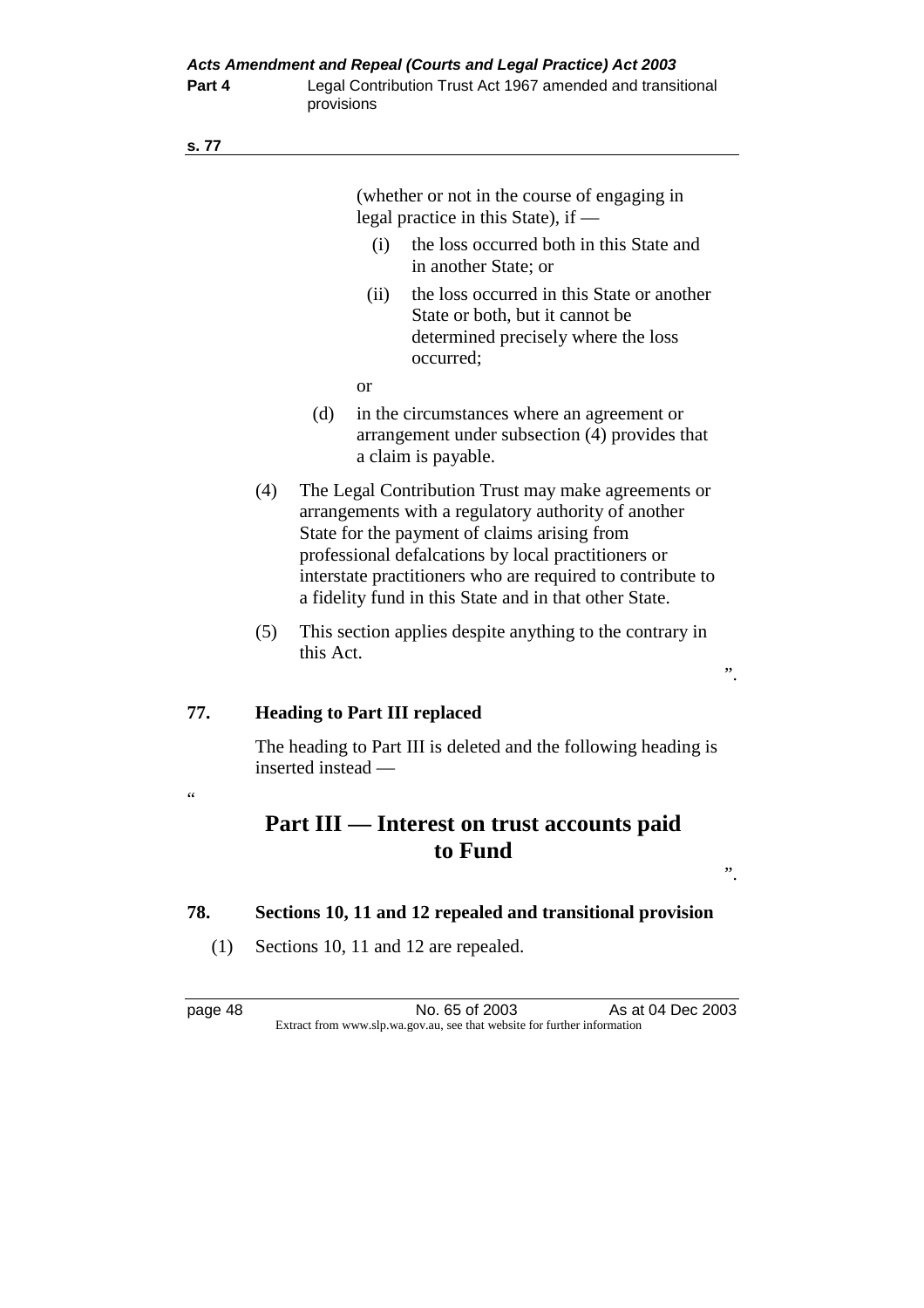(2) Despite section 11 of *The Criminal Code*, a person may be punished after the commencement of subsection (1) for an offence against repealed section 11.

## **79. Section 13 replaced**

 Section 13 is repealed and the following section is inserted instead —

"

# **13. Bank to pay interest on trust accounts to Trust**

(1) In this section —

 **"relevant period"** means —

- (a) the 6 months ending on 31 December; and
- (b) the 6 months ending on 30 June,

 in each financial year, or such other period as is prescribed.

- (2) Each bank with which a trust account is maintained shall pay to the Trust the prescribed percentage of the interest earned on the moneys in the trust account during the relevant period.
- (3) The interest shall be paid to the Trust by the bank at such times as prescribed.
- (4) The rate of interest payable on moneys in the trust account shall be —
	- (a) the rate prescribed by, or determined in accordance with, the regulations; or
	- (b) if no regulations are made as to such a rate, the rate agreed between the bank and the Trust.
- (5) This section does not apply in respect of a trust account if, during the relevant period, the lowest balance of the trust account, or where more than one trust account is

As at 04 Dec 2003 No. 65 of 2003 page 49 Extract from www.slp.wa.gov.au, see that website for further information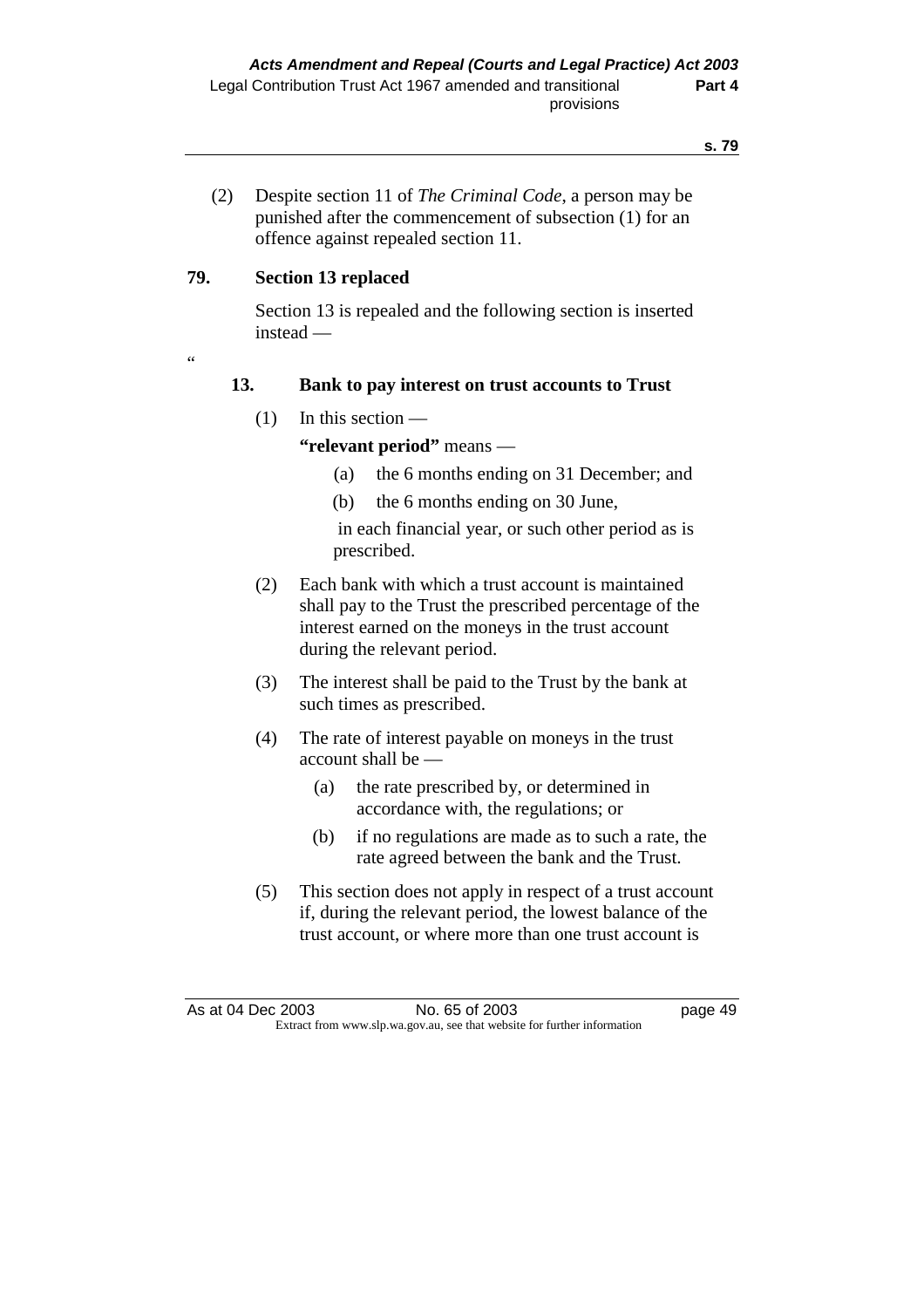maintained by the same practitioner, the lowest sum of the balance of the trust accounts is less than \$500.

#### **80. Section 14 amended**

 Section 14(1) is amended by deleting "resulting from investments made" and inserting instead —

" received ".

#### **81. Section 16 amended**

 $\ddot{\phantom{0}}$ 

Section 16(2)(d) and "and" following are deleted and the following paragraph is inserted instead —

".

".

#### **82. Section 17 replaced**

 Section 17 is repealed and the following section is inserted instead —

.<br>"

#### **17. Investment of Guarantee Fund**

- (1) The Trust may, with the approval of the Minister, invest that portion of the Guarantee Fund that is not immediately required for the purposes of this Part —
	- (a) on deposit with a bank in the State, bearing interest at a rate agreed between the bank and the Trust;
	- (b) on loan to the Treasurer at a rate of interest that is agreed with the Treasurer; or
	- (c) as trust funds may be invested under Part III of the *Trustees Act 1962*.

page 50 No. 65 of 2003 As at 04 Dec 2003 Extract from www.slp.wa.gov.au, see that website for further information

 <sup>(</sup>d) moneys paid to the Trust under section 93 or 146 of the *Legal Practice Act 2003*; and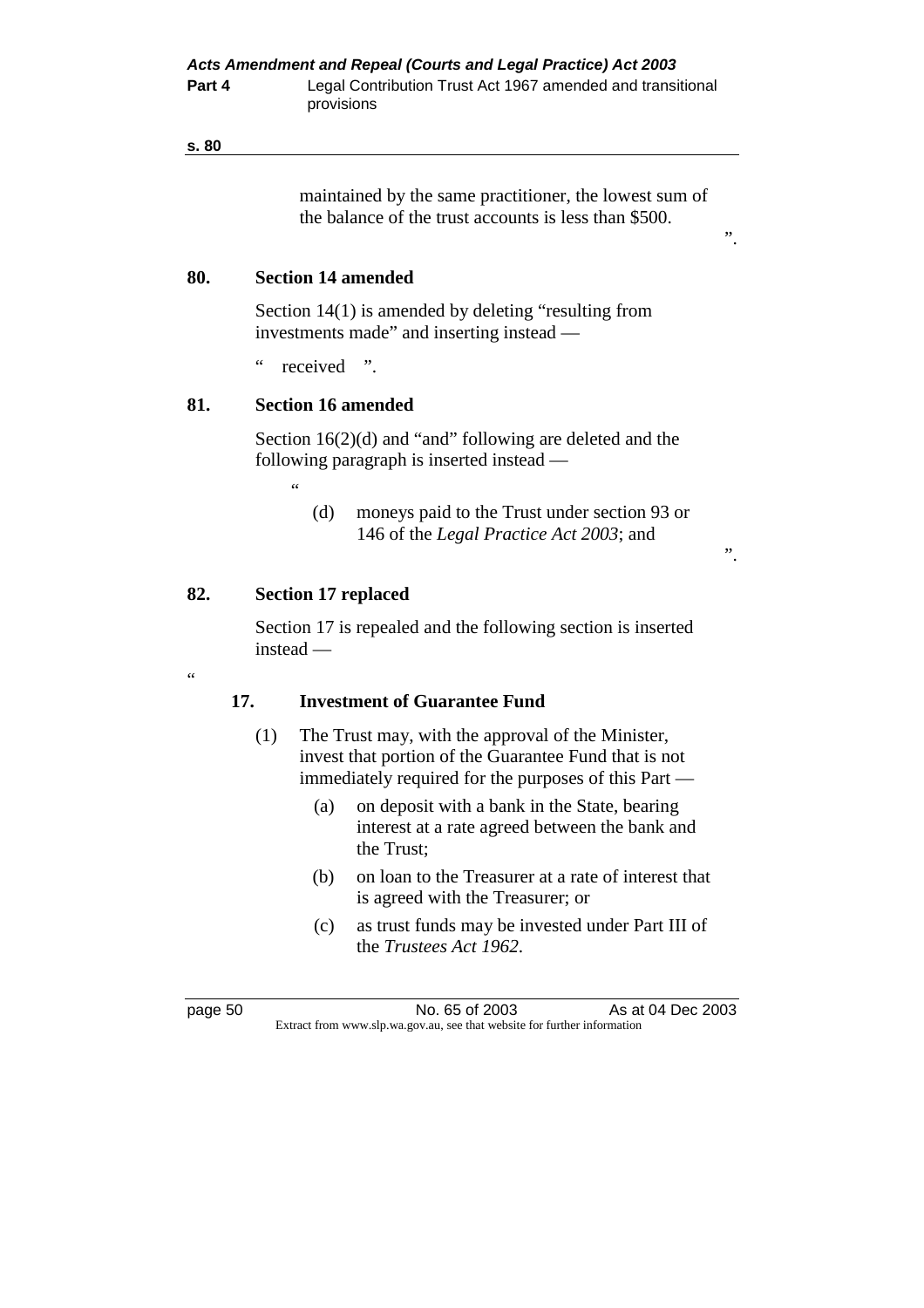(2) The Trust shall apply the moneys resulting from investment under subsection (1) in the manner provided by section 14.

# **83. Section 18 amended**

"

 Section 18(1) is amended by deleting "section 58D(b) of the *Legal Practitioners Act 1893*" and inserting instead —

section 151(1)(b) of the *Legal Practice Act 2003* 

".

# **84. Section 28 amended**

 (1) Section 28(1) is amended by deleting "practitioner" in the 3 places where it occurs and substituting in each place —

" person ".

 (2) Section 28(2) is amended by deleting "practitioner" and inserting instead —

" person ".

## **85. Section 51 amended**

 Section 51(2) is repealed and the following subsection is inserted —

.<br>44

 (2) An action shall not lie against a practitioner or a bank by reason of anything done by the bank in compliance with section 13.

".

As at 04 Dec 2003 No. 65 of 2003 page 51 Extract from www.slp.wa.gov.au, see that website for further information

**s. 83**

".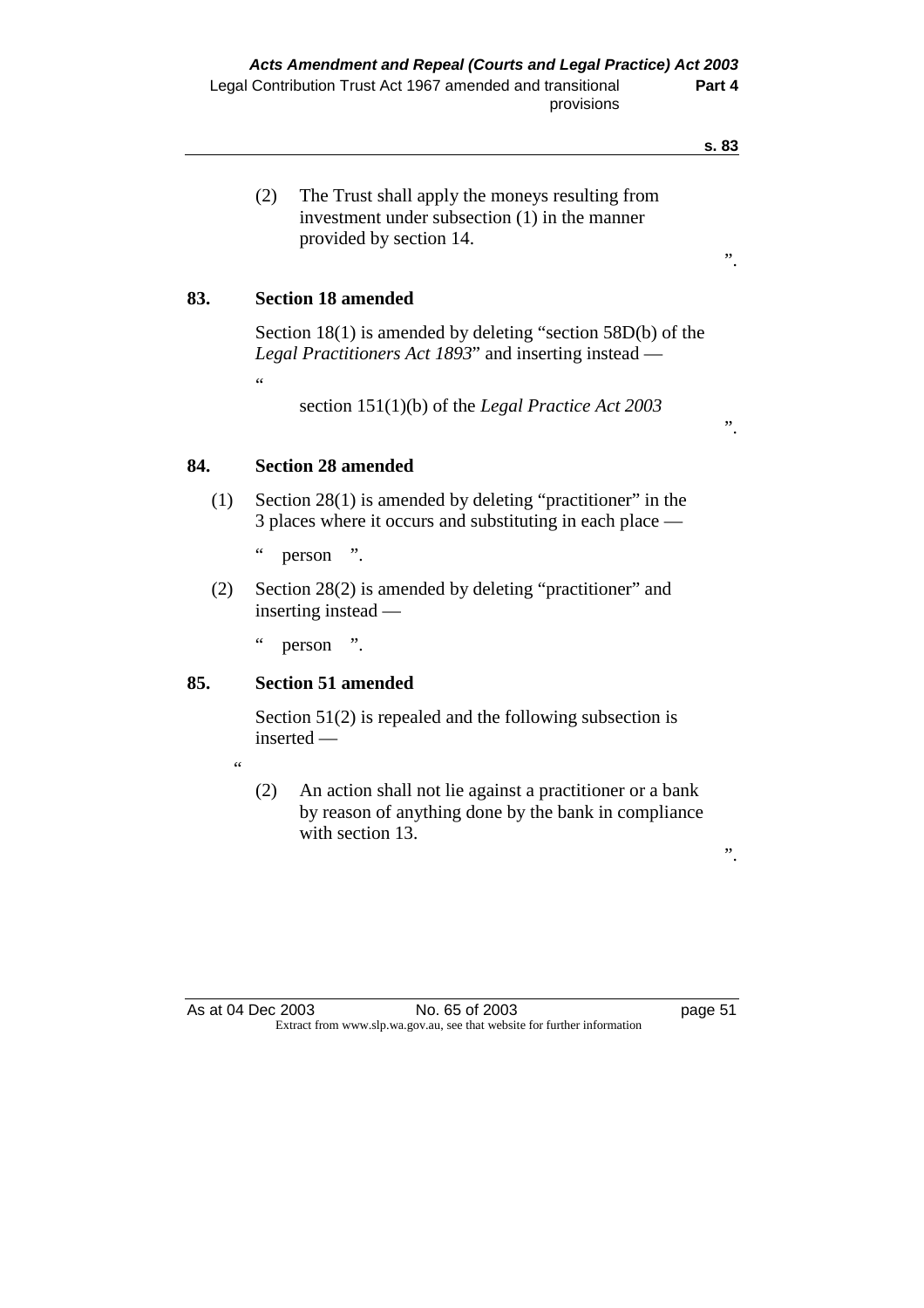#### **86. Section 56 amended**

- (1) Section 56(1) is amended by deleting "Without limiting the power to make rules under, and for the purposes of, Part V, the" and inserting instead —
	- $\lq$  The  $\lq$
- (2) Section 56(2)(a) is deleted and the following paragraphs are inserted instead —
	- .<br>..
- (a) for the purposes of section 4A, making provision as to the application of this Act to incorporated legal practices and multi-disciplinary partnerships;
- (aa) for the purposes of section 13, prescribing
	- (i) the percentage of interest to be paid to the Trust;
	- (ii) the times at which interest is to be paid to the Trust;
	- (iii) the rate at which interest is to be paid, or how the rate is to be determined; and

".

(iv) the relevant period;

## **87. Transitional provisions**

(1) In this section —

 **"commencement day"** means the day on which Part 10 of the *Legal Practice Act 2003* comes into operation;

- **"Trust"** means the Legal Contribution Trust established under the *Legal Contribution Trust Act 1967*.
- (2) Moneys that, on the commencement day, are maintained on deposit by a legal practitioner to the credit of the Trust under section 11 of the *Legal Contribution Trust Act 1967* —

page 52 No. 65 of 2003 As at 04 Dec 2003 Extract from www.slp.wa.gov.au, see that website for further information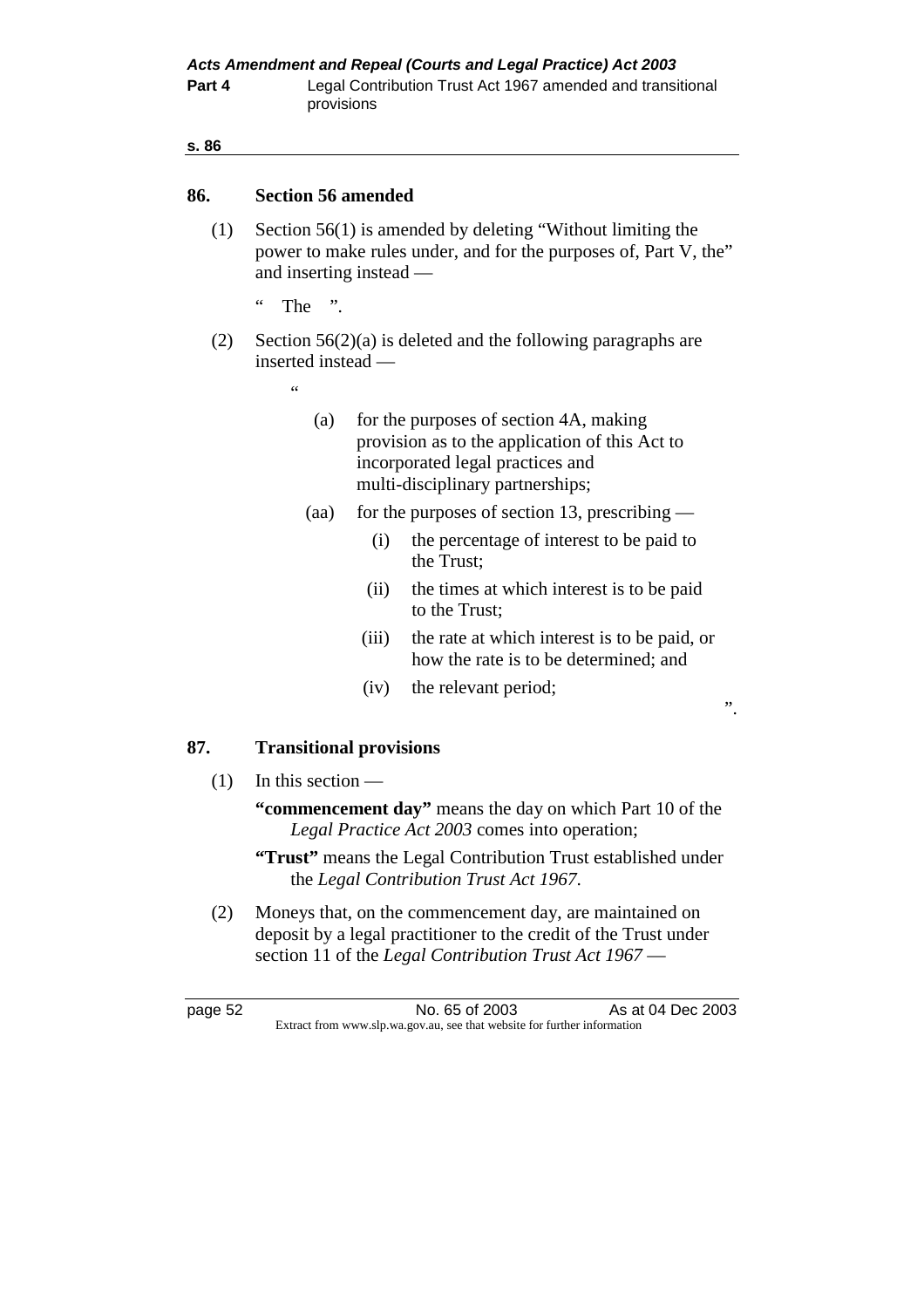- (a) are to be taken on and after that day to be moneys deposited by the legal practitioner to the credit of a trust account under section 137 of the *Legal Practice Act 2003*; and
- (b) may be dealt with under the *Legal Practice Act 2003* and the *Legal Contribution Trust Act 1967* accordingly.
- (3) If moneys deposited by a legal practitioner to the credit of the Trust under section 11 of the *Legal Contribution Trust Act 1967*  are, immediately before the commencement day, the subject of an order made under section 58C of the *Legal Practitioners Act 1893*, the Trust may continue to apply those moneys for the purposes of the order.

As at 04 Dec 2003 No. 65 of 2003 page 53 Extract from www.slp.wa.gov.au, see that website for further information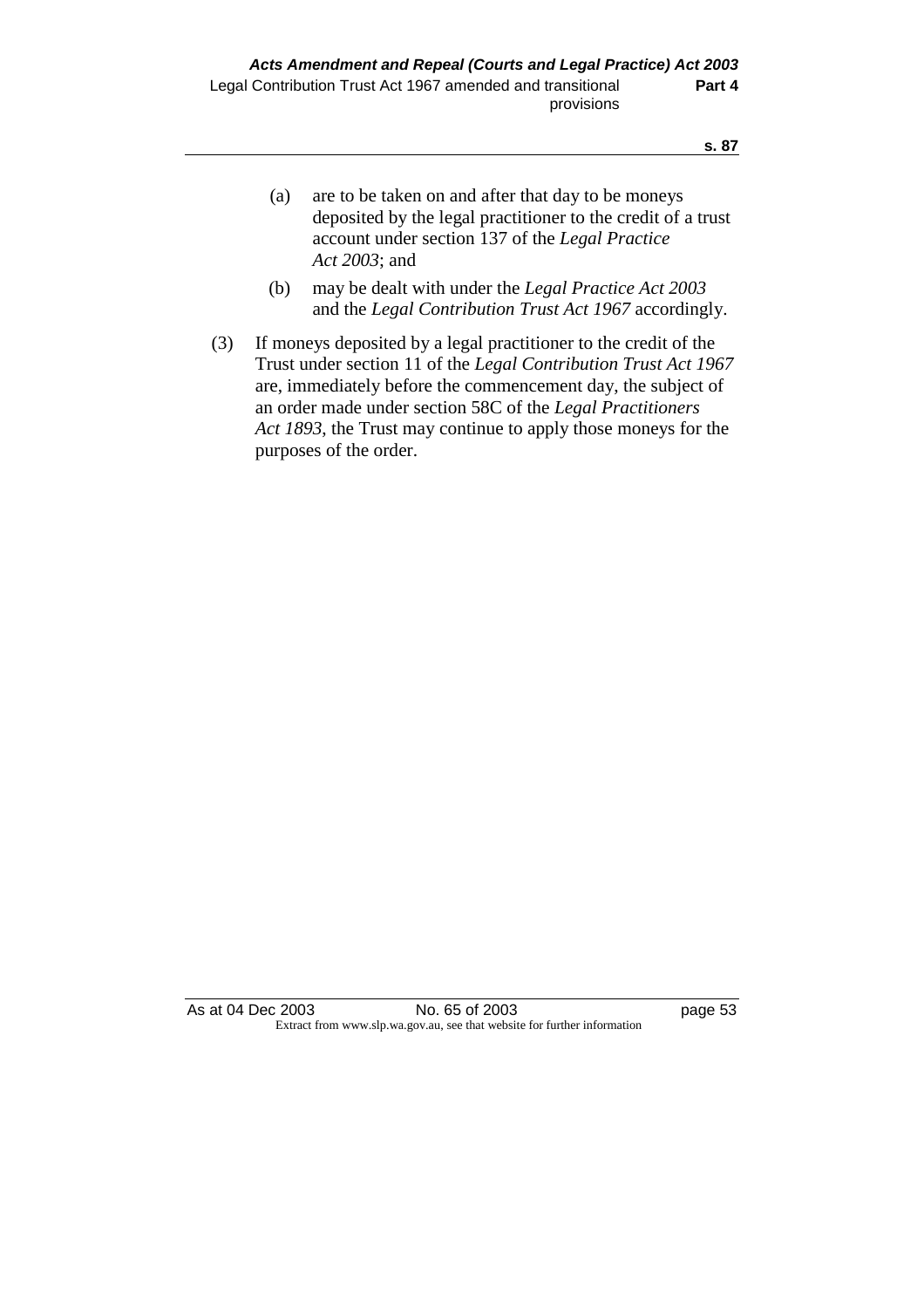| I<br>I<br>$\sim$<br>۰.<br>$-$<br>.,<br>۰. |  |
|-------------------------------------------|--|
|                                           |  |

# **Part 5 — Amendments relating to State Solicitor and savings provision**

## **88.** *Bail Act 1982* **amended**

- (1) The amendments in this section are to the *Bail Act 1982\*.*
	- [\* *Reprinted as at 27 August 1999. For subsequent amendments see 2001 Index to Legislation of Western Australia, Table 1, p. 27 and Acts Nos. 6 and 27 of 2002.*]
- (2) Section 7A(2)(a) is amended by deleting "Crown".
- (3) Section 21(2)(b) is amended by deleting "Crown".

# **89.** *The Criminal Code* **amended**

- (1) The amendments in this section are to *The Criminal Code*\*.
	- [\* *Reprinted as at 9 February 2001 as the Schedule to the Criminal Code appearing as Appendix B to the Criminal Code Compilation Act 1913. For subsequent amendments see 2001 Index to Legislation of Western Australia, Table 1, p. 89 and Acts Nos. 3, 6, 8 and 27 of 2002.*]
- (2) Section 744 is amended by deleting "Crown" in both places where it occurs and inserting instead —
	- " State ".

page 54 No. 65 of 2003 As at 04 Dec 2003 Extract from www.slp.wa.gov.au, see that website for further information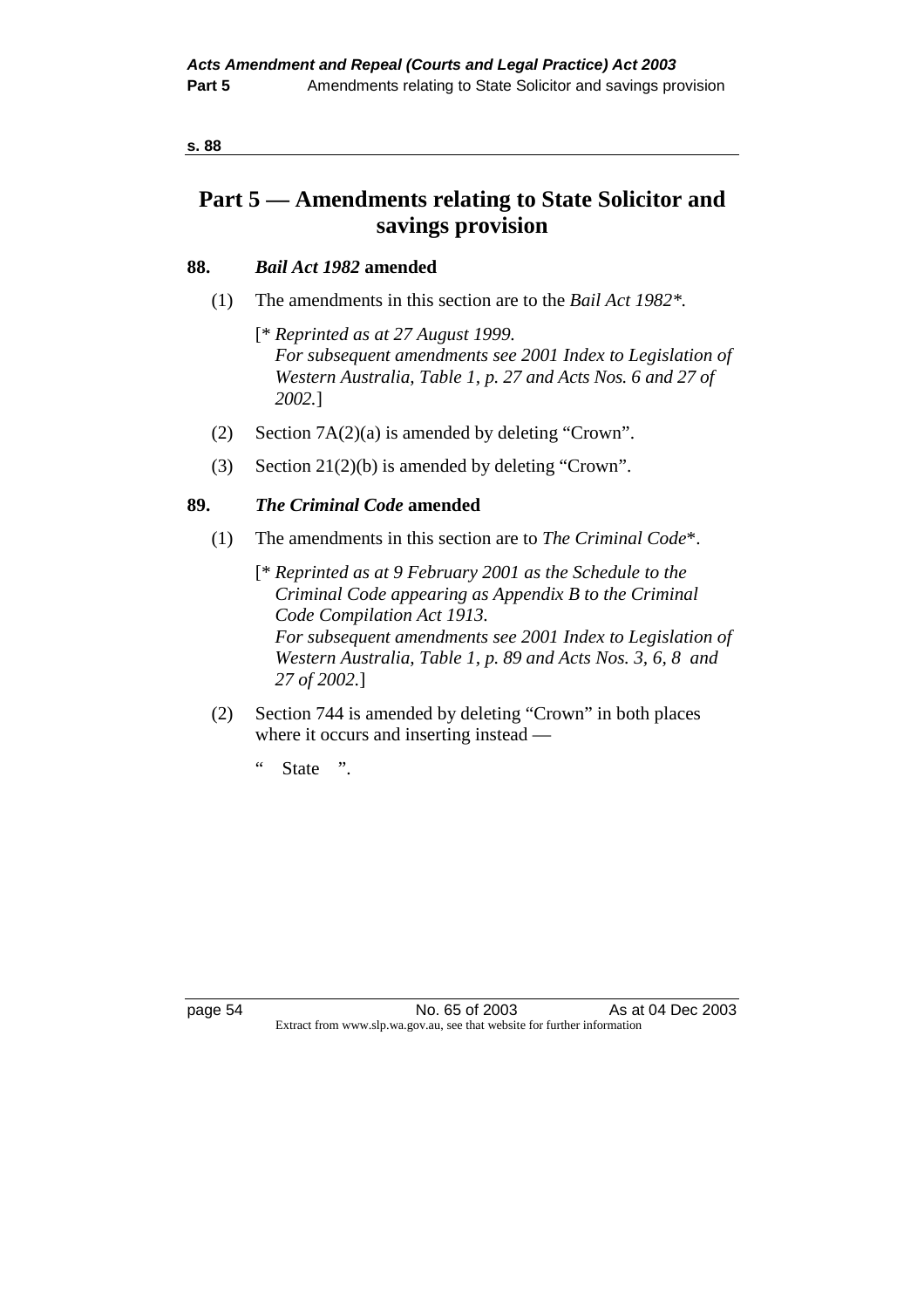## **90.** *Crown Suits Act 1947* **amended**

- (1) The amendments in this section are to the *Crown Suits Act 1947*\*.
	- [\* *Reprinted as approved 14 April 1971. For subsequent amendments see 2001 Index to Legislation of Western Australia, Table 1, p. 91.*]
- (2) Section 6(1)(a) and (3)(c) are amended by deleting "Crown" and inserting instead —
	- " State ".

## **91.** *Escheat (Procedure) Act 1940* **amended**

- (1) The amendments in this section are to the *Escheat (Procedure) Act 1940*\*.
	- [\* *Act No. 45 of 1940. For subsequent amendments see 2001 Index to Legislation of Western Australia, Table 1, p. 118.*]
- (2) Section 4 is amended by deleting "Crown Solicitor" and inserting instead —
	- " State Solicitor ".

## **92.** *Financial Administration and Audit Act 1985* **amended**

- (1) The amendments in this section are to the *Financial Administration and Audit Act 1985*\*.
	- [\* *Reprinted as at 24 November 2000. For subsequent amendments see 2001 Index to Legislation of Western Australia, Table 1, p. 131 and Acts Nos. 5 and 20 of 2002 and Gazettes 22 March 2002 p. 1651 and 10 May 2002 p. 2445.*]
- (2) Section 88 is amended by deleting "Crown" in both places where it occurs and inserting instead —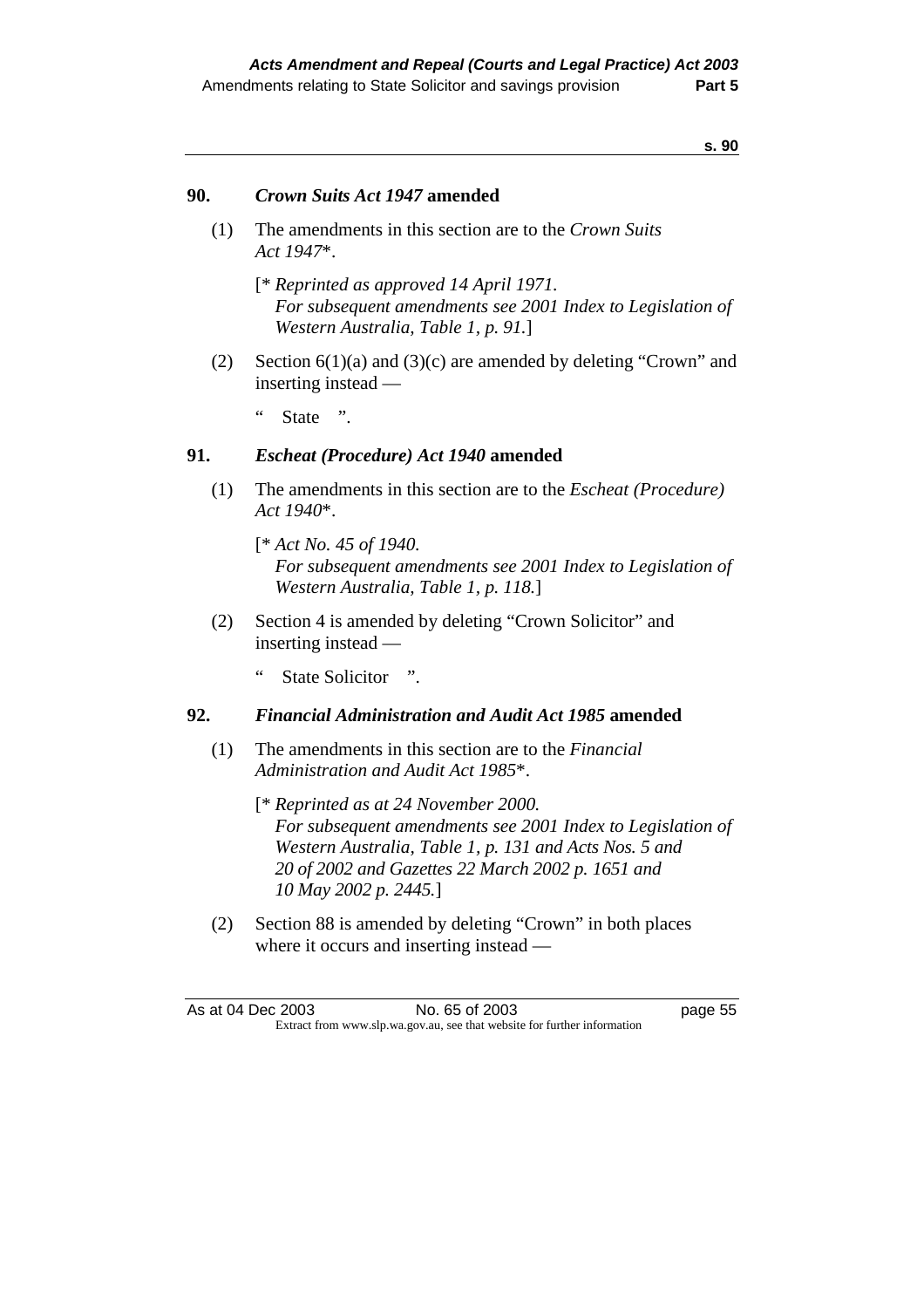" State ".

## **93.** *The Grand Jury Abolition Act Amendment Act 1883* **amended**

 (1) The amendments in this section are to *The Grand Jury Abolition Act Amendment Act 1883\*.* 

 [\* *Act No. 47 Vict., No. 6. For subsequent amendments see 2001 Index to Legislation of Western Australia, Table 1, p. 156.*]

- (2) Section 10 is amended by deleting "Crown" and inserting instead —
	- " State ".

## **94.** *Law Reform Commission Act 1972* **amended**

 (1) The amendments in this section are to the *Law Reform Commission Act 1972\*.*

[\* *Reprinted as at 26 October 2001.*]

- (2) Section  $6(1)(c)$  is amended by deleting "Crown Solicitor's Office of the State" and inserting instead —
	- " State Solicitor's Office ".

#### **95.** *Public Trustee Act 1941* **amended**

- (1) The amendments in this section are to the *Public Trustee Act 1941*\*.
	- [\* *Reprinted as at 4 May 2001. For subsequent amendments see 2001 Index to Legislation of Western Australia, Table 1, p. 308 and Act No. 3 of 2002*.]
- (2) Section 17 is amended by deleting "Crown Solicitor" and inserting instead —
	- " State Solicitor ".

page 56 No. 65 of 2003 As at 04 Dec 2003 Extract from www.slp.wa.gov.au, see that website for further information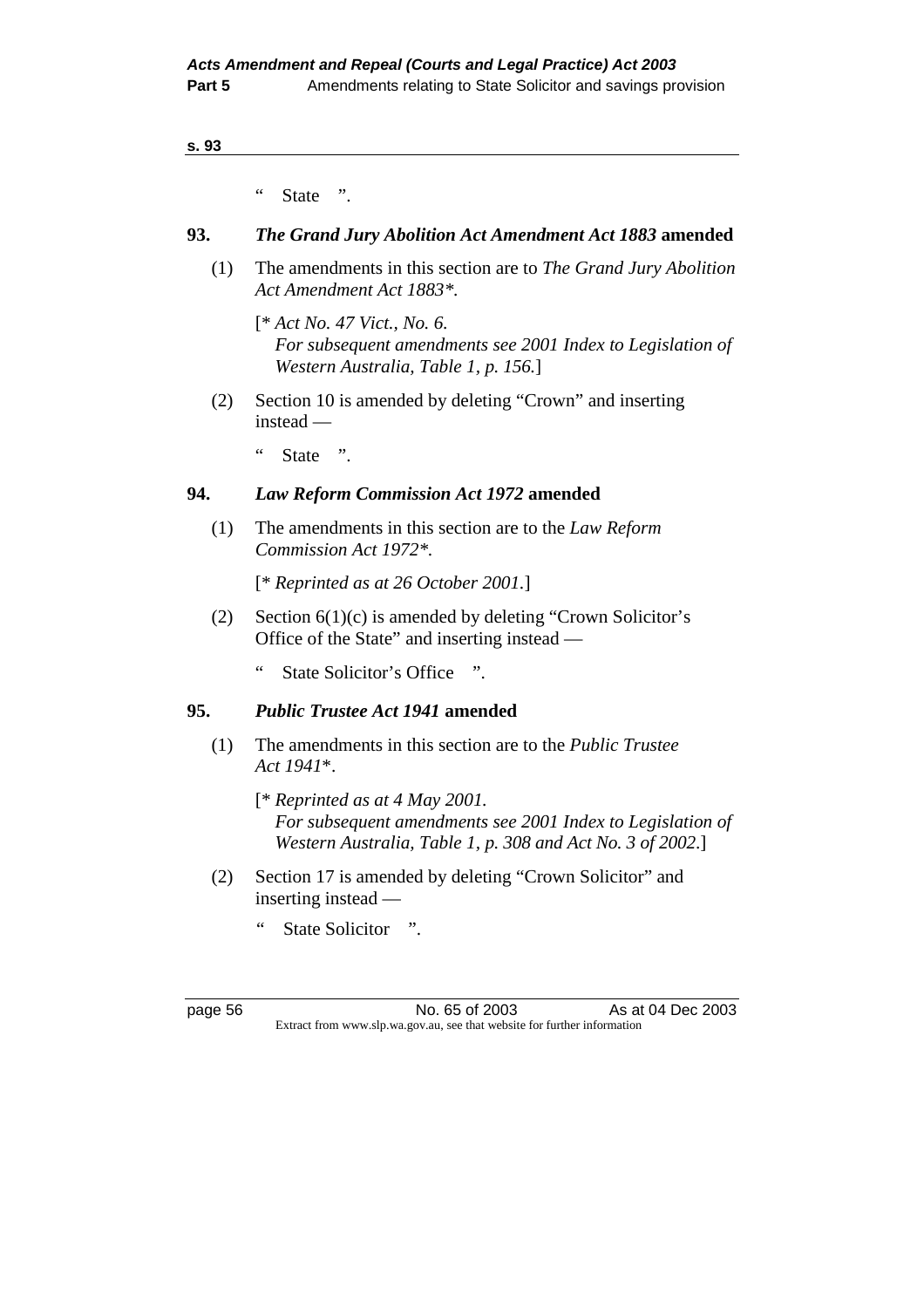## **96.** *Workers' Compensation and Rehabilitation Act 1981* **amended**

 (1) The amendments in this section are to the *Workers' Compensation and Rehabilitation Act 1981\*.* 

[\* *Reprinted as at 14 September 2001.*]

 (2) Section 84I(5)(a) is amended by deleting "State Crown" and inserting instead —

" State ".

## **97. References to Crown Solicitor**

 If in a written law or other document or instrument there is a reference to the Crown Solicitor that reference may, where the context so requires, be read as if it had been amended to be a reference to the State Solicitor.

As at 04 Dec 2003 No. 65 of 2003 page 57 Extract from www.slp.wa.gov.au, see that website for further information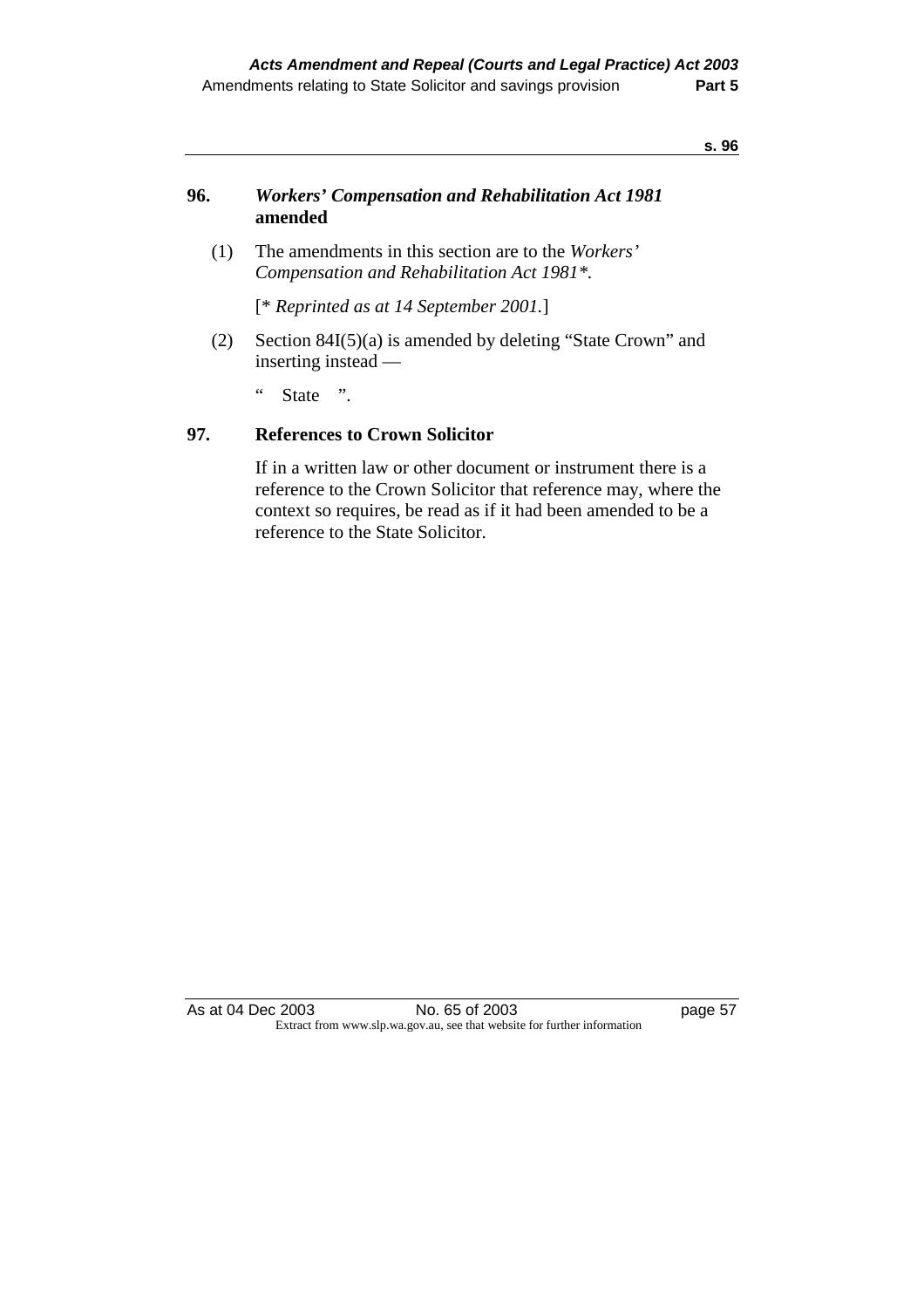| $\sim$ | ۰.<br>$\sim$<br>×<br>v |
|--------|------------------------|
|        |                        |

# **Part 6 — Amendments to the** *Judges' Salaries and Pensions Act 1950*

## **98. The Act amended**

 The amendments in this Part, other than section 106, are to the *Judges' Salaries and Pensions Act 1950*\*.

 [\* *Reprinted as at 3 March 1994. For subsequent amendments see 2001 Index to Legislation of Western Australia, Table 1, p. 187.*]

# **99. Section 2 amended**

Section 2(1) is amended by deleting the definition of "Index" and inserting the following definitions in their appropriate alphabetical positions —

.<br>"

- **"actuary"** means a Fellow or Accredited Member of The Institute of Actuaries of Australia;
- **"Index"** means the Consumer Price Index number (All Groups Index) for Perth published by the Commonwealth Statistician under the *Census and Statistics Act 1905* of the Commonwealth;

".

# **100. Section 6 amended**

After section 6(2b) the following subsection is inserted —

 (2c) Unless the Governor decides otherwise no pension is payable under this section to a Judge who has been removed under section 55 of the *Constitution Act 1889*, or section 9 of the *Supreme Court Act 1935*.

".

"

page 58 No. 65 of 2003 As at 04 Dec 2003 Extract from www.slp.wa.gov.au, see that website for further information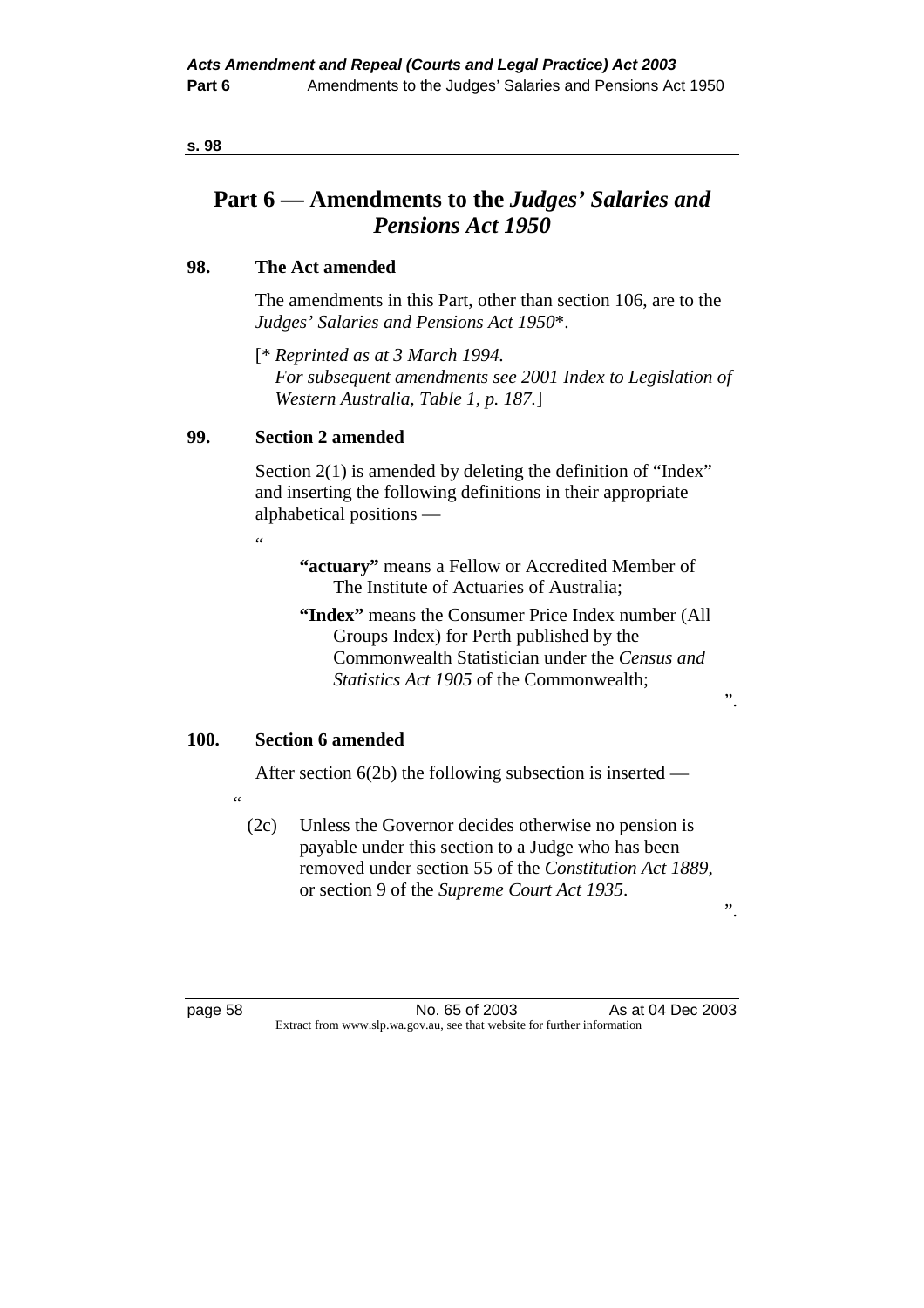## **101. Section 8B amended**

- (1) Section 8B(1) is amended by deleting "such percentage as is determined by the Treasurer to be".
- (2) Section 8B(4) is amended by deleting "Where, for the purposes of determining the increase to be made in pensions for any year, the Treasurer determines that the Index for a" and inserting instead —
	- " If, in any year, the Index for the ".

## **102. Section 11 amended**

Section 11(b) is amended by inserting after "monthly" —

, or at such other frequency as is agreed between the Minister and the person entitled to the pension, ".

## **103. Section 14 repealed**

 $\epsilon$ 

Section 14 is repealed.

## **104. Sections 16 to 19 inserted**

After section 15 the following sections are inserted —

## **16. Commutation of pension to meet surcharge debt**

- (1) A retired Judge who
	- (a) is in receipt of a pension under this Act; and
	- (b) is liable to pay a surcharge as a result of becoming entitled to that pension,

 may commute part of the pension for the purpose of paying all or part of the surcharge.

 (2) If a surcharge becomes payable from the estate of a deceased Judge or retired Judge, a person who is in receipt of a pension under section 7 as a result of the

As at 04 Dec 2003 No. 65 of 2003 had been appeared to the 2004 had been appeared to the 2003 Extract from www.slp.wa.gov.au, see that website for further information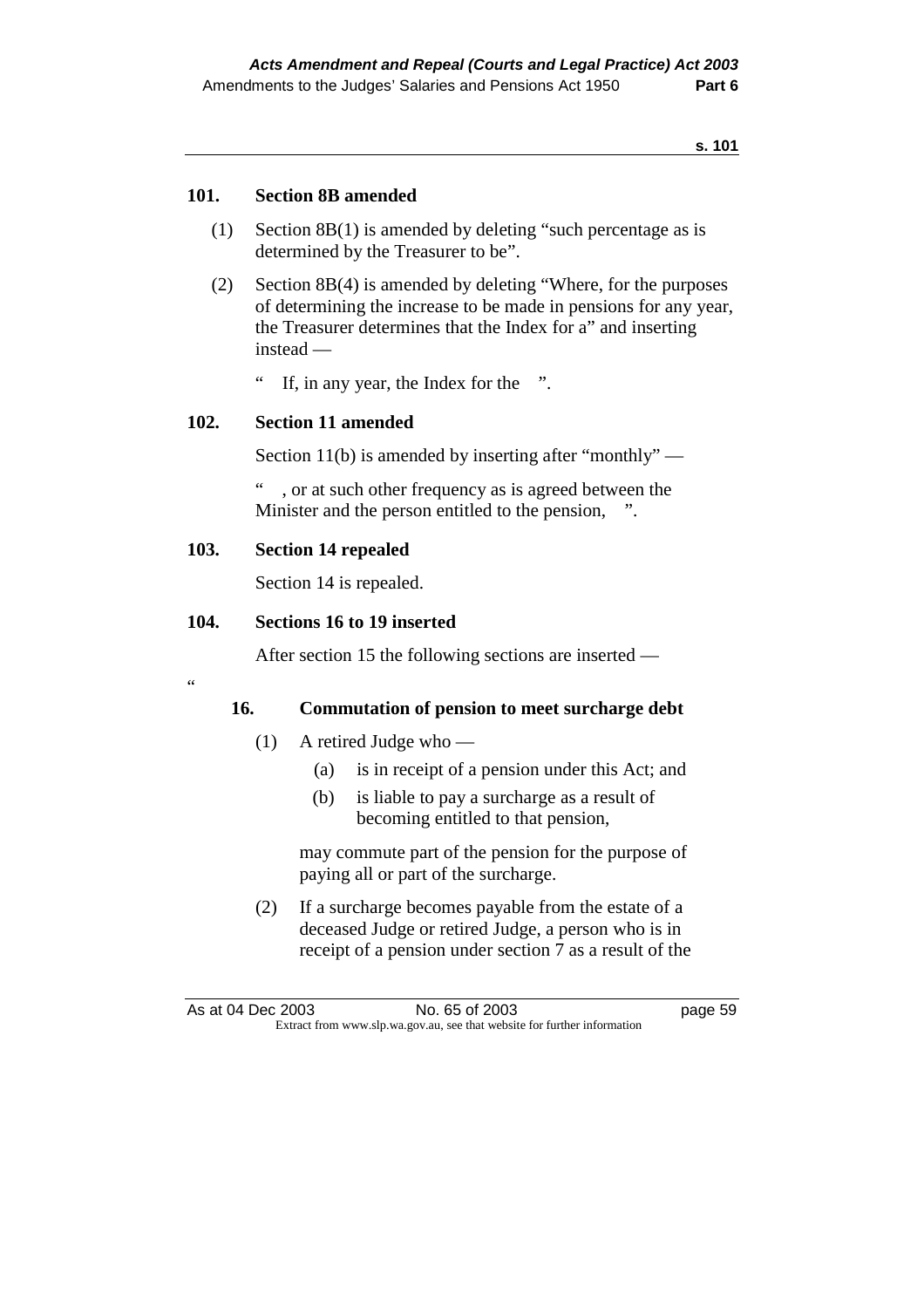Judge's or retired Judge's death may commute part of the pension for the purpose of paying all or part of the surcharge on behalf of the executor or administrator of the estate.

- (3) A person wanting to commute a pension under subsection (1) or (2) is to give to the Minister a notice to that effect, setting out the amount of the lump sum benefit that the person wants to be paid (the **"requested amount"**), which cannot be more than the surcharge.
- (4) On receipt of a notice under subsection (3) the Minister is to give to the person a notice setting out the amount by which the person's pension would be reduced under subsection (6)(b) if the commutation was effected on the day on which the Minister gives the notice.
- (5) If, after receiving the Minister's notice, the person wants to proceed with the commutation, the person is to give to the Minister a notice to that effect.
- (6) On receipt by the Minister of a notice under subsection  $(5)$  —
	- (a) the person becomes entitled to a lump sum benefit of an amount equal to the requested amount; and
	- (b) the person's pension (as at the date of that receipt) is reduced to an amount determined by the Minister, on the advice of an actuary, to be actuarially equivalent to the value of the pension before the application of this section, reduced by the requested amount.
- (7) A notice given to the Minister for the purposes of this section is to be —
	- (a) made in the form and manner, and given within the period, determined by the Minister; and

page 60 No. 65 of 2003 As at 04 Dec 2003 Extract from www.slp.wa.gov.au, see that website for further information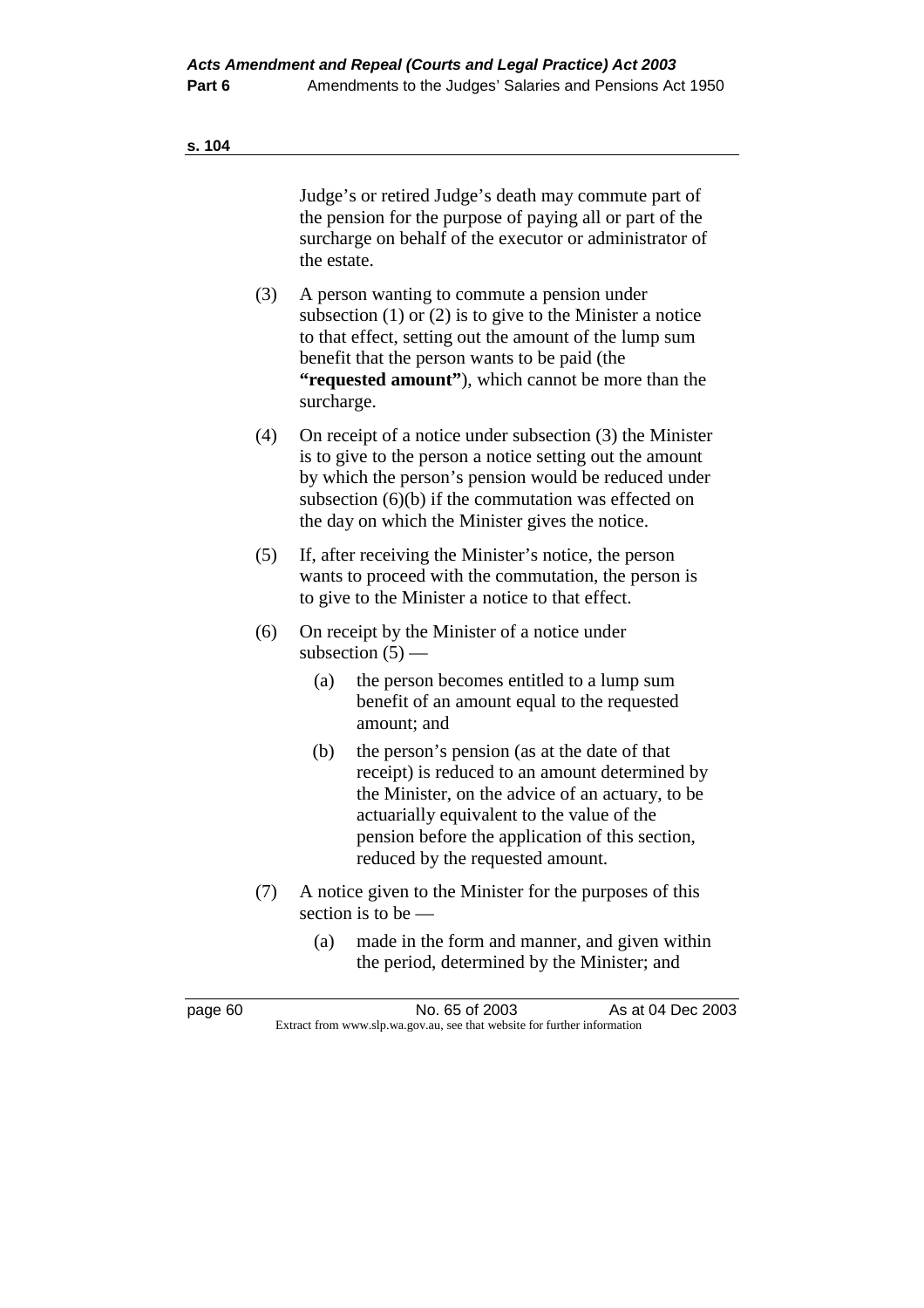- (b) accompanied by such information as is determined by the Minister.
- (8) In this section —

**"surcharge"** means an amount payable to the Commissioner of Taxation under the *Superannuation Contributions Tax (Members of Constitutionally Protected Superannuation Funds) Imposition Act 1997* of the Commonwealth or any other Act of the Commonwealth prescribed for the purposes of this definition.

## **17. Benefit if no pension payable**

- (1) If a Judge ceases to hold office as a Judge (other than as a result of the death of the Judge) but does not become entitled to a pension under this Act, the Judge is entitled to —
	- (a) if the Judge is under 55 years of age, a preserved benefit; or
	- (b) otherwise, payment of a lump sum benefit,

of an amount determined under subsection (3).

- (2) If a Judge who does not have a spouse or de facto partner dies while still in office a lump sum benefit of an amount determined under subsection (3) is to be paid to the executor or administrator of the Judge's estate.
- (3) The amount of the lump sum benefit is the amount determined by the Minister on the advice of an actuary to be  $-$ 
	- (a) the minimum benefit required for the State not to incur an individual superannuation guarantee shortfall in respect of the Judge; less
	- (b) the employer sponsored component of any benefit —
		- (i) to which the Judge is entitled as a result of ceasing to hold office as a Judge; or

| As at 04 Dec 2003 | No. 65 of 2003                                                           | page 61 |
|-------------------|--------------------------------------------------------------------------|---------|
|                   | Extract from www.slp.wa.gov.au, see that website for further information |         |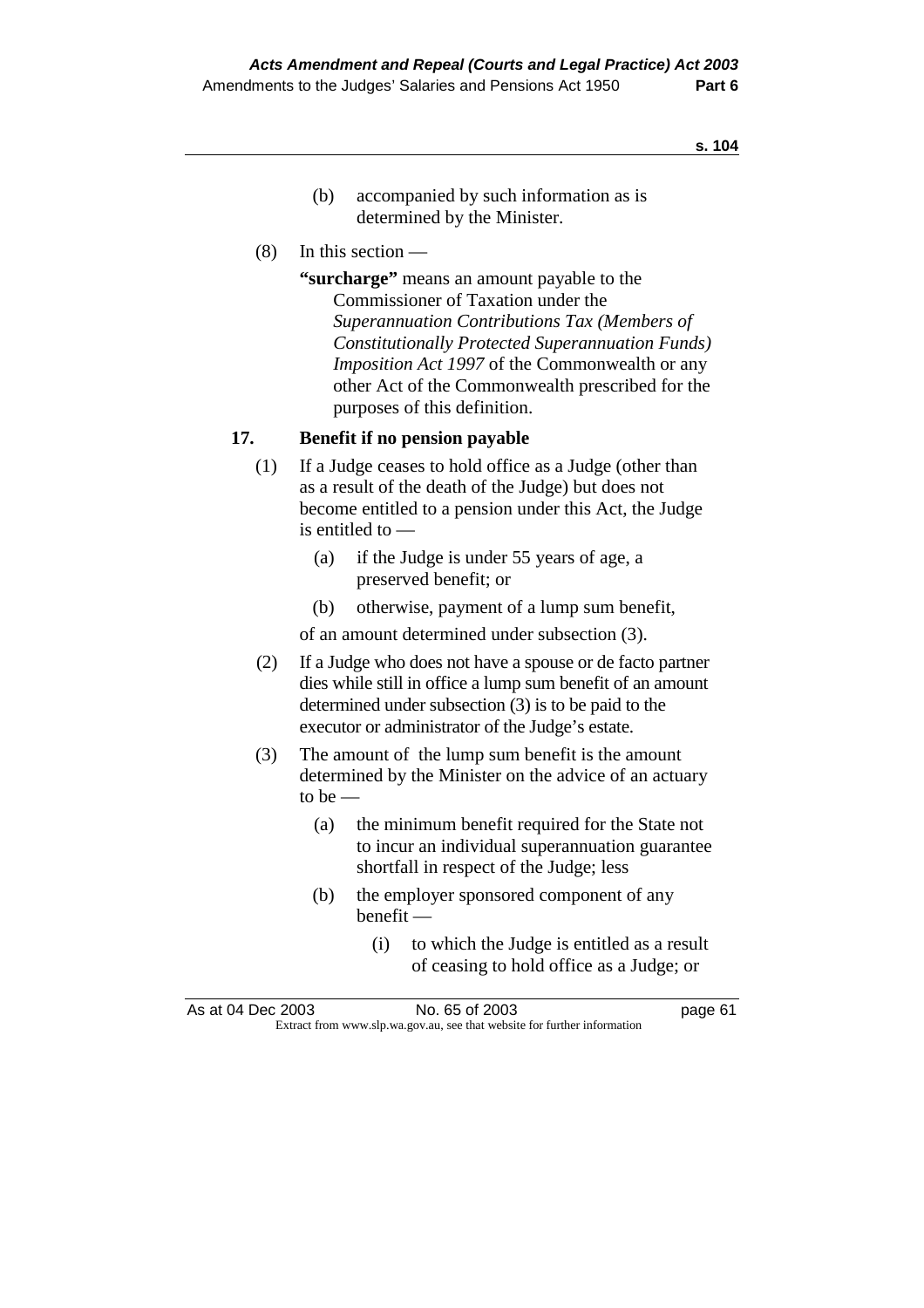|     | (ii)<br>payable as a result of the death of the<br>Judge,                                                                                                                                                 |
|-----|-----------------------------------------------------------------------------------------------------------------------------------------------------------------------------------------------------------|
|     | (as the case requires) from any other<br>superannuation scheme to which the State<br>contributed in respect of the Judge while he or<br>she was a Judge.                                                  |
| (4) | A preserved benefit to which a Judge is entitled under<br>subsection $(1)(b)$ is to be dealt with in accordance with<br>the Superannuation Industry (Supervision) Act 1993 of<br>the Commonwealth as if — |
|     | the benefit were a preserved benefit in a<br>(a)<br>regulated superannuation fund (within the<br>meaning of that Act); and                                                                                |
|     | the preservation age for the Judge was 55 years<br>(b)<br>(or such greater age as is prescribed).                                                                                                         |
| (5) | If a Judge who is entitled to a benefit under<br>subsection (1) dies before it is paid, the benefit is to be<br>paid to the executor or administrator of the Judge's<br>estate.                           |
| (6) | Benefits payable under this section are to be charged to<br>the Consolidated Fund which is, to the necessary<br>extent, appropriated accordingly.                                                         |
| (7) | The Governor may make regulations prescribing an age<br>greater than 55 years for the purposes of<br>subsection $(4)(b)$ .                                                                                |
| (8) | In subsection $(3)$ —                                                                                                                                                                                     |
|     | "individual superannuation guarantee shortfall" has<br>the meaning given by section 17 of the<br>Superannuation Guarantee (Administration)                                                                |

*Act 1992* of the Commonwealth.

page 62 **No. 65 of 2003** As at 04 Dec 2003 Extract from www.slp.wa.gov.au, see that website for further information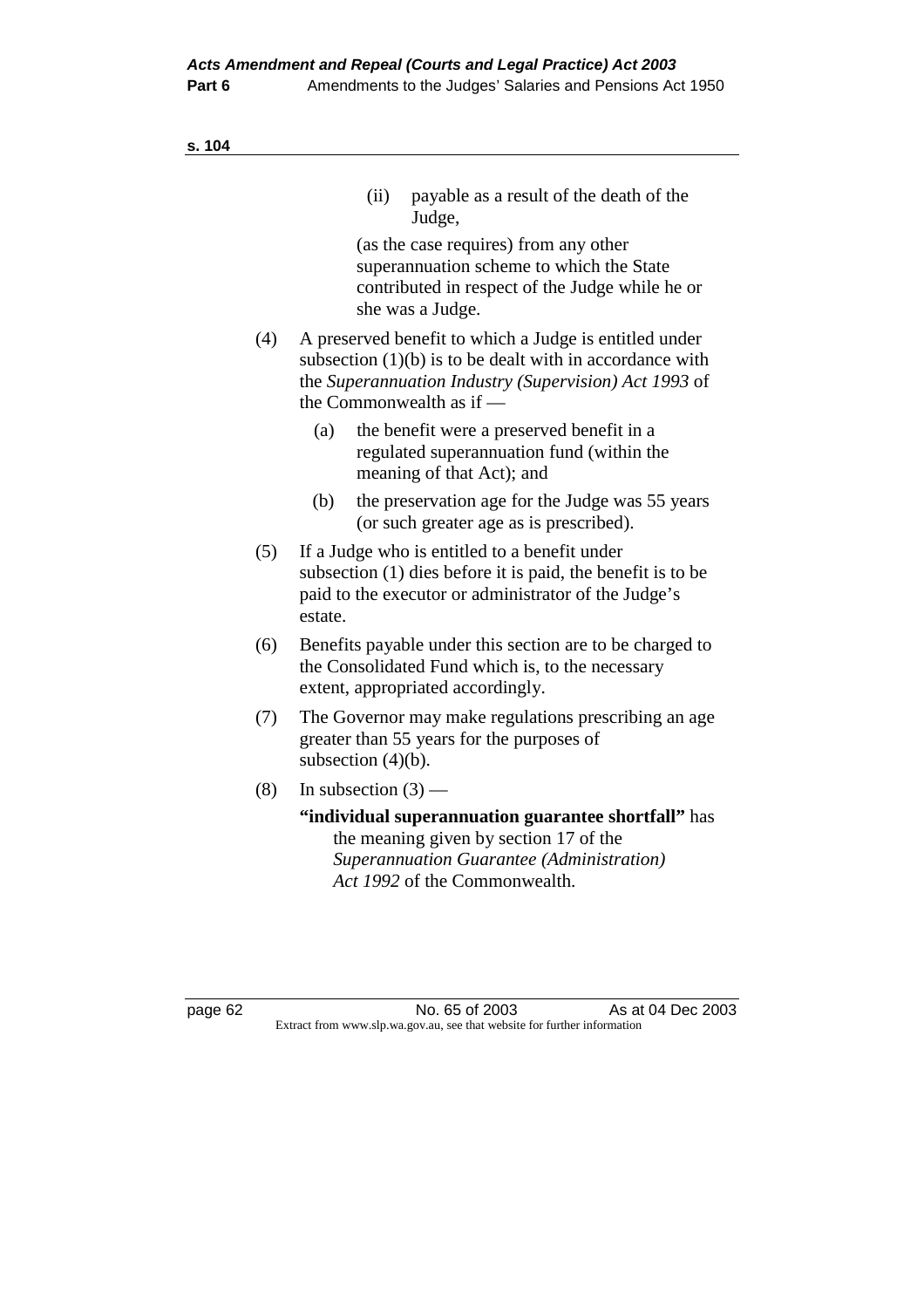## **18. Conversion of lump sum to meet surcharge debt**

- (1) A Judge who becomes entitled to a lump sum benefit under section 17 and is liable to pay a surcharge as a result of becoming entitled to that benefit may —
	- (a) convert all or part of the benefit into a commutable pension; and
	- (b) fully commute that pension.
- (2) A Judge wanting to convert a benefit under subsection (1) is to give to the Minister a notice to that effect, setting out the amount that the Judge wants to be paid in the form of the commuted pension (the **"requested amount"**), which cannot be more than the surcharge.
- (3) On receipt by the Minister of a notice under subsection  $(2)$  —
	- (a) the benefit to which the Judge is entitled under section 17 is reduced by the amount of the requested amount;
	- (b) the Judge becomes entitled to a pension of an amount calculated to be actuarially equivalent to a lump sum benefit of the requested amount; and
	- (c) that pension is commuted into, and the Judge becomes entitled to, a lump sum of the amount of the requested amount.
- (4) In this section —

**"surcharge"** has the same meaning as in section 16.

## **19. Administration costs**

 The costs of administering sections 6 to 17 are to be charged to the Consolidated Fund which is, to the necessary extent, appropriated accordingly.

As at 04 Dec 2003 No. 65 of 2003 has at 04 Dec 2003 Extract from www.slp.wa.gov.au, see that website for further information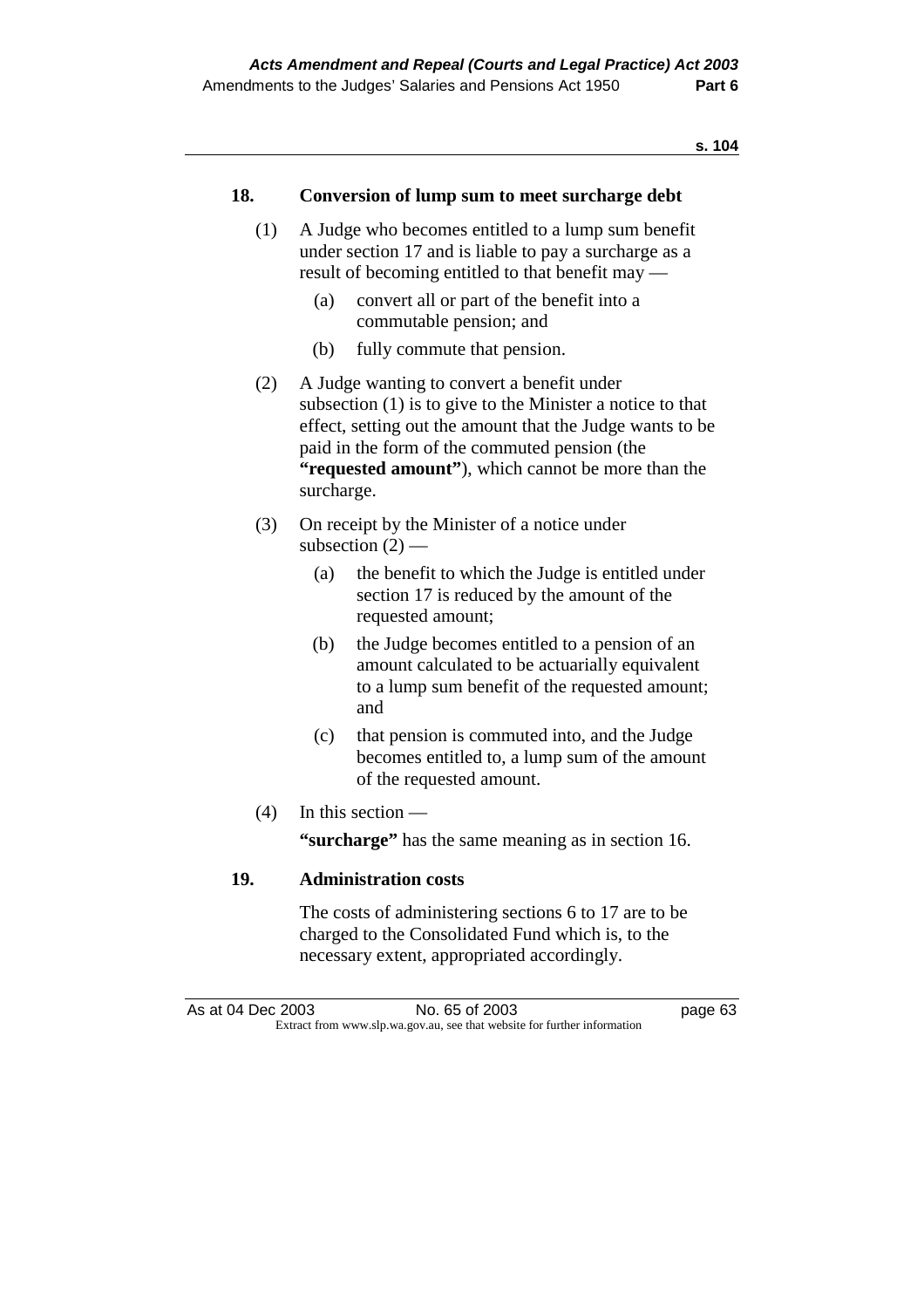## **105. Second Schedule amended**

 Second Schedule Part III item 2 is amended by deleting "Treasurer" and inserting instead —

" Minister ".

## **106.** *State Superannuation (Transitional and Consequential Provisions) Act 2000* **amended**

 (1) The amendments in this section are to the *State Superannuation (Transitional and Consequential Provisions) Act 2000*\*.

[\* *Act No. 43 of 2000.*]

 (2) Section 51(4) is repealed and the following subsection is inserted instead —

 (4) Section 8A is repealed and the following section is inserted instead —

.,

"

## **8A. Reduction of spouse or de facto partner's pension**

If the spouse or de facto partner of a Judge —

- (a) is entitled to, or in receipt of, a spouse or de facto partner's pension under this Act; and
- (b) is in receipt of a spouse or de facto partner's pension under the *State Superannuation Act 2000*,

 then the pension under this Act is to be reduced by an amount equal to the State share (as defined under the *State Superannuation Act 2000*) of the pension under that Act.

page 64 **No. 65 of 2003** As at 04 Dec 2003 Extract from www.slp.wa.gov.au, see that website for further information

".

 $\ddot{\hspace{1mm} \cdot}$ ".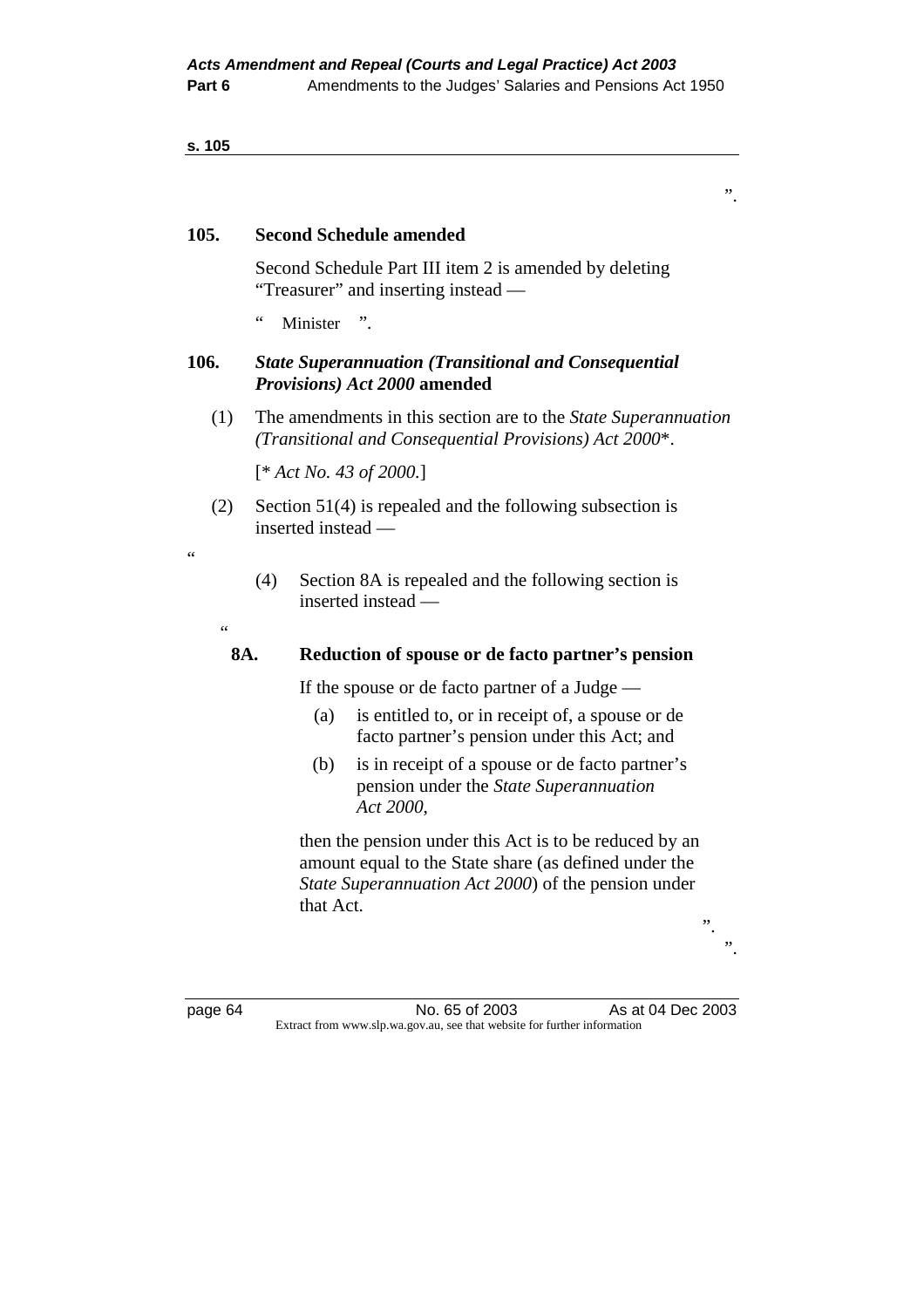# **Part 7 — Amendments about qualifications for appointment**

# **107.** *Children's Court of Western Australia Act 1988* **amended**

- (1) The amendments in this section are to the *Children's Court of Western Australia Act 1988*\*.
	- [\* *Reprinted as at 25 August 2000. For subsequent amendments see 2001 Index to Legislation of Western Australia, Table 1, p. 51 and Act No. 27 of 2002*.]
- (2) Section 3 is amended by inserting before "In this Act" the subsection designation (1).

"

- (3) At the end of section 3 the following subsection is inserted
	- (2) For the purposes of this Act, **"legal experience"** is
		- (a) standing and practice in the State as a legal practitioner (as defined in the *Legal Practice Act 2003*);
		- (b) standing and practice in another State or a Territory as a barrister or solicitor of the Supreme Court of that State or Territory;
		- (c) judicial service (including service as a judge of a court, a magistrate or other judicial officer) in the State or elsewhere in a common law jurisdiction; or
		- (d) a combination of 2 or more kinds of legal experience defined in this subsection.

".

#### As at 04 Dec 2003 No. 65 of 2003 page 65 Extract from www.slp.wa.gov.au, see that website for further information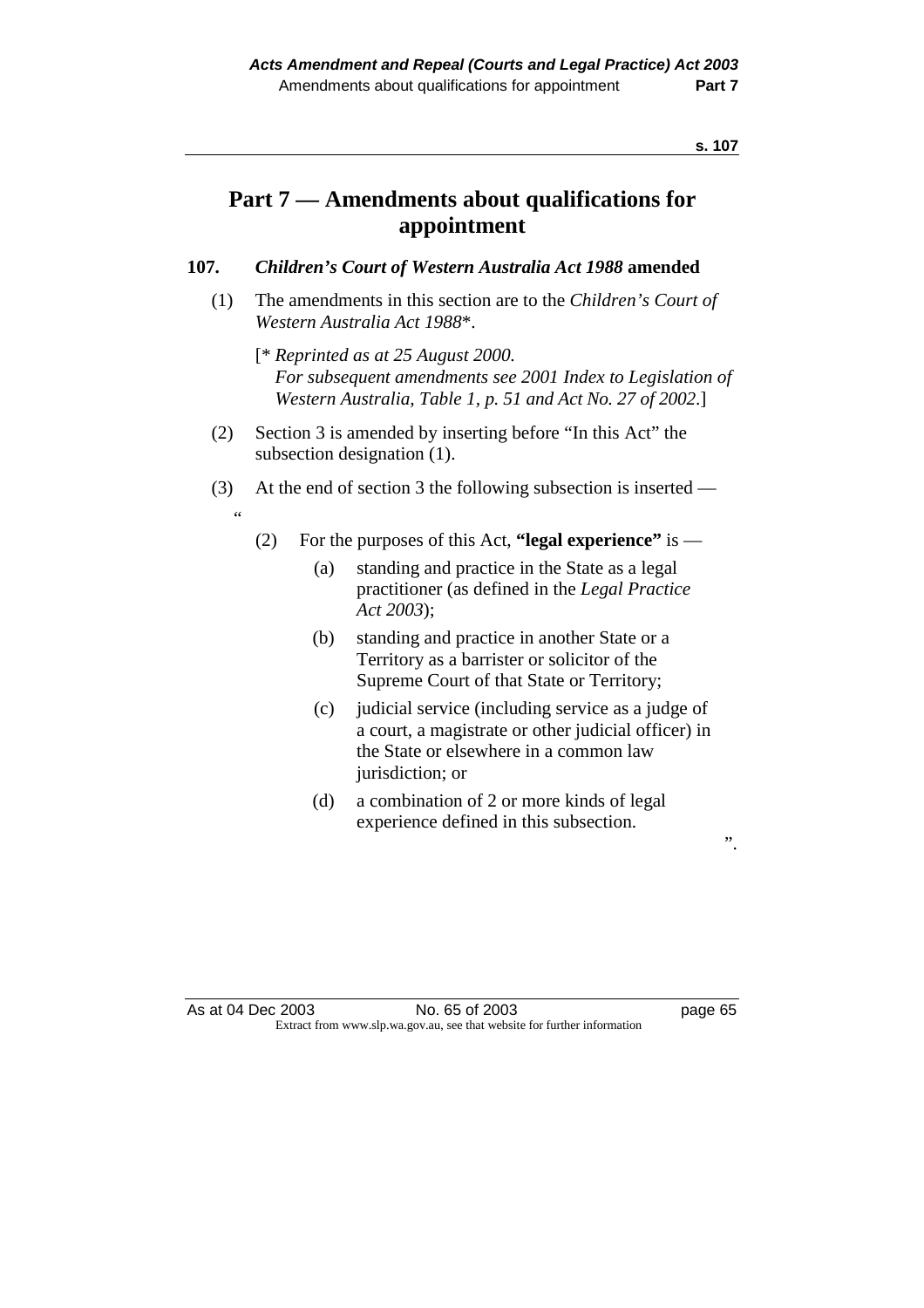$\overline{a}$ 

- (4) Section 7(2) is repealed and the following subsection is inserted instead —
	- (2) A person is not eligible for appointment as a Judge unless that person —
		- (a) is or has been a legal practitioner and has had not less than 8 years' legal experience; or
		- (b) is a practising barrister of the High Court of Australia and has had not less than 8 years' legal experience.

".

".

# **108.** *Commercial Tribunal Act 1984* **amended**

 (1) The amendments in this section are to the *Commercial Tribunal Act 1984*\*.

[\* *Reprinted as at 10 May 2002.*]

 (2) Section 5(1) is amended by deleting "practitioner as defined by the *Legal Practitioners Act 1893*" and inserting instead —

.<br>"

 legal practitioner (as defined in the *Legal Practice Act 2003*) or a barrister or solicitor of the Supreme Court of another State or a Territory

# **109.** *Criminal Injuries Compensation Act 1985* **amended**

 (1) The amendments in this section are to the *Criminal Injuries Compensation Act 1985*\*.

[\* *Reprinted as at 12 February 1997.*]

 (2) Section 3(1) is amended by deleting the definition of "qualified person" and inserting the following definition instead —

page 66 No. 65 of 2003 As at 04 Dec 2003 Extract from www.slp.wa.gov.au, see that website for further information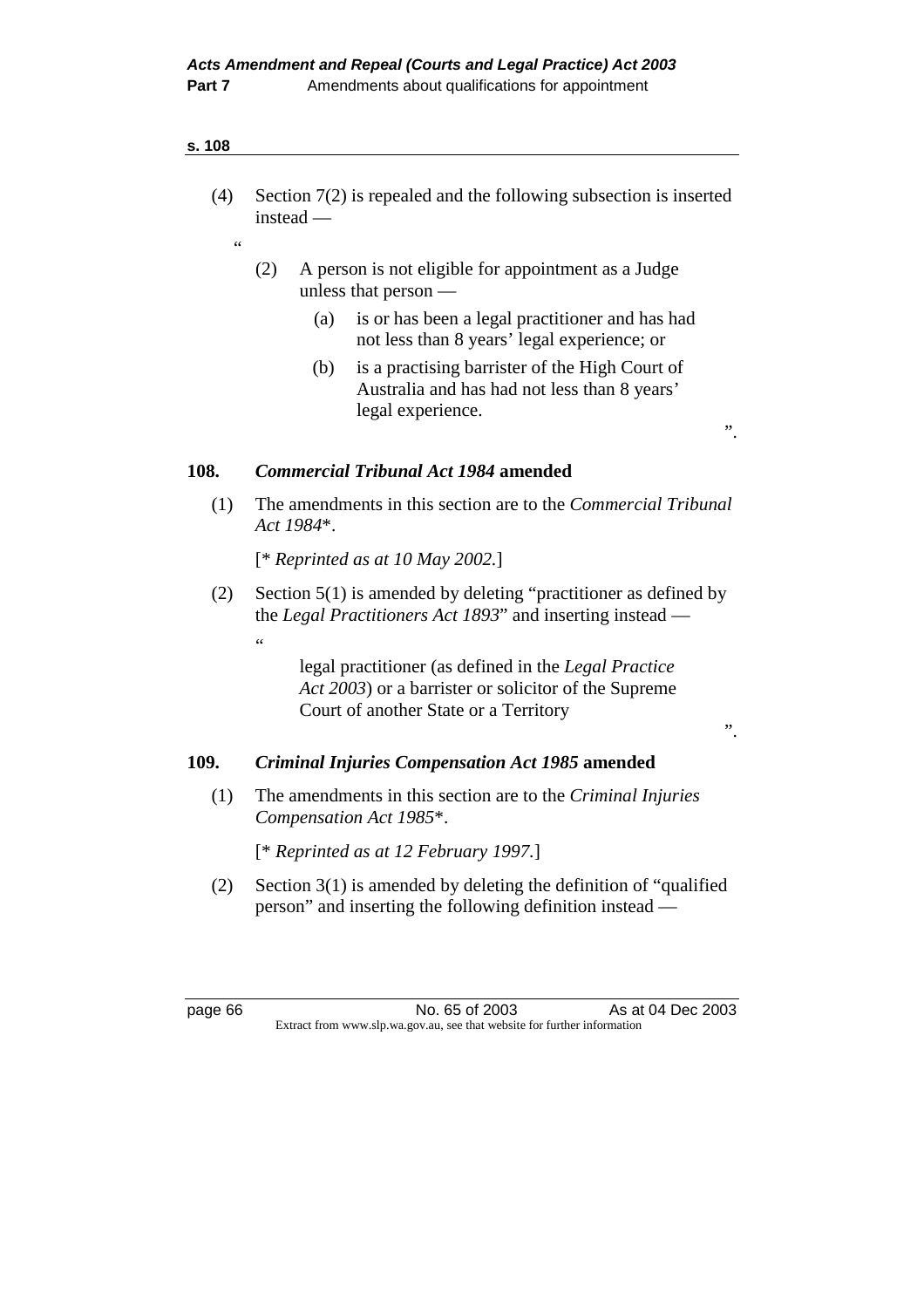.<br>.

 **"qualified person"** means a person who is a legal practitioner (as defined in the *Legal Practice Act 2003*) or a barrister or solicitor of the Supreme Court of another State or a Territory of not less than 8 years' standing and practice.

".

#### **110.** *Director of Public Prosecutions Act 1991* **amended**

- (1) The amendments in this section are to the *Director of Public Prosecutions Act 1991*\*.
	- [\* *Reprinted as at 1 June 2001. For subsequent amendments see 2001 Index to Legislation of Western Australia, Table 1, p. 100 and Act No. 27 of 2002.*]
- (2) Section 5(2) is amended by inserting after "legal practitioner" —
	- .<br>"

 or a barrister or solicitor of the Supreme Court of another State or a Territory

".

page 67

#### **111.** *District Court of Western Australia Act 1969* **amended**

- (1) The amendments in this section are to the *District Court of Western Australia Act 1969*\*.
	- [\* *Reprinted as at 19 January 2001. For subsequent amendments see 2001 Index to Legislation of Western Australia, Table 1, p. 103 and Act No. 23 of 2002.*]
- (2) Section 6 is amended by inserting before "In this Act" the subsection designation (1).
- (3) At the end of section 6 the following subsection is inserted  $\overline{a}$ 
	- (2) For the purposes of this Act, **"legal experience"** is —

| As at 04 Dec 2003 | No. 65 of 2003                                                           |
|-------------------|--------------------------------------------------------------------------|
|                   | Extract from www.slp.wa.gov.au, see that website for further information |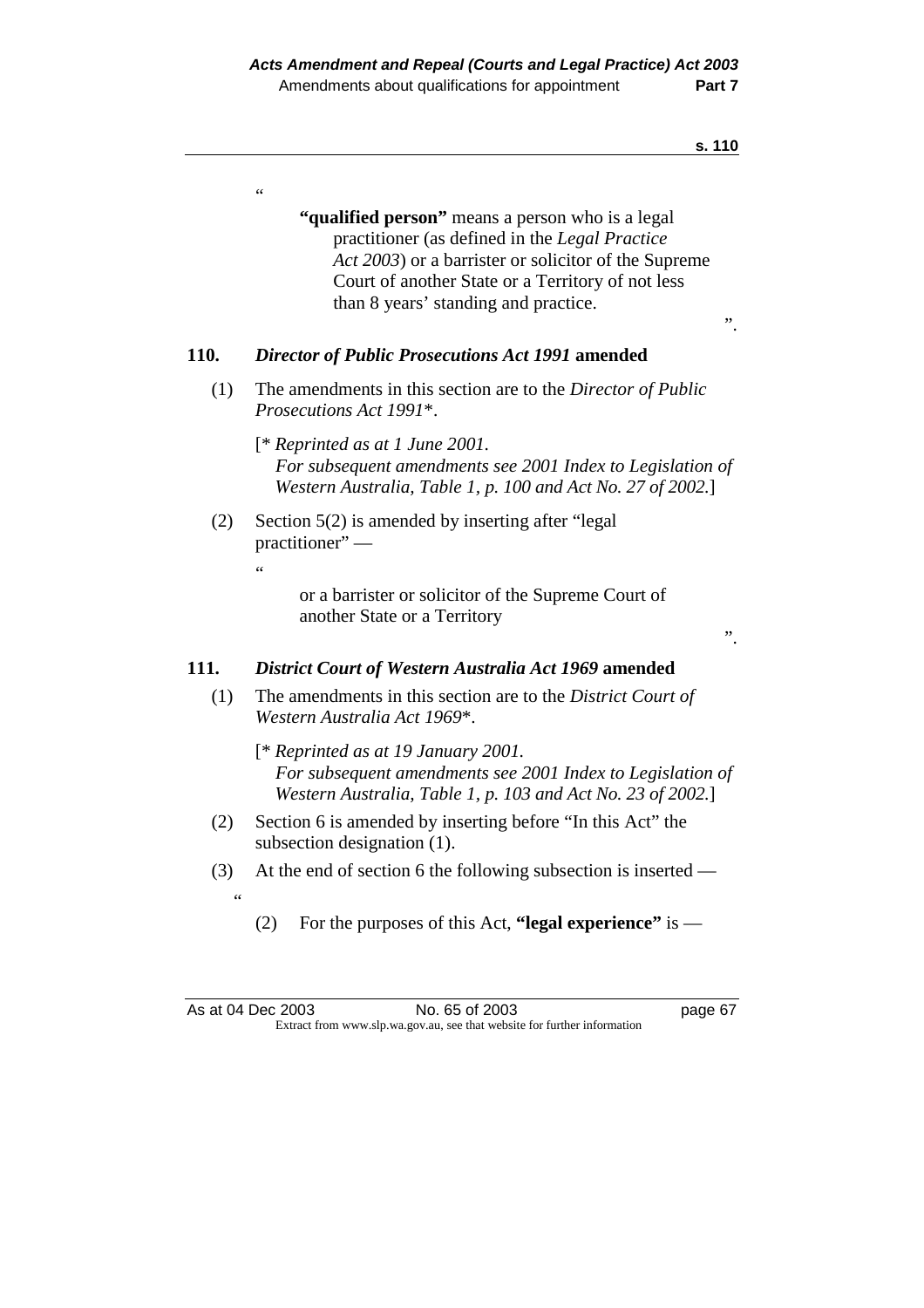| ۰. |  |  |
|----|--|--|
|----|--|--|

|           | (a)                | standing and practice in the State as a legal<br>practitioner;                                                                                                         |    |
|-----------|--------------------|------------------------------------------------------------------------------------------------------------------------------------------------------------------------|----|
|           | (b)                | standing and practice in another State or a<br>Territory as a barrister or solicitor of the<br>Supreme Court of that State or Territory;                               |    |
|           | (c)                | judicial service (including service as a judge of<br>a court, a magistrate or other judicial officer) in<br>the State or elsewhere in a common law<br>jurisdiction; or |    |
|           | (d)                | a combination of 2 or more kinds of legal<br>experience defined in this subsection.                                                                                    | ,, |
| (4)<br>66 | inserted instead — | Section $10(2)$ is repealed and the following subsection is                                                                                                            |    |
|           | (2)                | A person is eligible for appointment as a District Court<br>Judge if that person —                                                                                     |    |
|           | (a)                | is or has been a legal practitioner and has had<br>not less than 8 years' legal experience; or                                                                         |    |
|           | (b)                | is a practising barrister of the High Court of<br>Australia and has had not less than 8 years'<br>legal experience.                                                    | ,, |
| 112.      |                    | <b>Equal Opportunity Act 1984 amended</b>                                                                                                                              |    |
| (1)       | Act 1984*.         | The amendments in this section are to the <i>Equal Opportunity</i>                                                                                                     |    |
|           | of 2002.]          | $[$ * Reprinted as at 21 July 2000.<br>For subsequent amendments see 2001 Index to Legislation of<br>Western Australia, Table 1, p. 118 and Acts Nos. 3 and 20         |    |

 (2) Section 96(2)(a) is amended by inserting after "legal practitioner"-

page 68 No. 65 of 2003 As at 04 Dec 2003 Extract from www.slp.wa.gov.au, see that website for further information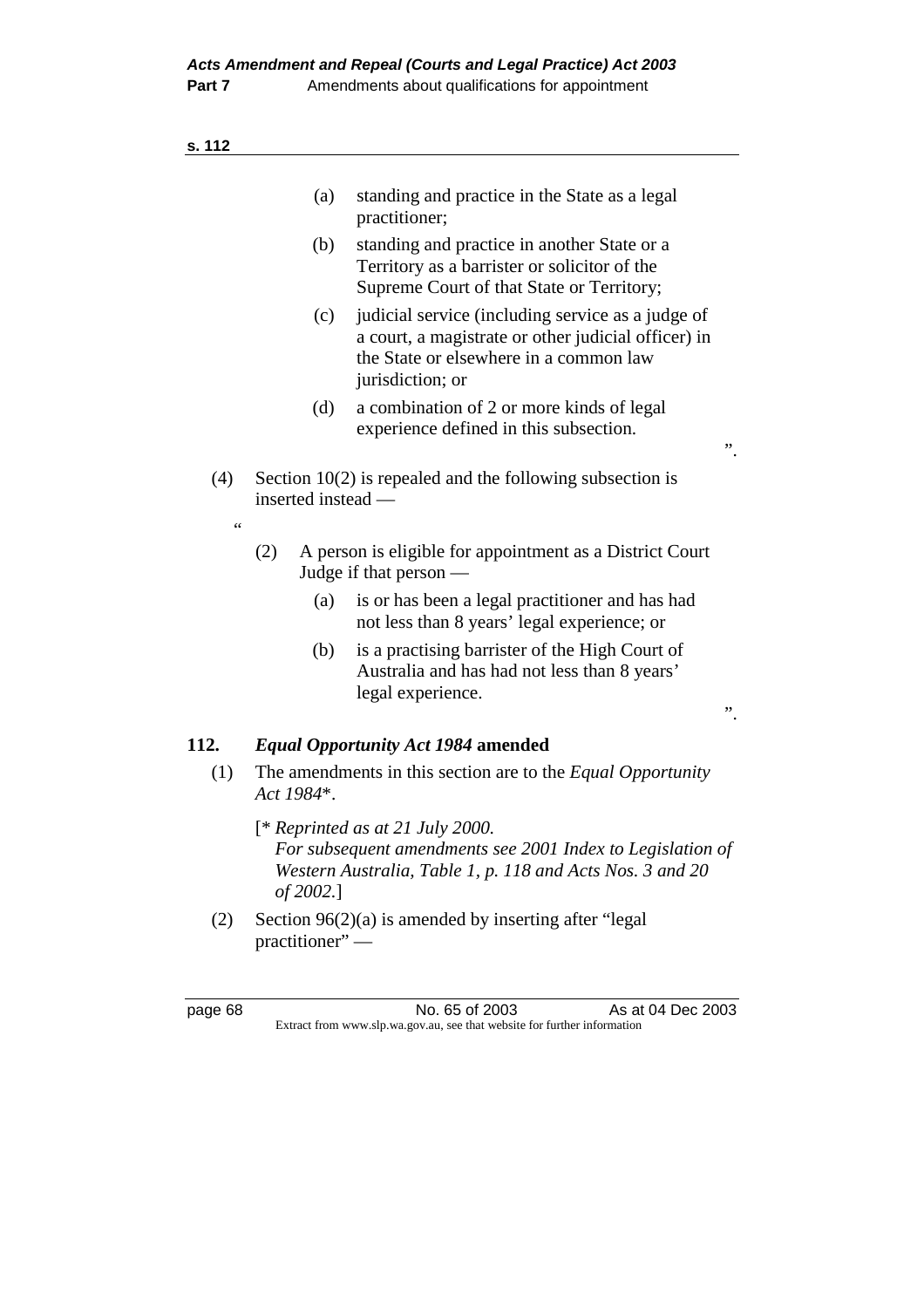$\overline{\phantom{0}}$ 

|      | S. 113                                                                                                                                                                 |
|------|------------------------------------------------------------------------------------------------------------------------------------------------------------------------|
|      | $\zeta$ $\zeta$<br>or a barrister or solicitor of the Supreme Court of<br>another State or a Territory<br>,,                                                           |
| 113. | <b>Fisheries Adjustment Schemes Act 1987 amended</b>                                                                                                                   |
| (1)  | The amendments in this section are to the <i>Fisheries Adjustment</i><br>Schemes Act 1987*.                                                                            |
|      | [* Reprinted as at 3 May 2002.]                                                                                                                                        |
| (2)  | Section $14O(2)(a)$ is amended by deleting "practitioner as<br>defined in the Legal Practitioners Act 1893" and inserting<br>$instead -$<br>$\zeta$ $\zeta$            |
|      | legal practitioner (as defined in the Legal Practice<br>Act 2003) or a barrister or solicitor of the Supreme<br>Court of another State or a Territory<br>"             |
| 114. | <b>Land Valuation Tribunals Act 1978 amended</b>                                                                                                                       |
| (1)  | The amendments in this section are to the <i>Land Valuation</i><br>Tribunals Act 1978*.                                                                                |
|      | $[*Act No. 75 of 1978.$<br>For subsequent amendments see 2001 Index to Legislation of<br>Western Australia, Table 1, p. 201.]                                          |
| (2)  | Section $6(1)(a)$ is amended by deleting "practitioner as defined<br>by the Legal Practitioners Act, 1893" and inserting instead —<br>$\zeta$ $\zeta$                  |
|      | legal practitioner (as defined in the Legal<br><i>Practice Act 2003</i> ) or a barrister or solicitor of<br>the Supreme Court of another State or a<br>Territory<br>,, |
|      |                                                                                                                                                                        |
|      | As at 04 Dec 2003<br>No. 65 of 2003<br>page 69                                                                                                                         |

Extract from www.slp.wa.gov.au, see that website for further information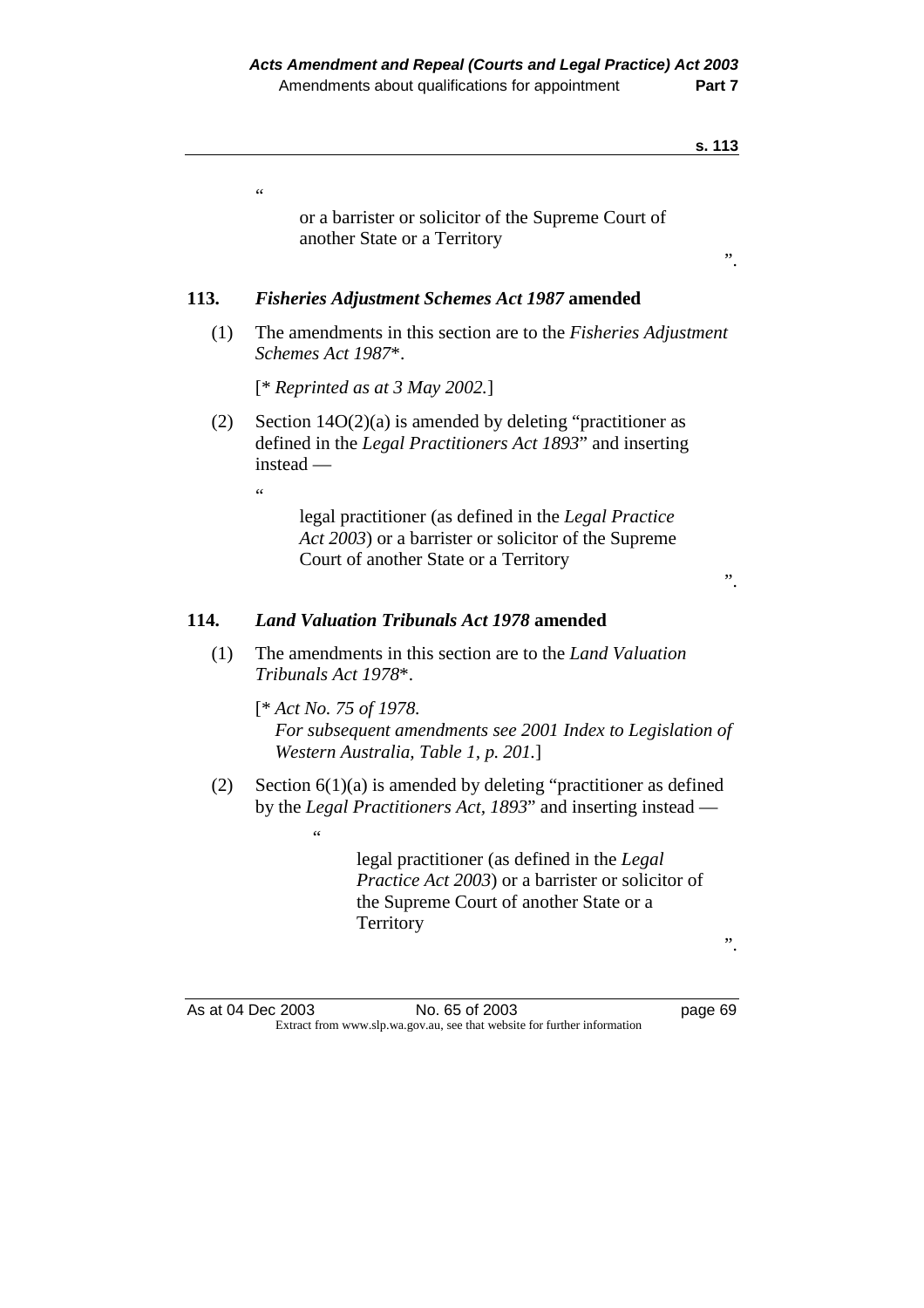# **115.** *Land Valuers Licensing Act 1978* **amended**

 (1) The amendments in this section are to the *Land Valuers Licensing Act 1978*\*.

[\* *Reprinted as at 3 May 2002.*]

"

 $\epsilon$ 

(2) Section  $6(1)(a)$  is amended by inserting after "legal" practitioner" —

> or a barrister or solicitor of the Supreme Court of another State or a Territory

 (3) Section 6(4)(a) is amended by inserting after "legal practitioner" —

> or barrister or solicitor of the Supreme Court of another State or a Territory

# **116.** *Racing Penalties (Appeals) Act 1990* **amended**

 (1) The amendments in this section are to the *Racing Penalties (Appeals) Act 1990*\*.

[\* *Reprinted as at 19 October 2001.*]

 (2) Section 5(1) is amended by deleting "practitioner, as defined by the *Legal Practitioners Act 1893*" and inserting instead —

 $\epsilon$ 

 legal practitioner (as defined in the *Legal Practice Act 2003*) or a barrister or solicitor of the Supreme Court of another State or a Territory

".

".

".

page 70 No. 65 of 2003 As at 04 Dec 2003 Extract from www.slp.wa.gov.au, see that website for further information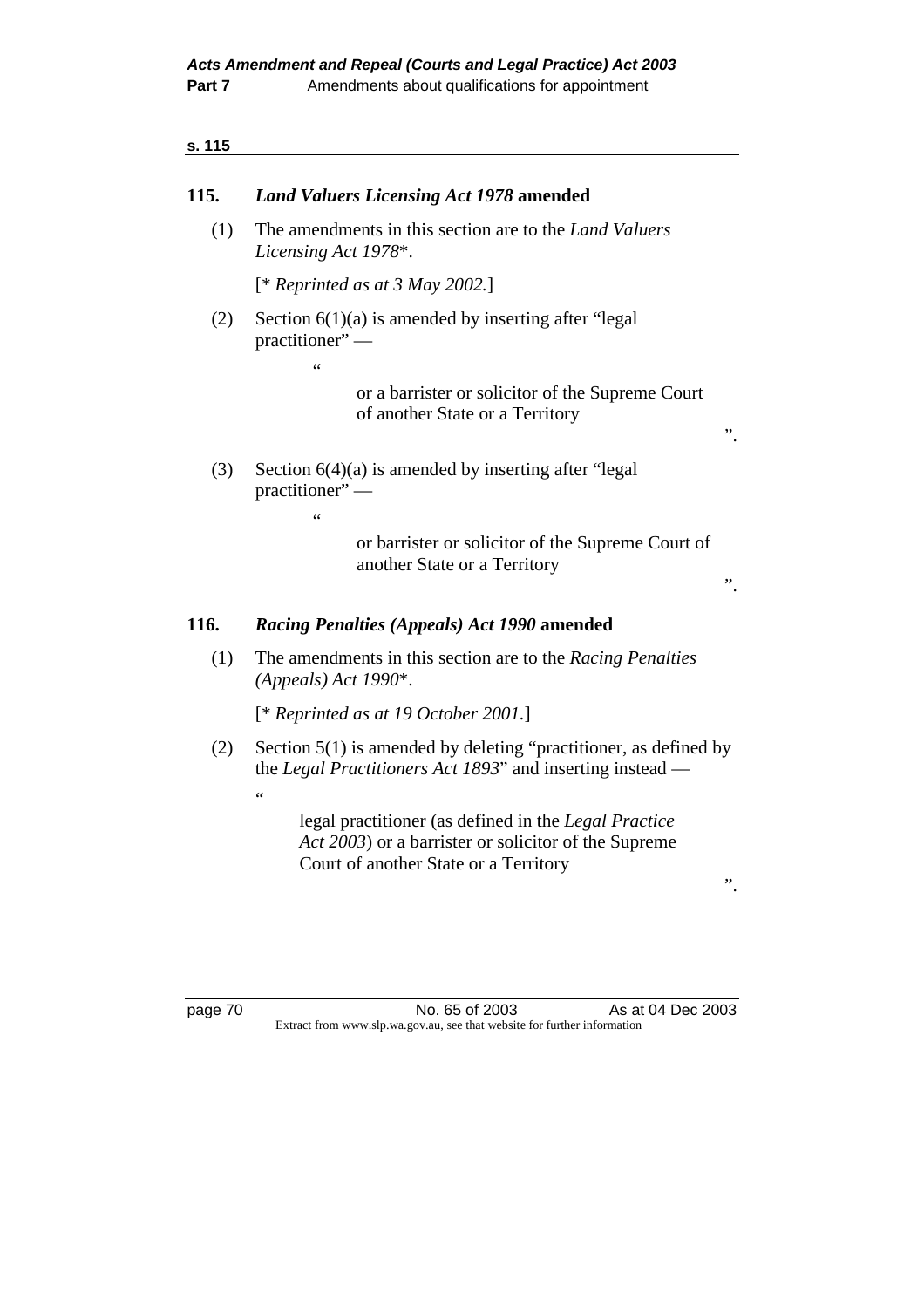#### **117.** *Small Claims Tribunals Act 1974* **amended**

- (1) The amendments in this section are to the *Small Claims Tribunals Act 1974*\*.
	- [\* *Reprinted as approved 2 July 1999. For subsequent amendments see 2001 Index to Legislation of Western Australia, Table 1, p. 344*.]
- (2) Section 7 is repealed and the following section is inserted instead —

**7. Eligibility to hold office as a referee** 

 Any person who is a legal practitioner (as defined in the *Legal Practice Act 2003*) or a barrister or solicitor of the Supreme Court of another State or a Territory may be appointed and hold office as a referee.

".

#### **118.** *Solicitor-General Act 1969* **amended**

 (1) The amendments in this section are to the *Solicitor-General Act 1969*\*.

 [\* *Act No. 38 of 1969. For subsequent amendments see 2001 Index to Legislation of Western Australia, Table 1, p. 346.*]

- (2) Section 3(2) is repealed and the following subsection is inserted instead —
	- $\epsilon$

"

 (2) A person is not eligible for appointment as Solicitor-General unless he or she is a legal practitioner (as defined in the *Legal Practice Act 2003*) or a barrister or solicitor of the Supreme Court of another State or a Territory of not less than eight years' standing and practice.

".

As at 04 Dec 2003 No. 65 of 2003 page 71 Extract from www.slp.wa.gov.au, see that website for further information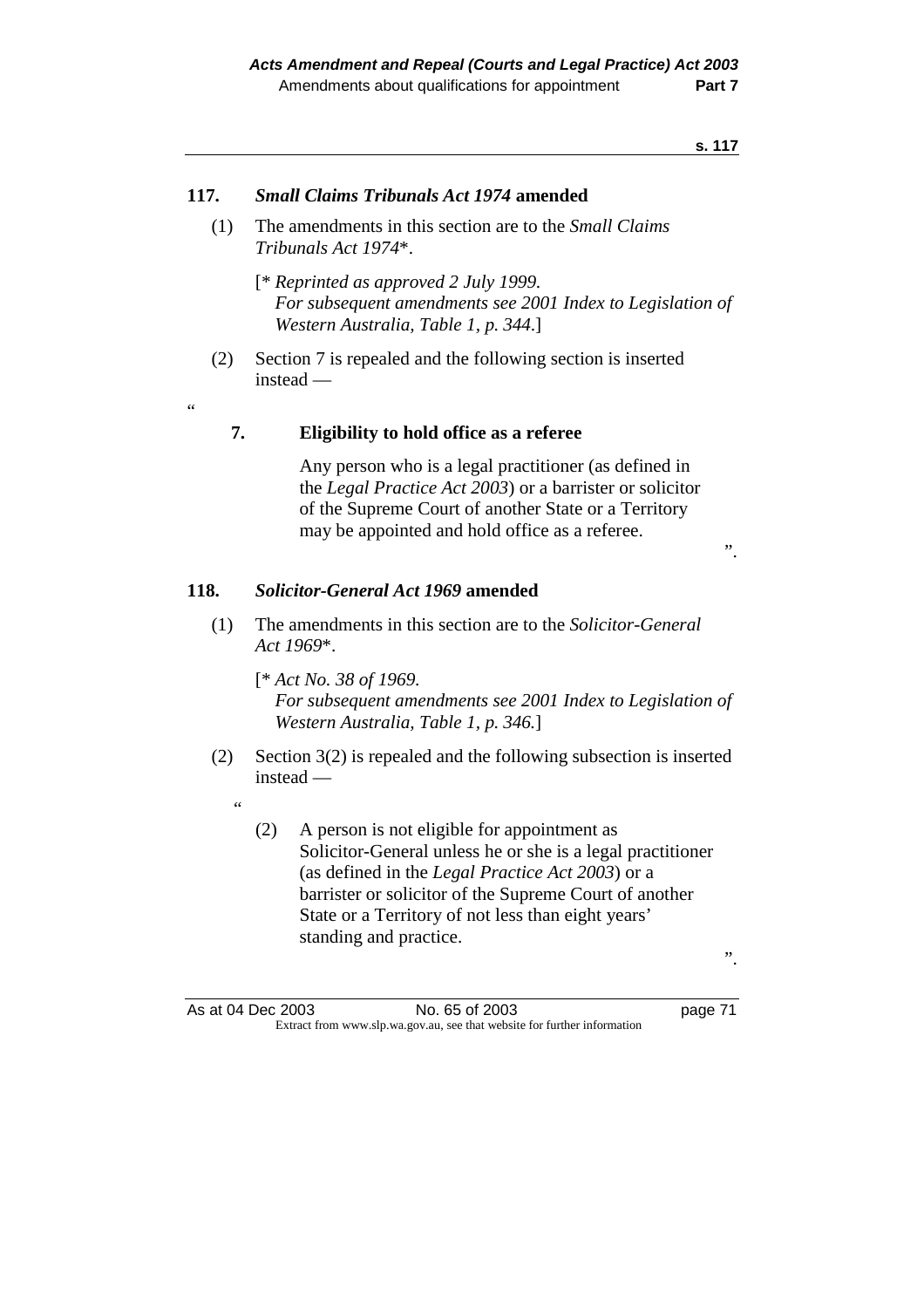| 119.              | <b>Supreme Court Act 1935 amended</b>                                                     |                                                                                                                                                                                      |  |
|-------------------|-------------------------------------------------------------------------------------------|--------------------------------------------------------------------------------------------------------------------------------------------------------------------------------------|--|
| (1)               | The amendments in this section are to the Supreme Court<br>Act 1935*.                     |                                                                                                                                                                                      |  |
|                   |                                                                                           | [* Reprinted as at 9 February 2001.<br>For subsequent amendments see 2001 Index to Legislation of<br>Western Australia, Table 1, p. 370 and Act No. 23 of 2002.]                     |  |
| (2)               | Section 4 is amended by inserting before "In this Act" the<br>subsection designation (1). |                                                                                                                                                                                      |  |
| (3)<br>66         | At the end of section 4 the following subsection is inserted —                            |                                                                                                                                                                                      |  |
|                   | (2)                                                                                       | For the purposes of this Act, "legal experience" is $-$                                                                                                                              |  |
|                   | (a)                                                                                       | standing and practice in the State as a legal<br>practitioner;                                                                                                                       |  |
|                   | (b)                                                                                       | standing and practice in another State or a<br>Territory as a barrister or solicitor of the<br>Supreme Court of that State or Territory;                                             |  |
|                   | (c)                                                                                       | judicial service (including service as a judge of<br>a court, a magistrate or other judicial officer) in<br>the State or elsewhere in a common law<br>jurisdiction; or               |  |
|                   | (d)                                                                                       | a combination of 2 or more kinds of legal<br>experience defined in this subsection.<br>$, \cdot$                                                                                     |  |
| (4)<br>$\epsilon$ | instead —                                                                                 | Section $8(1)$ is repealed and the following subsection is inserted                                                                                                                  |  |
|                   | (1)<br>(a)                                                                                | A person is eligible for appointment as a Judge of the<br>Court if that person $-$<br>is or has been a legal practitioner and has had<br>not less than 8 years' legal experience; or |  |
|                   |                                                                                           |                                                                                                                                                                                      |  |

page 72 **No. 65 of 2003** As at 04 Dec 2003 Extract from www.slp.wa.gov.au, see that website for further information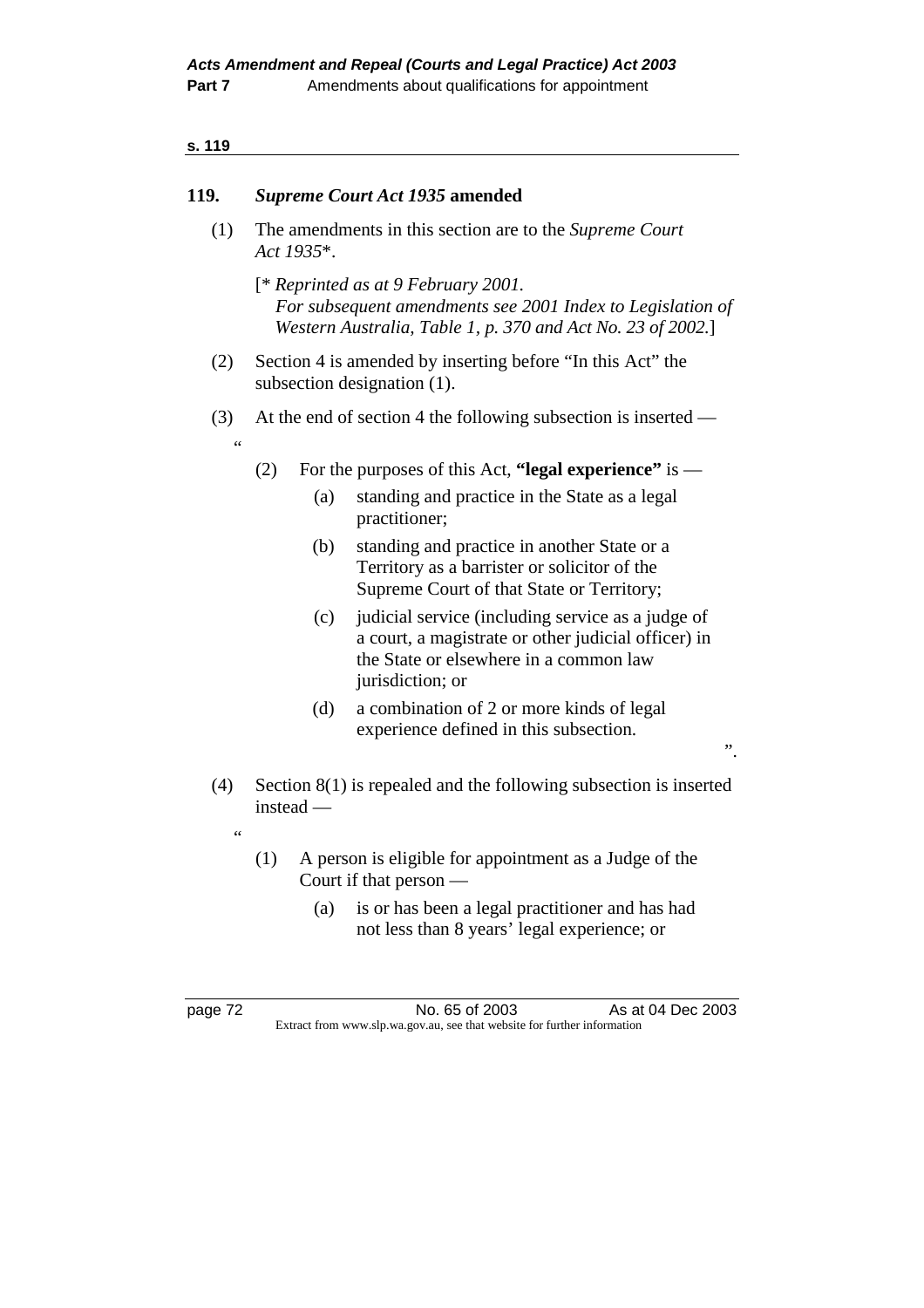|      | is a practising barrister of the High Court of<br>(b)<br>Australia and has had not less than 8 years'<br>legal experience.                                                                                                                                                                               | ,, |
|------|----------------------------------------------------------------------------------------------------------------------------------------------------------------------------------------------------------------------------------------------------------------------------------------------------------|----|
| 120. | <b>Transfer of Land Act 1893 amended</b>                                                                                                                                                                                                                                                                 |    |
| (1)  | The amendments in this section are to the <i>Transfer of Land</i><br>Act 1893*.                                                                                                                                                                                                                          |    |
|      | $[$ * Reprinted as at 9 February 2001.<br>For subsequent amendments see 2001 Index to Legislation of<br>Western Australia, Table 1, p. 385.]                                                                                                                                                             |    |
| (2)  | Section 5 is amended by deleting "barrister or solicitor of the<br>English Irish or Colonial Courts" and inserting instead —<br>$\zeta$ $\zeta$<br>legal practitioner (as defined in the Legal Practice<br>Act 2003) or a barrister or solicitor of the Supreme<br>Court of another State or a Territory | ,, |
| (3)  | Section $6(2)$ is amended by deleting "he is a practitioner, as<br>defined by the <i>Legal Practitioners Act 1893</i> " and inserting<br>instead $-$<br>66                                                                                                                                               |    |
|      | he or she is a legal practitioner (as defined in the Legal<br>Practice Act 2003) or a barrister or solicitor of the<br>Supreme Court of another State or a Territory                                                                                                                                     | ,, |

As at 04 Dec 2003 No. 65 of 2003 page 73 Extract from www.slp.wa.gov.au, see that website for further information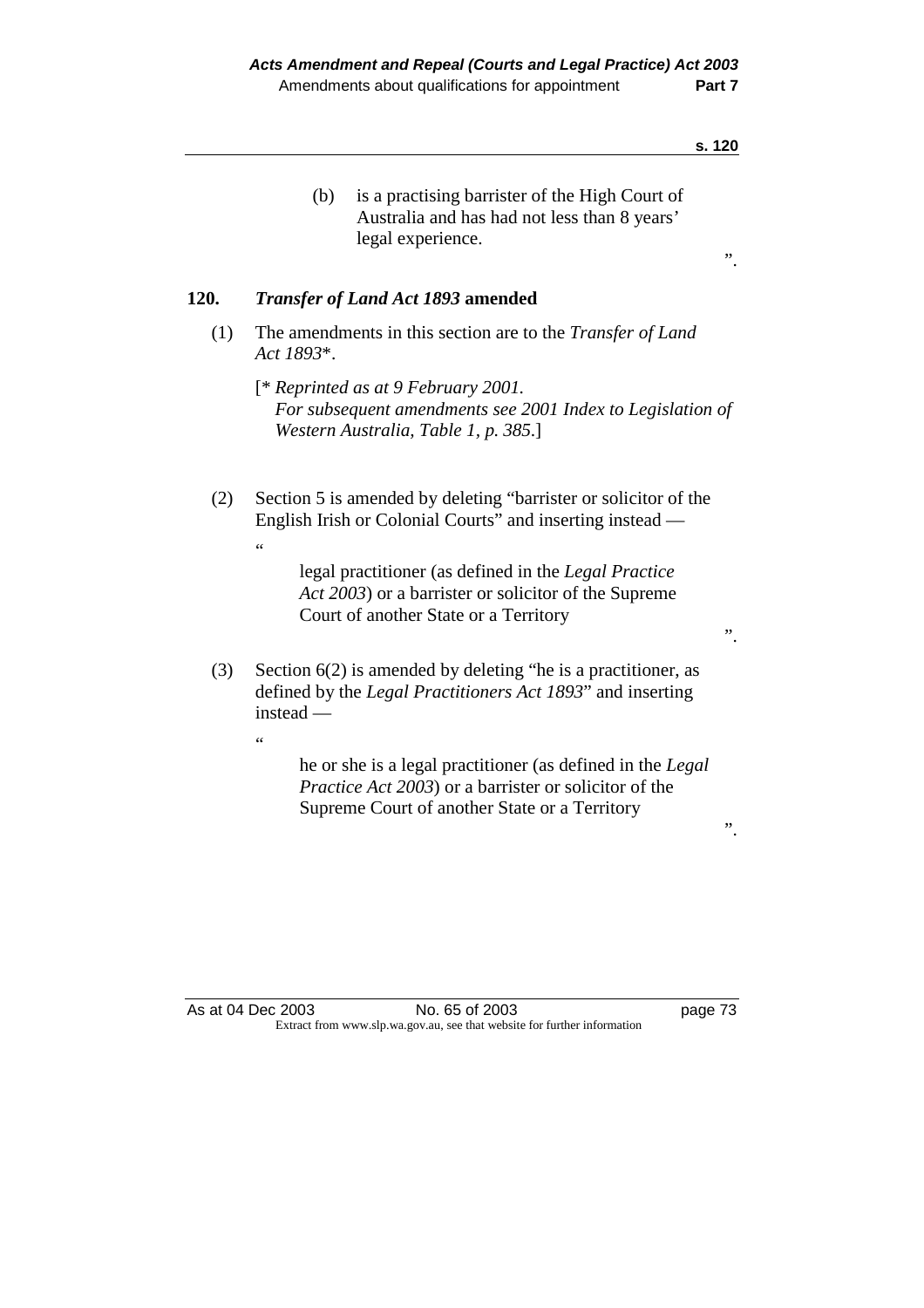```
s. 121
```
# **Part 8 — Amendments about the Crown**

# **121.** *Bail Act 1982* **amended**

(1) The amendments in this section are to the *Bail Act 1982*\*.

 [\* *Reprinted as at 27 August 1999. For subsequent amendments see 2001 Index to Legislation of Western Australia, Table 1, p. 27 and Acts Nos. 6 and 27 of 2002.*]

 (2) Section 3(1) is amended by deleting the definition of "prosecutor" and inserting instead —

# **"prosecutor"** includes —

- (a) in the case of an offence charged in a complaint, the complainant;
- (b) in the case of an offence charged in an indictment, the State or the Commonwealth, as the case may be;

".

- (3) Each of the provisions in the Table to this subsection is amended by deleting "Crown" in each place where it occurs and in each case inserting instead —
	- " State ".

"

# **Table**

| s. $19(2)(b)$ | s. $58(1)$                      |
|---------------|---------------------------------|
| s. $49(1)$    | s. $58(2)$                      |
| s. $49(3)$    | s. $59(2)$ places)              |
| s. $57(1)$    | Schedule 1 Part D cl. $1(2)(e)$ |
| s. $57(3)$    |                                 |

 (4) Section 63 is amended by deleting "Crown" and inserting instead —

page 74 No. 65 of 2003 As at 04 Dec 2003 Extract from www.slp.wa.gov.au, see that website for further information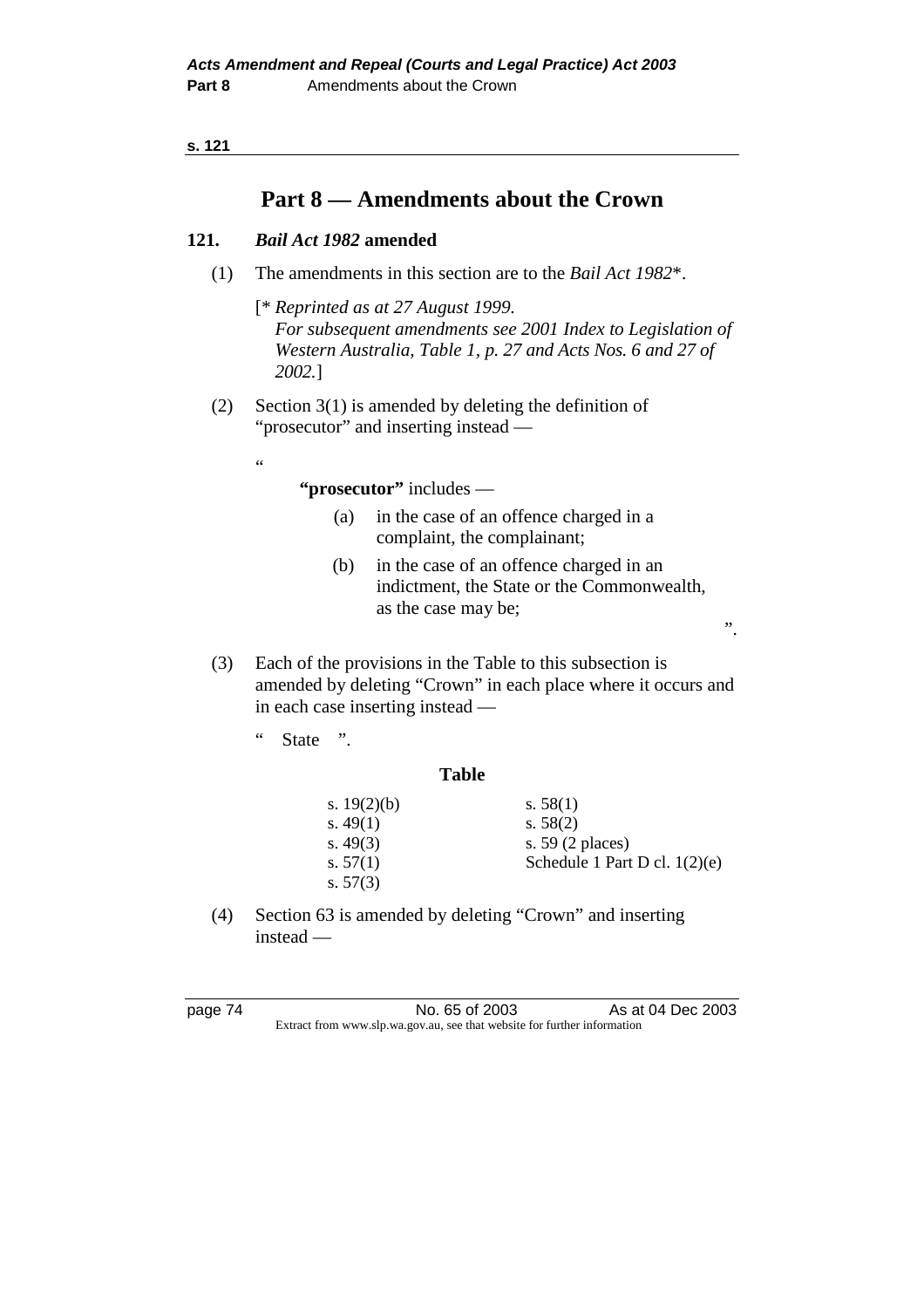State or the Commonwealth ".

# **122.** *Children's Court of Western Australia Act 1988* **amended**

- (1) The amendments in this section are to the *Children's Court of Western Australia Act 1988*\*.
	- [\* *Reprinted as at 25 August 2000. For subsequent amendments see 2001 Index to Legislation of Western Australia, Table 1, p. 51 and Act No. 27 of 2002*.]
- (2) Section 19B(4)(b) is amended by deleting "Crown" and inserting instead —
	- " State ".
- (3) Section 19E is amended by deleting "the Crown in the right of ".
- (4) Section 32(2)(a)(i) is amended by deleting "Crown" and inserting instead —
	- " State ".
- (5) Section 32(4) is amended in the definition of "public authority" by deleting "the Crown in right of ".
- (6) Schedule 1 is amended by deleting "our Sovereign Lady Queen Elizabeth the Second, Her Heirs and Successors" in the 2 places where it occurs and in each place inserting instead
	- the State of Western Australia ".

# **123.** *The Criminal Code* **amended**

- (1) The amendments in this section are to *The Criminal Code*\*.
	- [\* *Reprinted as at 9 February 2001 as the Schedule to the Criminal Code appearing as Appendix B to the Criminal Code Compilation Act 1913. For subsequent amendments see 2001 Index to Legislation of Western Australia, Table 1, p. 89 and Acts Nos. 3, 6, 8 and 27 of 2002.*]

As at 04 Dec 2003 No. 65 of 2003 page 75 Extract from www.slp.wa.gov.au, see that website for further information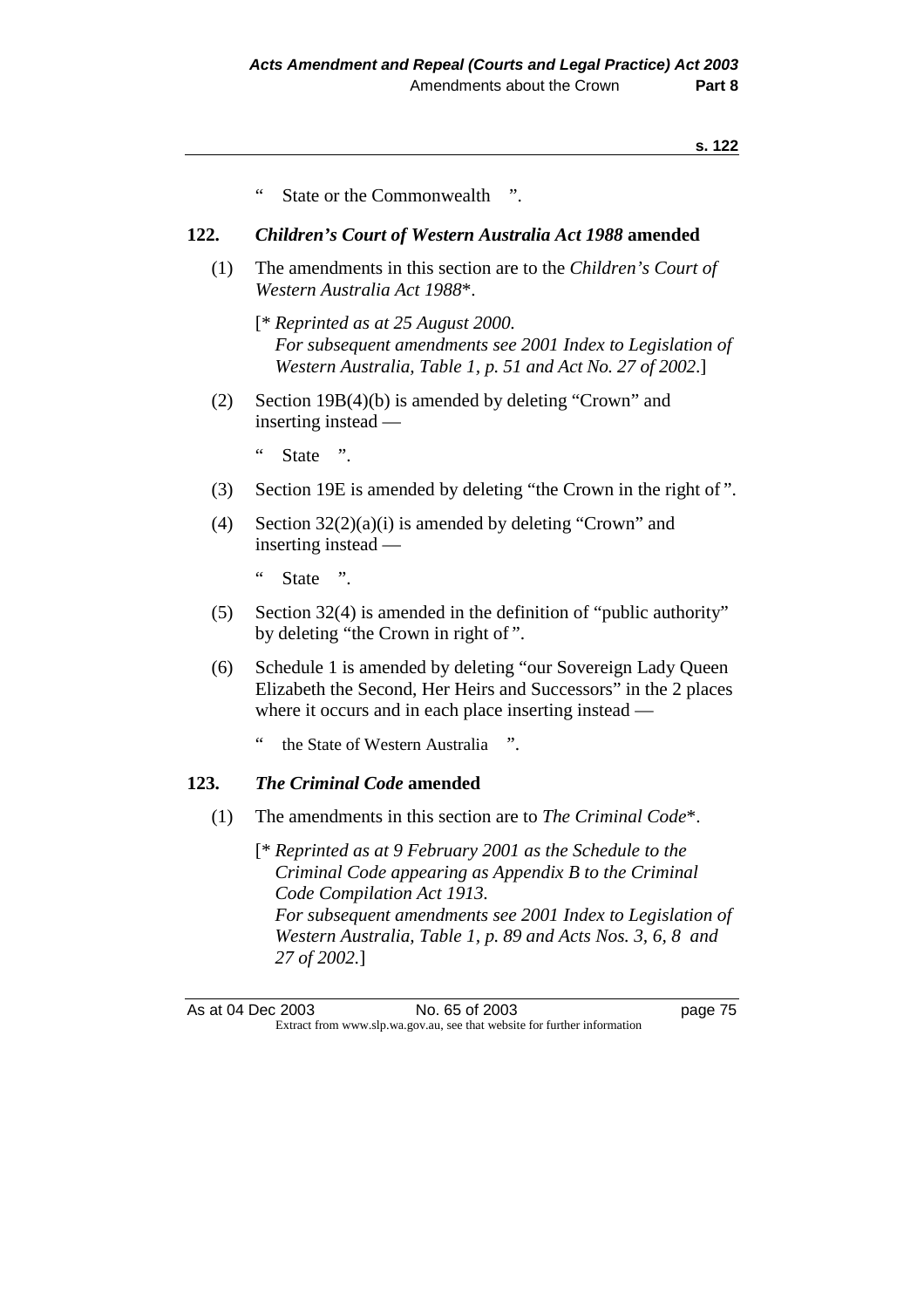- (2) Each of the provisions in the Table to this subsection is amended by deleting "Crown" in each place where it occurs and in each case inserting instead —
	- " prosecutor ".

#### **Table**

| s. 577 (2 places) | s. $632A$    |
|-------------------|--------------|
| s. $616(1)$       | s.646        |
| s. $617A$         | s. $651A(5)$ |
| s. $618(3)$       |              |

- (3) Section 581 is amended by deleting "Crown" in the 2 places where it occurs and in each place inserting instead —
	- " State ".
- (4) Section 584(14) is amended by deleting "Her Majesty" and inserting instead —
	- " the State ".
- (5) Section 609 is amended by deleting "Crown" and inserting instead —
	- " State or the Commonwealth ".
- (6) Section 628 is amended as follows:
	- (a) by deleting "Crown" in the first and third places where it occurs and in each place inserting instead —
		- " prosecutor ";
	- (b) in paragraph (2) by deleting "Crown" and inserting instead —
		- " State or the Commonwealth, as the case may be, ".
- (7) Section 633 is amended by deleting "Crown" and inserting instead —
	- " State or the Commonwealth, as the case may be, ".

page 76 No. 65 of 2003 As at 04 Dec 2003 Extract from www.slp.wa.gov.au, see that website for further information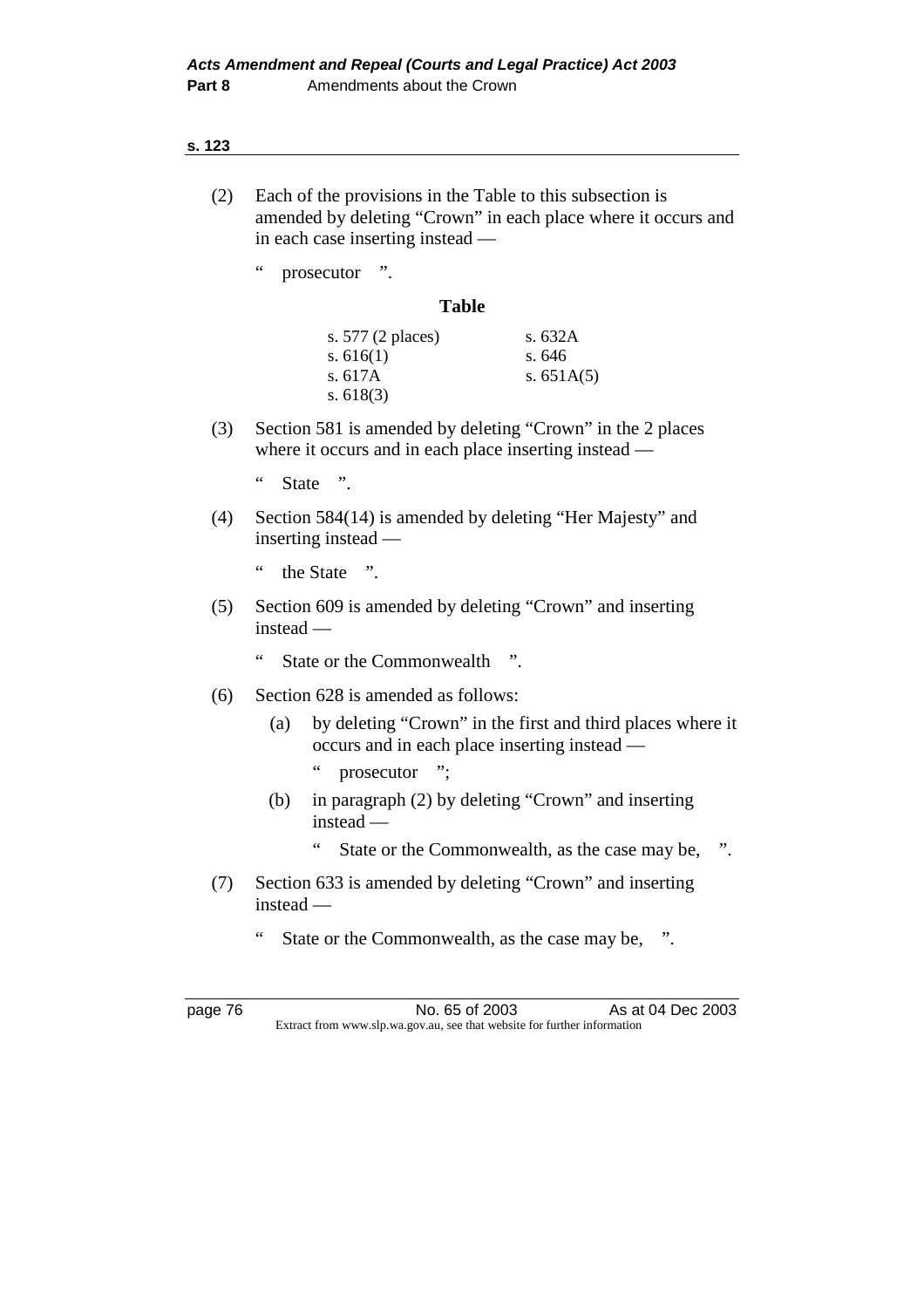(8) Section 637 is amended by deleting "counsel for the Crown" in the 4 places where it occurs and in each place inserting instead —

" prosecutor ".

 (9) Section 693A(4) is amended by deleting "Crown" and inserting instead —

" State ".

- (10) Section 701(2) is amended by deleting "for the Crown thereon".
- (11) Section 720 is amended by deleting "Queen" and inserting instead —

" State ".

 (12) Section 729(3) is amended by deleting "Crown" in the 3 places where it occurs and in each place inserting instead —

" prosecution ".

- (13) Section 746A(1) is amended as follows:
	- (a) by deleting "prosecution" and inserting instead " State ";
	- (b) by deleting "Crown" and inserting instead " State ".
- (14) Section 746A(4) is amended by deleting "Crown" and inserting instead —
	- " State ".

#### **124.** *Director of Public Prosecutions Act 1991* **amended**

 (1) The amendments in this section are to the *Director of Public Prosecutions Act 1991*\*.

[\* *Reprinted as at 1 June 2001.* 

As at 04 Dec 2003 No. 65 of 2003 page 77 Extract from www.slp.wa.gov.au, see that website for further information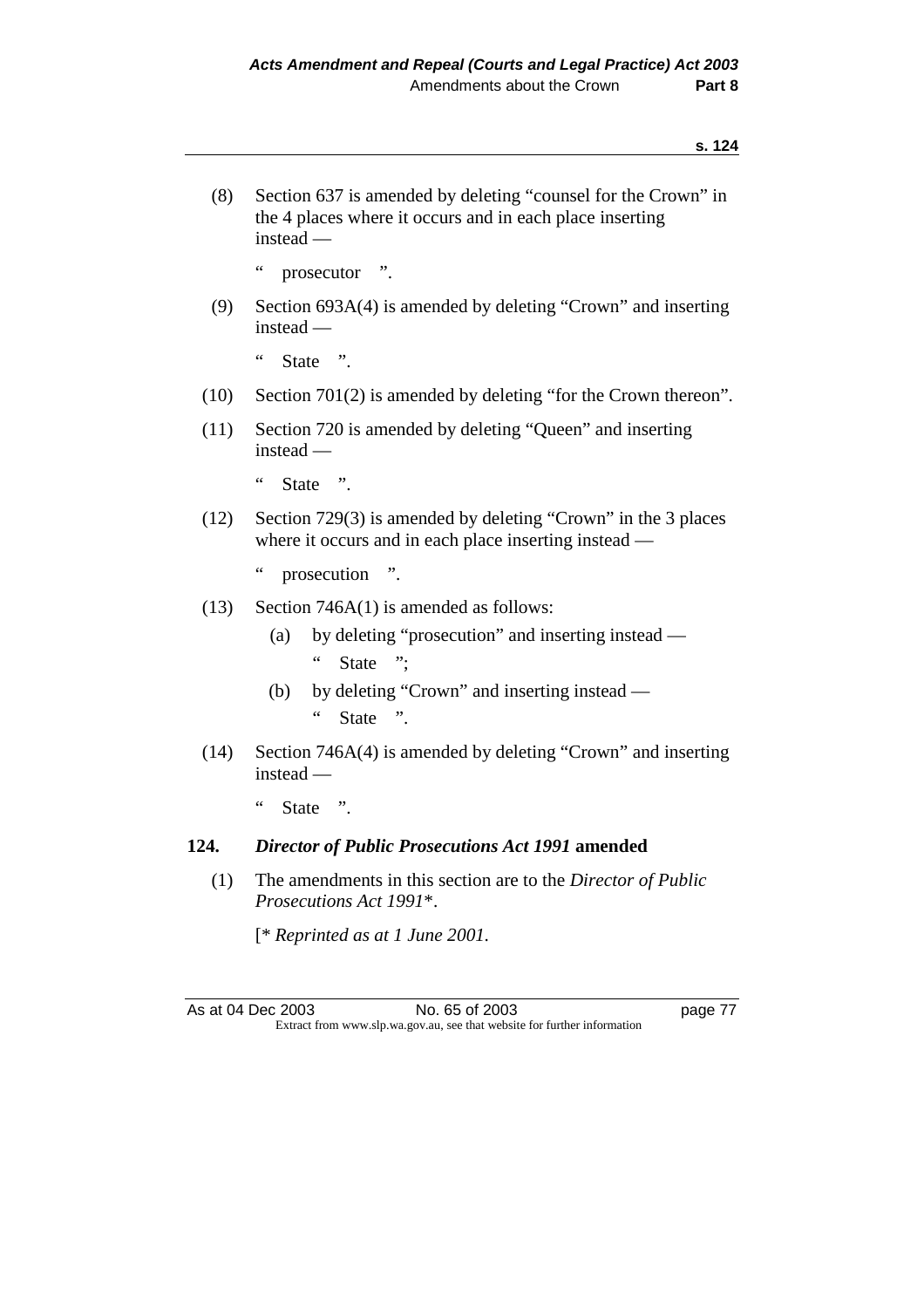*For subsequent amendments see 2001 Index to Legislation of Western Australia, Table 1, p. 100 and Act No. 27 of 2002.*]

- (2) Section 10(1)(a) is amended by deleting "Crown" and inserting instead —
	- " State ".

# **125.** *District Court of Western Australia Act 1969* **amended**

- (1) The amendments in this section are to the *District Court of Western Australia Act 1969*\*.
	- [\* *Reprinted as at 19 January 2001. For subsequent amendments see 2001 Index to Legislation of Western Australia, Table 1, p. 103 and Act No. 23 of 2002.*]
- (2) Section 6 is amended as follows:
	- (a) in the definition of "action" by deleting "by the Crown";
	- (b) in the definition of "cause" by deleting "by the Crown".
- (3) Section 10(1) is amended by deleting "in Her Majesty's name" and inserting instead —
	- " under the Public Seal of the State ".
- (4) Section 11(1) is amended by deleting "Her Majesty" and inserting instead —
	- " the Governor ".
- (5) Section 18A(1) is amended by deleting "in Her Majesty's name" and inserting instead —
	- " under the Public Seal of the State ".
- (6) Section 18A(3) is amended by deleting "in Her Majesty's name" and inserting instead
	- under the Public Seal of the State ".

page 78 No. 65 of 2003 As at 04 Dec 2003 Extract from www.slp.wa.gov.au, see that website for further information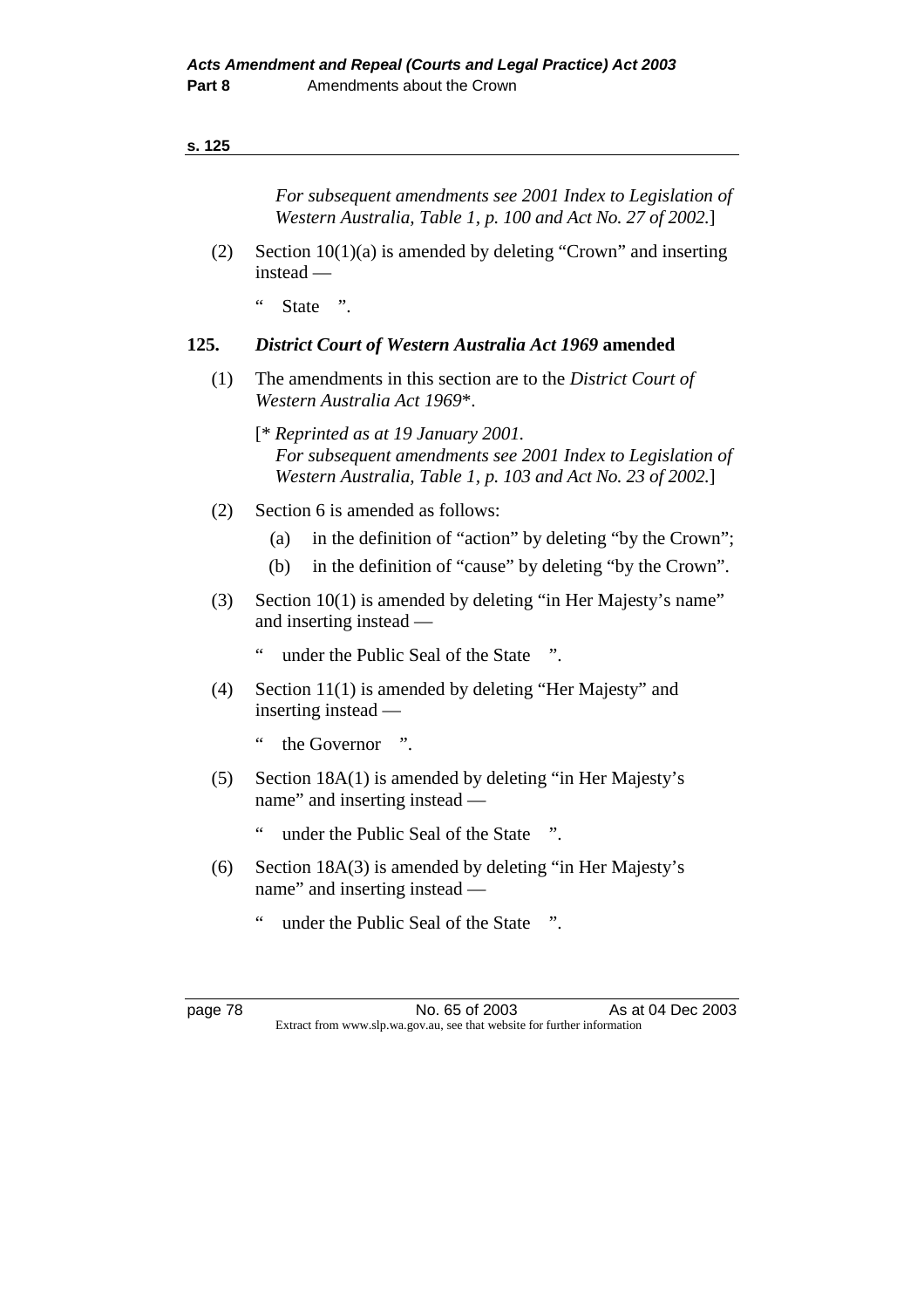- (7) Section 24(1) is amended by deleting "in Her Majesty's name" and inserting instead —
	- " under the Public Seal of the State ".
- (8) The Schedule is amended by deleting "our Sovereign Lady Queen Elizabeth the Second Her Heirs and Successors" in the 2 places where it occurs and in each place inserting instead
	- the State of Western Australia ".

# **126.** *Family Court Act 1997* **amended**

 (1) The amendments in this section are to the *Family Court Act 1997\**.

 [\* *Act 40 of 1997. For subsequent amendments see 2001 Index to Legislation of Western Australia, Table 1, p. 124 and Acts Nos. 3 and 25 of 2002.*]

- (2) Schedule 1 item 1 is amended by deleting "Her Majesty Queen Elizabeth the Second, Her heirs and successors" in each place where it occurs and in each place inserting instead —
	- " the State of Western Australia ".

#### **127.** *Juries Act 1957* **amended**

(1) The amendments in this section are to the *Juries Act 1957*\*.

[\* *Reprinted as at 3 July 2000.*]

- (2) Section 38(1) is amended by deleting "those prosecuting for the Crown" and inserting instead —
	- " the prosecution ".
- (3) Section 52(1) is amended by deleting "Crown" and inserting instead —
	- " prosecution ".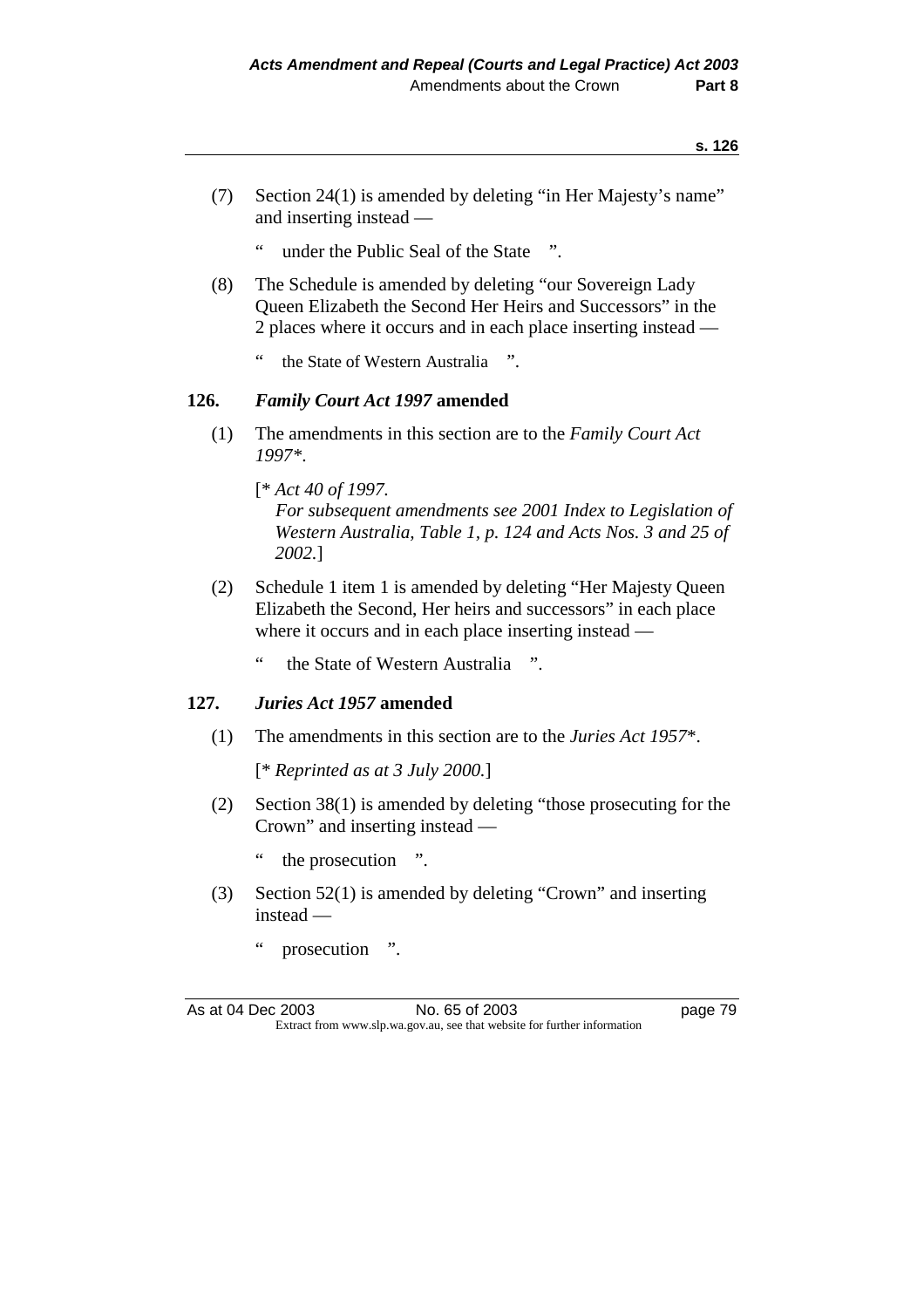#### **128.** *Justices Act 1902* **amended**

(1) The amendments in this section are to the *Justices Act 1902*\*.

 [\* *Reprinted as at 8 October 2001. For subsequent amendments see 2001 Index to Legislation of Western Australia, Table 1, p. 193 and Act No. 27 of 2002.*]

 (2) Section 154A(1) is amended by deleting "Crown" in the 2 places where it occurs and in each place inserting instead —

" State ".

 (3) Section 154A(3) is amended by deleting "Crown" and inserting instead —

" State ".

- (4) Section 206D is amended by deleting "Crown" and inserting instead —
	- " State ".

### **129.** *Local Courts Act 1904* **amended**

 (1) The amendments in this section are to the *Local Courts Act 1904*\*.

[\* *Reprinted as at 12 January 2001.*]

 (2) Section 3 is amended in the definition of "Minister" by deleting "Crown" and inserting instead —

" State ".

# **130.** *Supreme Court Act 1935* **amended**

 (1) The amendments in this section are to the *Supreme Court Act 1935*\*.

 [\* *Reprinted as at 9 February 2001. For subsequent amendments see 2001 Index to Legislation of Western Australia, Table 1, p. 370 and Act No. 23 of 2002.*]

(2) Section 4 is amended as follows:

page 80 No. 65 of 2003 As at 04 Dec 2003 Extract from www.slp.wa.gov.au, see that website for further information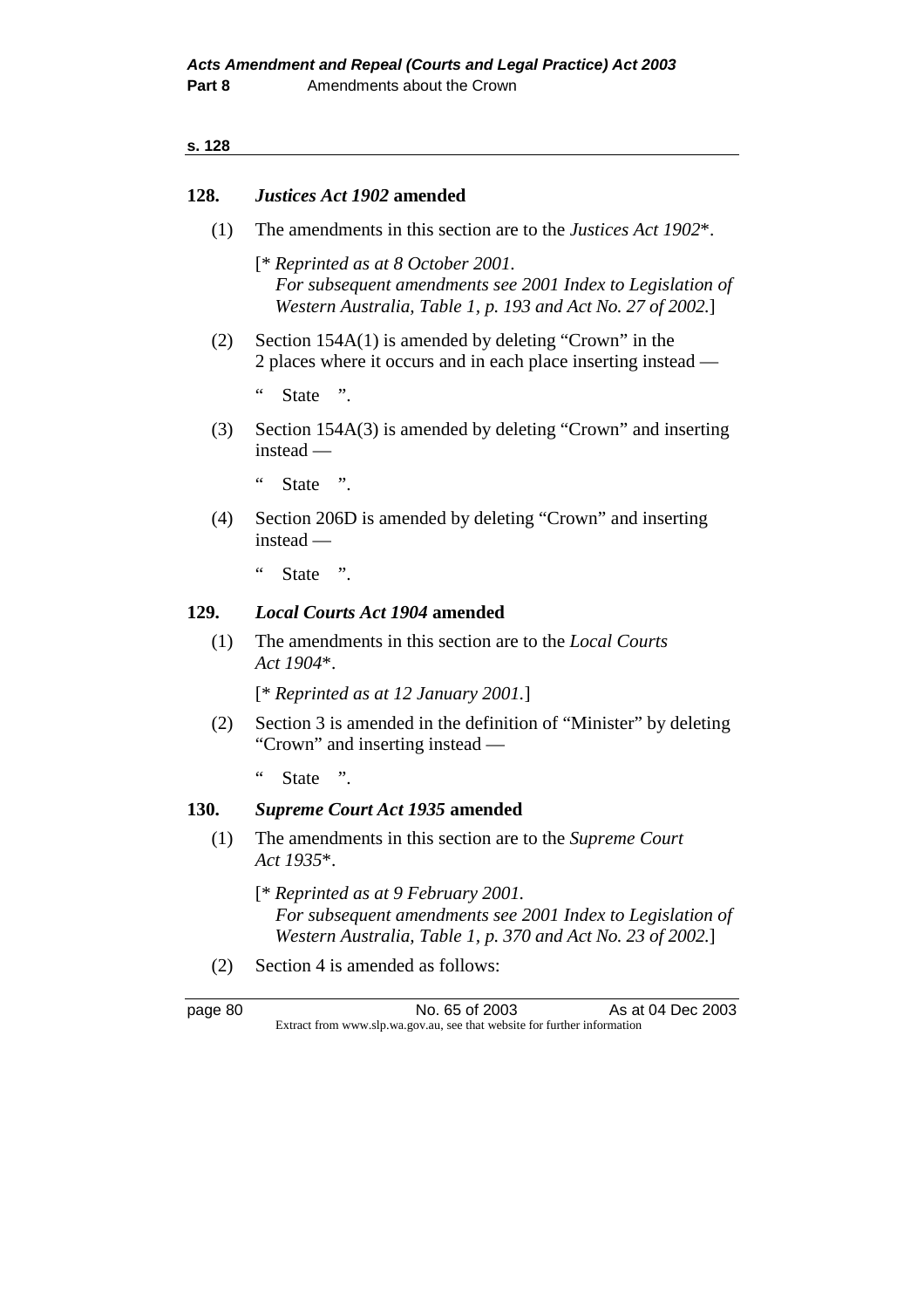|                 | in the definition of "Action" by deleting "by the<br>(a)<br>Crown";                                                                                 |    |
|-----------------|-----------------------------------------------------------------------------------------------------------------------------------------------------|----|
|                 | in the definition of "Cause" by deleting "by the Crown".<br>(b)                                                                                     |    |
| (3)             | Section 9(1) is amended by deleting "Her Majesty" and<br>inserting instead —                                                                        |    |
|                 | $\zeta$ $\zeta$<br>the Governor ".                                                                                                                  |    |
| (4)             | Section 15(1) is amended by deleting "Royal Arms" and<br>inserting instead —                                                                        |    |
|                 | $\zeta$<br>armorial bearings of the State<br>$\ddot{\phantom{1}}$                                                                                   |    |
| (5)             | Section $37(2)$ is repealed and the following subsection is<br>inserted instead —                                                                   |    |
| $\zeta$ $\zeta$ | Nothing in this section shall alter the practice in<br>(2)<br>proceedings in relation to the prerogative and criminal<br>jurisdiction of the Court. | ,, |
| (6)             | Section 50(1) is amended by deleting "by the Crown".                                                                                                |    |
| (7)             | Section $51(1)$ is amended by deleting "by the Crown".                                                                                              |    |
| (8)             | Section $56(1)$ is amended by deleting "by the Crown".                                                                                              |    |
| (9)             | Section 119 is amended by deleting "to Her Majesty or any of<br>her subjects, or other persons entitled in like manner as<br>subjects".             |    |
| (10)            | Section 154(1) is amended by deleting "Her Majesty's" and<br>inserting instead —                                                                    |    |

" The ".

(11) Section 154(3), (4), (5) and (6) are each amended by deleting "Crown" in each place where it occurs and in each place inserting instead —